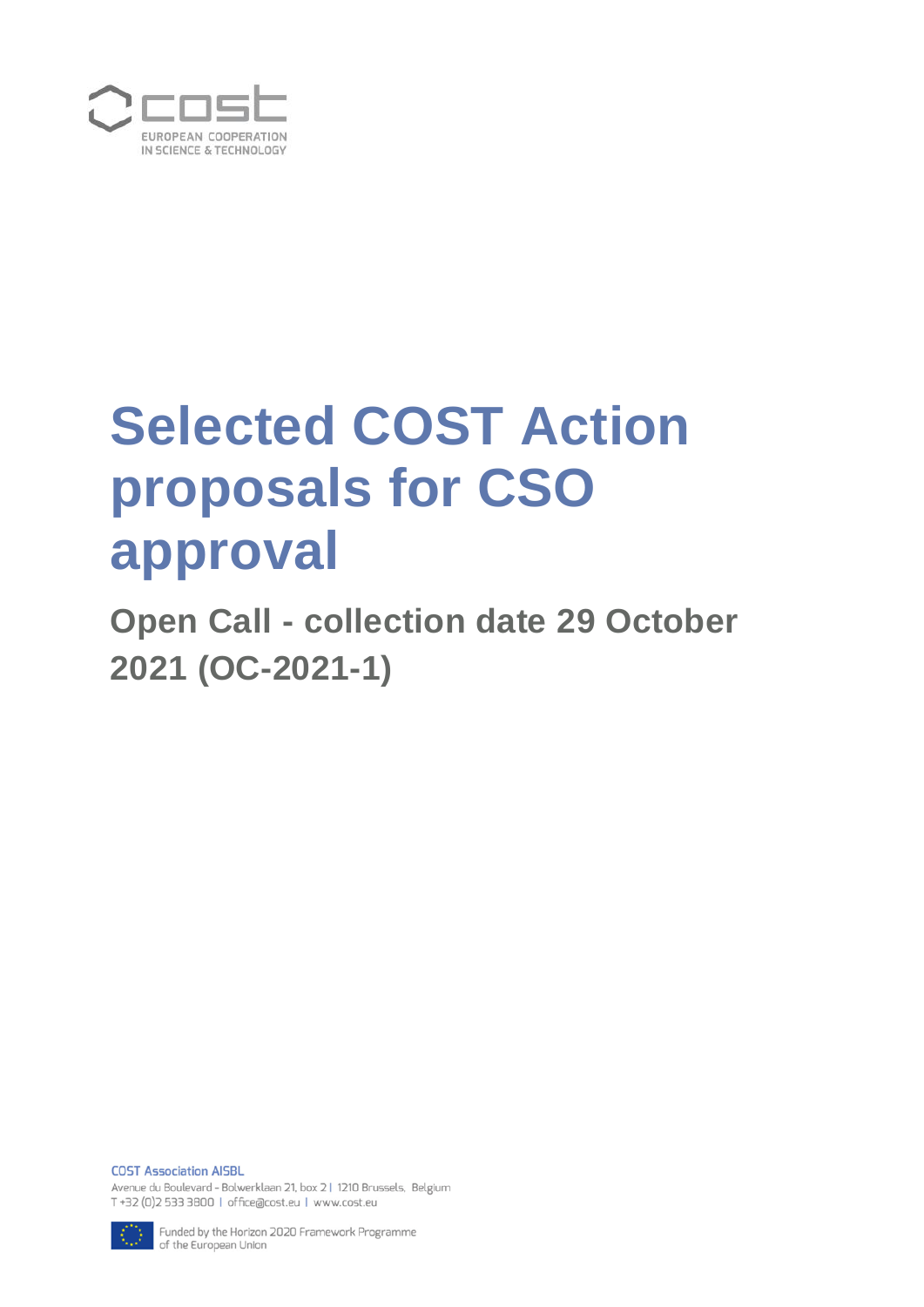

# **LIST OF 70 SELECTED PROPOSALS**

| Proposal Proposal Title                                                                                         | Ranking Mark                     |          | Pages       |
|-----------------------------------------------------------------------------------------------------------------|----------------------------------|----------|-------------|
| CA21101 CONFINED MOLECULAR SYSTEMS: FROM A NEW GENERATION OF MATERIALS TO THE STARS                             | 24                               | 46<br>44 | 4<br>5      |
| CA21102 Toolkit of Care                                                                                         | 61                               |          |             |
| CA21103 Implementation of Circular Economy in the Built Environment                                             | $\overline{2}$<br>$\overline{2}$ | 49       | 6           |
| CA21104 Pan-European Network for Sustainable Hydropower                                                         |                                  | 49       | 7           |
| CA21105 Blastocystis under One Health                                                                           | 24                               | 46       | 8           |
| CA21106 COSMIC WISPers in the Dark Universe: Theory, astrophysics and experiments                               | 11                               | 47       | $\hbox{ }9$ |
| CA21107 Work inequalities in later life redefined by digitalization.                                            | 24                               | 46       | 10          |
| CA21108 European Network for Skin Engineering and Modeling                                                      | 11                               | 47       | 11          |
| CA21109 Cartan geometry, Lie, Integrable Systems, quantum group Theories for Applications                       | 6                                | 48       | 12          |
| CA21110 Building an open European Network on OsteoArthritis research                                            | 24                               | 46       | 13          |
| CA21111 One Health drugs against parasitic vector borne diseases in Europe and beyond                           | 40                               | 45       | 14          |
| CA21112 Offshore freshened groundwater: An unconventional water resource in coastal regions?                    | 61                               | 42       | 15          |
| CA21113 Genome Editing to Treat Humans Diseases                                                                 | 40                               | 45       | 16          |
| CA21114 CLIL Network for Languages in Education: Towards bi- and multilingual disciplinary literacies           | 40                               | 43       | 17          |
| CA21115 Iron-sulphur (FeS) clusters: from chemistry to immunology                                               | 6                                | 48       | 18          |
| CA21116 Identification of biological markers for prevention and translational medicine in pancreatic cancer     | 40                               | 45       | 19          |
| CA21117 The role of IMMUnity in tackling PARKinson's disease through a Translational NETwork                    | 40                               | 44       | 20          |
| CA21118 Platform Work Inclusion Living Lab                                                                      | 40                               | 45       | 21          |
| CA21119 International network for harmonization of atmospheric aerosol retrievals from ground based photometers | 24                               | 46       | 22          |
| CA21120 History of Identity Documentation in European Nations: Citizenship, Nationality and Migration           | 24                               | 45       | 23          |
| CA21121 European network for the Mechanics of Matter at the Nano-scale                                          | 66                               | 44       | 24          |
| CA21122 PROmoting GeRiAtric Medicine IN countries where it is still eMerGing                                    | 40                               | 45       | 25          |
| CA21123 Cancer- Understanding Prevention in Intellectual Disabilities                                           | 6                                | 48       | 26          |
| CA21124 LIFT: Lifting farm animal lives – laying the foundations for positive animal welfare                    | 11                               | 47       | 27          |
| CA21125 A European forum for revitalisation of marginalised mountain areas                                      | 68                               | 42       | 28          |
| CA21126 Carbon molecular nanostructures in space                                                                | 68                               | 44       | 29          |
| CA21127 Techno-economic analysis of carbon mitigation technologies                                              | 40                               | 45       | 30          |
| CA21128 PROton BOron Nuclear fusion: from energy production to medical applicatiOns                             | 24                               | 46       | 31          |
| CA21129 What are Opinions? Integrating Theory and Methods for Automatically Analyzing Opinionated               | 40                               | 45       | 32          |
| CA21130 P2X receptors as a therapeutic opportunity                                                              | 24                               | 46       | 33          |
| CA21131 Enabling multilingual eye-tracking data collection for human and machine language processing research   | 11                               | 47       | 34          |
| CA21132 European Swine Influenza Network                                                                        | 11                               | 47       | 35          |
| CA21133 Globalization, Illicit Trade, Sustainability and Security                                               | 68                               | 44       | 36          |
| CA21134 Towards zer0 Pesticide AGRIculture : European Network for sustainability                                | 2                                | 49       | 37          |
| CA21135 Modelling immunotherapy response and toxicity in cancer                                                 | 24                               | 46       | 38          |
| CA21136 Addressing observational tensions in cosmology with systematics and fundamental physics                 | 61                               | 43       | 39          |
| CA21137 Ethics in Dementia                                                                                      | 11                               | 47       | 40          |
| CA21138 Joint effects of CLimate Extremes and Atmospheric depositioN on European FORESTs                        | 24                               | 46       | 41          |
| CA21139 3Rs concepts to improve the quality of biomedical science                                               | 11                               | 47       | 42          |
| CA21140 INTercEption of oRal CancEr develoPmenT                                                                 | 40                               | 43       | 43          |
| CA21141 Grassroots of Digital Europe: from Historic to Contemporary Cultures of Creative Computing              | $\overline{2}$                   | 48       | 44          |
| CA21142 Fruit tree Crop REsponses to Water deficit and decision support Systems applications                    | 24                               | 46       | 45          |
| CA21143 Transnational Family Dynamics in Europe                                                                 | 11                               | 47       | 46          |
| CA21144 SUPERCONDUCTING NANODEVICES AND QUANTUM MATERIALS FOR COHERENT                                          | 11                               | 47       | 47          |
| CA21145 European Network for diagnosis and treatment of antibiotic-resistant bacterial infections               | 24                               | 46       | 48          |
| CA21146 Fundamentals and applications of purple bacteria biotechnology for resource recovery from waste         | 40                               | 45       | 49          |
| CA21147 European Network on Optimising Treatment with Therapeutic Antibodies in chronic inflammatory diseases   | 24                               | 46       | 50          |
| CA21148 Research and International Networking on Emerging Inorganic Chalcogenides for Photovoltaics             | 1                                | 50       | 51          |
| CA21149 Reducing acrylamide exposure of consumers by a cereals supply-chain approach targeting asparagine       | 11                               | 47       | 52          |
| CA21150 Parental Leave Policies and Social Sustainability                                                       | 40                               | 45       | 53          |
|                                                                                                                 |                                  |          |             |

L.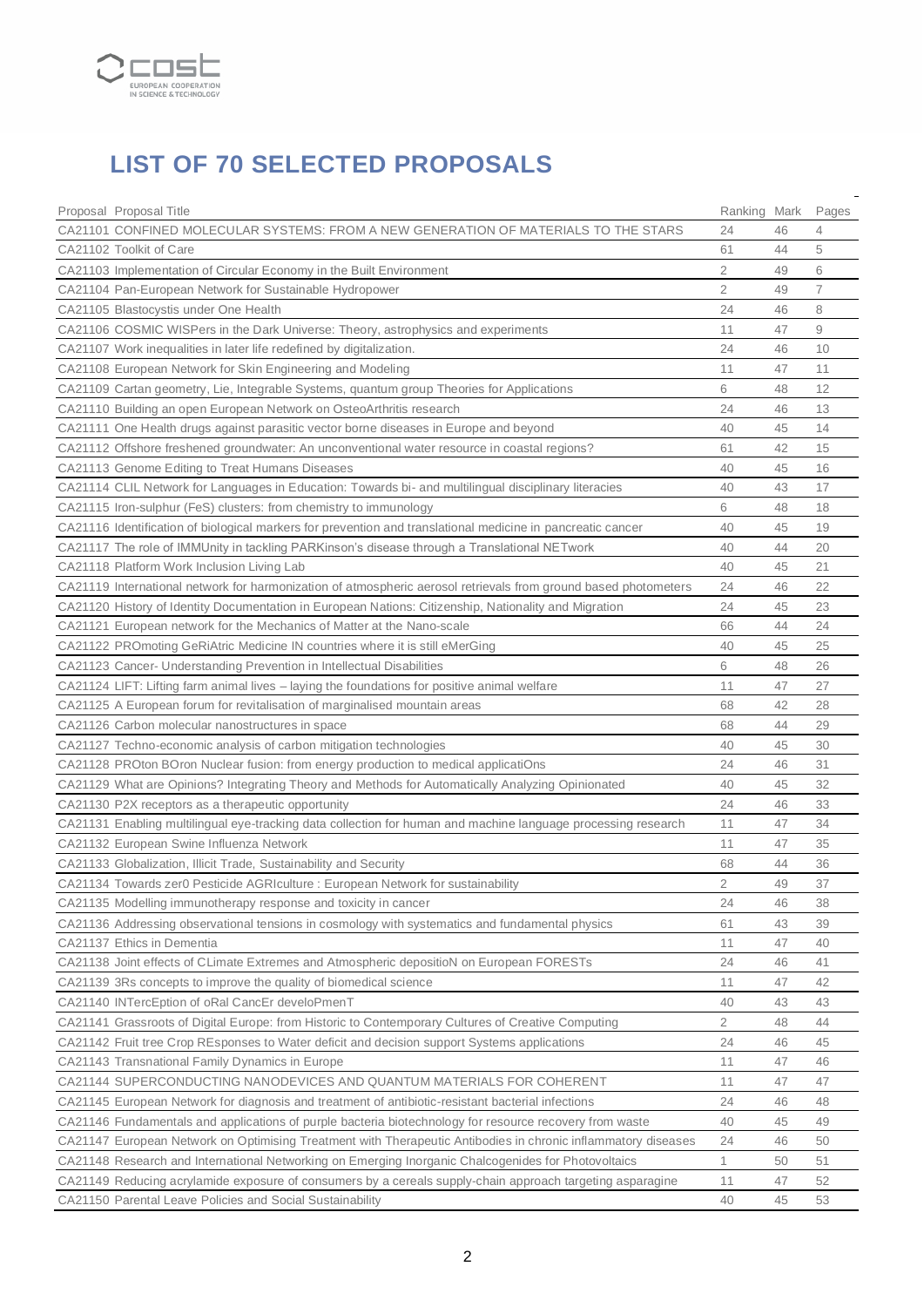

| CA21151 GENERATION OF HUMAN INDUCED PLURIPOTENT STEM CELLS FROM HAPLO-SELECTED<br><b>CORD BLOOD SAMPLES</b>                 | 24 | 46 | 54 |
|-----------------------------------------------------------------------------------------------------------------------------|----|----|----|
| CA21152 Implementation Network Europe for Cancer Survivorship Care                                                          | 40 | 45 | 55 |
| CA21153 Network for implementing multiomics approaches in atherosclerotic cardiovascular disease<br>prevention and research | 11 | 47 | 56 |
| CA21154 Translational control in Cancer European Network                                                                    | 11 | 47 | 57 |
| CA21155 Advanced Composites under HIgh STRAin raTEs loading: a route to certification-by-analysis                           | 40 | 45 | 58 |
| CA21156 european network for FOstering Large-scale ImplementAtion of energy GEostructure                                    | 24 | 45 | 59 |
| CA21157 European Network for Innovative Woody Plant Cloning                                                                 | 6  | 48 | 60 |
| CA21158 Enhancing Small-Medium IsLands resilience by securing the sustainability of Ecosystem Services                      | 61 | 43 | 61 |
| CA21159 Understanding interaction light - biological surfaces: possibility for new electronic materials and devices         | 11 | 47 | 62 |
| CA21160 Non-globular proteins in the era of Machine Learning                                                                | 40 | 44 | 63 |
| CA21161 A new ecosystem of early music studies                                                                              | 40 | 45 | 64 |
| CA21162 Establishing a Pan-European Network on Computational Redesign of Enzymes                                            | 40 | 45 | 65 |
| CA21163 Text, functional and other high-dimensional data in econometrics: New models, methods, applications                 | 40 | 45 | 66 |
| CA21164 TowArDs an improVement in diAgNostiCs and trEatment strategies for TB control                                       | 6  | 50 | 67 |
| CA21165 Personalized medicine in chronic kidney disease: improved outcome based on Big Data                                 | 40 | 45 | 68 |
| CA21166 Social Sciences and Humanities for Transformation and Climate Resilience                                            | 61 | 41 | 69 |
| CA21167 Universality, diversity and idiosyncrasy in language technology                                                     | 66 | 42 | 70 |
| CA21168 Improving outcome of Juvenile Inflammatory Rheumatism via universally applicable clinical practice                  | 40 | 46 | 71 |
| CA21169 Information, Coding and Biological Function: the Dynamics of Life                                                   | 40 | 45 | 72 |
| CA21170 Prevention, anticipation and mitigation of tick-borne disease risk applying the DAMA protocol                       | 24 | 46 | 73 |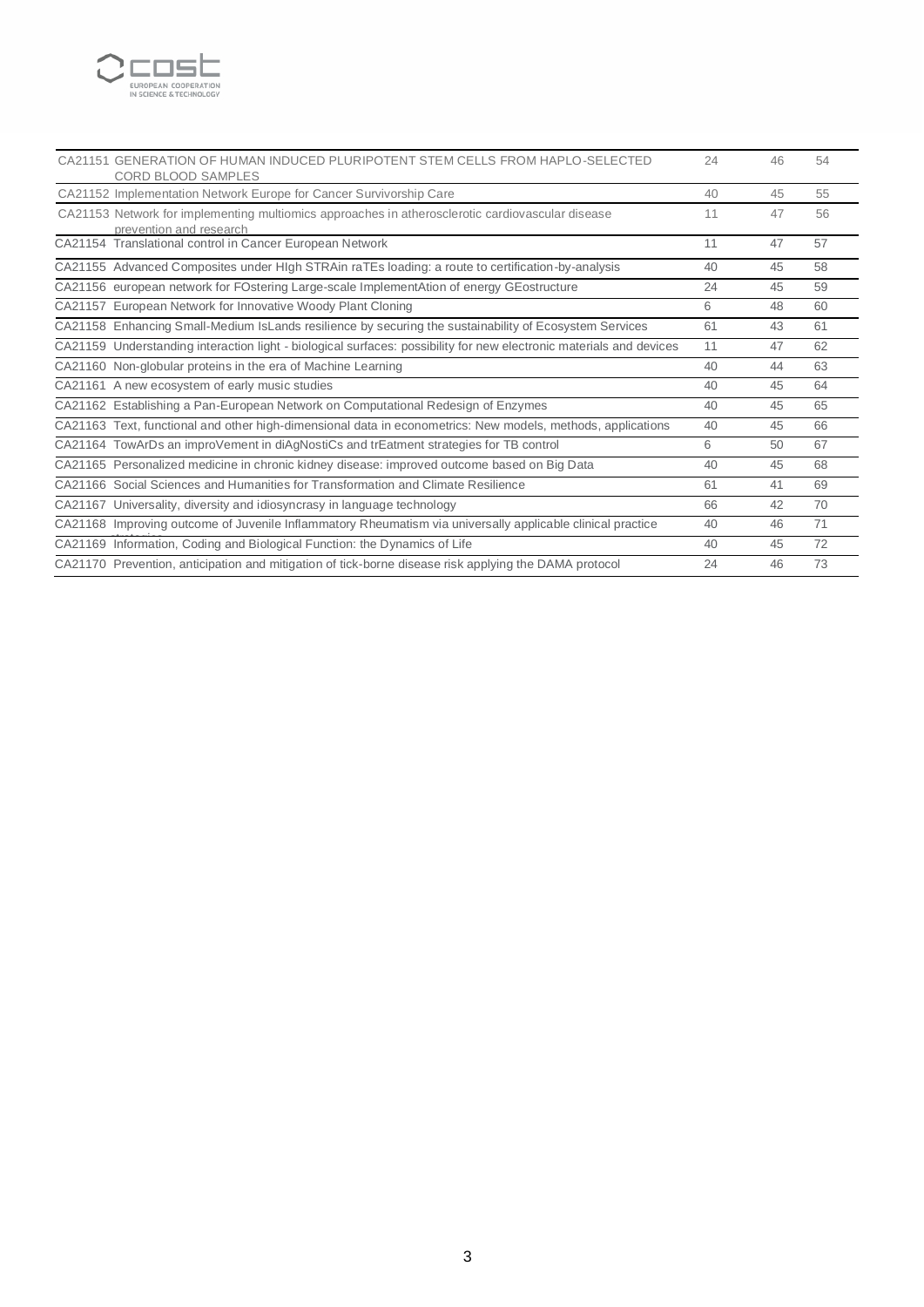

# CA21101 CONFINED MOLECULAR SYSTEMS: FROM A NEW GENERATION OF MATERIALS TO THE STARS

(OC-2021-1-25045 - rank: 24 - mark: 46)

#### **SUMMARY**

This e-COST Action aims to provide a computationally and experimentally sound foundation for the fundamental understanding and control of confined molecular systems. The resulting outcome will be translated into useful knowledge forming the basis for applications. These range from creating a new generation of materials including bio- materials, with immediate transfer to industry, to disclosing the chemistry occurring in space. To this end, we will combine new cutting-edge experimental techniques for the synthesis of novel nanomaterials and highresolution characterization thereof, with state-of- the-art first principles modelling. The most advanced methods for molecular motion as well as modern artificial intelligence, machine learning technologies, and big data science will be applied. COSY will tackle these and other challenges through five strongly correlated work packages: 1. Accurate description of the intermolecular interaction between a molecule and its confining environment through modern first principles tools. 2. Efficient description of molecular motion in confined structures, including coarse- grained, atomistic, and meso-scale molecular dynamics of metal-organic frameworks and biomolecular environments. 3. Synthesis and characterization of the stability and novel properties of metal and metal- oxide nanoparticles and subnanometric clusters for applications such as luminescence, sensing, bio-imaging, theranostics, energy conversion, and (photo-)catalysis. 4. Synthesis, deposition, and properties screening of high-purity innovative nanomaterials, using the very cold and practically inert environment provided by superfluid helium nanodroplets. 5. Accurate characterization of phenomena of astrochemical relevance such as the chemistry and physics occurring on the confining surface of interstellar clouds, using the most advanced spectroscopic techniques, and the highest level ab initio theories and methods for quantum nuclear motion.

#### SCIENTIFIC SCOPE

| Areas of Expertise                                                                                                                                                                                                                                                                                                                 | <b>Keywords</b>                                                                                                    |
|------------------------------------------------------------------------------------------------------------------------------------------------------------------------------------------------------------------------------------------------------------------------------------------------------------------------------------|--------------------------------------------------------------------------------------------------------------------|
| • Physical Sciences: Atomic, molecular and<br>chemical physics<br>• Materials engineering: Characterization<br>methods of materials for material<br>engineering applications<br>• Chemical sciences: Physical chemistry<br>• Chemical sciences: Surface science<br>• Physical Sciences: Astrophysics, astronomy,<br>space sciences | • CONFINED MOLECULAR SYSTEMS<br>• METAL CLUSTERS<br>• HELIUM NANODROPLETS<br>• QUANTUM EFFECTS<br>• ASTROCHEMISTRY |

#### COST Countries

Main Proposer: ES Network of Proposers: AT, BA, BE, BG, CH, CZ, DE, DK, EE, EL, ES, FI, FR, HR, HU, IT, LT, LU, NL, PL, RO, RS, SE, SK, TR, UK Main and secondary proposers: 5% ECI / 33% Women / 50% ITC

#### International Cooperation

**International Partner Country:** Argentina, China, India, Mexico, United States **European RTD Organisation:** Portugal Industrial Dimension **SMEs:** GERMANY, NETHERLANDS, SPAIN, SWITZERLAND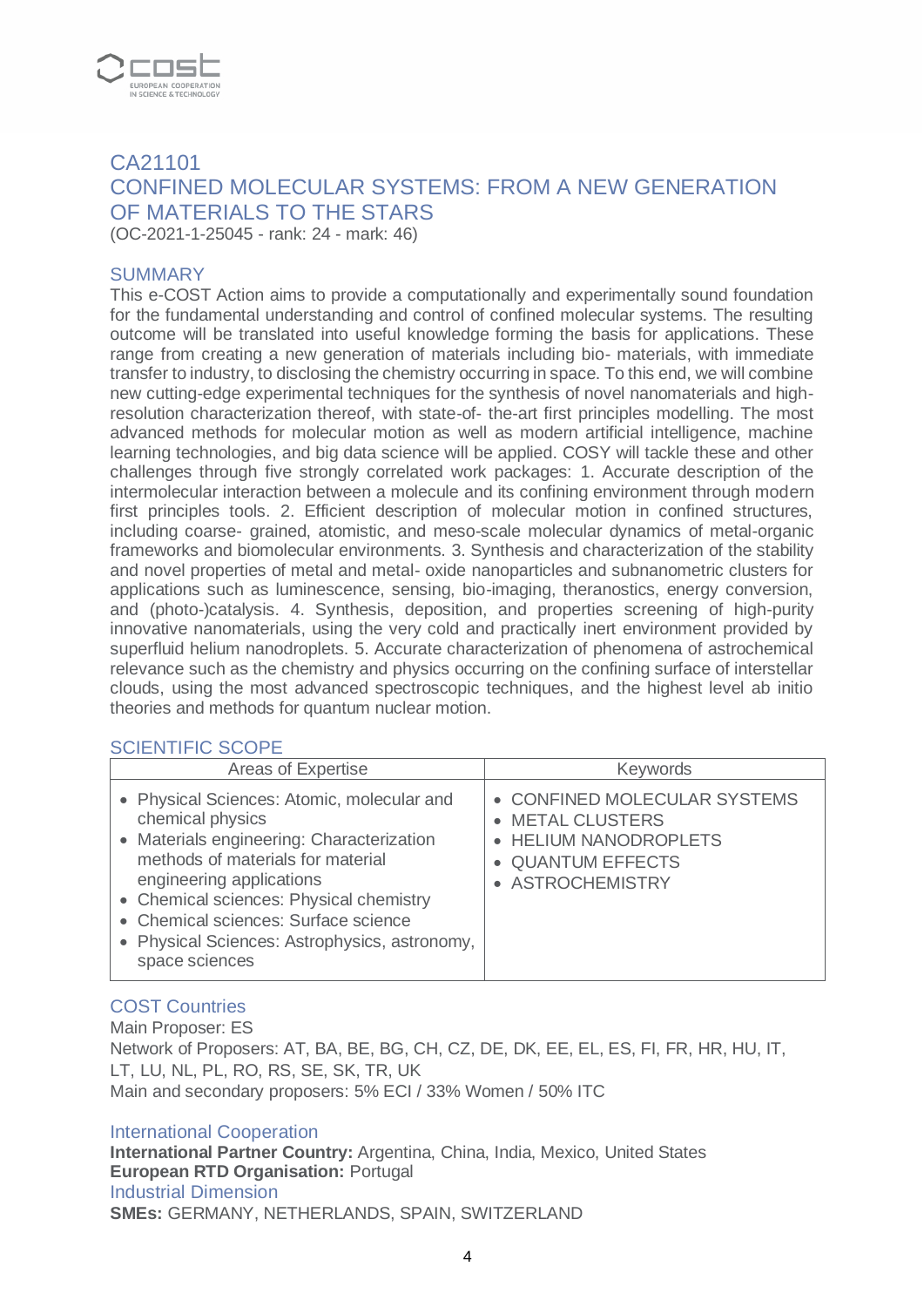

CA21102 Toolkit of Care (OC-2021-1-25061 - rank: 61 - mark: 44)

# **SUMMARY**

The Covid-19 pandemic has further exacerbated existent inequalities worldwide. The cultural sector, which is very often described as precarious work, is one of the worst hit.

The arts have been particularly hit hard by the pandemic in Inclusiveness Target, and Near Neighbour, countries, where governments provide minimal, if at all, financial support to creative practitioners and NGOs. More than just affecting the cultural production of these particular countries, there are international ramifications in that the rest of the world is also denied easy access to creative/technological advances and innovation that still takes place in the former in other academic or other contexts. It is, then, especially relevant and timely to form critical networks of care within the creative industry of support communities. An interdisciplinary group of creative practitioners, academics, researchers and arts/crafts organisations that specialise in creative technologies and that have considerable experience in the production and dissemination of this kind of knowledge across Europe and internationally, have come together to form a "critical network of care". The Action's network will collaborate to share their collective expertise and technical knowledge employed in creative ways to develop knowledge and methodologies of care. The main aim is to produce a well formulated and integrated TOOLKIT OF CARE and comprising articles, prototypes, audiovisual documentation, technical manuals, theoretical analysis, prototypes, and data. It will act as a model of how to successfully share knowledge and expertise across different geographical regions and social groups.

# SCIENTIFIC SCOPE

| Areas of Expertise                             | <b>Keywords</b>                                                                                                      |
|------------------------------------------------|----------------------------------------------------------------------------------------------------------------------|
| • Arts: Visual arts<br>• Arts: Performing arts | • creative technologies<br>• critical technologies<br>• post-pandemic support<br>• critical art<br>• toolkit of care |

#### COST Countries

Main Proposer: CY Network of Proposers: BG, CY, EL, FR, HR, LT, RO, RS, SE, UK Main and secondary proposers: 13% ECI / 50% Women / 60% ITC

#### International Cooperation

#### **International Partner Country:** United States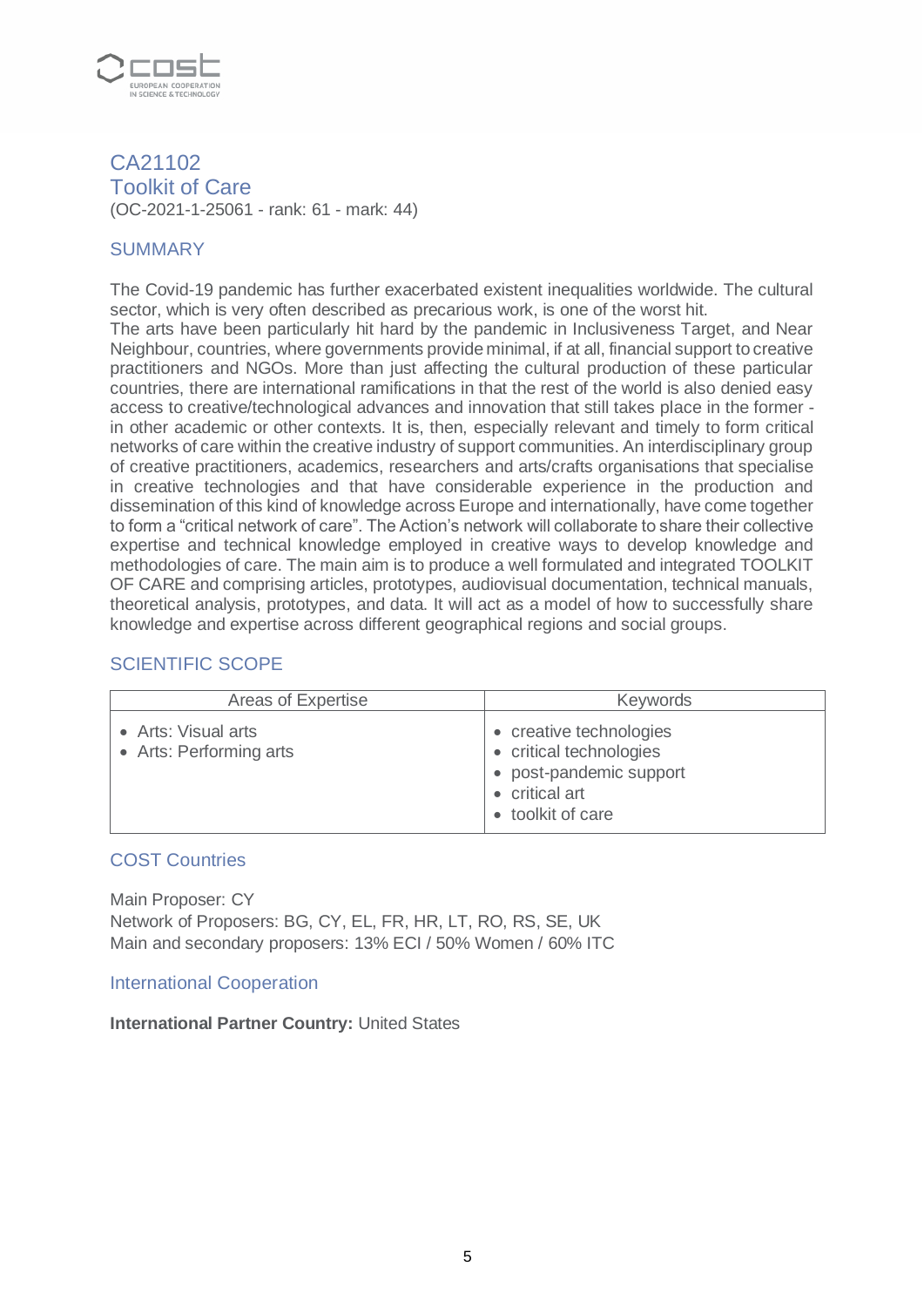

### CA21103 Implementation of Circular Economy in the Built Environment (OC-2021-1-25108 - rank: 2 - mark: 49)

## **SUMMARY**

Governments and society require a more efficient and sustainable built environment. An emergent trend is the Circular Economy (CE), which aims at decoupling economic growth from resource consumption. Construction has been identified as a field of action by the European Commission's Circular Economy Action Plan (CEAP). However, the lack of a common understanding and open tools to classify buildings' circularity, at any stage in their lifecycle, is a barrier in the application of circular thinking. Thus, this Action aims at defining the methodology to develop an international circularity framework for new and existing buildings to support decision making and assess the implementation level of CEAP. It will be based on Key Performance Indicators (KPIs), selected according to international best practices, current CE state-of-the-art, CEAP, and COST countries' construction practices. The KPIs framework will be developed with enough flexibility to be locally applied by different COST countries or regions. To accomplish this, a benchmark database will be developed (based on each country conditions, culture and traditions), allowing for the direct use of the KPIs to support both designers in developing more sustainable buildings and national/local governments in assessing and promoting their CE targets, as well as evaluating how CEAP is being implemented in practice. The KPIs will also be integrated into the Open BIM workflow for use in BIM models. Construction, assembly, adaptability, de-construction, value chain management and CE business models guidelines will be developed for new and existing buildings to enhance and promote stakeholder's knowledge.

# SCIENTIFIC SCOPE

| Areas of Expertise                                                                                                                                                                                                                                      | Keywords                                                                                                               |
|---------------------------------------------------------------------------------------------------------------------------------------------------------------------------------------------------------------------------------------------------------|------------------------------------------------------------------------------------------------------------------------|
| • Civil engineering: Sustainable engineering,<br>adaptation to long-term environmental<br>changes<br>• Civil engineering: Architecture engineering<br>• Other engineering and technologies:<br>Sustainability for other engineering and<br>technologies | • Circular Economy<br><b>Buildings</b><br>• Real Estate<br><b>Built Environment</b><br>• Sustainable Development Goals |

# COST Countries

Main Proposer: PT Network of Proposers: AT, BA, BE, BG, CH, CY, CZ, DE, EL, ES, FI, HR, IE, IT, LV, ME, MK, MT, NL, NO, PL, PT, RO, RS, SE, SI, TR, UK Main and secondary proposers: 11% ECI / 49% Women / 53% ITC

#### International Cooperation

**European RTD Organisation:** Belgium

#### Industrial Dimension

**SMEs:** BELGIUM, BULGARIA, GERMANY, NETHERLANDS, NORWAY, PORTUGAL, SPAIN

**Large companies:** CZECH REPUBLIC, GREECE, MONTENEGRO, NETHERLANDS, UNITED KINGDOM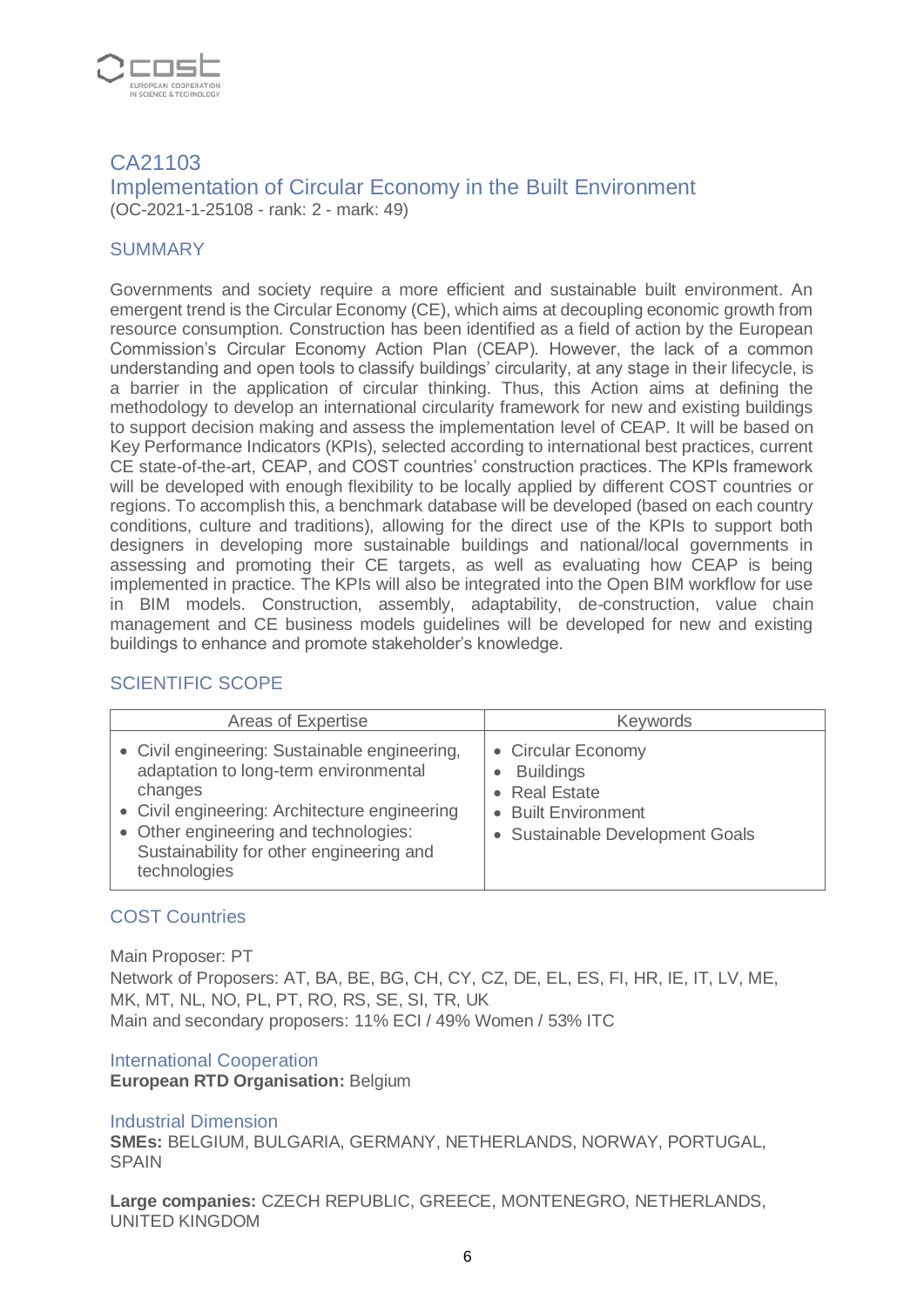

#### CA21104 Pan-European Network for Sustainable Hydropower (OC-2021-1-25114 - rank: 2 - mark: 49)

#### **SUMMARY**

Hydropower (HP) played an essential role in Europe over decades, providing a unique combination of safe, low-cost, and clean electricity production. It is still one of the largest renewable energy sources (RES), adding up to about 35% of the electricity generated from RES. Predictions show that by 2024-2025 all RES will contribute almost 34% to the worldwide electricity production, and HP will provide approx. 50%. Europe shows an almost equal share of electricity from volatile wind (36.5%) and predictable hydropower sources (34.3%) for 2019. This trend of an increasing quantity of unregulated energy (wind plus solar) involves market requirements for flexibility and dynamics such as energy storage and fast response. In that case, HP has the potential to balance a renewable energy system on a short term (seconds to minutes) and on a medium to long term (months or even years) basis by using pumped-storage technology. New requirements in terms of operation and maintenance of Hydropower plants as well as co-generation of electricity with other RES needs substantial future research. As past funding of research projects was low, this new initiative should work together for a better knowledge exchange, capacity building of young researchers to meet the needs of the future. The main objective of this Action is to establish a Pan-European network for a sustainable, digitalised Hydropower contributing to the Clean Energy Transition (CET), a united network of researchers, engineers, scholars, and other stakeholders, such as representatives from industry, policy and civil society, to facilitate close collaboration among European research groups through projects supporting sustainable Hydropower.

#### SCIENTIFIC SCOPE

| Areas of Expertise                                                                                                                                                                                                                                                                                                                                                                                                                          | <b>Keywords</b>                                                                                                                          |
|---------------------------------------------------------------------------------------------------------------------------------------------------------------------------------------------------------------------------------------------------------------------------------------------------------------------------------------------------------------------------------------------------------------------------------------------|------------------------------------------------------------------------------------------------------------------------------------------|
| • Mechanical engineering: Applied mechanics,<br>thermodynamics<br>• Electrical engineering, electronic<br>engineering, Information engineering:<br>Energy aspects of electrical and electronic<br>engineering<br>• Civil engineering: Sustainable engineering,<br>adaptation to long-term environmental<br>changes<br>• Economics and business: Sustainability<br>• Earth and related Environmental sciences:<br>Hydrology, water resources | • HYDROPOWER<br><b>CLEAN ENERGY TRANSITION</b><br><b>SUSTAINABILITY</b><br>$\bullet$<br><b>LOW-CARBON ECONOMY</b><br>• CAPACITY BUILDING |

#### COST Countries

Main Proposer: AT Network of Proposers: AL, AT, BE, BG, CH, CZ, DE, EE, EL, ES, FR, HR, IS, IT, LT, LV, ME, MK, MT, NL, NO, PL, PT, RO, RS, SE, SI, TR Main and secondary proposers: 17% ECI / 33% Women / 57% ITC

#### International Cooperation

**International Partner Country:** Canada, India, Nepal

#### Industrial Dimension

**SMEs:** BELGIUM, CANADA, CROATIA, MALTA **Large companies:** CANADA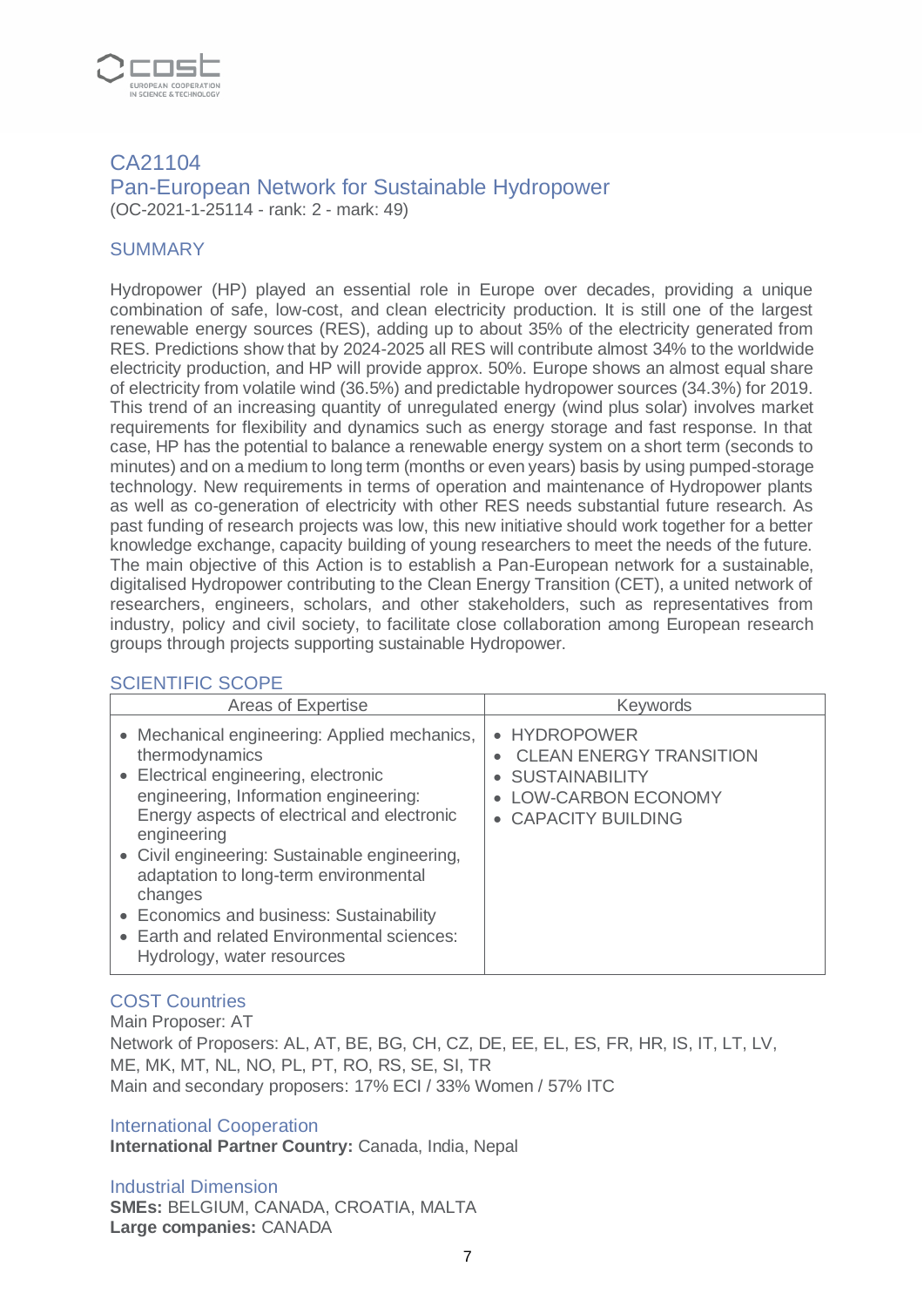

# CA21105 Blastocystis under One Health (OC-2021-1-25116 - rank: 24 - mark: 46)

## **SUMMARY**

Blastocystis colonizes at least one billion people making it the most prevalent intestinal microbial eukaryote. Emerging data indicates higher prevalence in animals. A high proportion of carriers are asymptomatic. Despite numerous studies, pathogenicity of Blastocystis remains controversial. Currently, at least 26 genetic subtypes (STs) exist. Of these, ST1-ST9 and ST12 have been found in humans, while the rest have been isolated only from non-human hosts. Information on prevalence, geographic distribution and host specificity of STs is incomplete. Significant gaps also exist on environmental presence of Blastocystis. Collectively, this paucity of data blurs the Blastocystis landscape considerably. The specific objectives of this framework are to: (1) Support advancement of Blastocystis research by bringing together professionals from various disciplines and countries; (2) Foster information sharing on current methodologies, especially in the areas of subtyping, host-Blastocystis-microbiome interactions and Blastocystis-omics; (3) Promote capacity building via a transdisciplinary network of international collaboration; (4) Open avenues of communication with veterinarians, physicians and general public. By the end of this initiative, participants will be able to: (i) Apply state-ofthe-art tools for molecular identification of Blastocystis; (ii) Harmonise methodologies for subtyping Blastocystis and identifying its role within the gut; (iii) View Blastocystis under One Health approach; (iv) Generate novel hypotheses to test role of Blastocystis in the gut ecosystem, health and disease.

# SCIENTIFIC SCOPE

| Areas of Expertise                                                                                                                                                                                                                                                                                                          | <b>Keywords</b>                                                                                                                                                                                 |
|-----------------------------------------------------------------------------------------------------------------------------------------------------------------------------------------------------------------------------------------------------------------------------------------------------------------------------|-------------------------------------------------------------------------------------------------------------------------------------------------------------------------------------------------|
| • Biological sciences: Parasitology<br>• Biological sciences: Biodiversity,<br>comparative biology<br>• Health Sciences: Epidemiology<br>• Biological sciences: Systems evolution,<br>biological adaptation, phylogenetics,<br>systematics<br>· Biological sciences: Genomics, comparative<br>genomics, functional genomics | Blastocystis in health and disease<br>$\bullet$<br><b>Blastocystis epidemiology</b><br>$\bullet$<br>Blastocystis diversity and evolution<br>• One Health approach<br>Blastocystis in 'omics era |

#### COST Countries

Main Proposer: UK Network of Proposers: BE, CY, CZ, DK, EL, ES, FR, HR, HU, IE, IT, LT, LV, MK, NO, PL, RO, RS, SI, TR, UK Main and secondary proposers: 22% ECI / 48% Women / 57% ITC

#### International Cooperation

**International Partner Country:** Canada, Colombia, Japan, Peru, Saudi Arabia, Singapore, Thailand, United States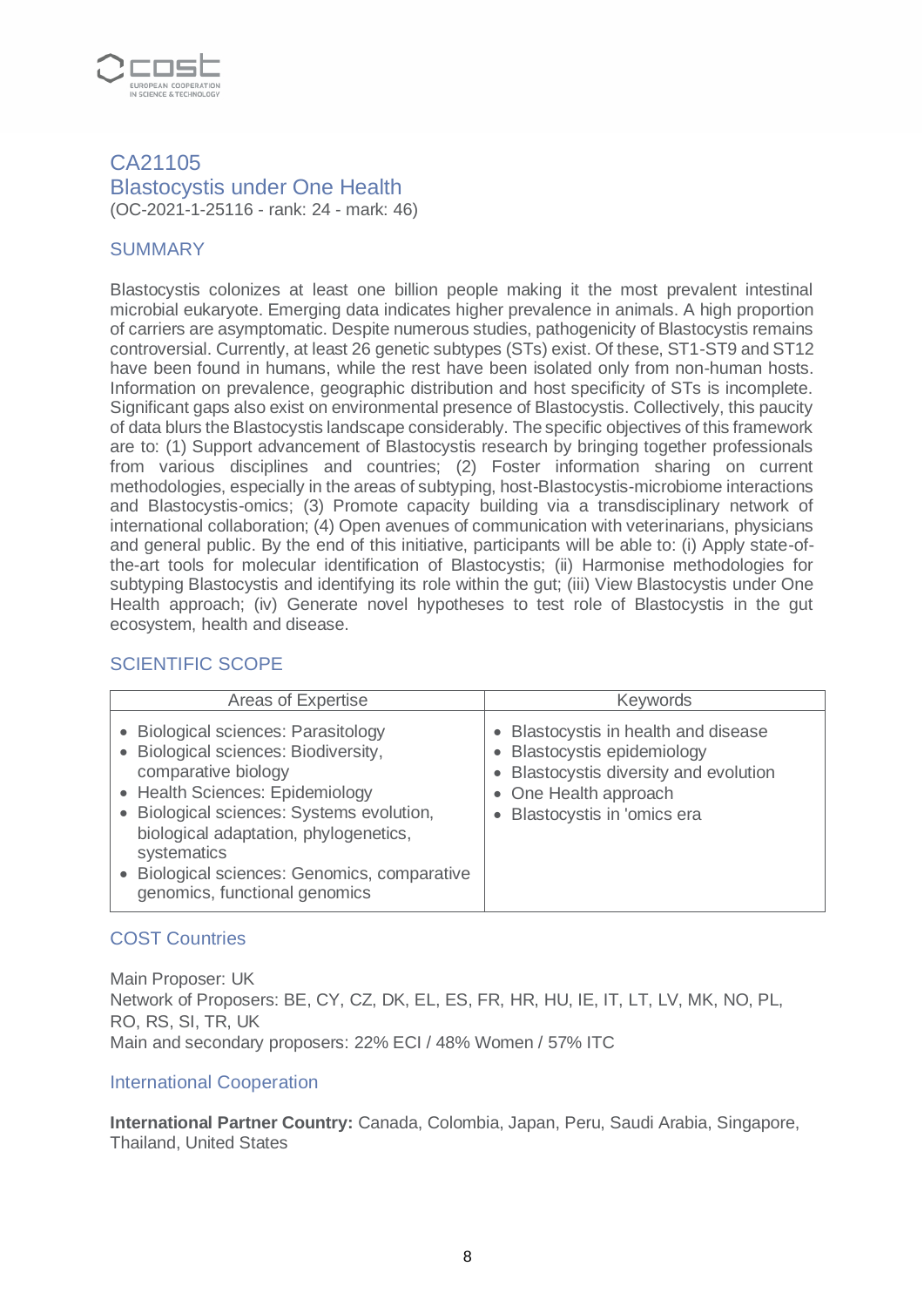

# CA21106 COSMIC WISPers in the Dark Universe: Theory, astrophysics and experiments

(OC-2021-1-25120 - rank: 11 - mark: 47)

#### SUMMARY

Axions and other very weakly interacting slim (m<GeV) particles (WISPs) are easily accommodated in several extensions of the Standard Model of Particle Physics. They may be non-thermally produced in the early universe and survive as constituents of the dark universe. The aim of this Action is an exhaustive study of these WISPs, notably axions, axion-like particles (ALPs) and hidden photons (HP), ranging from their theoretical underpinning, over their indirect observational consequences in astrophysics, to their search at colliders and beam-dump and their direct detection in laboratory experiments. Searches for WISPs are strongly motivated by our attempts to understand the nature of the dark matter and puzzling astrophysical and particle physics observations. A rich, diverse, and low-cost experimental program is already underway that has the potential for one or more game-changing discoveries. The aim of this Action is to coordinate and support WISPs searches in a synergic way at the boundary between particle physics, astrophysics and cosmology. It will provide a platform to benefit from the latest data from laboratory and astrophysical experiments. It will also offer a guidance for experimental efforts and theoretical investigations dealing with fundamental questions, like the strong CP problem and the nature of the dark matter.

#### SCIENTIFIC SCOPE

| Areas of Expertise                                                                                                                                                                                                                   | <b>Keywords</b>                                                                                                                                           |
|--------------------------------------------------------------------------------------------------------------------------------------------------------------------------------------------------------------------------------------|-----------------------------------------------------------------------------------------------------------------------------------------------------------|
| • Physical Sciences: Particle physics (theory)<br>• Physical Sciences: Fundamental interactions<br>and fields (theory)<br>• Physical Sciences: High energy and<br>particles astronomy, X-rays, cosmic rays,<br>gamma rays, neutrinos | • axions and hidden photons theory<br>• axion dark matters searches<br>• axions and hidden photon astrophysics<br>• axions and hidden photons experiments |

#### COST Countries

Main Proposer: IT Network of Proposers: AL, AT, BG, CH, CY, CZ, DE, DK, EE, ES, FR, HR, HU, IL, IT, MT, NL, NO, PL, PT, RO, SE, SI, TR, UK Main and secondary proposers: 18% ECI / 29% Women / 52% ITC

#### International Cooperation

**International Partner Country:** Australia, Chile, China, Japan, South Korea, United States

#### Industrial Dimension

**SMEs:** ITALY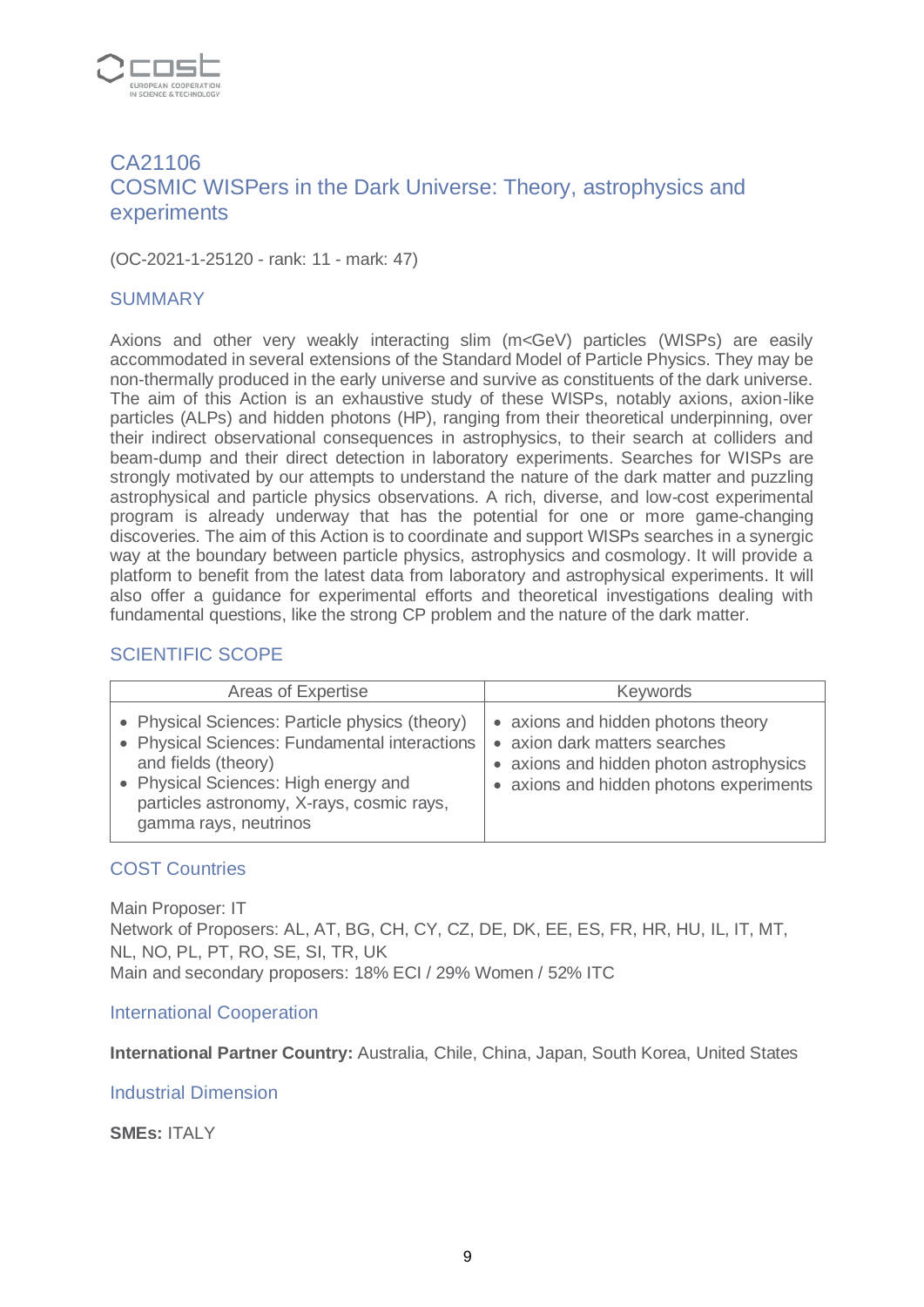

## CA21107 Work inequalities in later life redefined by digitalization. (OC-2021-1-25123 - rank: 24 - mark: 46)

## **SUMMARY**

The aim of this Action is to enhance scientific knowledge and attention to the topic of aging at work in the era of digitalization by integrating the different disciplines and schools of thought, by developing collaborations with public policy officials, international policy bodies, nonacademic professionals, civil society NGOs, trade unions, management of organisations and older workers themselves. These objectives will be met by stimulating scientific and public interest, and by developing a new generation of researchers in the field. Expected deliverables include: a) the creation of an internet-based web-site; that will act as a platform for the Action and become an international 'hub' for the study of ageing at work in the era of digitalization, by sharing and publishing knowledge, connecting researchers, stakeholders and activists in the field; b) the creation of a depository database of scientific measures and tools for the assessment of inequalities and challenges of aging and digitalization, as well as for good practices. Policy reports will be posted in order to make links outside the research community to address policy makers and stakeholders; c) the facilitation of research and dissemination events, including Short Term Scientific Missions (STSMs) and scientific Training Schools (TS) for Early Stage Researchers (ESRs) and established researchers, public conferences and policy workshops hosting experts and relevant stakeholders from COST and International Partner Countries (IPC); and d) a series of publications including scientific reports, conference proceedings, academic publications, collaborative recommendation papers derived from Action Working Groups, and an edited book.

# SCIENTIFIC SCOPE

| Areas of Expertise                           | <b>Keywords</b>         |
|----------------------------------------------|-------------------------|
| • Sociology: Ageing                          | inequalities            |
| • Sociology: Social structure, inequalities, | later life              |
| social mobility, social exclusion, income    | · digitalisation        |
| distribution, poverty                        | • extended working life |
| • Sociology: Work and professions            | gender                  |

## COST Countries

Main Proposer: CZ Network of Proposers: AL, AT, BA, BE, BG, CY, CZ, DE, EE, EL, FI, IE, IS, LT, LU, LV, ME, MK, NL, PL, PT, RO, RS, SE, SK, TR Main and secondary proposers: 24% ECI / 57% Women / 65% ITC

International Cooperation

**International Partner Country:** Chile

Industrial Dimension

**SMEs:** BOSNIA AND HERZEGOVINA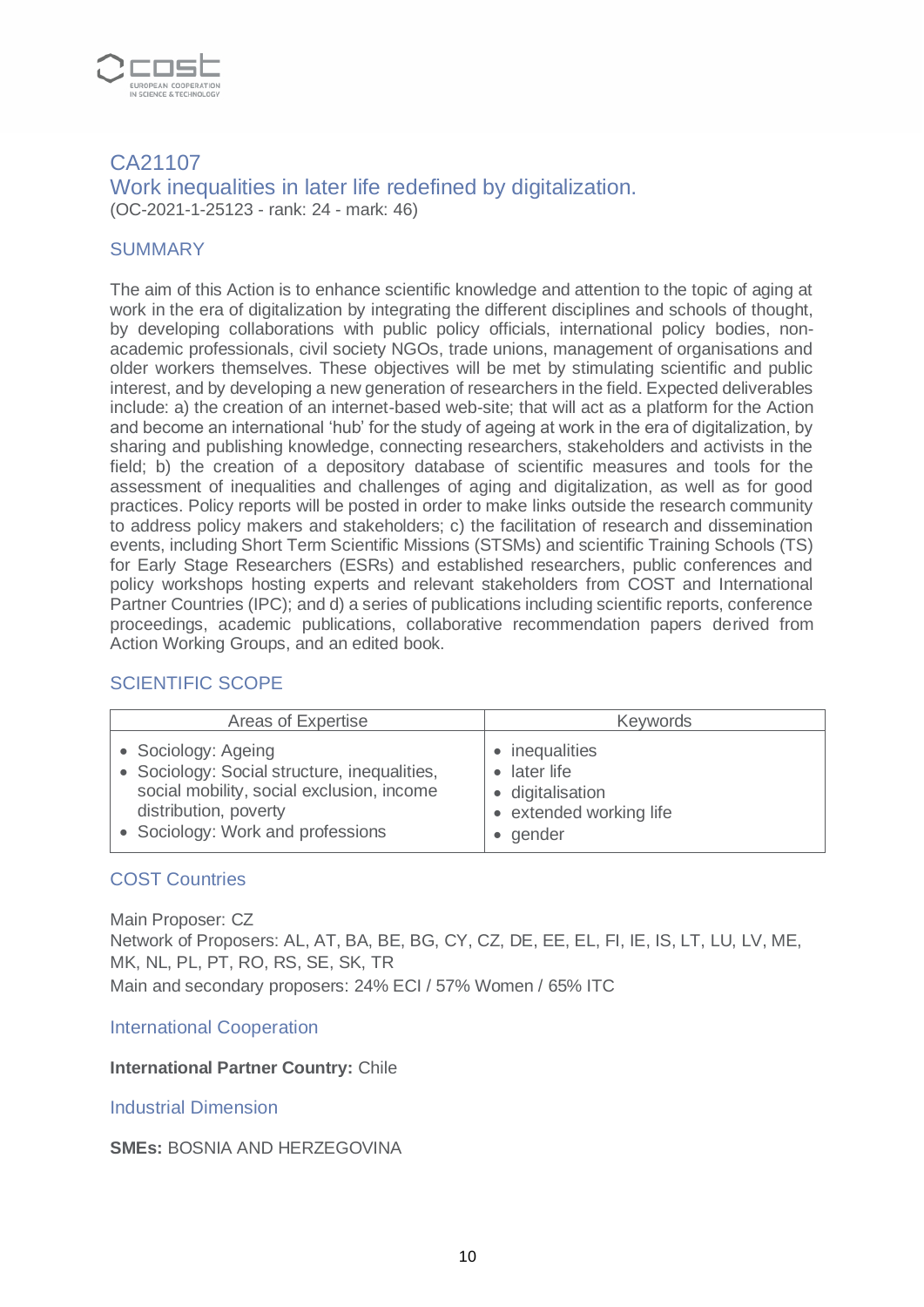

## CA21108 European Network for Skin Engineering and Modeling (OC-2021-1-25129 - rank: 11 - mark: 47)

#### **SUMMARY**

Over the past years, investigative and experimental dermatology has developed various approaches, ranging from utilisation of ex-vivo skin tissues to establishment of reconstructed in-vitro and in-silico skin models as tools in both basic and translational skin research. These models have the strong potential to increase the significance of scientific and clinical outcomes and to reduce animal experimentation. Nevertheless, current skin models lack sophistication and standardisation, thereby hampering their wider acceptance by the scientific community and regulatory bodies. This is partly caused by a lack of cross talk between relevant stakeholders - regulatory bodies, basic scientists, clinicians, and industry - whereby advances in new technologies have not delivered their full potential in this field. In the proposed Action, interdisciplinary and intersectoral research and coordinated initiatives will drive the development and validation of standout sophisticated cell-based and computational skin models, including the development of artificial intelligence models for dermatological research. Furthermore, the Action has ambitions to develop ethical and sustainable reagents required for the elaboration of organotypic skin models, based on a strong partnership between network academia and industries. Harmonisation of scientific and technological knowledge and an enduring bottom-up dynamic in the field will be ensured by dissemination of leading-edge know-how among research intensive and research moderate European territories. Moreover, next-generation scientists will be trained for the long-term propagation and continued development of skin models. Action outcomes will turbocharge the field of skin models to meet rising scientific, clinical, economic, environmental and regulatory expectations, making Europe the epicentre of research in this field.

#### SCIENTIFIC SCOPE

| Areas of Expertise                        | <b>Keywords</b>         |
|-------------------------------------------|-------------------------|
| • Biological sciences: Biological systems | $\bullet$ Skin          |
| analysis, modelling and simulation        | • 3R principles         |
| • Basic medicine: Organ physiology        | • Skin models           |
| • Industrial biotechnology: Biomaterials  | • In silico skin models |
| synthesis                                 | • Skin bioprinting      |

#### COST Countries

Main Proposer: AT Network of Proposers: AT, BE, BG, CH, CY, CZ, DE, DK, EE, EL, ES, FR, HR, HU, IE, IL, IT, LT, LU, MK, MT, NL, NO, PL, PT, RO, RS, SE, SI, SK, TR, UK Main and secondary proposers: 15% ECI / 52% Women / 53% ITC

#### International Cooperation

#### **International Partner Country:** Brazil

Industrial Dimension **SMEs:** AUSTRIA, BELGIUM, ESTONIA, FRANCE, GERMANY, HUNGARY, NORWAY, **SWITZERLAND Large companies:** GERMANY, GREECE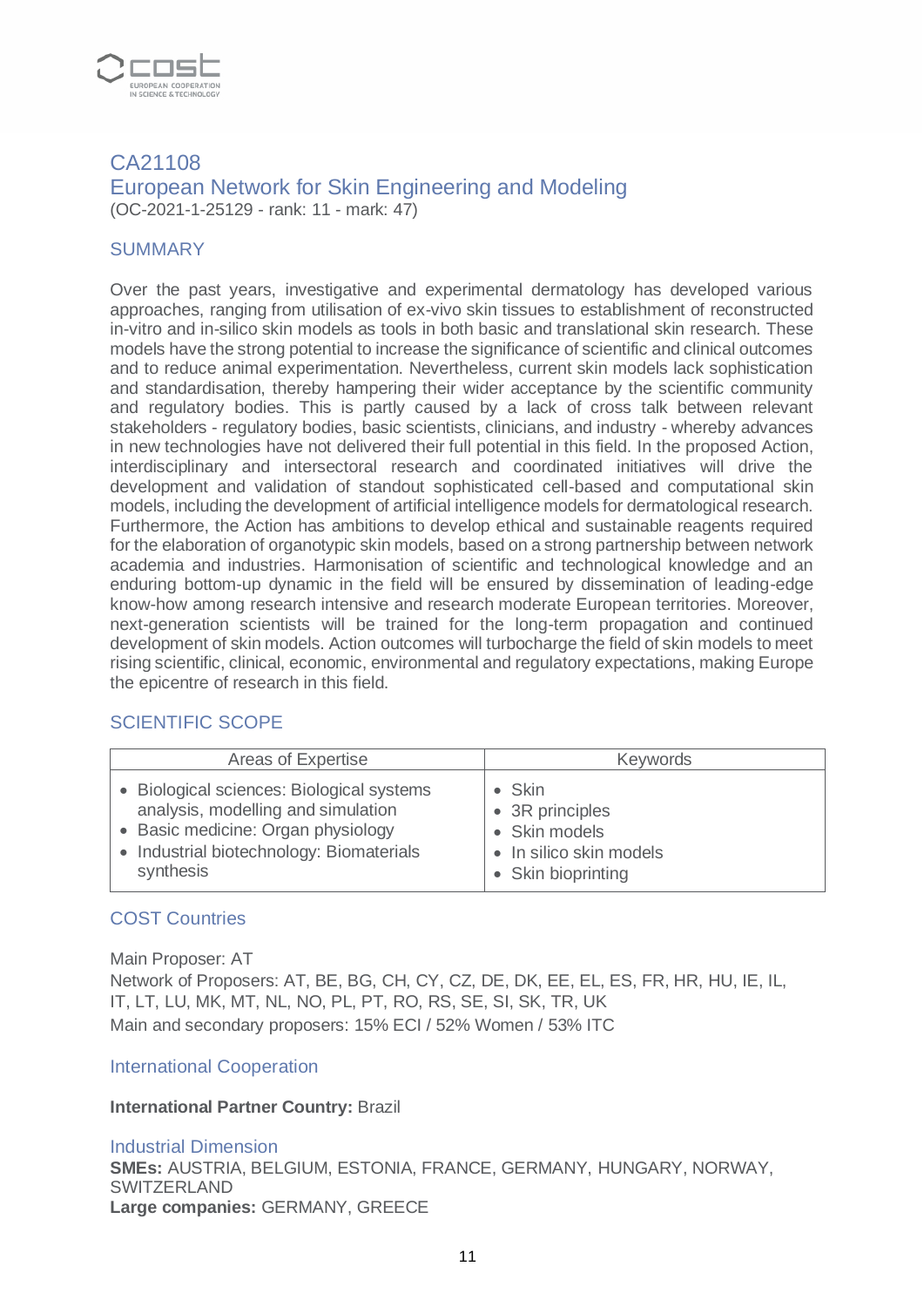

# CA21109 Cartan geometry, Lie, Integrable Systems, quantum group Theories for Applications (OC-2021-1-25132 - rank: 6 - mark: 48)

#### SUMMARY

Symmetry is a central unifying theme in mathematics and physics. In this proposal we focus our attention on symmetries realized through Lie groups and Lie algebras. In addition to the spectacular achievements in representation theory, and differential geometry, Lie theory is also exceptionally important for the formalization of fundamental physical theories. CaLISTA aims to advance cutting-edge research in mathematics and physics through a systematic application of the ideas and philosophy of Cartan geometry, a thoroughly Lie theoretic approach to differential geometry. In addition to making major progress in Cartan geometry itself, CaLISTA aims to develop crucial applications to integrable systems and supersymmetric gauge theories. Quantum groups and their quantum homogeneous spaces come into the play as a bridge between these topics: quantum groups stem originally from the R-matrix formulation in integrable systems, and their homogeneous spaces offer prototypical examples of noncommutative parabolic geometries. Parabolic geometry is the first and possibly the most important example of Cartan geometry, and one of the main aims of CaLISTA is to obtain a quantum generalization. Surprisingly, Lie theory and Cartan geometry play a role in an exciting new interpretation of the differential structure, and related dynamics, of models for popular algorithms of vision like Deep Learning and the more recent Geometric Deep Learning. CaLISTA aims to investigate and improve on these techniques. CaLISTA will provide essential mathematical models with far-reaching applications, placing Europe among the leading actors in these innovative research areas.

#### SCIENTIFIC SCOPE

| Areas of Expertise                                                                                              | <b>Keywords</b>                                                                              |
|-----------------------------------------------------------------------------------------------------------------|----------------------------------------------------------------------------------------------|
| • Mathematics: Lie groups, Lie algebras<br>• Mathematics: Geometry<br>• Physical Sciences: Mathematical physics | • Lie Theory<br>• Cartan Geometry<br>• Quantum Groups<br><b>Integrable Systems</b><br>Vision |

#### COST Countries

Main Proposer: IT Network of Proposers: AT, BG, CH, CZ, DE, ES, FR, HR, IT, ME, NL, NO, PL, PT, RO, RS, SI, SK, TR, UK Main and secondary proposers: 13% ECI / 28% Women / 55% ITC

International Cooperation

#### **International Partner Country:** New Zealand, United States

#### Industrial Dimension

#### **SMEs:** UNITED STATES

#### **Large companies:** FRANCE, ITALY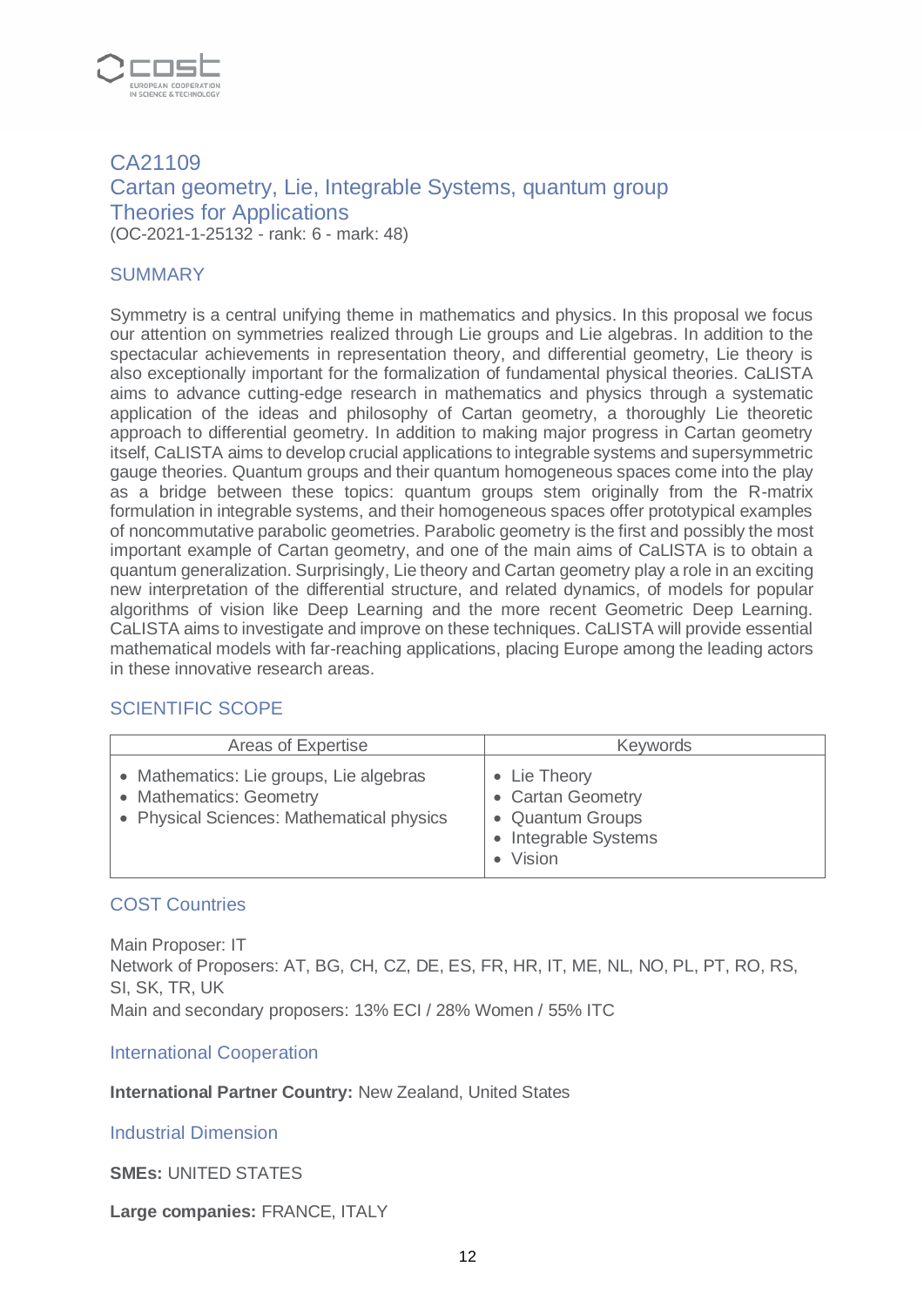

## CA21110 Building an open European Network on OsteoArthritis research (OC-2021-1-25136 - rank: 24 - mark: 46)

#### **SUMMARY**

Osteoarthritis (OA) is the most common form of arthritis and the single most common cause of pain and physical disability in older adults. An estimated 10% to 15% of all adults aged over 60 have some degree of OA, with prevalence being higher among women than men and likely representing underreporting which is common in many disease prevalence studies. Despite the growing OA epidemic and major socio-economic impact, the population is facing a staggering lack of disease-modifying therapies that can bring symptomatic relief and preserve joint function by preventing cartilage- and joint degeneration and thus delaying OA progression. The research specifically aimed at OA management in Europe is scattered and not strategically coordinated, although several networks have OA partly in focus, it minor part of their agenda en lacks the focus and dedicated commitment to coordinate progress. The main aim of EU-netwOArk is to set up the European Society for Osteoarthritis (ESOA), with three major stakeholder groups, 1) patients, 2) clinicians and 3) researchers, both from academia and industry. The COST Action will allow us to start the process of building such a European Society, with the aim of coordinating and stimulating more interdisciplinary and transdisciplinary research, technological development and translation of the results to the clinic, aimed at improving the quality of life of those affected by OA in Europe. The area's to be addressed in this Action are Primary prevention, Diagnostics, Treatment, Interaction (comorbidities) and Care Management. EU-netwOArk aims to boost new scientific breakthroughs on the five main OA themes.

# SCIENTIFIC SCOPE

| Areas of Expertise                                          | Keywords                                                                              |
|-------------------------------------------------------------|---------------------------------------------------------------------------------------|
| • Health Sciences: Health services, health<br>care research | • OsteoArthritis<br>• Health Sciences<br>• Translational research<br>• Patient driven |

#### COST Countries

Main Proposer: NL Network of Proposers: BE, BG, CH, CY, DE, ES, FI, FR, HU, LT, NL, PT, RO, RS, SE, SI, TR

Main and secondary proposers: 7% ECI / 48% Women / 52% ITC

International Cooperation

#### **International Partner Country:** Australia, United States

Industrial Dimension

**SMEs:** BELGIUM, SLOVENIA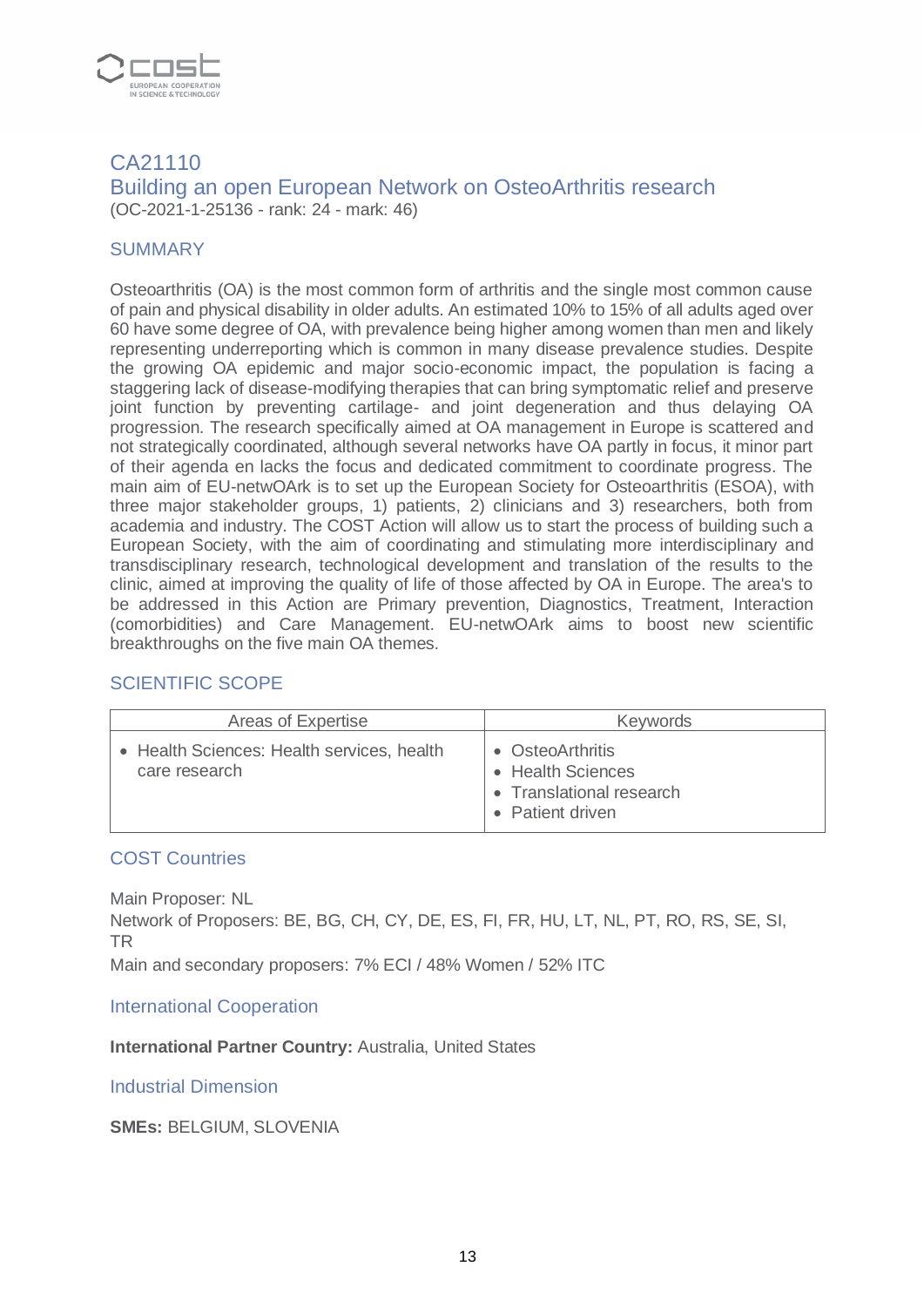

# CA21111 One Health drugs against parasitic vector borne diseases in Europe and beyond

(OC-2021-1-25163 - rank: 40 - mark: 45)

#### **SUMMARY**

The recent COVID19 pandemic infection has undisclosed long-standing issues in the translation of drugs from animals to humans or vice-versa. Nearly 75% of emerging human infections worldwide originated from animals; existing drugs for human and animal (H&A) vector-borne diseases (VBD) are scarce, with limited efficacy, toxicity, and finite resources. Emerging environmental problems in pharmaceutical use/manufacturing increase attention in the field. The two drug pipelines are developed independently. Hence, cooperation is needed among different expertise to define how it is possible to develop new drugs in a more sustainable approach.

Drugs4VBD aims at coordinating the discovery of drugs halting H&A VBD keeping with the principles of optimal profile for both organisms, increasing the quality and delivery technologies The COST Action is the ideal platform aiming at the integration and generation of synergies among drug R&D experts from the chemical/biological/ earth and veterinary science within academies, SMEs, industries, governments. The platform encompasses pre-clinical drug discovery, animal studies, and drug delivery. Strategies such as bioinformatics, PROTAC, nanotechnology will be enhanced.

DrugsxVBD will impact Europe and in disease-endemic countries. The Action will provide a compounds database and a white chart about the discovery of new drugs for H&A infections. Expected benefits include the transfer of academia-industry and Northern-Southern world knowledge. Conferences, training schools for advanced technologies, and STM are planned. Novel communication technologies to disseminate the Action results to a broad audience including scientists, stakeholders, and citizens are planned. ECIs will be trained on advanced techniques and the sharing of novel ones.

#### SCIENTIFIC SCOPE

| Areas of Expertise                           | <b>Keywords</b>                   |
|----------------------------------------------|-----------------------------------|
| • Chemical engineering: Medicinal chemistry, | • Drug discovery                  |
| drug synthesis                               | • human and animal diseases       |
| • Health Sciences: Parasitology              | • vector borne parasitic diseases |
| • Biological sciences: Molecular biology and | • One Health approach             |
| interactions                                 | • Integrated approach             |

#### COST Countries

Main Proposer: IT Network of Proposers: BE, CH, CZ, DE, EL, ES, FI, FR, HR, HU, IL, IT, LV, MK, MT, NL, PL, PT, RS, SE, SI, SK, TR, UK Main and secondary proposers: 14% ECI / 50% Women / 50% ITC

#### International Cooperation

**International Partner Country:** Brazil, Cameroon, Canada, Saudi Arabia, Trinidad and **Tobago** 

**European RTD Organisation:** Germany

#### Industrial Dimension

**SMEs:** EGYPT, KOSOVO\*, SWITZERLAND **Large companies:** GERMANY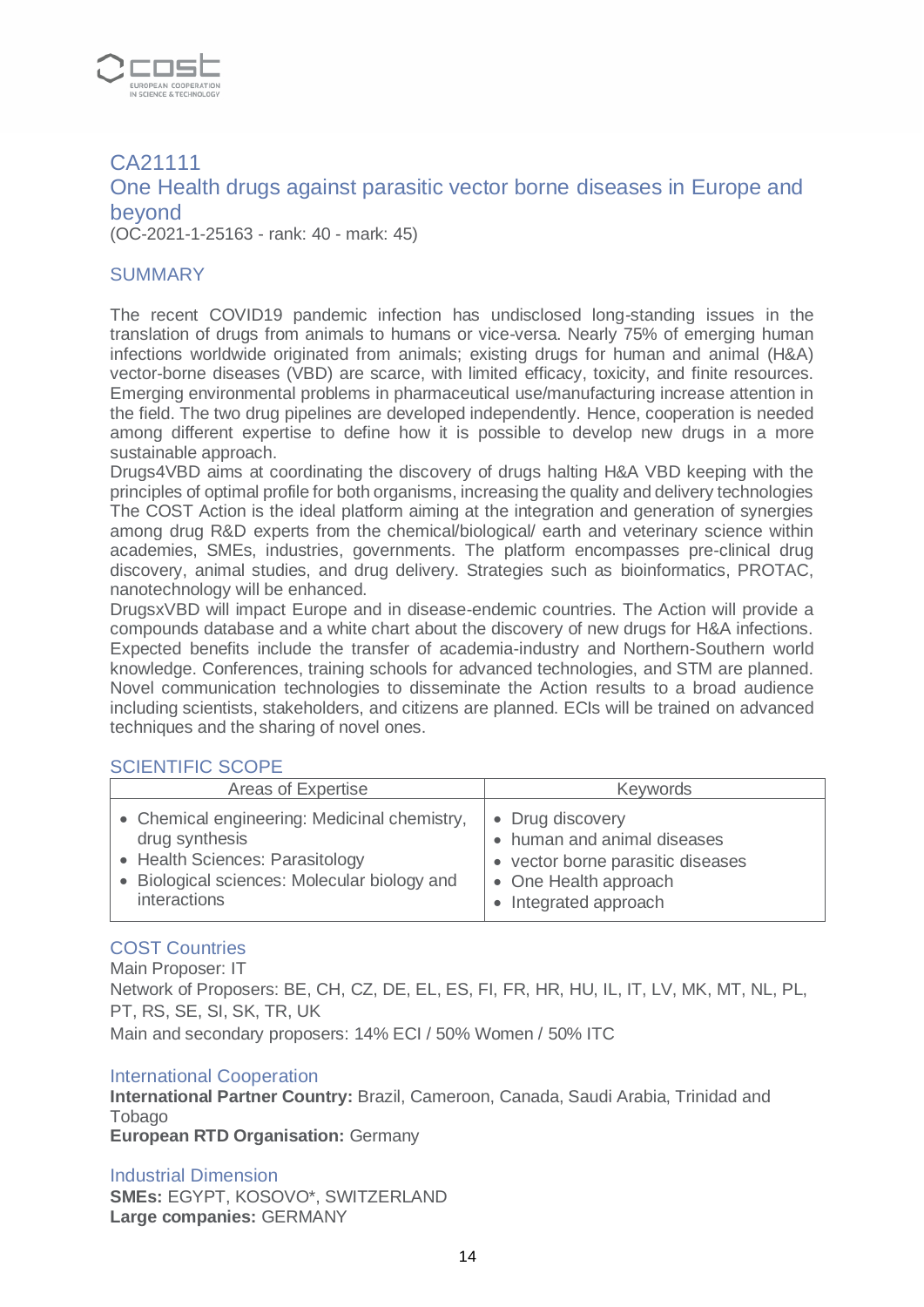

# CA21112 Offshore freshened groundwater: An unconventional water resource in coastal regions? (OC-2021-1-25171 - rank: 61 - mark: 42)

#### SUMMARY

Freshwater resources in coastal regions are under enormous stress due to population growth, pollution, climate change and political conflicts, and many coastal cities have already suffered extreme water shortages. OFF-SOURCE will address if and how offshore freshened groundwater (OFG) – groundwater stored in the sub-seafloor with a total dissolved solid concentration below that of seawater - can be used as an unconventional source of freshwater in coastal regions. Specifically, the Action will identify where OFG is found in waters of COST Member Countries and in which volumes, delineate the most appropriate approaches to characterise OFG, identify the most cost-effective strategy to utilise this resource, and assess the environmental and legal challenges to sustainable OFG use. These activities will be carried out by a new scientific, gender-balanced and inclusive network of experienced and earlycareer scientists and stakeholders from ten diverse and complementary scientific disciplines. Such a network will foster cross- disciplinary and inter-sectoral interaction between currently isolated fields of research to reduce the gap between science, policy making and society. This interaction will enhance the development of new ideas and concepts that will lead to breakthroughs in OFG characterisation and exploitation, translate into future market applications, and deliver recommendations to support effective resource management. By providing high quality training opportunities for early career investigators, particularly from less research intensive countries, the Action will develop a pool of experts to address future scientific challenges related to OFG. The Action is ultimately expected to enable Europe to become a global leader in OFG research and exploitation.

# SCIENTIFIC SCOPE

| Areas of Expertise                                                                                                                                                                                                                                                                                                                                                                                                                                           | Keywords                                                                                                                                       |
|--------------------------------------------------------------------------------------------------------------------------------------------------------------------------------------------------------------------------------------------------------------------------------------------------------------------------------------------------------------------------------------------------------------------------------------------------------------|------------------------------------------------------------------------------------------------------------------------------------------------|
| • Earth and related Environmental sciences:<br>Hydrology, water resources<br>• Earth and related Environmental sciences:<br>Geological oceanography<br>• Earth and related Environmental sciences:<br>Databases, data mining, data curation,<br>computational modelling<br>• Environmental engineering: Exploration and<br>exploitation of crustal resources (water, oil,<br>natural gas)<br>• Environmental engineering: Water<br>management and technology | • offshore freshened groundwater<br>• unconventional water resource<br>resource assessment<br>• sustainable management<br>environmental impact |

#### COST Countries

Main Proposer: MT

Network of Proposers: AL, CZ, DE, EL, ES, FR, HR, IL, IT, LT, MT, NL, NO, PL, PT, RO, TR, UK

Main and secondary proposers: 27% ECI / 51% Women / 50% ITC

International Cooperation

**International Partner Country:** Brazil, Canada, China, Colombia, New Zealand, United **States** 

#### Industrial Dimension

**SMEs:** CANADA, FRANCE, GREECE, ITALY, NETHERLANDS, NORWAY, SPAIN, UNITED KINGDOM, UNITED STATES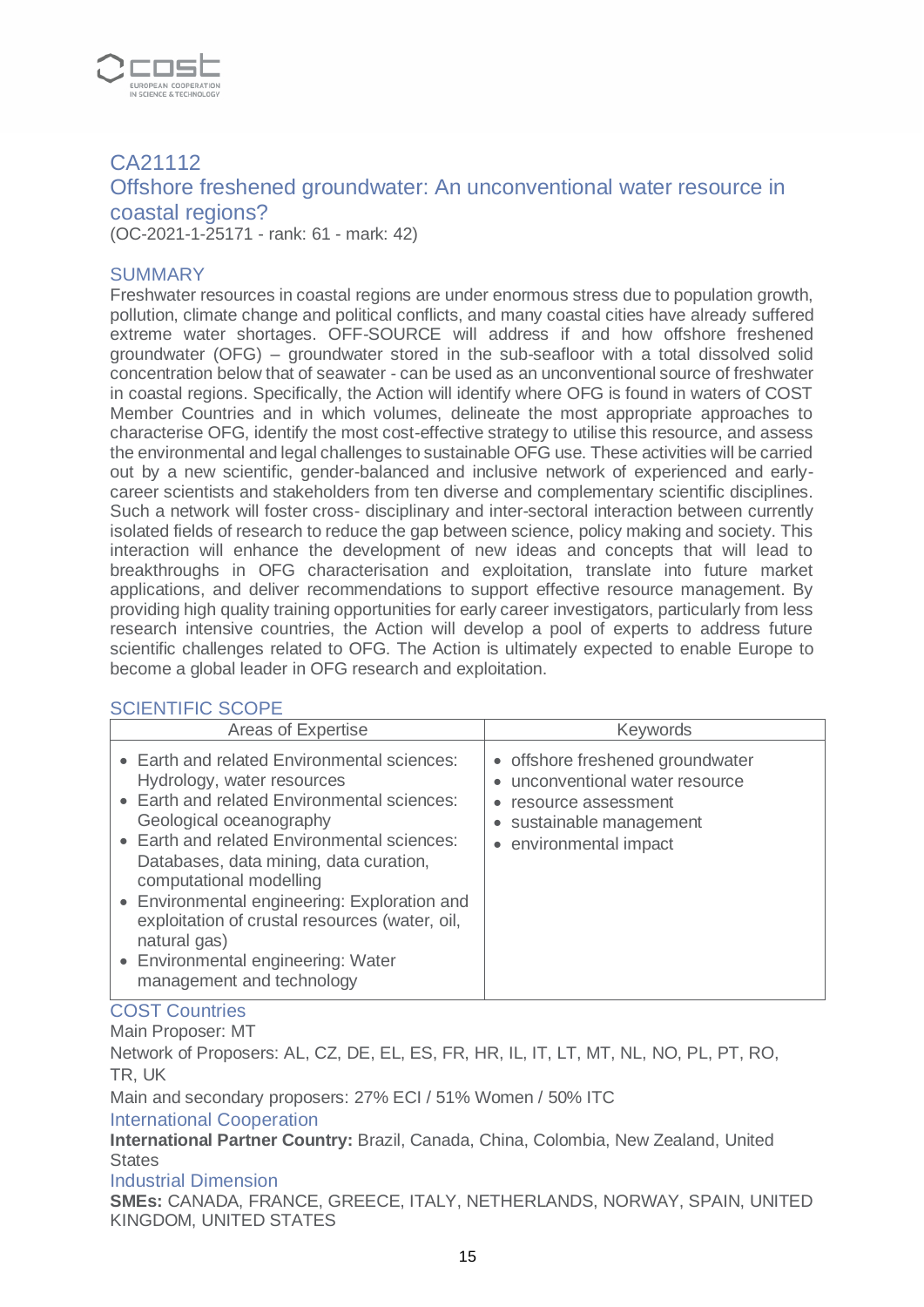

#### CA21113 Genome Editing to Treat Humans Diseases (OC-2021-1-25175 - rank: 40 - mark: 45)

## **SUMMARY**

Recent advances on genome editing (GE) technologies have opened the possibility of treating diseases through precise modifications of patients' genomes. Impressive results have been achieved on animal models of several genetic disorders, infectious diseases as well as cancer and several clinical trials are already on going. However, the inadequate integration of the results of academic research into the research development strategy of pharmaceutical companies, the insufficient interest of academic institution in regulatory science and the absence of established standards to well acceptable risk- benefit ratio by regulatory agencies, preclude its general application for treating human diseases. Therefore, the translation of the GE technologies to address public health needs, require a strong collaboration between basic and clinical research, regulatory bodies and the different stake holders involved for each application. There are several networks to improve or analyse GE technologies for different applications, however, no one cover all the actors involved in gene therapy translation. The principal aim of the GenE-HumDi Action is to bring together pharmaceutical companies, academic institution, science and regulatory agencies, biotechnology firms, patient advocacy association and information technology, in order to tackle knowledge fragmentation with the aim to accelerate the translation of GE technologies to the treatment of human diseases.

## SCIENTIFIC SCOPE

| Areas of Expertise                                                                                            | <b>Keywords</b>                                                                                |
|---------------------------------------------------------------------------------------------------------------|------------------------------------------------------------------------------------------------|
| Medical biotechnology: Gene therapy, stem<br>cell therapy, regenerative medicine for<br>medical biotechnology | • Genome editing<br>$\bullet$ ATMPs<br>• zinc finger nuclease<br><b>TALEN</b><br>• CRISPR/Cas9 |

#### COST Countries

Main Proposer: ES Network of Proposers: CY, DE, DK, ES, FR, HR, IL, IT, LT, LU, NL, PL, RO, SI, TR, UK Main and secondary proposers: 20% ECI / 46% Women / 50% ITC

International Cooperation

**International Partner Country:** Qatar

Industrial Dimension

**SMEs:** FRANCE, LITHUANIA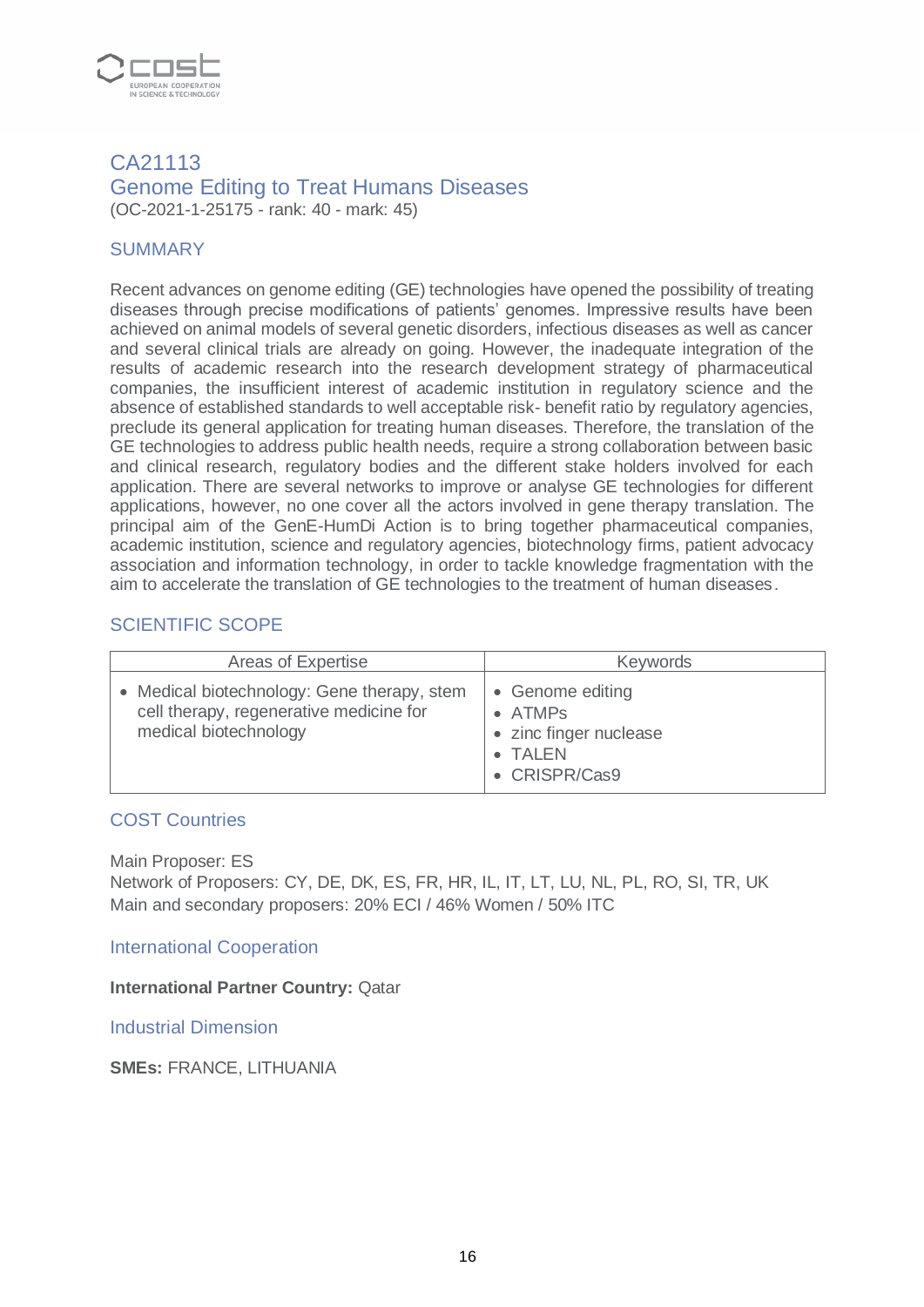

# CA21114 CLIL Network for Languages in Education: Towards bi- and multilingual disciplinary literacies

(OC-2021-1-25206 - rank: 40 - mark: 43)

#### SUMMARY

This Action responds to the move into mainstream education of Content-and- Language-Integrated-Learning (CLIL), i.e., the teaching of non-language subjects through a foreign language. Ongoing challenges in CLIL practice and research negatively affect the realisation of CLIL's full potential, which lies primarily in helping school-leavers achieve the competence to use at least one foreign language confidently for professional and academic purposes. Young Europeans clearly require such bi/multilingual disciplinary literacies, complementing that in their first language, to succeed in employment and higher education.

Through connecting researchers across Europe, this Action will develop an impactful, shared research agenda and dissemination strategy, targeting CLIL's educational potential to support the development of bi/multilingual disciplinary literacies. This Action, for the first time, integrates research clusters from Language Education, focusing on CLIL and Subject Education experts working on education through the main language of education. To allow for a holistic understanding of the use and development of bi/multilingual disciplinary literacies, further expertise on digital media and multilingual schools is included.

Aims of this Action are to:

1. develop a shared conceptualisation and research agenda for the investigation of bi/multilingual disciplinary literacies in CLIL

2. provide an accessible collection of standardised research instruments and research training 3. identify patterns of use, development and existing good practices in terms of supporting bi/multilingual disciplinary literacies at school, focusing on grades 5-13

4. disseminate information on supporting the development of bi/multilingual disciplinary literacies in CLIL classes primarily to educational stakeholders and within academia, but also to post-secondary and industry stakeholders and the general public

#### SCIENTIFIC SCOPE

| Areas of Expertise                                                                                                                          | <b>Keywords</b>                                                                                                                                                     |
|---------------------------------------------------------------------------------------------------------------------------------------------|---------------------------------------------------------------------------------------------------------------------------------------------------------------------|
| • Languages and literature: Second language<br>teaching and learning<br>• Educational sciences: Education: training,<br>pedagogy, didactics | • Content and Language Integrated<br>Learning<br>• Language Education<br>• Subject Education<br>• Disciplinary Literacy<br><b>Teacher Education and Development</b> |

#### COST Countries

Main Proposer: AT

Network of Proposers: AT, CZ, DE, ES, FI, HU, IT, LU, NL, NO, PL, PT, RS, SE, SK, TR Main and secondary proposers: 22% ECI / 85% Women / 50% ITC

#### International Cooperation

**International Partner Country:** Canada, Hong Kong SAR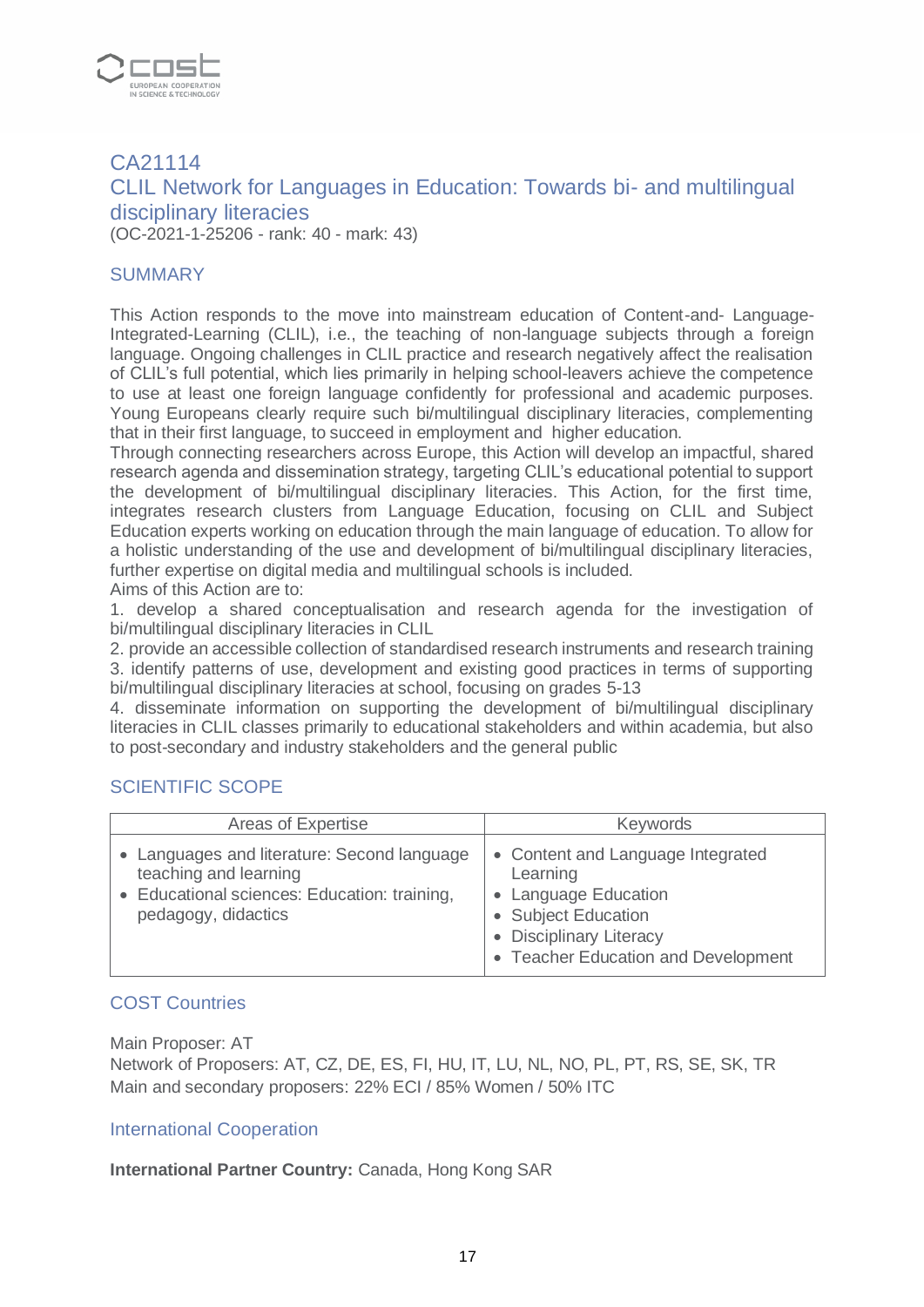

## CA21115 Iron-sulphur (FeS) clusters: from chemistry to immunology (OC-2021-1-25209 - rank: 6 - mark: 48)

## **SUMMARY**

FeS clusters are the oldest biological cofactors. They play a role in various cellular processes, in all steps of the innate immune response to pathogens and the replication process of many viruses like SARS-CoV-2. Consequently, understanding the chemistry and biology of FeS clusters is essential for understanding the mechanism of cell development, the functioning of the immune response to pathogens, and the viral replication process. To elucidate the roles of FeS clusters and proteins in these processes and use the fundamental knowledge for developing therapeutics, we aim to build a coordinated effort applying multidisciplinary approaches combining stem cell biology, immunology and virology, metabolomics, bioinorganic chemistry, and computational and medicinal chemistry. The resulting knowledge will reveal new therapeutic targets or approaches to treating many human diseases, including viral infection, neurodegeneration and cancer. Bridging these fields is not possible without access to a Network, where experts in these fields can share their findings, exchange ideas, and develop new research agendas and projects.

This Action aims to coordinate a multidisciplinary pan-European Network to address the challenges, bringing together the required expertise across Europe. The Action will create a unique opportunity to develop new joint research projects, build knowledge utilization activities, access facilities and infrastructure, and support next-generation leaders and scientists. We expect that in the long-term, the S&T activities of the Action generate new translational research and development to help Europe lead the path towards treating infectious diseases like COVID-19.

| Areas of Expertise                           | <b>Keywords</b>             |
|----------------------------------------------|-----------------------------|
| • Biological sciences: Biochemistry          | • FeS biogenesis            |
| • Biological sciences: Molecular biology and | • FeS enzymes               |
| interactions                                 | Immune response             |
| • Biological sciences: Metabolomics          | Spectroscopy                |
| • Biological sciences: Virology              | Metabolomics and proteomics |

# SCIENTIFIC SCOPE

#### COST Countries

Main Proposer: UK Network of Proposers: CZ, DE, EL, FR, HU, IT, NL, PL, PT, RO, RS, SI, UK Main and secondary proposers: 6% ECI / 50% Women / 53% ITC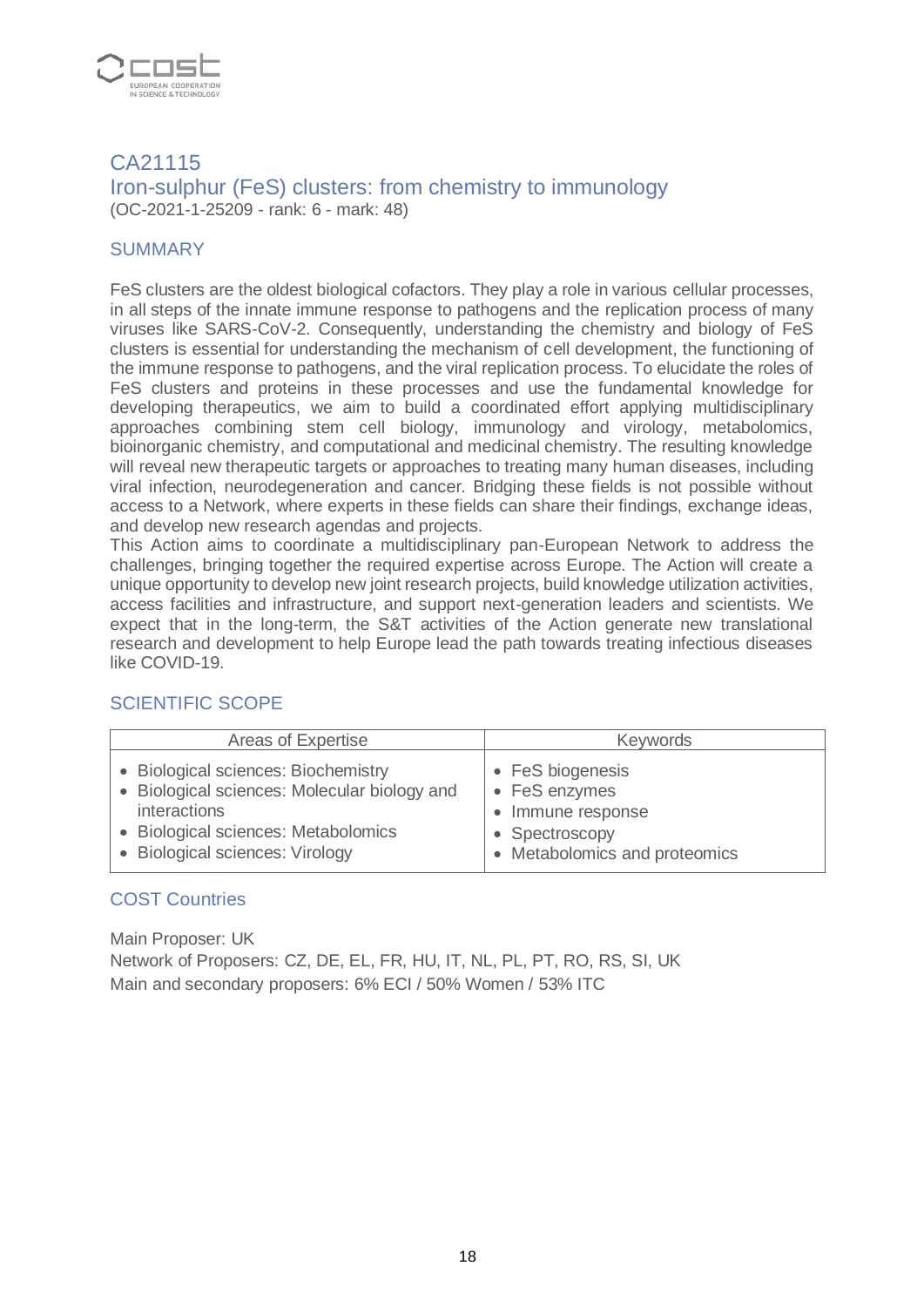

# CA21116 Identification of biological markers for prevention and translational medicine in pancreatic cancer (OC-2021-1-25216 - rank: 40 - mark: 45)

#### SUMMARY

Pancreatic cancer (PC) has a high mortality rate and is projected to become a massive public health problem in Europe. This Action will boost research on prevention of PC, particularly in the discovery of genetic risk factors, risk stratification, identification of biomarkers for early detection and patient monitoring, elucidation of biological mechanisms and functional pharmacogenomics for personalized medicine. These aims will be attained by expanding an existing interdisciplinary network.

The Action will be organized in the following working groups:

- Disease risk profiling. This WG will use germline genetic variants, epigenetics, transcriptomics and environmental factors to model disease risk and apply risk stratification scores to better select individuals eligible to be screened for PC or its precursors.
- Non-invasive biomarkers. This WG will apply state-of-the-art liquid biopsies for the detection and characterization of circulating tumor cells and DNA, tumor-derived exosomes, tumor-educated platelets, epigenetic markers, and will test their diagnostic value for PC precursors and early-stage PC.

Tumor profiling. Genomic, epigenomic and transcriptional profiling of PC and its precursors in a multiregional analysis fashion will be used to identify novel biomarkers with prognosis and predictive value for PC patient stratification. Functional genomics and therapy. This WG will functionally validate candidate genetic variants from germline or tumor studies by using cuttingedge approaches such as CRISPR-Cas9 gene editing. It will also generate novel approaches such as organoids / zebrafish avatars to implement (chemo)therapeutic strategies based on the patient in an effort to implement personalized medicine for PC.

#### SCIENTIFIC SCOPE

| Areas of Expertise              | <b>Keywords</b>                                                                                      |
|---------------------------------|------------------------------------------------------------------------------------------------------|
| • Health Sciences: Epidemiology | • Pancreatic cancer<br>• Biomarkers<br>• Genetic susceptibility<br>• Prevention<br>• Early detection |

#### COST Countries

Main Proposer: DE Network of Proposers: BE, CZ, DE, DK, EE, EL, ES, HR, HU, IE, IT, LT, LV, NL, PL, PT, RO, RS, SK, TR, UK Main and secondary proposers: 23% ECI / 45% Women / 57% ITC

#### International Cooperation

#### **International Partner Country:** Brazil, China, Japan

Industrial Dimension **SMEs:** ITALY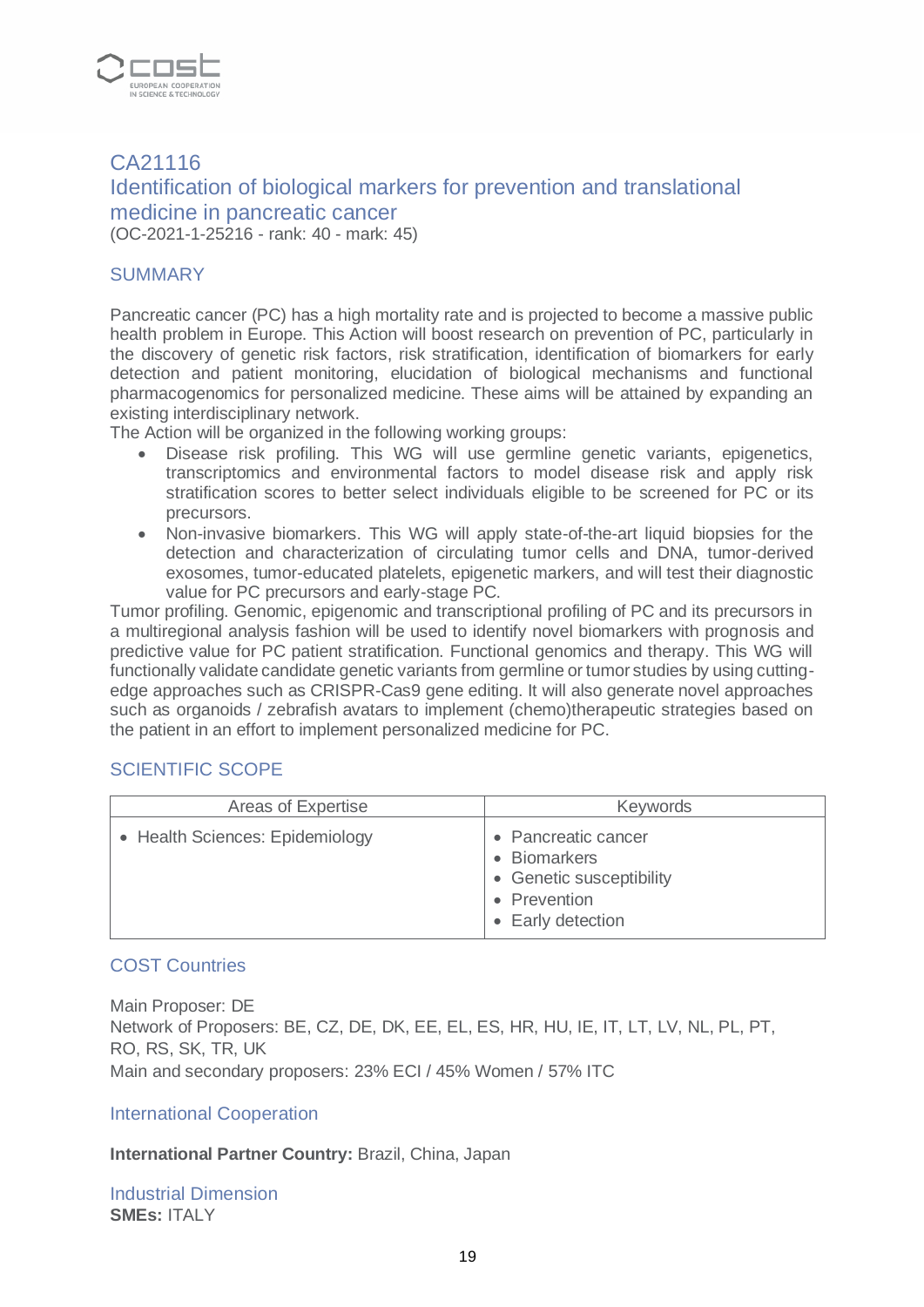

# CA21117 The role of IMMUnity in tackling PARKinson's disease through a Translational NETwork

(OC-2021-1-25227 - rank: 40 - mark: 44)

## SUMMARY

Parkinson's disease (PD) is a widespread chronic disease affecting 600 000 people in the EU. It has no cure, hence patients rely only on symptomatic treatments. By consequence PD relentlessly results in serious disability, poor quality of life for patients, families and caregivers, causing high individual and societal costs.

PD etiology is largely unexplained and several pathogenetic hypotheses have been explored. The role of the immune system has been suggested by important studies, showing significant changes in both central and peripheral immunity. Several approaches exist to target the immune system, thus – would the contribution of immunity in PD be clarified – novel therapeutics could be developed. Currently only few research groups study the role of the immune system in PD; however methodological and technical approaches are highly variable. Moreover, networking and exchange of expertise between groups working on immunity in different pathologies is still underdeveloped, with the consequence that precious advances are not fully exploited or even precluded. The sharing of experiences, also taking advantage of the efforts made in similar neurodegenerative conditions, will provide unprecedented advantages. IMMUPARKNET focuses on such challenges and aims at establishing an innovative, multiinterdisciplinary Network, fostering exchange of expertise among outstanding experts, from different countries and institutions, involving scientists studying immunity in PD but also immunity in other neurodegenerative diseases. IMMUPARKNET will thus establish a first nucleus of a multidisciplinary ecosystem to fight the fragmentation of efforts and approaches, both in research and clinical practice, for boosting research towards the development of innovative treatments for PD.

#### SCIENTIFIC SCOPE

| Areas of Expertise                                                                                                                                                                                                                                                    | <b>Keywords</b>                                                                                                     |
|-----------------------------------------------------------------------------------------------------------------------------------------------------------------------------------------------------------------------------------------------------------------------|---------------------------------------------------------------------------------------------------------------------|
| • Clinical medicine: Neurological disorders<br>(e.g. Alzheimer's disease, Huntington's<br>disease, Parkinson's disease)<br>• Clinical medicine: Adaptive immunity<br>• Clinical medicine: Clinical neurology<br>• Basic medicine: Neuroanatomy and<br>neurophysiology | • Parkinson's disease<br>• Immunity<br>• Translational medicine<br>• Neurodegenerative disease<br>• Neuroimmunology |

#### COST Countries

Main Proposer: IT

Network of Proposers: CZ, DE, DK, ES, FR, HR, HU, IT, LT, LU, LV, MT, PT, RO, RS, TR, UK

Main and secondary proposers: 22% ECI / 57% Women / 64% ITC

#### International Cooperation

**International Partner Country:** Chile, Singapore, United States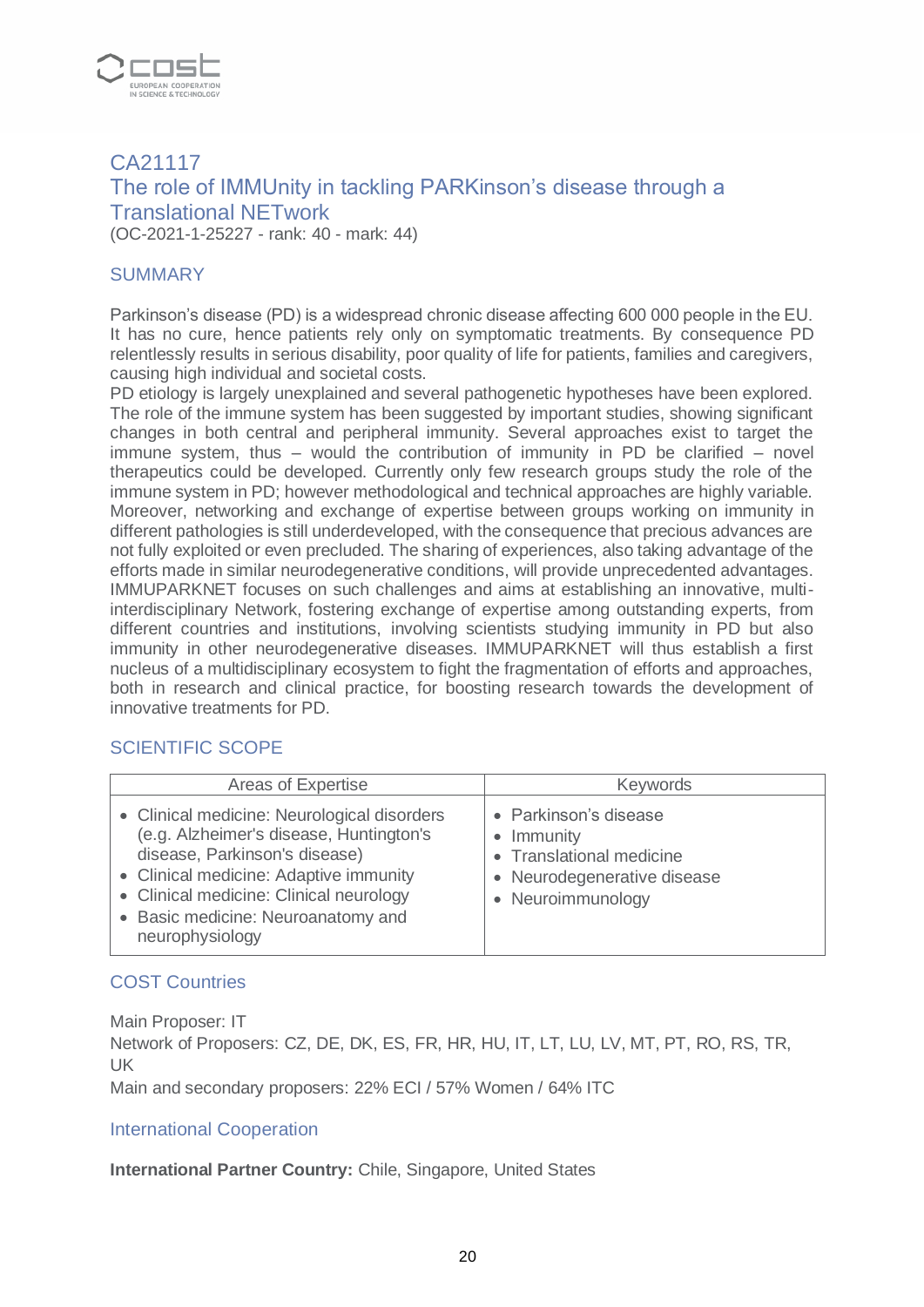

# CA21118

# Platform Work Inclusion Living Lab

(OC-2021-1-25232 - rank: 40 - mark: 45)

#### **SUMMARY**

The platform economy (PE) has accelerated following the COVID-19 outbreak. Although several PE models exist, the PE predominant model is mostly characterised by poor working conditions, low pay, lack of social protection for workers, and increasing gender, racial and socioeconomic inequalities.

The main objective of the Platform Work Inclusion Living Lab (P-WILL) is to build a paneuropean interdisciplinary and transdisciplinary multistakeholder network including policymakers, industry leaders, civil society organisations, designers, researchers, and the main initiatives happening at the international level, to foster the upsurge of alternative scenarios in the frame of platform work.

P-WILL promotes the PE intersectional gender perspective and inclusion through increased well-being, economic justice, and rights for the traditionally excluded collectives (TEC) while aligning the PE with The EU Pillar of Social Rights and SDGs.

The aims of P-WILL are:

- To discuss and critique current elements of the discourse on platform work, incorporating an intersectional feminist approach and proposing a richer and inclusive definition of the phenomenon.
- To favour an interdisciplinary social and technical approach to PE.
- To develop a deeper understanding of the impact of the expansion of the PE connected to COVID-19 on traditionally excluded collectives.
- To foster transdisciplinary PE action-oriented evidence-based outcomes closing the gap between society, science, industry and policymaking through co-creation of novel, bottom-up ideas to challenge and improve policymaking institutions recommendations, alternative platform design models and technical design guidelines.
- To establish grounds for further research development heeding The European Pillar of Social Rights and SDGs, strengthening European research and innovation capacities.

#### SCIENTIFIC SCOPE

| Areas of Expertise                                                                                                                                                                                                                          | <b>Keywords</b>                                                                                                               |
|---------------------------------------------------------------------------------------------------------------------------------------------------------------------------------------------------------------------------------------------|-------------------------------------------------------------------------------------------------------------------------------|
| • Economics and business: Labour economics<br>• Law: Labour law<br>• Sociology: Work and professions<br>• Computer and Information Sciences:<br>Machine learning algorithms<br>• Political Science: Public administration,<br>public policy | • Platform Work<br>• Platform Economy<br>Intersectional gender approach<br>• Digital technologies<br>• Policy recommendations |

#### COST Countries

Main Proposer: ES Network of Proposers: AL, AT, BA, BE, BG, CH, CY, CZ, DE, EE, EL, ES, FR, HR, HU, IE, IT, NL, NO, PL, PT, RS, SI, TR, UK Main and secondary proposers: 33% ECI / 58% Women / 52% ITC

#### International Cooperation

**International Partner Country:** Argentina, Brazil, Canada, Chile, United States Industrial Dimension **SMEs:** BELGIUM, CYPRUS, ITALY, UNITED KINGDOM **Large companies:** UNITED STATES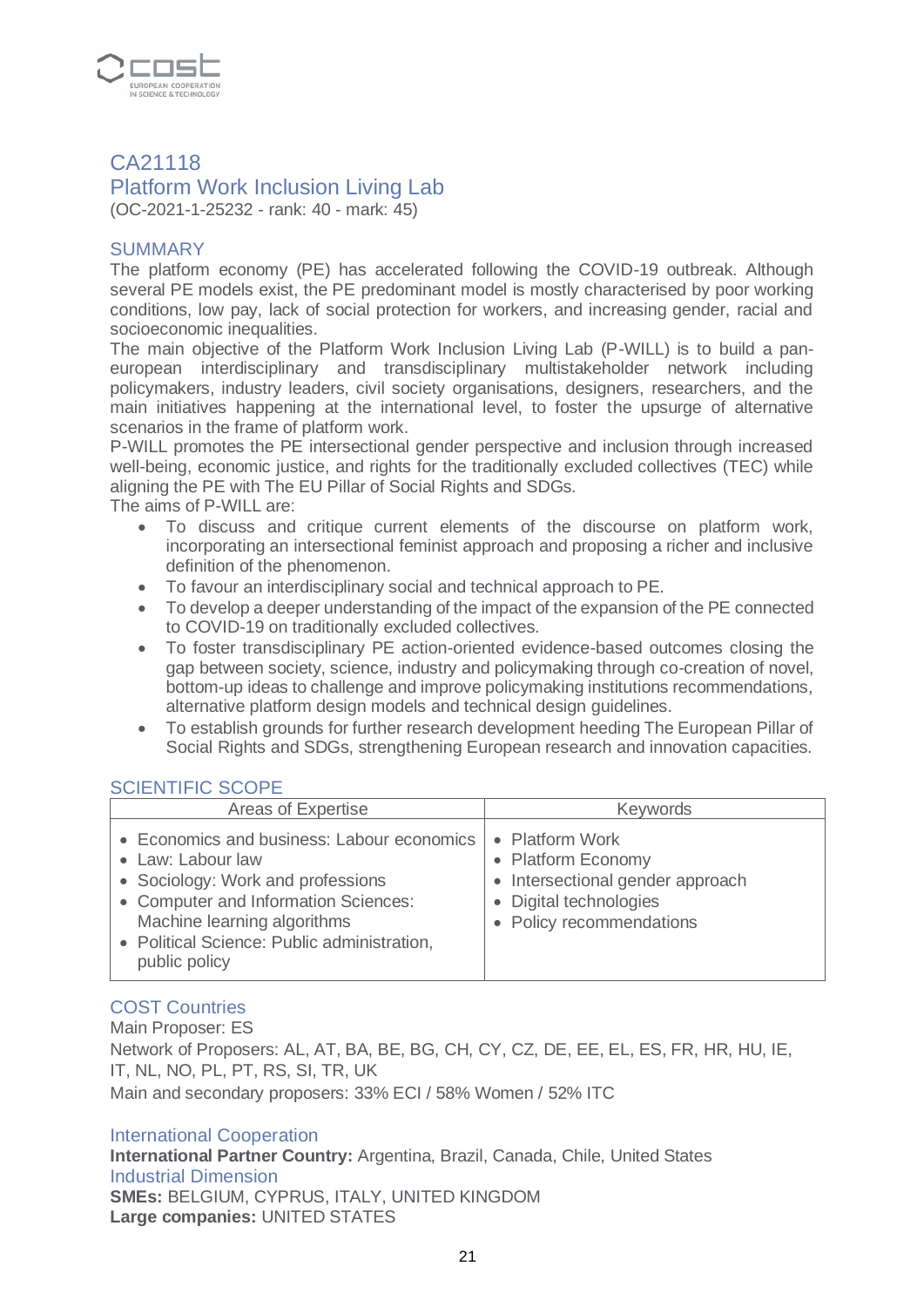

# CA21119 International network for harmonization of atmospheric aerosol retrievals from ground based photometers

(OC-2021-1-25237 - rank: 24 - mark: 46)

#### SUMMARY

Aerosols are particles floating in the Earth's atmosphere linked with the largest uncertainty on estimates and interpretations of the Earth's changing energy budget. Measurement principles differ depending on the desired derived aerosol optical parameter and on the measurement platform (surface or space).

The common aerosol columnar properties retrieval techniques, consists of direct measurement of a bright source of radiation (sun, star, moon, sky) with a multi-wavelength photometers. Several global photometric aerosol networks exist. However, there are several instrumental, algorithm and hardware based differences on their related aerosol products and a global standardization is needed. In addition, in order to improve and optimize sun- and moonphotometric aerosol measurements, a network of aerosol scientists and operators, aerosol measurement users and software, hardware developers is needed.

The objective of "ΗΑRΜΟΝΙΑ" action is to establish a network involving institutions, instrument developers, scientific and commercial end users, in order to improve and homogenize aerosol retrievals using mainly solar and sky but also lunar and star photometers from different networks. It aims bridging user needs and the science and technology expertise residing in academia and industry, through:

- Increasing the interactions and knowledge exchanges between several atmospheric aerosol network measurement scientists and users
- Standardizing and improving of existing aerosol products and tools, towards a "harmony"
- in the aerosol photometry
- Stimulating the communication between operational agencies and academia, with the aim to increase the applicability of aerosol products.
- Encouraging and organizing the dialogue between researchers and instrument manufacturers, towards innovation actions on current and future photometric-aerosol instrumentation.

#### SCIENTIFIC SCOPE

| Areas of Expertise                               | <b>Keywords</b>       |
|--------------------------------------------------|-----------------------|
| <b>Earth and related Environmental sciences:</b> | • Atmospheric physics |
| Meteorology, atmospheric physics and             | • aerosols            |
| dynamics                                         | • photometry          |

#### COST Countries

Main Proposer: CH

Network of Proposers: AT, BE, BG, CH, CY, CZ, DE, EE, EL, ES, FI, FR, HU, IS, IT, LT, MT, NL, PL, PT, RO, RS, SE, SK, TR, UK

Main and secondary proposers: 22% ECI / 34% Women / 50% ITC

#### International Cooperation

**International Partner Country:** Australia, Brazil, Canada, China, Kuwait, South Korea **European RTD Organisation:** Greece Industrial Dimension **SMEs:** AUSTRIA, CANADA, FRANCE, GREECE **Large companies:** NETHERLANDS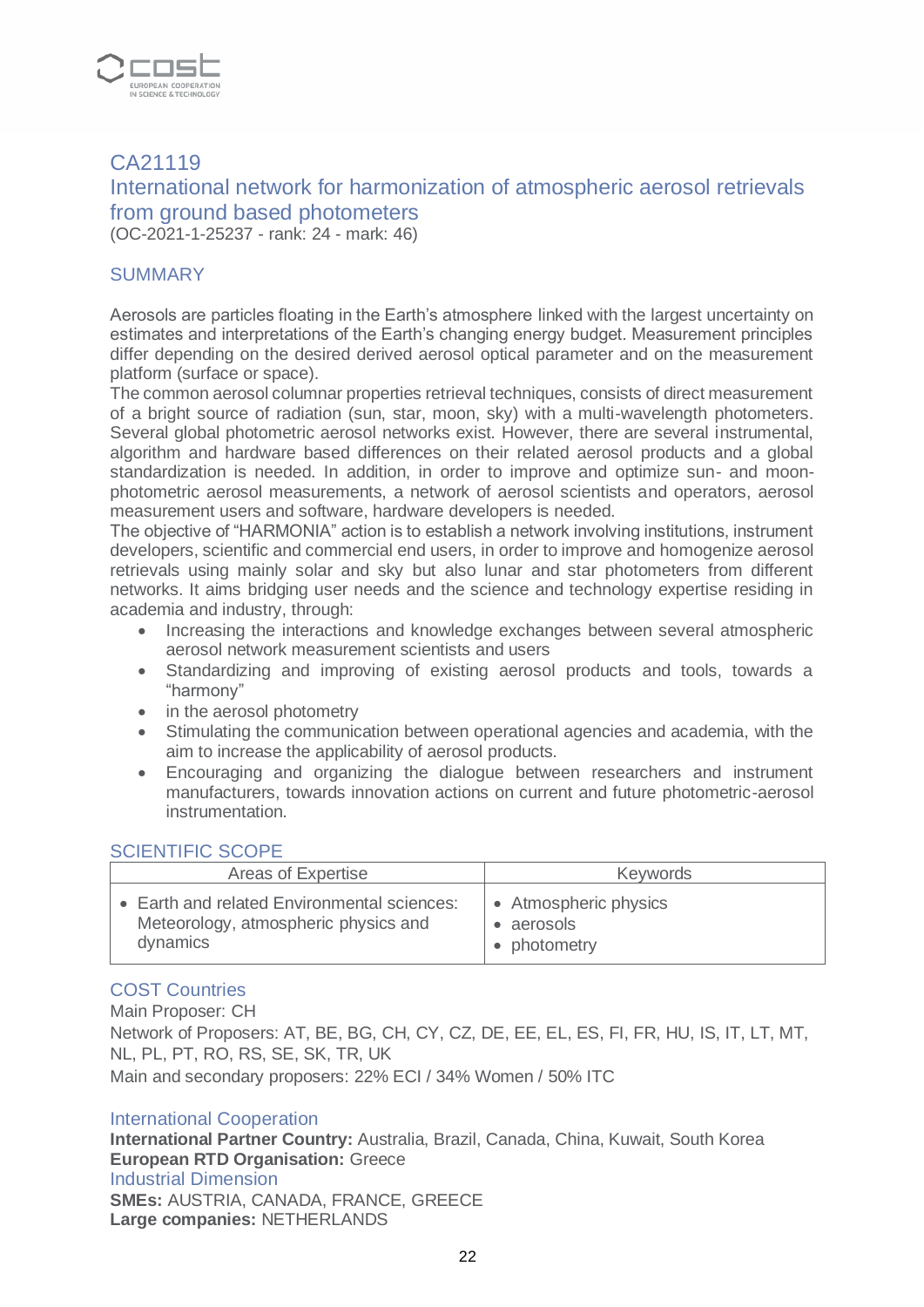

# CA21120 History of Identity Documentation in European Nations: Citizenship, Nationality and Migration (OC-2021-1-25254 - rank: 24 - mark: 45)

#### SUMMARY

Identity documentation has come to feature in every part of modern life. The History of Identity Documentation in European Nations (HIDDEN) network unites scholars in history, migration studies, geography, sociology, law, linguistics, postcolonial studies, human rights and more to look at the history of ID regimes in Europe and beyond, drawing connections between the past and present. In the context of UN Sustainable Development Goal 16.9 that everyone should have a legal identity by 2030, and the rise of new forms of biometric digital ID, such as the Covid-19 vaccination certificates, it is timely that an interdisciplinary and multidisciplinary group of scholars critically examine the antecedents of modern systems and contemporary practices which can increase societal inequalities.

ID is often linked to migration, a global challenge shaped by crises of climate, economics, pandemics, politics and war. Documents available to citizens fleeing crises is determined by place of birth, geopolitics, gender and colonial and family legacies. We take seriously the need to examine ID in the context of mobility, but extend this to an analysis of the role of ID in every day life. HIDDEN analyses how states hinder or help citizens accessing ID, the role technology plays and what ethics are involved in accessing past personal data.

HIDDEN explores issues of identity, citizenship and migration through connecting historical research on identity documents with modern, digital forms of identity documentation and the laws that create and determine them. HIDDEN will create academic and public-facing events to enhance public dialogue around ID.

#### SCIENTIFIC SCOPE

| Areas of Expertise                                                                                                                                                                                                                                                                                              | <b>Keywords</b>                                                                                              |
|-----------------------------------------------------------------------------------------------------------------------------------------------------------------------------------------------------------------------------------------------------------------------------------------------------------------|--------------------------------------------------------------------------------------------------------------|
| • Law: International law<br>• History and Archeology: Colonial and post-<br>colonial history, global and transnational<br>history<br>• Sociology: Anthropology, ethnology, cultural<br>studies<br>• Sociology: Migration, interethnic relations<br>• History and Archeology: Modern and<br>contemporary history | Identity documentation<br>$\bullet$<br>• Passports<br>Citizenship<br>• Nationality<br>Migration<br>$\bullet$ |

# COST Countries

Main Proposer: IE Network of Proposers: CY, CZ, DE, EE, ES, HR, HU, IE, MT, PT, RO, RS, UK Main and secondary proposers: 52% ECI / 26% Women / 69% ITC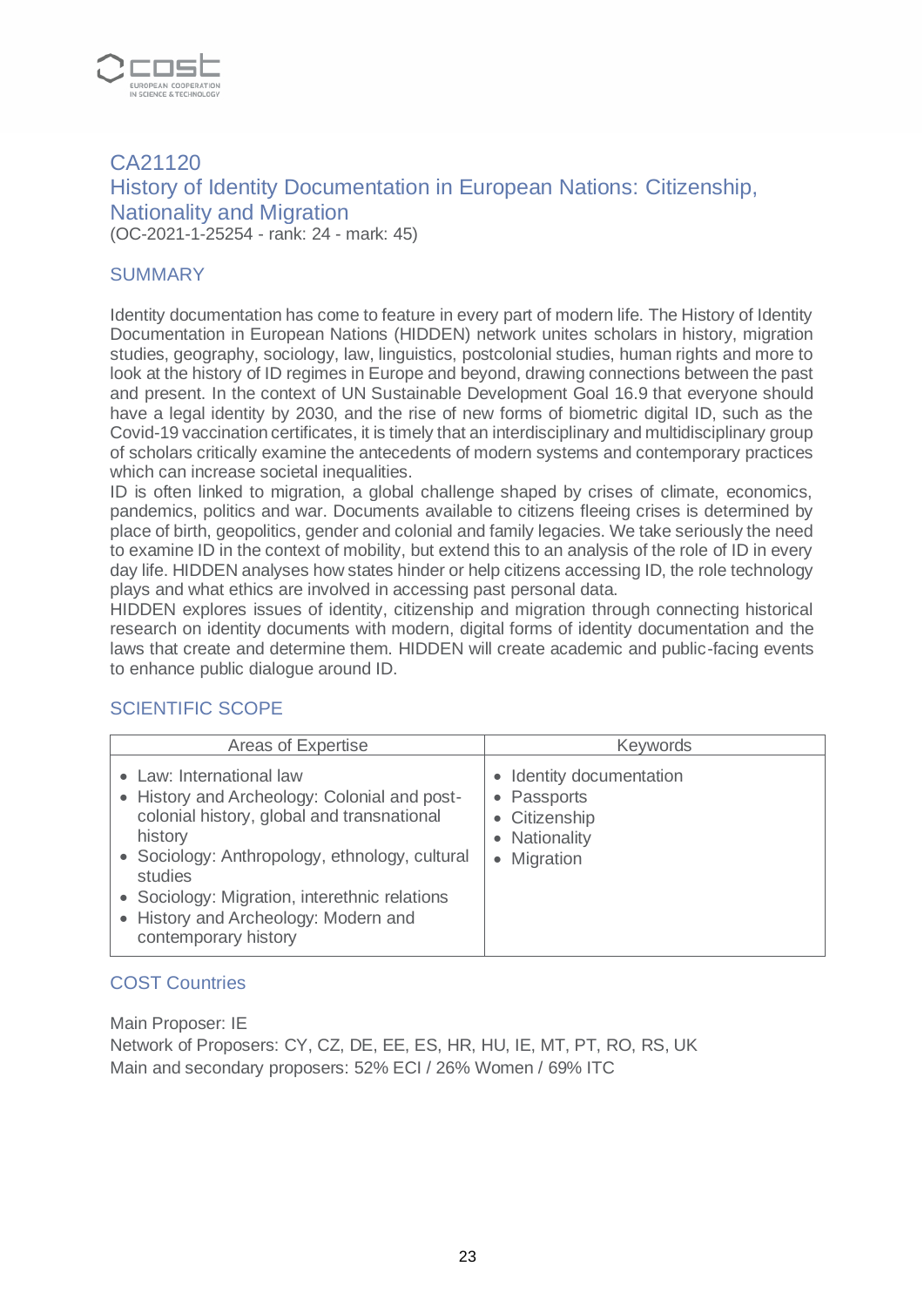

# CA21121

European network for the Mechanics of Matter at the Nano- scale (OC-2021-1-25277 - rank: 66 - mark: 44)

## **SUMMARY**

Our society urgently needs new materials with improved performance and durability in order to overcome its environmental crisis. Room for significant progress is available at the nanoscale, where all properties originate. Research at this length scale strongly intensified over the past two decades, but the knowledge remains very fragmented. As a consequence, a holistic understanding of how the nanoscale mechanical behavior gives rise to the macroscopic properties of the materials is still missing.

The Action ambitions to combine the expertise and resources of European researchers to overcome the different bottlenecks limiting the exploration of mechanical size effects. Synergetic gains will be achieved through a common agreement on the physical parameters to be measured and by promoting interoperability of the produced research data throughout the European Research Area (ERA). In addition, the experimental yield will be boosted by granting access to the latest techniques in nanomechanical testing, nanomechanical simulation and nanocharacterization to the whole community. Even more dramatic gains will be achieved by promoting the application of machine learning to nanomechanical research and favoring the development of interdisciplinary in situ techniques.

The transformative policies implemented by MecaNano will durably strengthen nanomechanical research in the ERA. They will foster the emergence of talented future scientific leaders, increase the number of female scientists engaging in nanoscience, as well as increase the visibility of research institutions in Inclusiveness Target Countries and allow their researchers to establish durable cooperations with their peers throughout the ERA.

# SCIENTIFIC SCOPE

| Areas of Expertise                                                                                                                                                                                                                                                                                                                                                                                 | <b>Keywords</b>                                                                                                               |
|----------------------------------------------------------------------------------------------------------------------------------------------------------------------------------------------------------------------------------------------------------------------------------------------------------------------------------------------------------------------------------------------------|-------------------------------------------------------------------------------------------------------------------------------|
| • Materials engineering:<br>• Characterization methods of materials for<br>material engineering applications<br>• Materials engineering: Mechanical and<br>acoustical properties of condensed matter<br>for materials engineering applications<br>• Nano-technology: Nano-materials and nano-<br>structures<br>• Nano-technology: Metrology and<br>measurement for nano-technology<br>applications | • micromechanical / nanomechanical<br>testing<br>• materials science & engineering<br>nanocharacterization<br>• nanomaterials |

# COST Countries

Main Proposer: DE

Network of Proposers: AT, BE, BG, CH, CY, CZ, DE, DK, EE, EL, ES, FI, FR, HR, HU, IE, IL, IT, LT, LU, LV, MT, NL, NO, PL, PT, RO, RS, SE, SI, SK, UK Main and secondary proposers: 34% ECI / 36% Women / 50% ITC

#### Industrial Dimension

**SMEs:** SWITZERLAND **Large companies:** FRANCE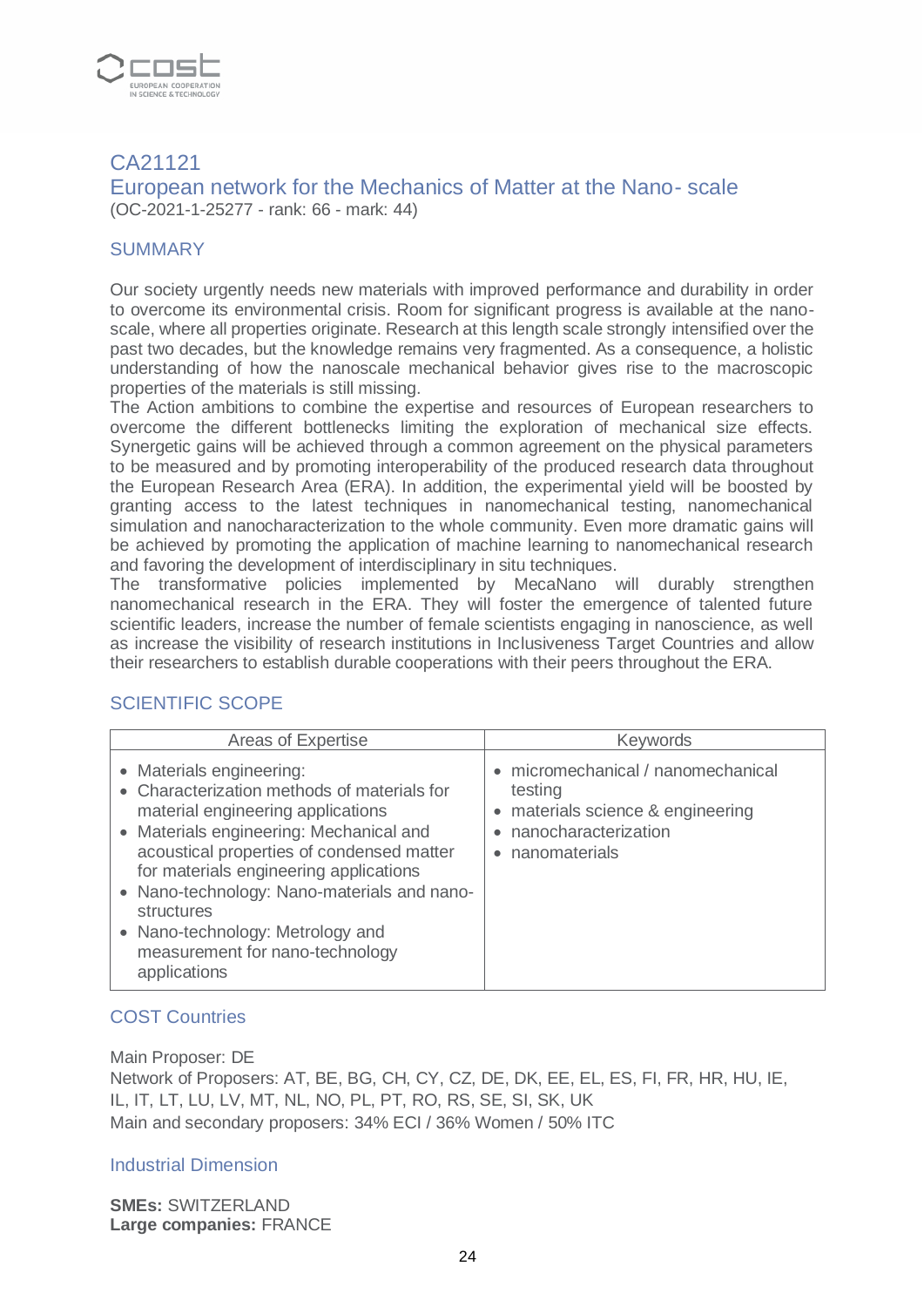

# CA21122

PROmoting GeRiAtric Medicine IN countries where it is still eMerGing (OC-2021-1-25280 - rank: 40 - mark: 45)

# **SUMMARY**

Geriatric Medicine (GM), which is the field of medicine that is concerned with the health and well-being of older adults, can play a crucial role in the alignment of health systems to the needs of the constantly growing older populations. However, countries have varying GM development backgrounds.

This Action's objective is the definition of the content of targeted education and training activities in GM for health care professional across various clinical settings, destined mainly for countries where GM is still emerging and adapted to the local context, the needs and assets of stakeholders and the pragmatic possibilities of involved settings.

This will be accomplished by the description of the state-of-the-art of GM in involved countries, the identification of the global and more specific local needs regarding the development of GMrelated clinical skills and competencies of medical doctors and allied healthcare professionals involved in the care of older people across all the spectrum of health care services, the definition of the content of a training course in GM destined to non-geriatricians, by adjusting international standards to local needs and pragmatic possibilities, and the dissemination of results on identified needs and proposed solutions to stakeholders, policy makers and the public. Countries with well-established GM systems will contribute with their experience and know-how in clinical and academic GM.

Pragmatic solutions that aim to address the specialized health care needs or older people, such as tailored education and training of existing workforce, are feasible, affordable and exponentially efficient, and, thus, highly relevant.

# SCIENTIFIC SCOPE

| Areas of Expertise                                                                                                     | Keywords                                                                            |
|------------------------------------------------------------------------------------------------------------------------|-------------------------------------------------------------------------------------|
| • Clinical medicine: Geriatrics and gerontology<br>• Educational sciences: Education: training,<br>pedagogy, didactics | • Geriatric Medicine<br>• Professional Education<br>• Older people<br>• Health care |

#### COST Countries

Main Proposer: EL Network of Proposers: AT, BE, BG, CH, CY, CZ, DE, EE, EL, ES, FR, HR, IT, LT, LU, MK, MT, NO, PL, PT, RO, RS, TR, UK Main and secondary proposers: 25% ECI / 65% Women / 58% ITC

#### Industrial Dimension

**SMEs:** CYPRUS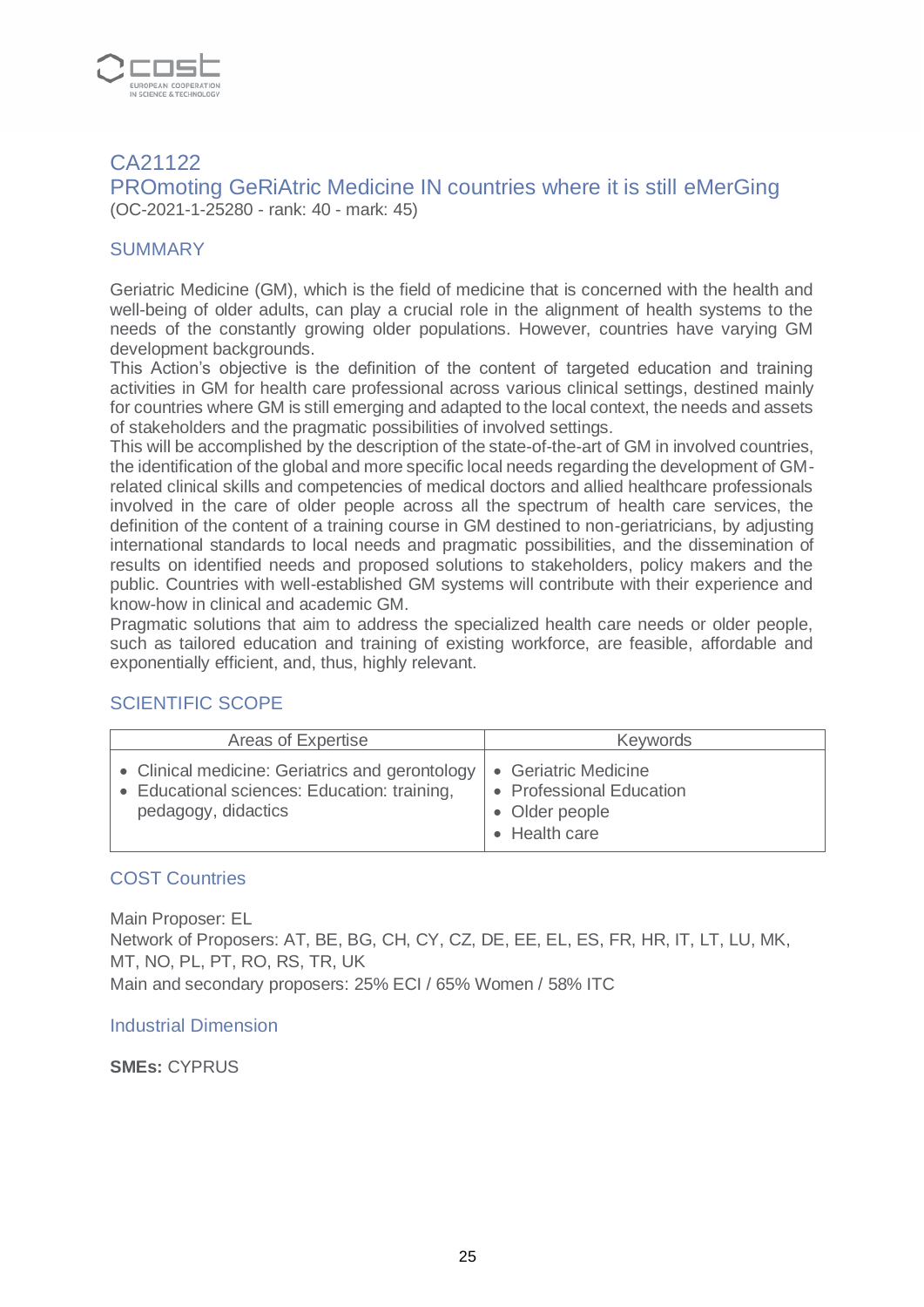

#### CA21123 Cancer- Understanding Prevention in Intellectual Disabilities (OC-2021-1-25290 - rank: 6 - mark: 48)

#### **SUMMARY**

There is poor understanding of cancer prevention among people with intellectual disabilities. CUPID will establish a research agenda and knowledge base to improve this in the European Union and beyond. Among the European intellectual disabilities population, many cancer diagnoses are symptomatic presentations following on from behavioural distress or physical changes. Cancer deaths among this population occur up to 20 years earlier than the general population. Factors influencing unequal health status and premature death amongst people with intellectual disabilities warrant further investigation. Article 25 of the United Nations Convention on the Rights of People with Disabilities acknowledges their right to healthcare. The Council of Europe Disability Strategy 2017-2023 recognises health systems failure to engage with and include people with disabilities. Many external and internal factors influence healthcare engagement among this population resulting in long- term health consequences. External factors include diagnostic overshadowing, paternalism and cancer screening delays during the COVID-19 pandemic. For the person challenges with communication, cognitive ability and decision- making capacity influence healthcare engagement. It is timely to develop collaborative links with the EU research and service provider communities to reach consensus on addressing these challenges. CUPID establishs active working partnerships with academics, researchers, non-governmental organisations, carers, people with intellectual disabilities and policy makers. CUPID will establish a research agenda and exchange information regarding cancer prevention in the intellectual disability population. Short term scientific exchanges, training schools, conferences and seminars using a hybrid approach will explore highlighted issues. Other network funding streams will not support this kind of activity.

#### SCIENTIFIC SCOPE

| Areas of Expertise                           | <b>Keywords</b>             |
|----------------------------------------------|-----------------------------|
| • Health Sciences: Health services, health   | Cancer                      |
| care research                                | • Screening                 |
| • Sociology: Social structure, inequalities, | • Intellectual Disabilities |
| social mobility, social exclusion, income    | • Prevention                |
| distribution, poverty                        | • Adults                    |

#### COST Countries

Main Proposer: IE Network of Proposers: BA, BE, BG, CH, CY, CZ, DE, EL, HR, HU, IE, IT, LT, LV, MK, NL, PL, PT, RO, RS, SI, SK, TR, UK Main and secondary proposers: 31% ECI / 54% Women / 66% ITC

#### International Cooperation

#### **International Partner Country:** United States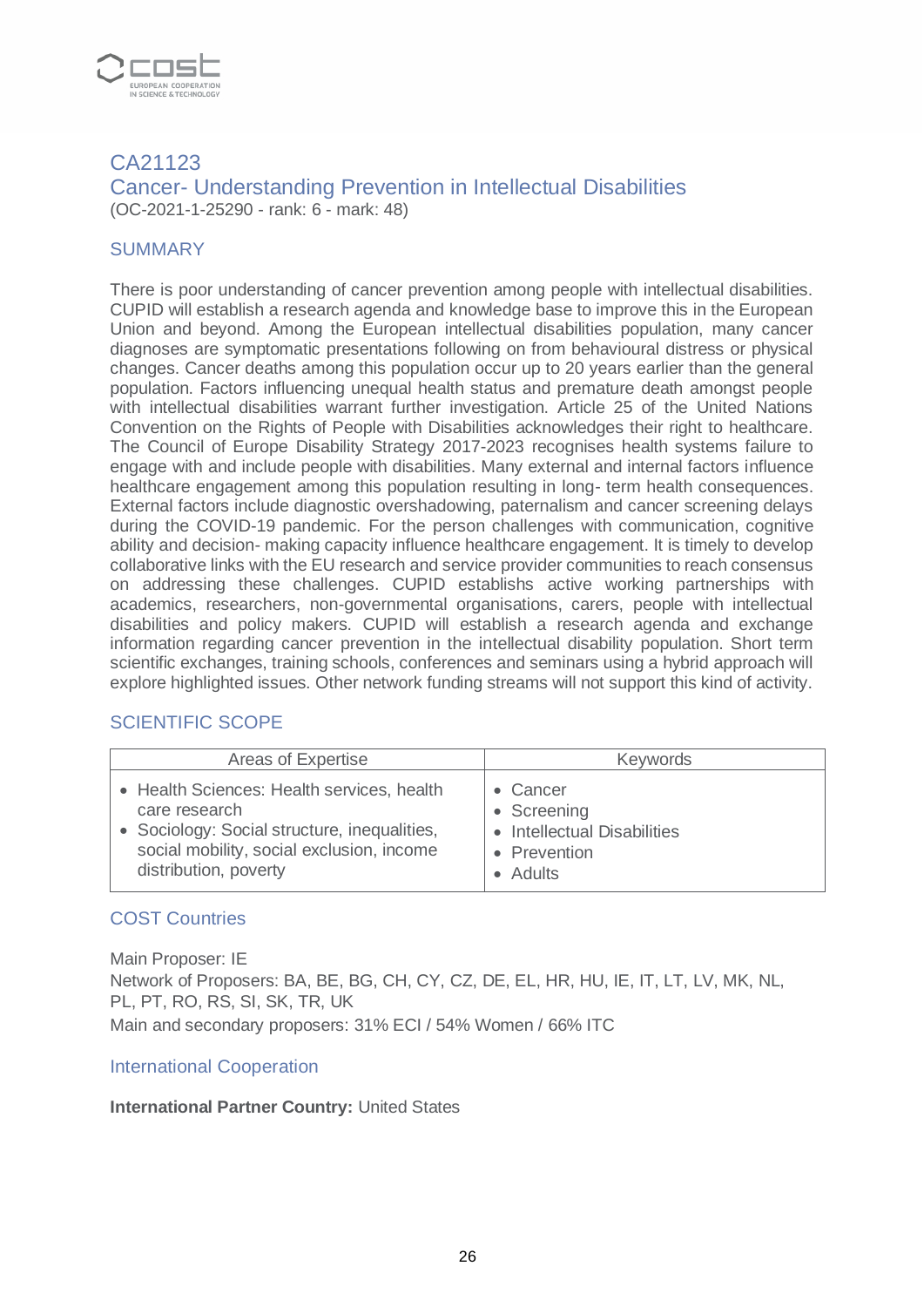

# CA21124 LIFT: Lifting farm animal lives – laying the foundations for positive animal welfare

(OC-2021-1-25303 - rank: 11 - mark: 47)

#### **SUMMARY**

The COST Action 'LIFT' will provide the background for including positive welfare in farm animal welfare assessment.

The traditional approach to animal welfare was to prevent suffering and there is consequently a large bias in the science of animal welfare towards the study of negative experiences. Recent advances, however, are leading to considerations of positive experiences, also referred to as positive welfare, which is more in line with consumer and citizen expectations. There is currently no agreement among researchers on what constitutes positive animal welfare, or what kinds of techniques, tests and procedures are sound methodologies to assess positive experiences in farm animals. Consequently, no welfare assessment scheme currently includes direct animal-based indicators of positive experiences.

The Cost Action will progress this research area in a multidisciplinary scientific approach by cross-discipline knowledge sharing, training and Europe-wide collaboration to lay the foundations for this growing area of research. The main aims are to 1) define positive farm animal welfare and clarify its concepts, 2) identify valid approaches to assess positive animal welfare, and 3) select methods suitable for on-farm use and provide recommendations for the inclusion of aspects of positive welfare in farm animal welfare assessment schemes. Throughout, stakeholders responsible for welfare assurance schemes from industry, government and NGOs, as well as veterinary organisations and advisory bodies for farmers are involved to ensure practical feasibility and to improve the animal production sector's sustainability.

#### SCIENTIFIC SCOPE

| Areas of Expertise                                                | <b>Keywords</b>                                                                                     |
|-------------------------------------------------------------------|-----------------------------------------------------------------------------------------------------|
| • Animal and dairy science: Ethics of animal<br>and dairy science | • Positive welfare<br>• farm animals<br>• affective states<br>• methodologies<br>welfare assessment |

#### COST Countries

Main Proposer: DK Network of Proposers: AL, AT, BE, CZ, DE, DK, EE, ES, FR, HR, HU, IT, LT, LV, MK, NL, NO, PL, PT, SE, SI, TR, UK Main and secondary proposers: 23% ECI / 59% Women / 52% ITC

International Cooperation

**International Partner Country:** New Zealand, United States

Industrial Dimension

**SMEs:** DENMARK **Large companies:** PORTUGAL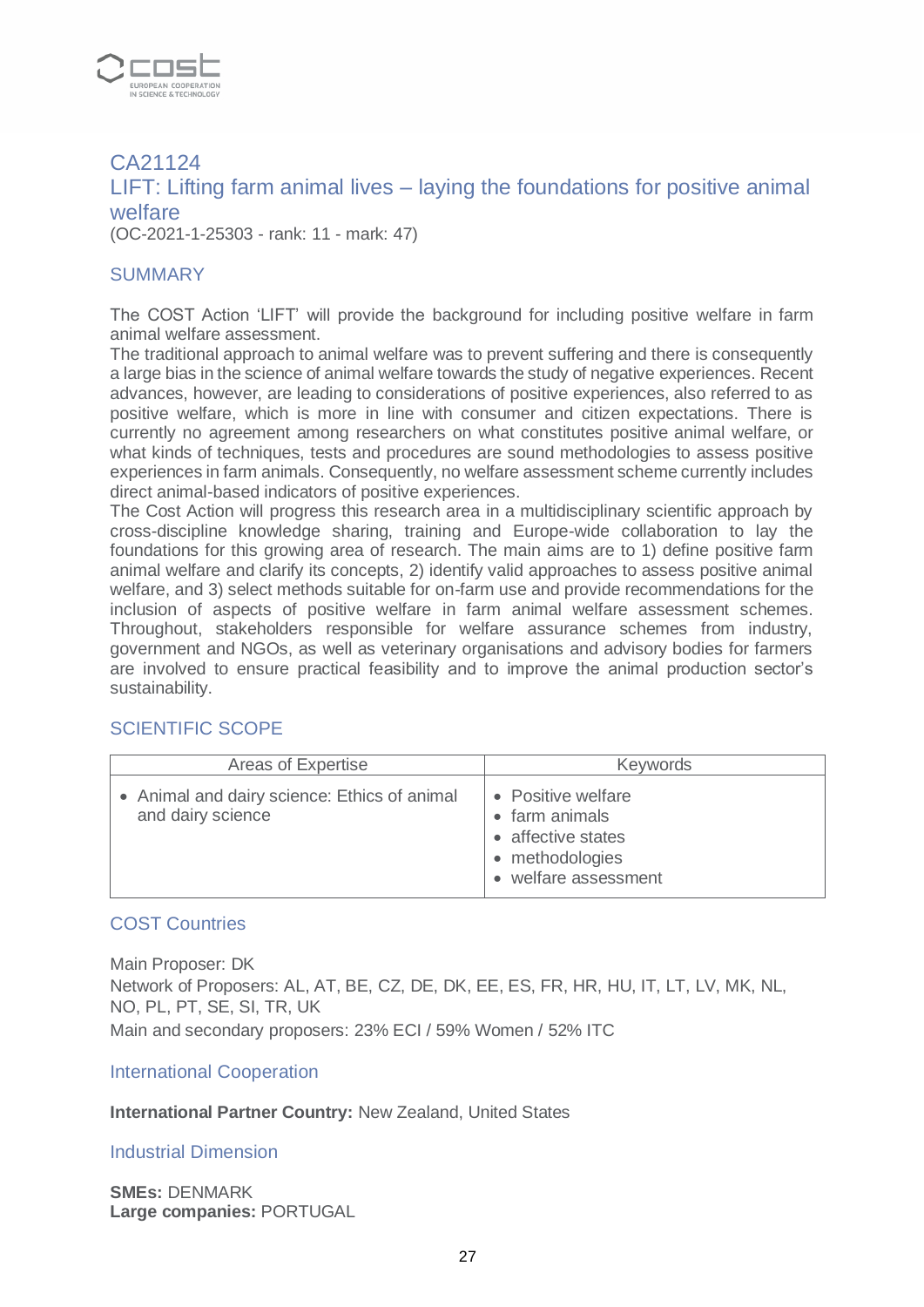

# CA21125

A European forum for revitalisation of marginalised mountain areas (OC-2021-1-25312 - rank: 68 - mark: 42)

## **SUMMARY**

Mountainous areas are characterized by disparity, poorer territorial cohesion, unbalanced use and conservation of ecosystem services, rich and exploited natural resources, and marginalization. MARGISTAR forum reflects collaboratively on natural, environmental, social and economic inter- relationships and interactions in mountainous areas, and identifies a range of environmental, social, economic, and political challenges. It enables innovation through a range of physical and virtual meetings to co- design innovative pathways for the transformation of marginalized mountainous areas towards their green, digital and healthy futures. It establishes an online society-science-policy platform of Fairway in Europe to stimulate the dialogue between scientists, policy makers, mountain actors, NGOs, SMEs, public bodies and private organizations and the establishment of local Knowledge and Information Systems. MARGISTAR uses taskgroups (TGs) to co-creatively move towards the solutions. TG 1 is responsible for coordination/networking.TG 2 critically assesses the situation and identifies viable bottom- up visions of postmarginalized areas and pathways towards their revitalization. TG3 facilitates capacity building and outreach.

Key scientific impacts are anticipated by using the innovative concepts of "pinching the policy maker" and "resilience erosion". Societal and policy impacts are primarily secured by challenging business-as-usual discourses, facilitating the engagement of young and ITC researchers, and supporting agricultural, land use and rural policies. MARGISTAR uses multi- /inter-/transdisciplinary approach to support the EU's efforts for inclusive, competitive and green economies and societies and excels in knowledge exchange, co-creation and capacity building for socially just green recovery and climate mitigation and adaption for the revitalization of marginalized mountainous areas across Europe to leave no one behind.

# SCIENTIFIC SCOPE

| Areas of Expertise                                                                                                                                                                                                                                                                                                              | <b>Keywords</b>                                                                                                                        |
|---------------------------------------------------------------------------------------------------------------------------------------------------------------------------------------------------------------------------------------------------------------------------------------------------------------------------------|----------------------------------------------------------------------------------------------------------------------------------------|
| • Political Science: Political systems and<br>institutions, governance<br>• Earth and related Environmental sciences:<br>Terrestrial ecology, land cover change<br>• Social and economic geography: Spatial<br>development, land use, regional planning<br>• Economics and business: Microeconomics,<br>institutional economics | • Social-ecological traps<br>• territorial cooperation<br>• Social innovation<br>• Environment governance<br>• transformation pathways |

# COST Countries

Main Proposer: FI Network of Proposers: AT, BA, BG, CH, CZ, DE, EL, ES, FI, FR, HR, HU, IS, IT, LT, MK, NL, NO, PL, PT, RO, RS, SI, SK, UK Main and secondary proposers: 28% ECI / 51% Women / 52% ITC

#### Industrial Dimension

**SMEs:** HUNGARY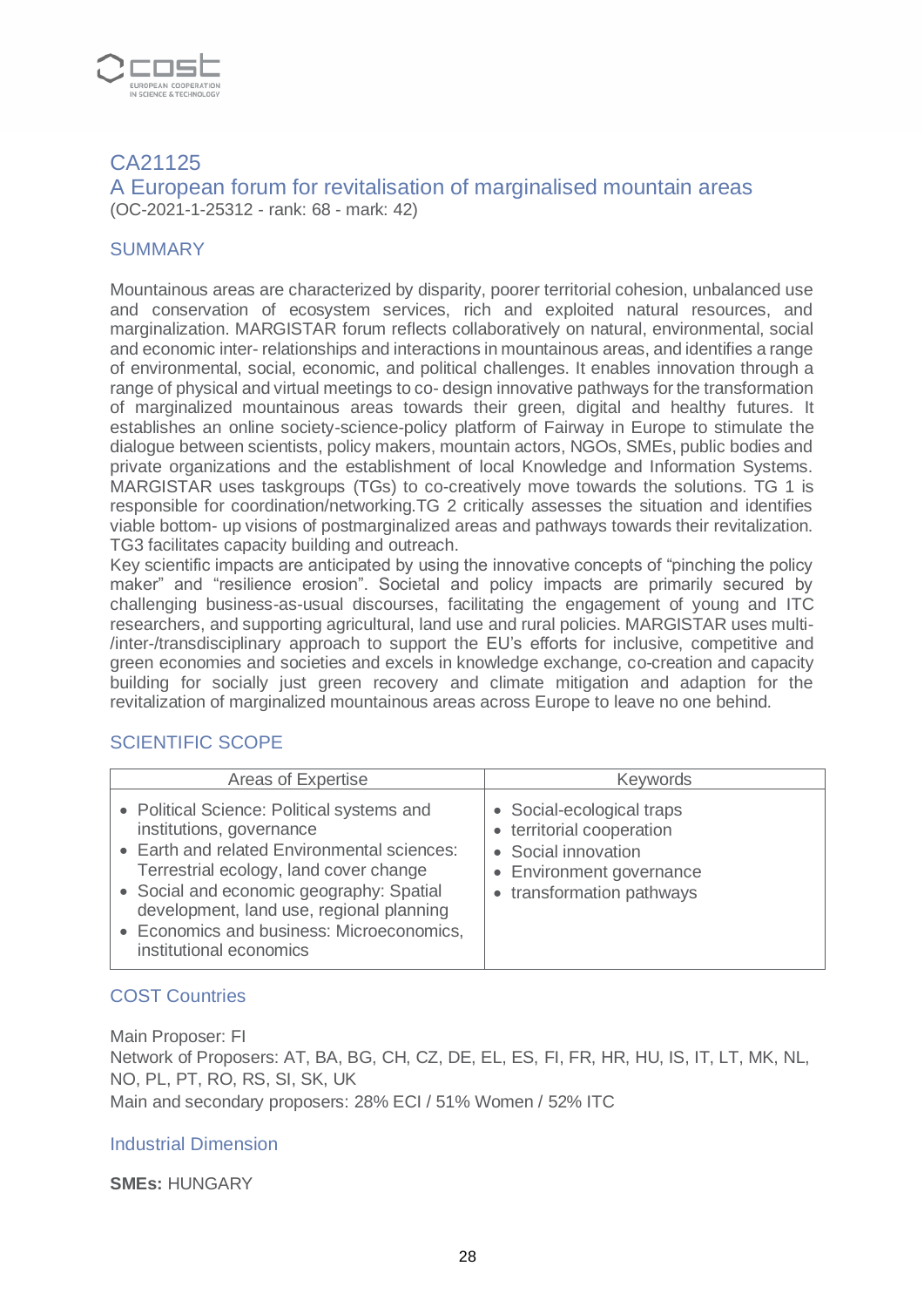

#### CA21126 Carbon molecular nanostructures in space (OC-2021-1-25323 - rank: 68 - mark: 44)

#### **SUMMARY**

The aim of NanoSpace is to determine the abundance, formation mechanisms and astrochemical role of carbonaceous nanoparticles in space. Carbon is ubiquitous in space; from small carbon and hydrocarbon molecules to fullerenes and large but currently unidentified polycyclic aromatic hydrocarbons, carbonaceous dust particles and ultimately life. The clear identification of C60 in the interstellar medium and around planetary nebulae has provided us with a tangible key to unlock the mysteries and complexities of cosmic carbon. We will exploit this opportunity through the synergistic combination of expertise from observational astronomy, laboratory astrophysics, spectroscopy, molecular reaction dynamics, theoretical chemistry, data science, synthetic chemistry, material science and astrobiology. This Action will provide a common basis for the different communities to interact and learn from each other, training a new generation of researchers with the laboratory, theoretical, observational and numerical skills to drive the field forward. The leading role of European researchers in this new field will be enhanced by integrating teams from ITC and involving and enabling early career researchers to take leading roles. The potential of current and upcoming observational satellites and large-scale user facilities will be fully exploited to understand the formation and astrochemical consequences of complex cosmic nano-carbons. NanoSpace will have a significant legacy, delivering the scientific community with a structured database containing relevant information on nano-carbons for use in future projects, providing new tools and knowledge to unravel key mysteries in astrochemistry and a new generation of interdisciplinary researchers with valuable translational skills to drive socioeconomic development.

#### SCIENTIFIC SCOPE

| Areas of Expertise                                                                                                                                                                                                                                                                                                     | <b>Keywords</b>                                                                                                                                                                      |
|------------------------------------------------------------------------------------------------------------------------------------------------------------------------------------------------------------------------------------------------------------------------------------------------------------------------|--------------------------------------------------------------------------------------------------------------------------------------------------------------------------------------|
| • Physical Sciences: Astrophysics, astronomy,<br>space sciences<br>• Physical Sciences: Interstellar medium<br>• Physical Sciences: Atomic, molecular and<br>chemical physics<br>• Chemical sciences: Spectroscopic and<br>spectrometric techniques<br>• Chemical sciences: Theoretical and<br>computational chemistry | • Carbon nanostructures<br>• Astrochemistry<br>• Theoretical/computational molecular<br>chemistry/physics<br>• Interstellar and circumstellar chemistry<br>• Observational astronomy |

#### COST Countries

Main Proposer: ES

Network of Proposers: AL, AT, BA, BE, BG, CH, CY, CZ, DE, DK, EE, EL, ES, FI, FR, HR, HU, IE, IS, IT, LT, LU, LV, MD, ME, MK, MT, NL, NO, PL, PT, RO, RS, SE, SI, SK, TR, UK

Main and secondary proposers: 26% ECI / 36% Women / 57% ITC

#### International Cooperation

**International Partner Country:** Canada, China, Hong Kong SAR, Japan, United States

#### Industrial Dimension

**SMEs:** FRANCE, ITALY, NETHERLANDS, UNITED STATES **Large companies:** GERMANY, RUSSIAN FEDERATION, UNITED KINGDOM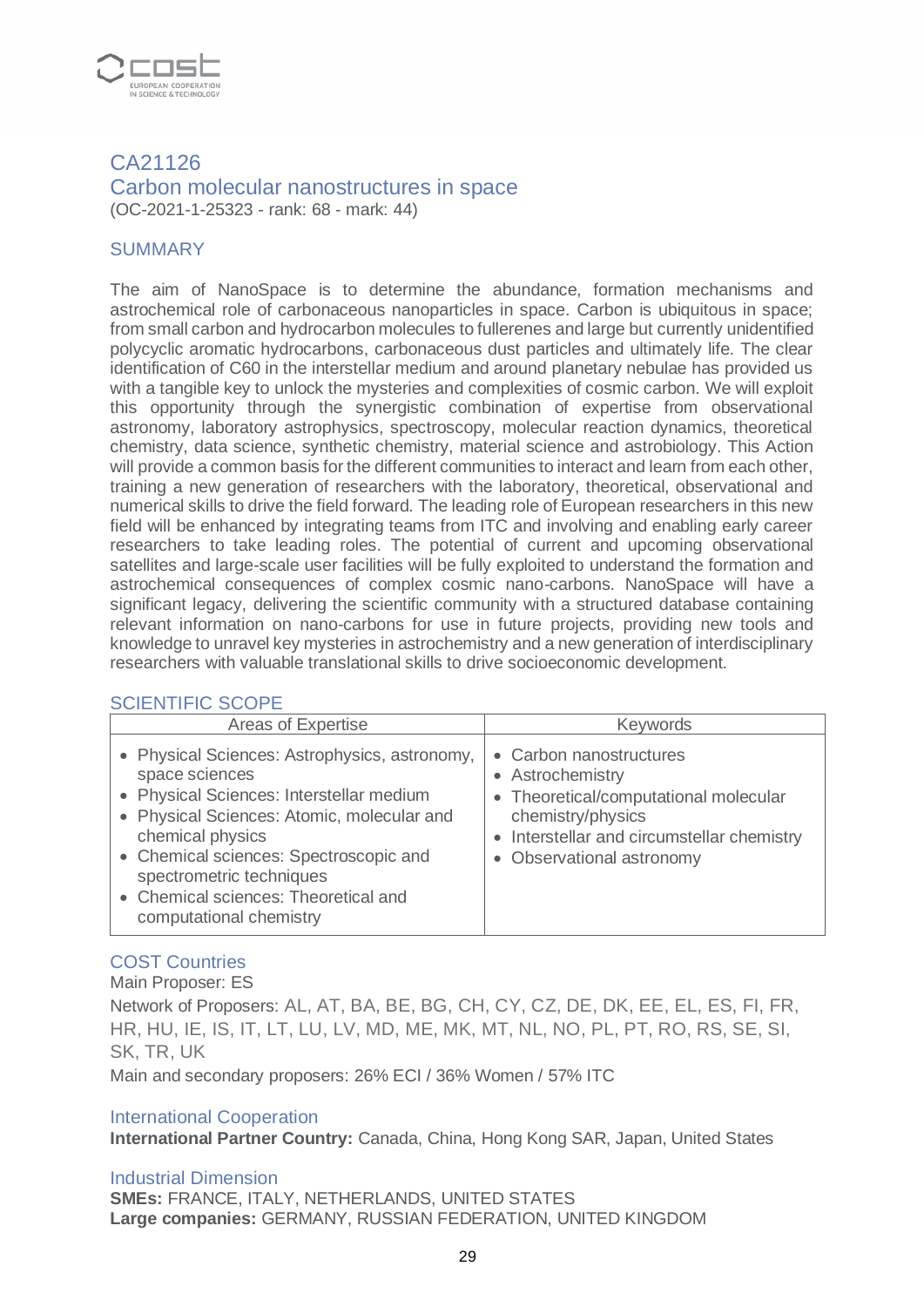

# CA21127

Techno-economic analysis of carbon mitigation technologies (OC-2021-1-25331 - rank: 40 - mark: 45)

#### **SUMMARY**

TrANsMIT proposes a COST Action on the techno-economic analysis (TEA) of the overall, integrated CO2 Capture, Utilisation, and Storage (CCUS) value chain. It aims to bring together academia, research institutes and industry into a cutting-edge, pan-European knowledge network. The Action advances the research frontier of CCUS TEA from partially unharmonized and disciplinary research to harmonized, holistic pan-European, coordinated research on the full CCUS system, facilitating development of the most technologically, economically and commercially feasible CCUS technologies and systems. It will be achieved by harmonizing and coordinating the methods and tools used for CCUS TEA in Europe, leveraging the knowledge created by our partners in national or international research projects. The project focuses most on holistic assessment of the CCUS chain, and on those areas where most development is needed (e.g. CO2 capture from air, CO2 utilization). The created science will be an essential means to steer CCUS R&D and deployment in a direction that allows reaching climate targets on-time and in a cost-effective manner, while harnessing the competitiveness of European industry. TrANsMIT will have a strong focus on knowledge sharing and career development, tackling existing disparities in knowledge distribution and career opportunities. It will foster strong collaboration between the more and the less research intensive countries in Europe, improving the access of the latter to State-of-the-Art science and new research projects. It will put into leadership roles early-career researchers and minorities, helping to fasttrack their career development. TrANsMIT will lead to top-tier techno-economic analysis of CCUS systems across European countries.

#### SCIENTIFIC SCOPE

| Areas of Expertise                                                                                                                                                                                                                                                                                                                                                         | <b>Keywords</b>                                                                                                                                                                              |
|----------------------------------------------------------------------------------------------------------------------------------------------------------------------------------------------------------------------------------------------------------------------------------------------------------------------------------------------------------------------------|----------------------------------------------------------------------------------------------------------------------------------------------------------------------------------------------|
| • Environmental engineering: Engineering of<br>energy production and energy systems,<br>energy distribution and application<br>• Environmental engineering: Energy and<br>fuels<br>• Chemical engineering: Chemical<br>engineering: processes and products<br>(others)<br>• Chemical engineering: Sustainable<br>engineering<br>• Environmental engineering: Environmental | • CO2 capture, utilization and storage<br>• negative emission technologies and<br>direct air capture<br>• economic system analysis<br>process modelling and analysis<br>• climate neutrality |
| and geological engineering                                                                                                                                                                                                                                                                                                                                                 |                                                                                                                                                                                              |

#### COST Countries

Main Proposer: PL

Network of Proposers: CH, CZ, EE, ES, HR, IT, NL, NO, PL, PT, RO, RS, SE, TR, UK Main and secondary proposers: 52% ECI / 50% Women / 53% ITC

#### International Cooperation

**International Partner Country:** Mexico

Industrial Dimension **SMEs:** NETHERLANDS, SWEDEN, UNITED KINGDOM **Large companies:** CZECH REPUBLIC, POLAND, SERBIA, SPAIN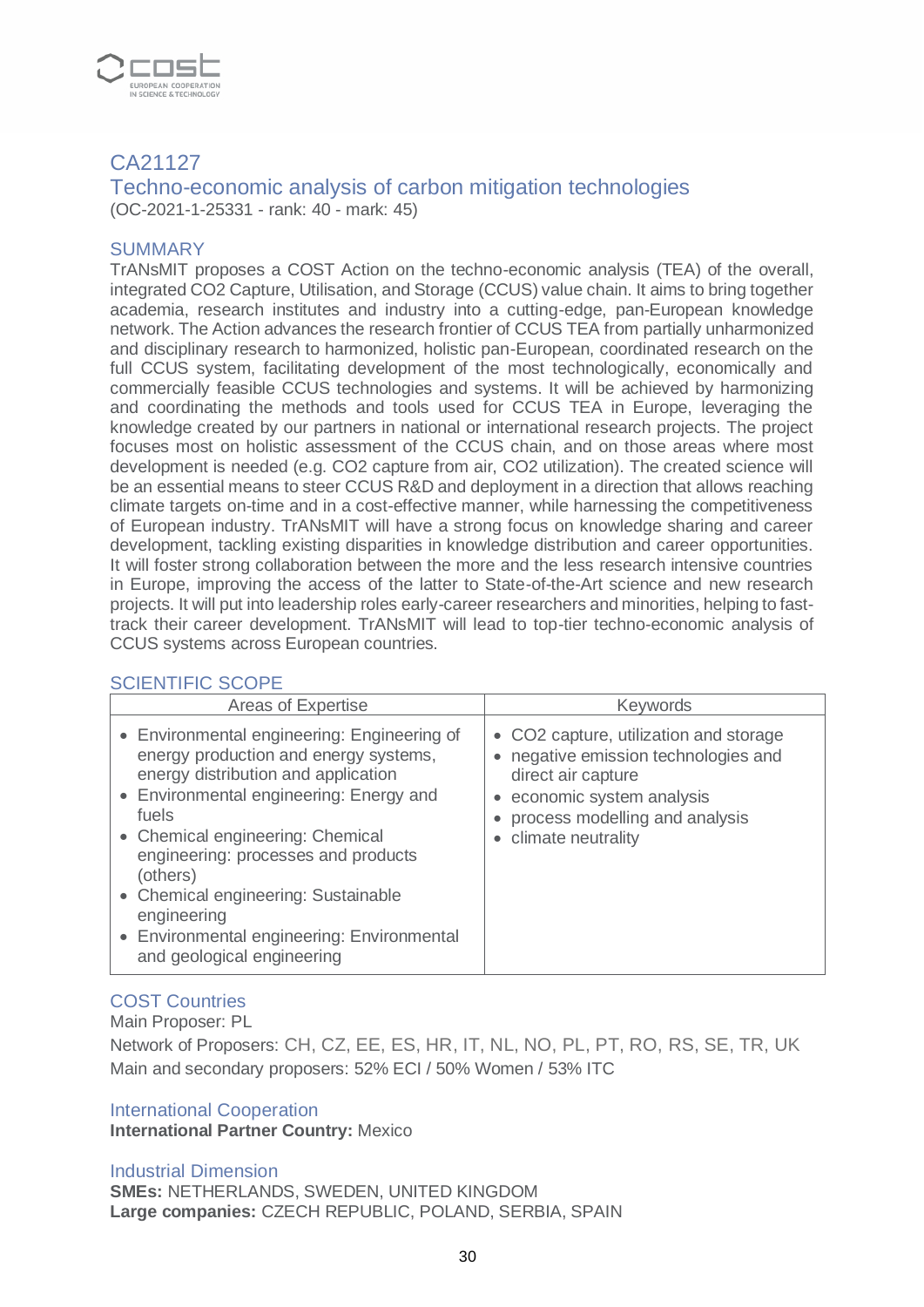

# CA21128 PROton BOron Nuclear fusion: from energy production to medical applicatiOns (OC-2021-1-25332 - rank: 24 - mark: 46)

#### **SUMMARY**

Recent experiments with high-intensity lasers have shown record production of alpha particles by irradiating boron-hydrogen targets. This opens the way to completely new studies on pB fusion with multiple goals:

i) studies related to nuclear fusion. The proton-boron fusion reaction produces 3 a-particles and releases a large energy. It is considered an interesting alternative to deuterium-tritium fusion because it produces no neutrons, therefore no activation and radioactive wastes. However, it is also considered too difficult due to the enormous temperatures needed to trigger it. Laser-driven experiments may offer an interesting non-thermal fusion approach, alternative to classical inertial fusion schemes. In addition, it will be possible to address still unanswered key questions like determining the penetration of a-particles in dense plasmas.

ii) generation of novel laser-driven a-particle sources . Currently there are no high-current and compact a-particle sources (they are typically produced from radioactive materials or from accelerating He-ions in large-size cyclotrons). Laser-driven a-particle sources are promising due to the high brightness implied by the small size of the laser-plasma interaction point and the short particle bunch duration. Such sources could be used for multidisciplinary applications, including medical ones (e.g. radioisotope production for cancer therapy or PET).

The Action's work will aim at understanding the physics involved in the emerging topic of laserdriven pB fusion, facilitating access to experimental infrastructures, maximizing production of new knowledge and achieving breakthrough discoveries, boosting career of young researchers by fostering opportunities for training, and finally interconnecting researchers across countries building a well-organized community focused on pB research.

#### SCIENTIFIC SCOPE

| Areas of Expertise                                                                                                                                                                                                       | <b>Keywords</b>                                                                                                                                                                |
|--------------------------------------------------------------------------------------------------------------------------------------------------------------------------------------------------------------------------|--------------------------------------------------------------------------------------------------------------------------------------------------------------------------------|
| • Physical Sciences: Lasers, ultra-short lasers<br>and laser physics<br>• Physical Sciences: Gas and plasma physics<br>(theory)<br>• Physical Sciences: Nuclear physics (theory)<br>• Physical Sciences: General physics | • alpha-particle generation<br>• proton-boron fusion<br>energy production<br>$\bullet$<br>• radioisotope production<br>• development of high-brightness a-<br>particle sources |

# COST Countries

Main Proposer: PL

Network of Proposers: BG, CZ, DE, EL, ES, FR, HU, IL, IT, PL, PT, RO, RS, SI, UK Main and secondary proposers: 14% ECI / 26% Women / 53% ITC

#### International Cooperation

**International Partner Country:** Australia, Canada, China, India, Japan, United States

#### Industrial Dimension

**SMEs:** AUSTRALIA, SLOVENIA, UKRAINE, UNITED STATES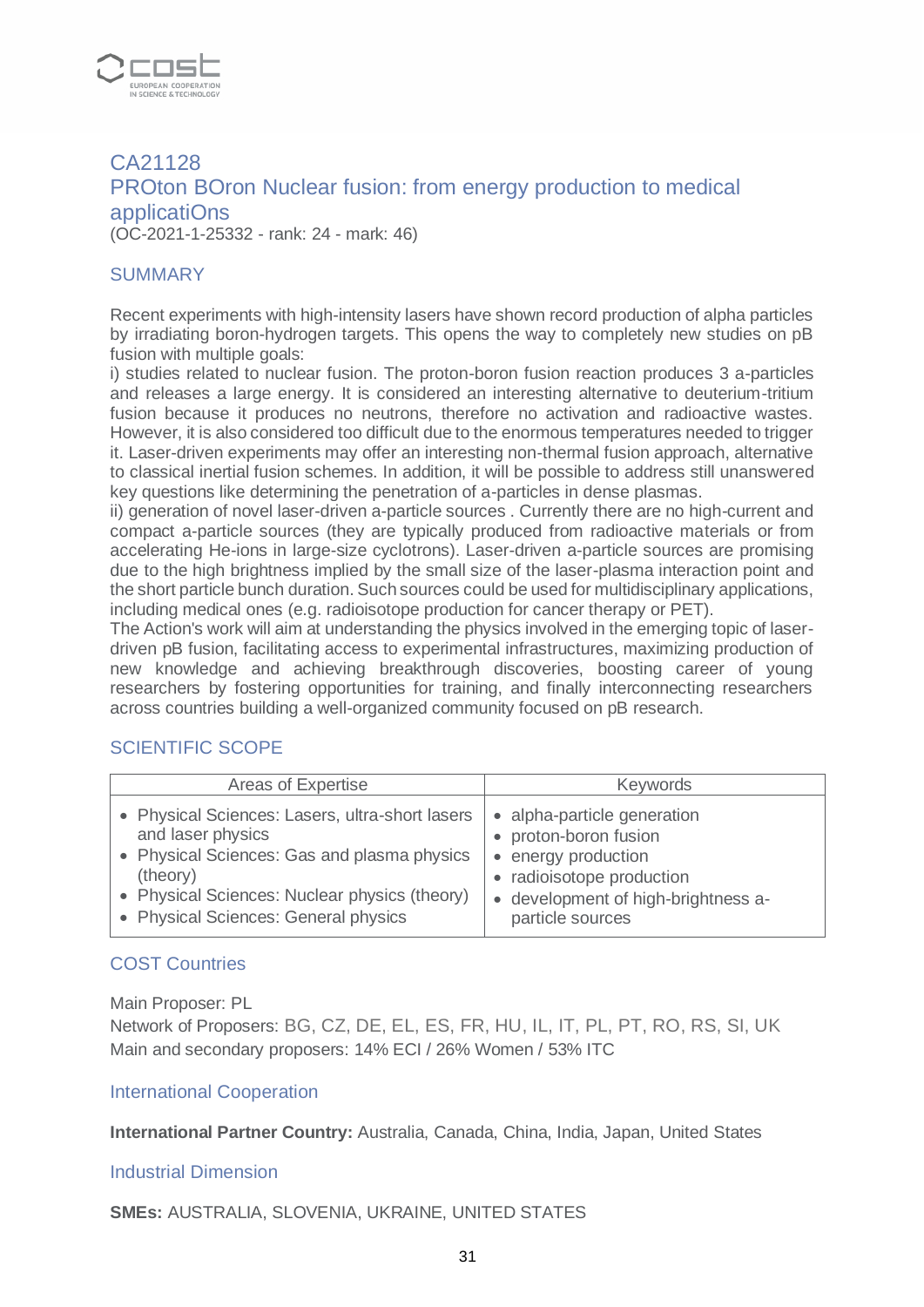

# CA21129 What are Opinions? Integrating Theory and Methods for Automatically Analyzing Opinionated Communication (OC-2021-1-25345 - rank: 40 - mark: 45)

## **SUMMARY**

OPINION will establish the field of textual opinion research, a critical upgrade for the emerging field of computational communication science. For the first time bringing together researchers studying opinionated text across and beyond Europe, the Action aims to provide the muchneeded conceptual grounding, methodological integration and training to significantly advance the use of computational methods for studying digital text. OPINION convenes early- and midcareer researchers from 30 European countries, Israel, Russia and the US, integrating cuttingedge expertise from different disciplines (notably, communication science, computational linguistics, IT) while networking the many, hitherto largely disconnected language communities of textual researchers. The Action will develop united conceptual foundations and research agendas, as well as versatile computational measurement strategies for the study of opinionated text, while advancing computational skills and building a community of computational textual opinion researchers. Thereby, OPINION turns the linguistic and politicalcultural fragmentation of European digital discourses into a key asset toward the development of a truly multilingual, culturally sensitive field of computational text analysis. This bid comes at a critical moment, challenging the primacy of US-focused, corporate-driven, Englishlanguage computational text research, establishing a powerful counterweight of collaborative academic research and tool development committed to open science principles and inclusive training. OPINION will provide research and industry with the robust tools needed to analyze digital text; equip politicians with the perspectives needed to regulate online deliberation spaces; aid citizen initiatives in maneuvering political landscapes; and create dialogue with tech giants about the impact of the algorithmic affordances on public deliberation and democracy.

#### SCIENTIFIC SCOPE

| Areas of Expertise                                                                                                                                                                                                                                                                                                                   | <b>Keywords</b>                                                                |
|--------------------------------------------------------------------------------------------------------------------------------------------------------------------------------------------------------------------------------------------------------------------------------------------------------------------------------------|--------------------------------------------------------------------------------|
| • Media and communications: Media and<br>communications, social aspects of<br>information science and surveillance, socio-<br>cultural communication<br>• Media and communications: Databases,<br>data mining, data curation, computational<br>modelling<br>• Other social sciences: Quantitative methods<br>for the social sciences | • opinion<br>• textual analyis<br>• computational methods<br>• evaluative text |

#### COST Countries

Main Proposer: IL Network of Proposers: AL, AT, BG, CH, CY, CZ, DE, DK, EE, EL, ES, FR, HR, HU, IE, IL, IT, LT, LU, MK, NL, NO, PL, PT, RO, RS, SE, SI, SK, TR, UK Main and secondary proposers: 38% ECI / 59% Women / 54% ITC

International Cooperation **International Partner Country:** United States Industrial Dimension **Large companies:** GERMANY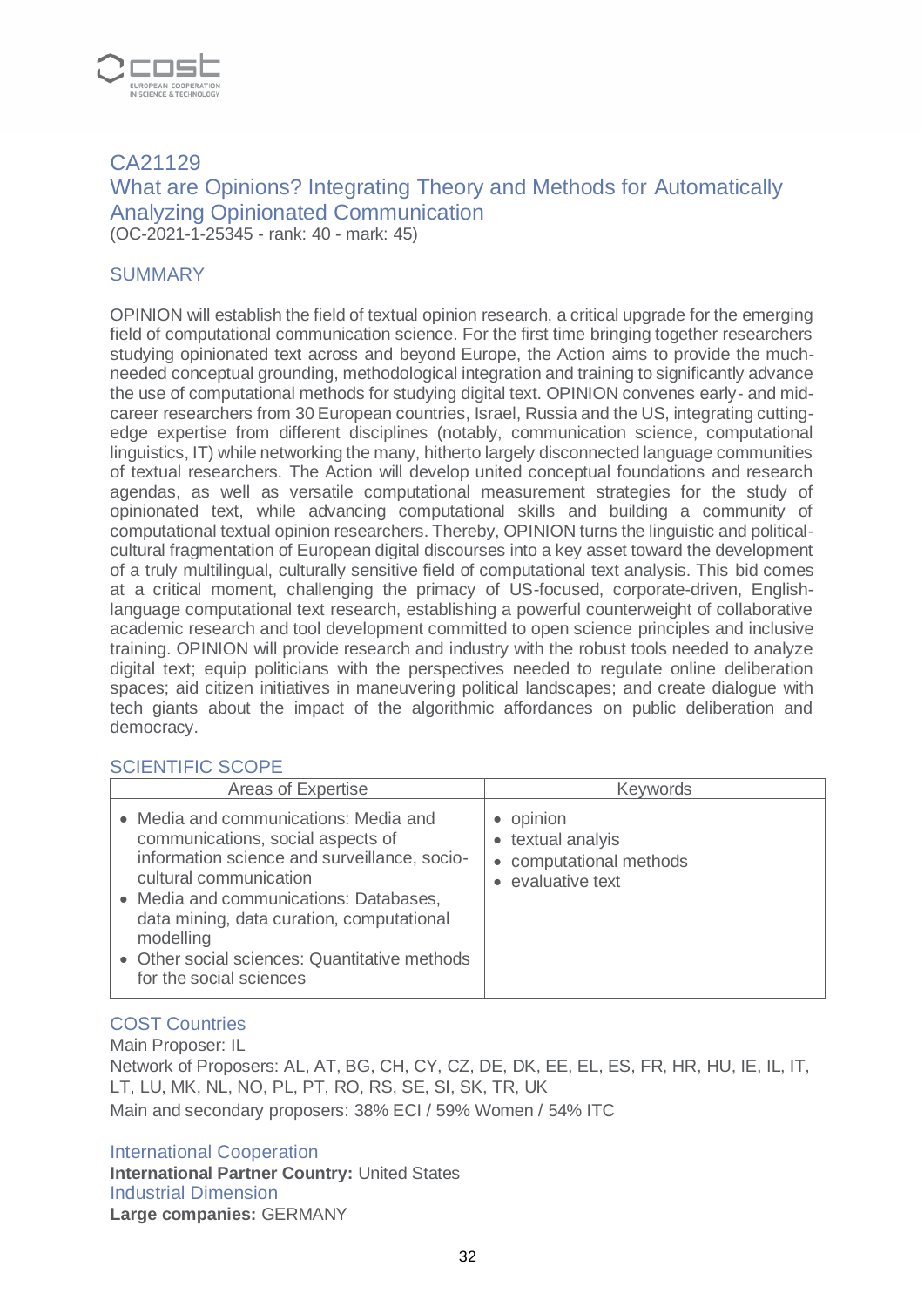

#### CA21130 P2X receptors as a therapeutic opportunity (OC-2021-1-25354 - rank: 24 - mark: 46)

#### **SUMMARY**

P2X receptors (P2XRs) are ATP-gated ion channels involved in intercellular communication with an established role in neurodegeneration, infection, inflammation, cancer growth, and progression. In vitro and in vivo evidence, generated mainly by leading Europe-based laboratories, shows that P2XRs might be an ideal pharmacological target in these diseases and many others. Over the years, highly selective agonists and antagonists have been synthesized, and therapeutic antibodies targeting the P2XRs have been raised. However, the transfer of this wealth of knowledge from research laboratories to the patients' bed has been slow, and clinical trials so far carried out have been unsatisfactory. We strongly believe that this was due to a noticeable lack of coordinated effort by basic research, clinical and industrybased investigators. The PRESTO Action aims at accelerating the transition of P2XRs knowledge to clinical applications. PRESTO will be accomplishing these goals by 1) promoting a coordinated effort by leading basic and clinical science experts and Industry-based investigators aimed at the selection of the most appropriate pathologies amenable to P2XRtargeted therapy; 2) identifying the best- suited P2XR-directed drugs to take through the clinical pipeline; 3) establishing validated experimental protocols and tools; 4) setting criteria for the validation of P2XRs as diagnostic and prognostic biomarkers; 5) promoting dedicated clinical trials; 6) training a new, multicultural, transdisciplinary, generation of young researchers skilled in the P2XR field; 7) disseminating in the scientific community, biomedical students, charities, local and national health authorities and the general public, the awareness of the importance of P2XR-based research.

#### SCIENTIFIC SCOPE

| • Basic medicine: Cell signalling and cellular<br>• extracellular ATP and P2X receptors<br>interactions<br>• Ion channel<br>• Basic medicine: Pharmacology,<br>• inflammation<br>pharmacogenomics, drug discovery and<br>• neurotransmission<br>design, drug therapy<br>cancer<br>• Clinical medicine: Biological basis of<br>immunity related disorders<br>• Basic medicine: Neurochemistry and<br>neuropharmacology<br>• Biological sciences: Biochemistry of signal | Areas of Expertise | <b>Keywords</b> |
|------------------------------------------------------------------------------------------------------------------------------------------------------------------------------------------------------------------------------------------------------------------------------------------------------------------------------------------------------------------------------------------------------------------------------------------------------------------------|--------------------|-----------------|
|                                                                                                                                                                                                                                                                                                                                                                                                                                                                        | transduction       |                 |

# COST Countries

Main Proposer: IT Network of Proposers: BG, CH, CZ, DE, DK, EE, ES, FI, FR, HU, IE, IT, PL, PT, RO, RS, SI, SK, TR, UK Main and secondary proposers: 12% ECI / 50% Women / 55% ITC

International Cooperation **International Partner Country:** Brazil

Industrial Dimension **SMEs:** GERMANY, ITALY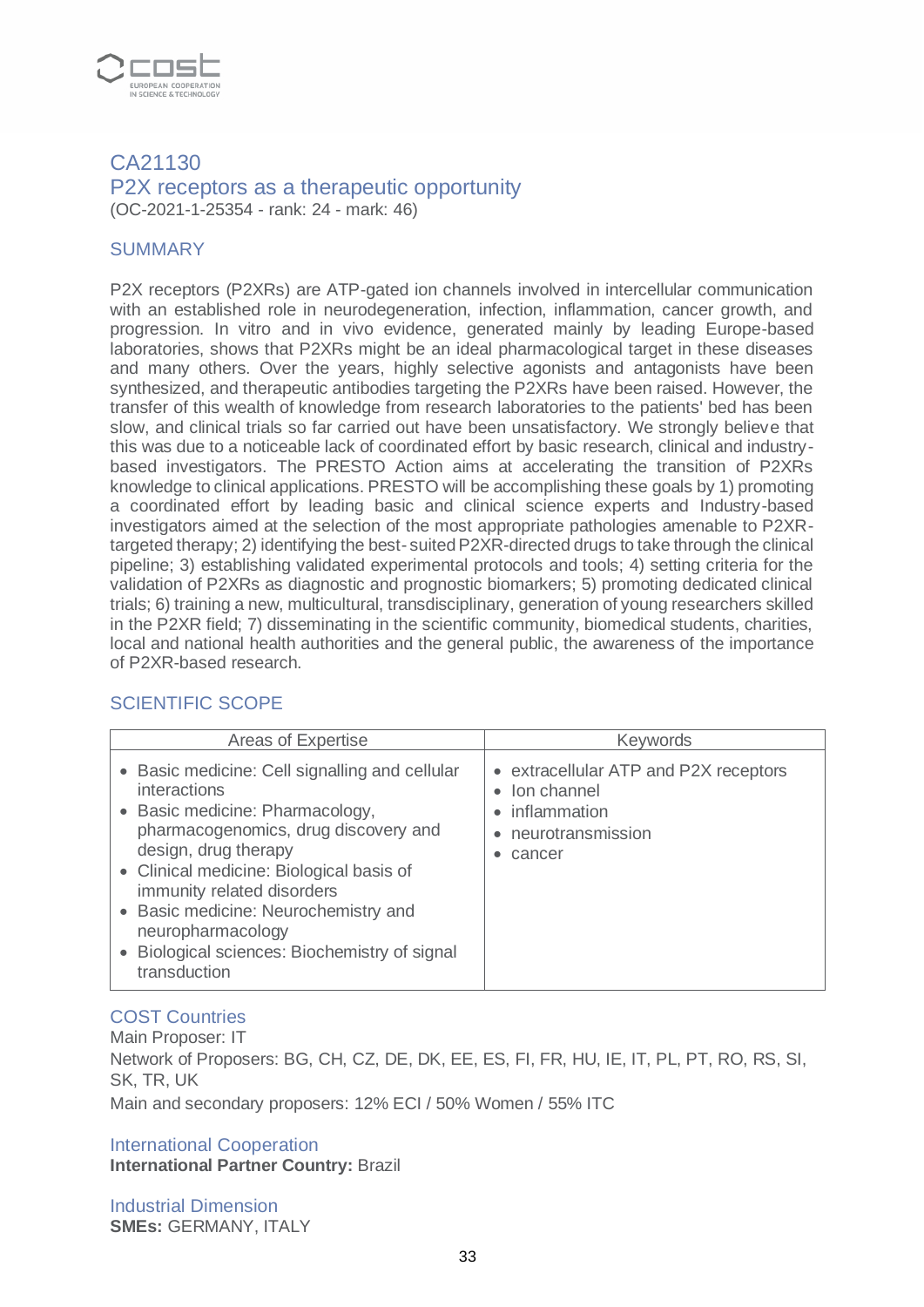

# CA21131 Enabling multilingual eye-tracking data collection for human and machine language processing research (OC-2021-1-25359 - rank: 11 - mark: 47)

#### **SUMMARY**

The MultiplEYE COST Action aims to foster an interdisciplinary network of research groups working on collecting eye tracking data from reading in many languages. The goal is to support the development of a large multilingual eye tracking corpus and enable researchers to collect data by sharing infrastructure and their knowledge between various fields, including linguistics, psychology, and computer science. This data collection can then be used to study human language processing from a psycholinguistic perspective as well as to improve and evaluate computational language processing from a machine learning perspective.

The MultiplEYE COST Action has three core goals: (1) To provide a platform for discussing the desiderata and reaching a common ground between psycholinguists and computational linguists for a multilingual eye-tracking and self-paced reading data collection. This includes developing and reaching a consensus concerning experiment design, stimulus selection, stimulus layout, experimental procedure, and data preprocessing. (2) To enable discussions on the psycholinguistic research questions that can be addressed with multilingual eye movement data and providing a broad network to initiate collaborations focusing on crosslinguistic and multilingual projects. (3) To advance the natural language processing and machine learning applications that leverage eye- tracking data and improve their crosslinguistic generalization abilities by bringing researchers from psycholinguistics and computational linguistics closer together.

# SCIENTIFIC SCOPE

| Areas of Expertise                                                                                                                                                                                                                                                            | <b>Keywords</b>                                                                                                            |
|-------------------------------------------------------------------------------------------------------------------------------------------------------------------------------------------------------------------------------------------------------------------------------|----------------------------------------------------------------------------------------------------------------------------|
| • Languages and literature: Databases, data<br>mining, data curation, computational<br>modelling<br>• Psychology: Psycholinguistics: acquisition<br>and knowledge of language, language<br>pathologies<br>• Computer and Information Sciences:<br>Machine learning algorithms | $\bullet$ eye tracking<br>• natural language processing<br>• multilingual<br>• psycholinguistics<br>low resource languages |

#### COST Countries

Main Proposer: DK Network of Proposers: AL, CH, CY, CZ, DE, DK, EE, ES, HR, IL, LT, LV, MK, MT, NL, PL, PT, RO, RS, SE, SI, TR, UK Main and secondary proposers: 26% ECI / 36% Women / 57% ITC

#### International Cooperation

**International Partner Country:** Canada, United States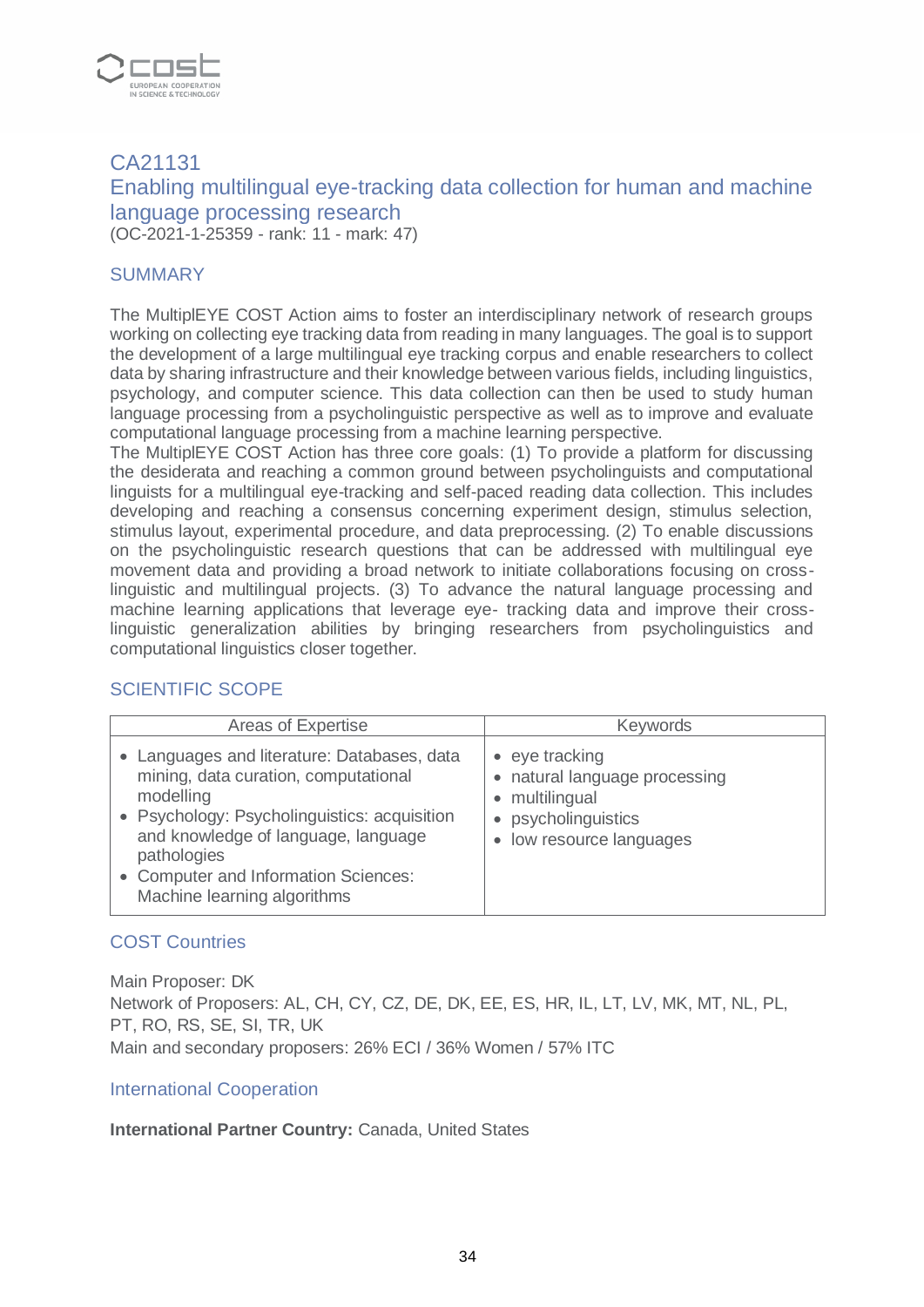

## CA21132 European Swine Influenza Network (OC-2021-1-25360 - rank: 11 - mark: 47)

## **SUMMARY**

Swine influenza is a highly contagious respiratory disease in pigs caused by influenza A viruses (swIAV) which leads to production losses. The intensification of pork production systems and free livestock movement across borders fosters the spread of the virus in Europe. New variants, some with zoonotic potential, constantly emerge. Recent human pandemics have highlighted the zoonotic and reverse zoonotic potential of swine influenza and its risks for both animal and public health. Despite the burdens caused by swine influenza, surveillance across Europe is scanty and fragmented. Disease awareness is low in some European countries, diagnostic protocols are not harmonized, most countries lack standardised procedures and vaccinecoverage is inconsistent. An interdisciplinary expert network is needed to develop a comprehensive view of the disease and its impacts to better manage swine influenza in Europe. ESFLU will:

- Facilitate data sharing and analysis for swIAV surveillance with national and international agencies
- Establish the network as the European OFFLU counterpart and support global surveillance and pandemic preparedness
- Strengthen capability in Europe to detect, identify and characterize swIAV virus
- Establish guidelines for swIAV management and control in pig herds
- Promote dialog between stakeholders and inform policymakers and the general public on swine flu disease burden and the risks to public health.

ESFLU gathers 76 experts in an interdisciplinary One Health approach. The Action will advance scientific knowledge concerning swIAV, improve disease surveillance and management capabilities, benefit pork production and reduce risks to both animal and human health.

#### SCIENTIFIC SCOPE

| Areas of Expertise                                                                                                                                                                                                                                                                                                                                                                                     | <b>Keywords</b>                                                                                                     |
|--------------------------------------------------------------------------------------------------------------------------------------------------------------------------------------------------------------------------------------------------------------------------------------------------------------------------------------------------------------------------------------------------------|---------------------------------------------------------------------------------------------------------------------|
| • Veterinary science: Veterinary medicine<br>(miscellaneous)<br>• Biological sciences: Virology<br>• Health Sciences: Infectious diseases<br>• Animal and dairy science: Prevention and<br>treatment of infection by pathogens (e.g.<br>vaccination, antibiotics, fungicide)<br>• Animal and dairy science: Agriculture related<br>to animal husbandry, dairying, livestock<br>raising, animal welfare | • Swine Influenza A virus<br>• OneHealth<br>• Animal health<br>• Sustainable pig production<br>• Zoonotic infection |

## COST Countries

Main Proposer: FR Network of Proposers: AL, AT, BA, BE, BG, CZ, DE, DK, ES, FR, HR, HU, IE, IT, ME, MK, NL, NO, PL, PT, RO, RS, SE, SI, SK, UK Main and secondary proposers: 29% ECI / 56% Women / 53% ITC

#### Industrial Dimension

**SMEs:** PORTUGAL **Large companies:** FRANCE, NETHERLANDS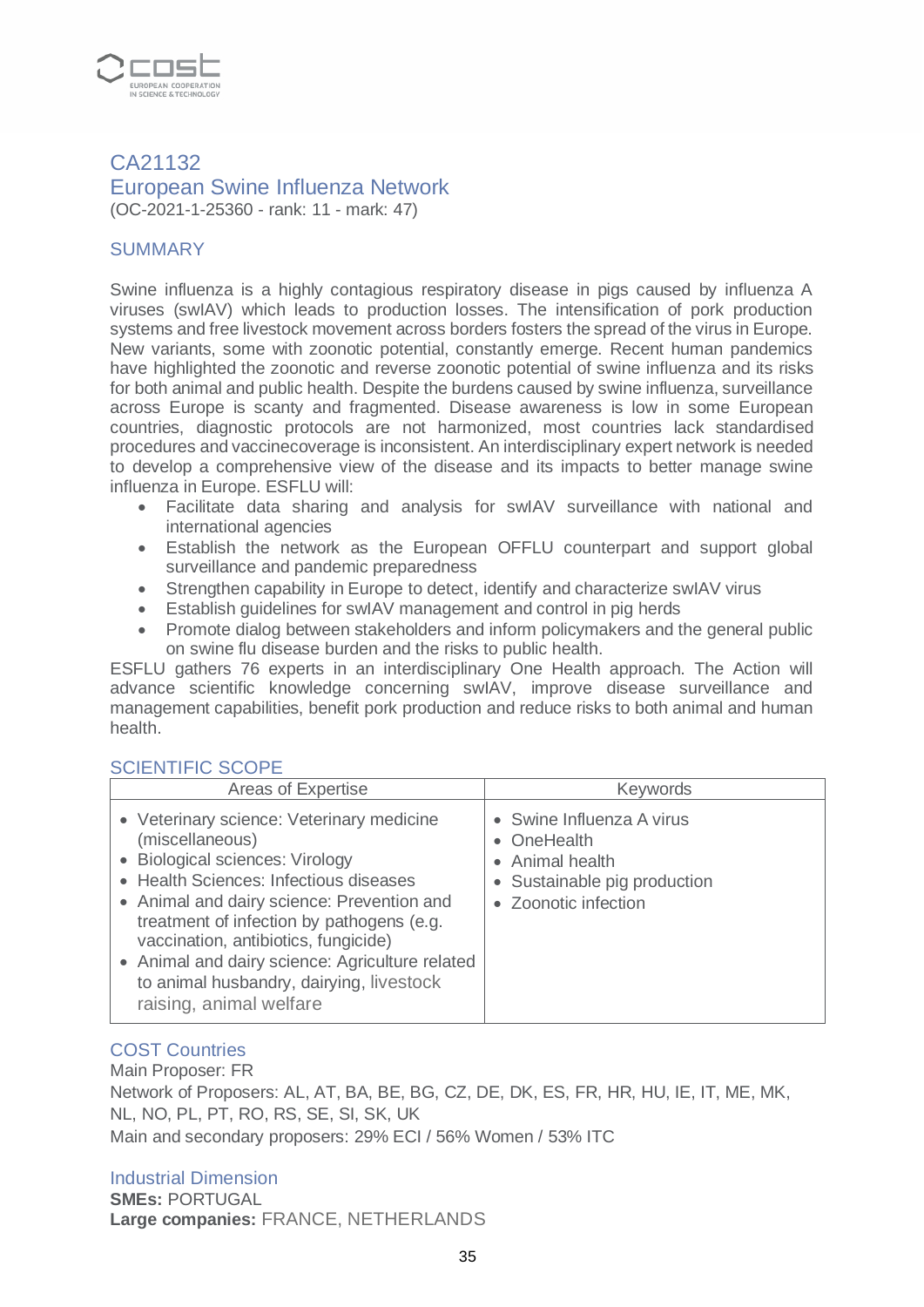

#### CA21133 Globalization, Illicit Trade, Sustainability and Security (OC-2021-1-25361 - rank: 68 - mark: 44)

## **SUMMARY**

Illicit trade affects all aspects of contemporary societies. By definition, the term "illicit" signals practices that are not permitted by law or disapproved of by society. It enables security threats to materialise, such as natural-resource-fuelled conflicts and terrorism. It presents safety hazards, such as those created by counterfeit medicines and drugs. It threatens the sustainability of our societies by consuming excessive planetary resources and undermining the regulated functioning of international markets. Yet, despite this obvious objective relevance, the discussion on illicit trade remains compartmentalized within disciplinary boundaries. It requires an interdisciplinary approach instead. The Globalization, Illicit Trade, Sustainability and Security (GLITSS) COST Action contributes to filling a research gap. Three working groups are established, focusing on the phenomena of illicit trade (the smuggling and trafficking of goods and money), the platforms behind it (norms, actors and regulations) and the responses to it (enforcement, alternative measures and legalisation). GLITSS creates an interdisciplinary research network characterised by the inclusiveness and epistemological diversity that defines the research field today. The objectives of the Action are to create a holistic research agenda on illicit trade practices, to increase public awareness with a view to enhancing societal resilience and to explore how technological innovation facilitates illicit trade, but can also be used to fight it. Governmental agencies, civil organizations and academics will benefit from a Europe-wide discussion on illicit trade. Ultimately, GLITSS will advise stakeholders on how to create a more resilient and sustainable society by identifying, understanding and countering illicit trade.

#### SCIENTIFIC SCOPE

| Areas of Expertise                                                                            | Keywords                                                      |
|-----------------------------------------------------------------------------------------------|---------------------------------------------------------------|
| • Political Science: Political systems and<br>institutions, governance<br>• Law: Criminal law | • Illicit Trade<br>• Security<br>• Sustainability<br>• Safety |

#### COST Countries

Main Proposer: NL

Network of Proposers: AL, AT, BA, BE, BG, CH, CZ, DE, DK, EE, EL, ES, FI, FR, HR, IE, IS, IT, LT, LV, MD, ME, MK, MT, NL, NO, PL, PT, RO, SE, SI, SK, TR, UK Main and secondary proposers: 24% ECI / 36% Women / 52% ITC

#### International Cooperation

#### **International Partner Country:** United States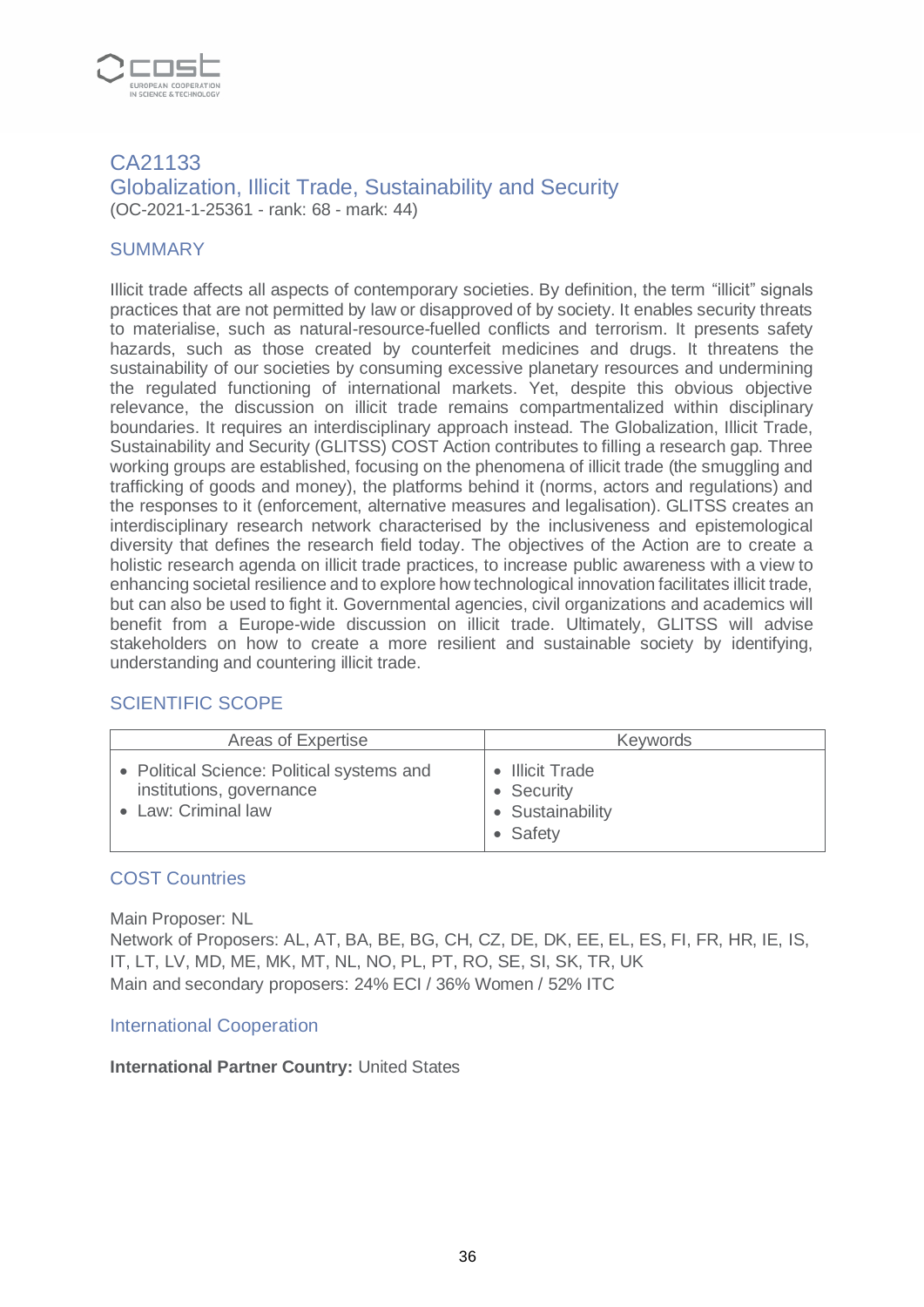

# CA21134 Towards zer0 Pesticide AGRIculture : European Network for sustainability (OC-2021-1-25363 - rank: 2 - mark: 49)

#### **SUMMARY**

Current crop protection in EU agriculture is heavily reliant on chemical pesticides to suppress weeds, pests and pathogens. In view of the serious health and environmental consequences, European public authorities, consumers, and society at large are demanding drastically reduced use of chemical pesticides, in the context of a production of safe, high-quality and affordable food. Furthermore, farmers are calling for research and innovation solutions to protect crops with non-chemical means while maintaining a viable farm economy. A change of direction and paradigm is needed to foster this transition, emphasizing preventive crop protection based on agroecological practices that to prevent pest outbreaks and infestations. The proposed Cost Action T0P-AGRI-Network targets the transition "Towards zer0 Pesticide AGRIculture", aiming at preparing the future of an agriculture free of synthetic pesticides and of nature-derived pesticides that negatively impact environment and human health. T0P-AGRI-Network tackles this challenge by create and organize a wide research community with the aim to form a European leading network with high and transdisciplinary expertise around the common objective of pesticide-free agriculture, with a particular focus on young scientists. To enable a redesign of the food system as a whole, T0P-AGRI-Network will promote a concerted mobilization of scientists, farmers, processing industries, public authorities and consumers by associating them closely with the activities that will be carried out in the Cost Action.

#### SCIENTIFIC SCOPE

| Areas of Expertise                                                                                                                                                                                                                                                                                                  | <b>Keywords</b>                                                                                      |
|---------------------------------------------------------------------------------------------------------------------------------------------------------------------------------------------------------------------------------------------------------------------------------------------------------------------|------------------------------------------------------------------------------------------------------|
| • Agriculture, Forestry, and Fisheries:<br>Agriculture related to crop production, soil<br>biology and cultivation, applied plant biology,<br>crop protection<br>• Agriculture, Forestry, and Fisheries:<br>Sustainable Agriculture<br>• Agriculture, Forestry, and Fisheries:<br>Biodiversity, comparative biology | • chemical pesticides<br>• agroecology<br>· sustainable agriculture<br>crop protection<br>transition |

#### COST Countries

Main Proposer: FR Network of Proposers: BE, BG, CH, CZ, DE, DK, EL, FR, HR, HU, IT, LT, LV, PL, PT, RO, SE, SK Main and secondary proposers: 25% ECI / 46% Women / 55% ITC

#### International Cooperation

**International Partner Country:** Argentina, Chile

#### Industrial Dimension

**SMEs:** FRANCE, GERMANY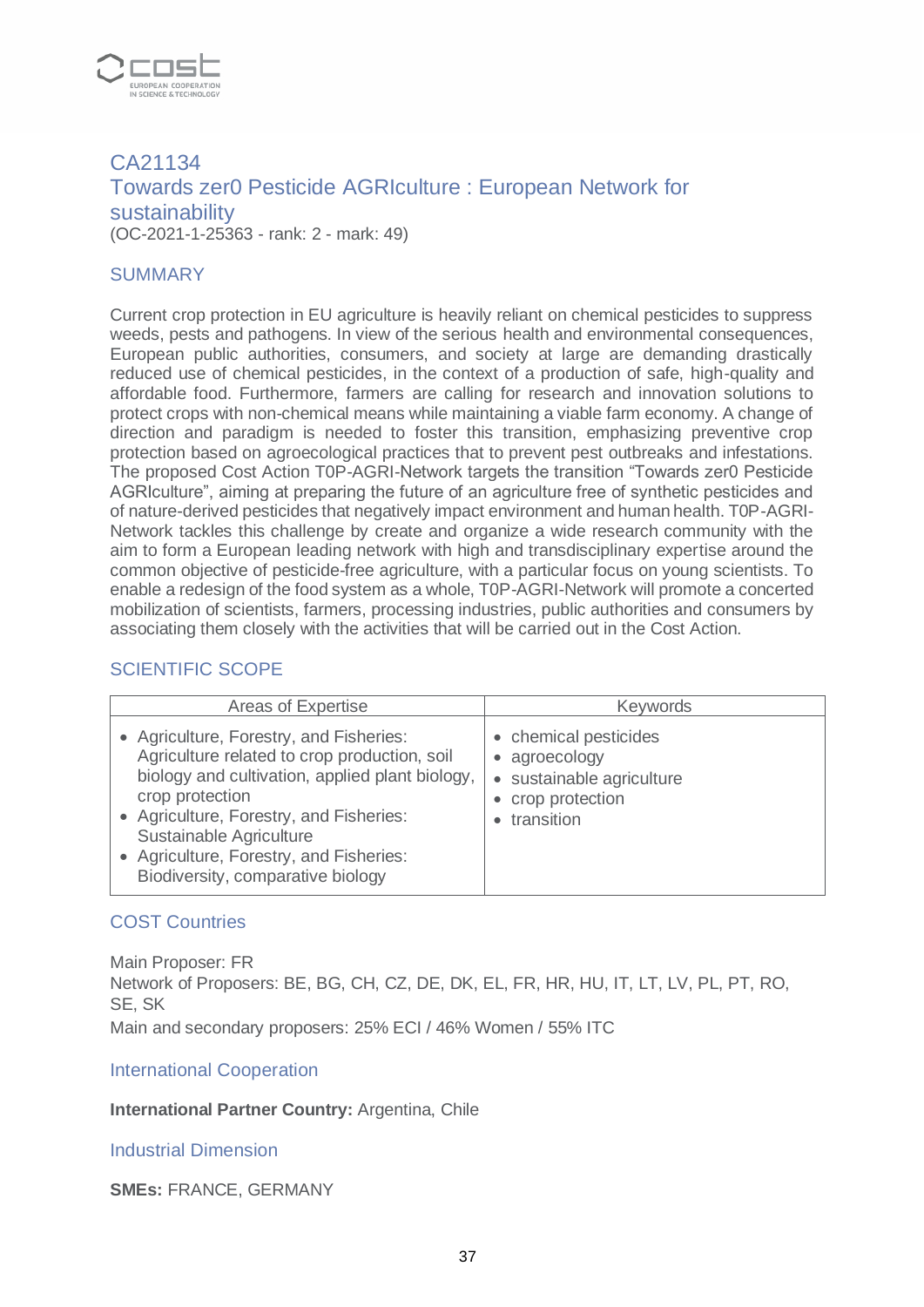

#### CA21135 Modelling immunotherapy response and toxicity in cancer (OC-2021-1-25372 - rank: 24 - mark: 46)

#### **SUMMARY**

The IMMUNO-model COST Action aims to foster research and innovation in the field of preclinical immuno-oncology models with the ultimate goal of advancing in the treatment of cancer patients by improving their outcomes and quality of life.

The unprecedented change that immunotherapy has represented in the treatment of cancer is best illustrated by the spectacular results obtained in previously incurable malignancies, such as metastatic melanoma. However, the widespread use of these therapies has been hindered by their limited effectiveness and associated toxicities. A better understanding on the complex interactions between tumor cells and the immune system is strictly required to address these problems, and to develop more effective and safer immunotherapies. However, one of the most important obstacles in immuno- oncology research is the scarcity of preclinical models that faithfully recapitulate human immunity and contribute to identify novel therapeutic targets, characterize biomarkers of therapeutic response and toxicity, and generate reliable data on drug synergies.

IMMUNO-model will bring together European researchers from diverse sectors (academia, clinical, industry) with the common goal of establishing a Network that endorses immunooncology research by specifically promoting the sharing, standardization and application of immunotherapy preclinical models. This Action will allow the implementation of a broad, creative and collaborative hub through the organization of community-building activities, the creation of synergies among European and non-European scientists, and the training of future researchers in the field. The ultimate aim of this Action is to contribute to translate novel scientific discoveries into benefits to cancer patients and the society.

#### SCIENTIFIC SCOPE

| Areas of Expertise                                                                                                               | <b>Keywords</b>                                                           |
|----------------------------------------------------------------------------------------------------------------------------------|---------------------------------------------------------------------------|
| • Clinical medicine: Oncology<br>• Medical biotechnology: Medical<br>biotechnology, other<br>• Basic medicine: Adaptive immunity | cancer<br>immunotherapy<br>• preclinical models<br>toxicity<br>biomarkers |

#### COST Countries

Main Proposer: ES Network of Proposers: AT, DE, ES, HR, HU, IT, LV, MT, NL, PL, PT, RO, SI, UK Main and secondary proposers: 20% ECI / 45% Women / 57% ITC

International Cooperation

**International Partner Country:** United States

#### Industrial Dimension

**SMEs:** GERMANY, SPAIN, UNITED KINGDOM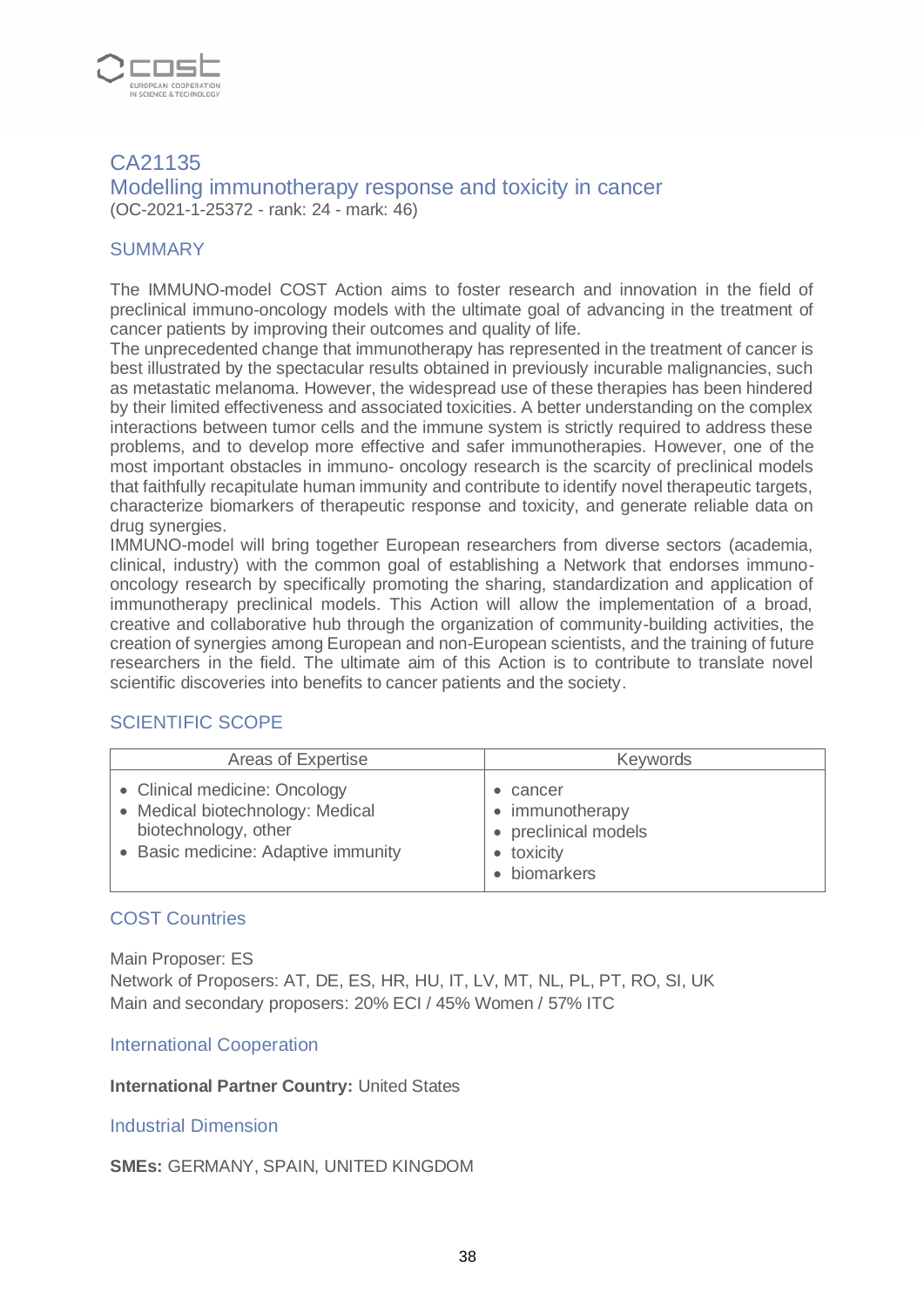

# CA21136 Addressing observational tensions in cosmology with systematics and fundamental physics (OC-2021-1-25377 - rank: 61 - mark: 43)

#### **SUMMARY**

Our understanding of the Universe is at a turning point with the predictions of the standard model of cosmology (or concordance model) and the observations from different surveys showing tensions in several key areas. The disagreement is expressed in the value of cosmic expansion as well as in the growth of large-scale structure in the Universe. New cosmological surveys, many of which are European, may expose tension in additional areas of the concordance model. The question of cosmological tensions can be confronted in a number of ways. Firstly, survey data needs to be further analyzed for potential systematic uncertainties or biases. It would also be interesting to explore predictions from possible combined survey data, which is something survey collaborations cannot normally explore. Secondly, there have been numerous advances in approaches to data analysis and statistical approaches, some of which provide less dependence on cosmological models to make cosmological parameter estimates. Lastly, there are a plethora of new proposals from fundamental physics which range from novel neutrino physics to dark energy proposals (and others) which may contribute to a solution to the cosmological tensions problem. These represent the three research themes through which cosmological tensions will either be alleviated or resolved.

The main aim of CosmoNET is to establish a synergy between these research areas and foster a sustainable network based on interdisciplinary research in order to confront the growing challenges of tensions in cosmological survey data. CosmoNET will take a harmonized approach involving all key communities.

### SCIENTIFIC SCOPE

| Areas of Expertise                                                                                                                                 | <b>Keywords</b>                                                                                                                             |
|----------------------------------------------------------------------------------------------------------------------------------------------------|---------------------------------------------------------------------------------------------------------------------------------------------|
| • Physical Sciences: Cosmology<br>• Physical Sciences: Dark matter, dark energy<br>• Physical Sciences: Astrophysics, astronomy,<br>space sciences | • Cosmological surveys<br>• Observation systematics<br>Gravitation<br>$\bullet$<br><b>Fundamental physics</b><br>• Dark Energy, Dark Matter |

#### COST Countries

Main Proposer: MT Network of Proposers: BA, BG, CH, CZ, DE, DK, EE, EL, ES, FI, FR, HU, IT, MT, PL, PT, RO, SE, TR, UK Main and secondary proposers: 31% ECI / 50% Women / 50% ITC

#### International Cooperation

#### **International Partner Country:** Mexico, United States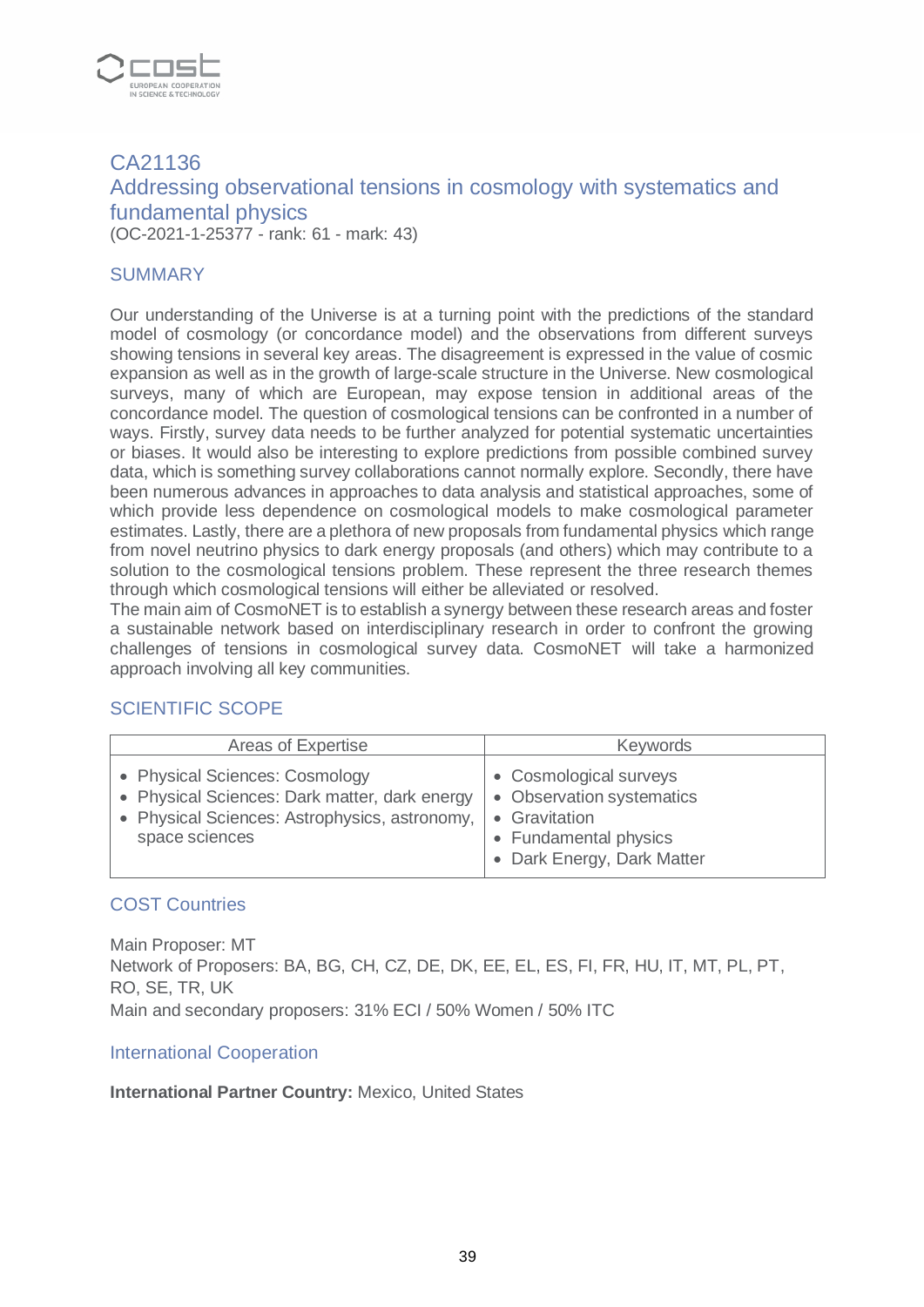

CA21137 Ethics in Dementia (OC-2021-1-25378 - rank: 11 - mark: 47)

## **SUMMARY**

The main aim of the Ethics in Dementia (EDEM) COST Action is to reduce burnout and moral distress among caregivers and promote the dignity, autonomy, and quality of life of people with dementia.

Dementia is a health challenge on the rise. The overall number of people with dementia in Europe is expected to almost double from 1.57% of the population in 2018, to 3% in 2050. There is no effective treatment for any of the 200 known dementia diseases. It is not possible to halt or reverse the cognitive decline caused by dementia.

This makes care the most important health intervention for people with dementia.

However, there are profound ethical difficulties involved in caring for people with dementia. Their gradual cognitive loss complicates retainment of autonomy and agency, and causes a number of ethical care dilemmas, including: balancing safety with freedom, deciding what is in their best interests and recognising that the needs of the person with dementia may sometimes conflict with the needs of others who also deserve consideration. Legal frameworks and guidelines are helpful in guiding practice and decision-making, but they need to be interpreted and applied to specific situations.

EDEM addresses this challenge. By involving a multitude of stakeholders in developing an ethical framework, recommendations and an educational toolkit available for use across Europe, EDEM aims at improving dignity, autonomy and quality of life of people with dementia, as well as reducing burnout and moral distress among caregivers.

# SCIENTIFIC SCOPE

| Areas of Expertise                                                                                            | <b>Keywords</b>                                                                   |
|---------------------------------------------------------------------------------------------------------------|-----------------------------------------------------------------------------------|
| • Health Sciences: Medical ethics<br>• Philosophy, Ethics and Religion: Ethics and<br>morality, social ethics | Dementia<br>$\bullet$ Ethics<br>• Autonomy<br>• Dignity<br>• Person centered care |

#### COST Countries

Main Proposer: DK Network of Proposers: AL, BE, CZ, DE, DK, EE, HU, IE, MT, NO, PL, RS Main and secondary proposers: 22% ECI / 55% Women / 58% ITC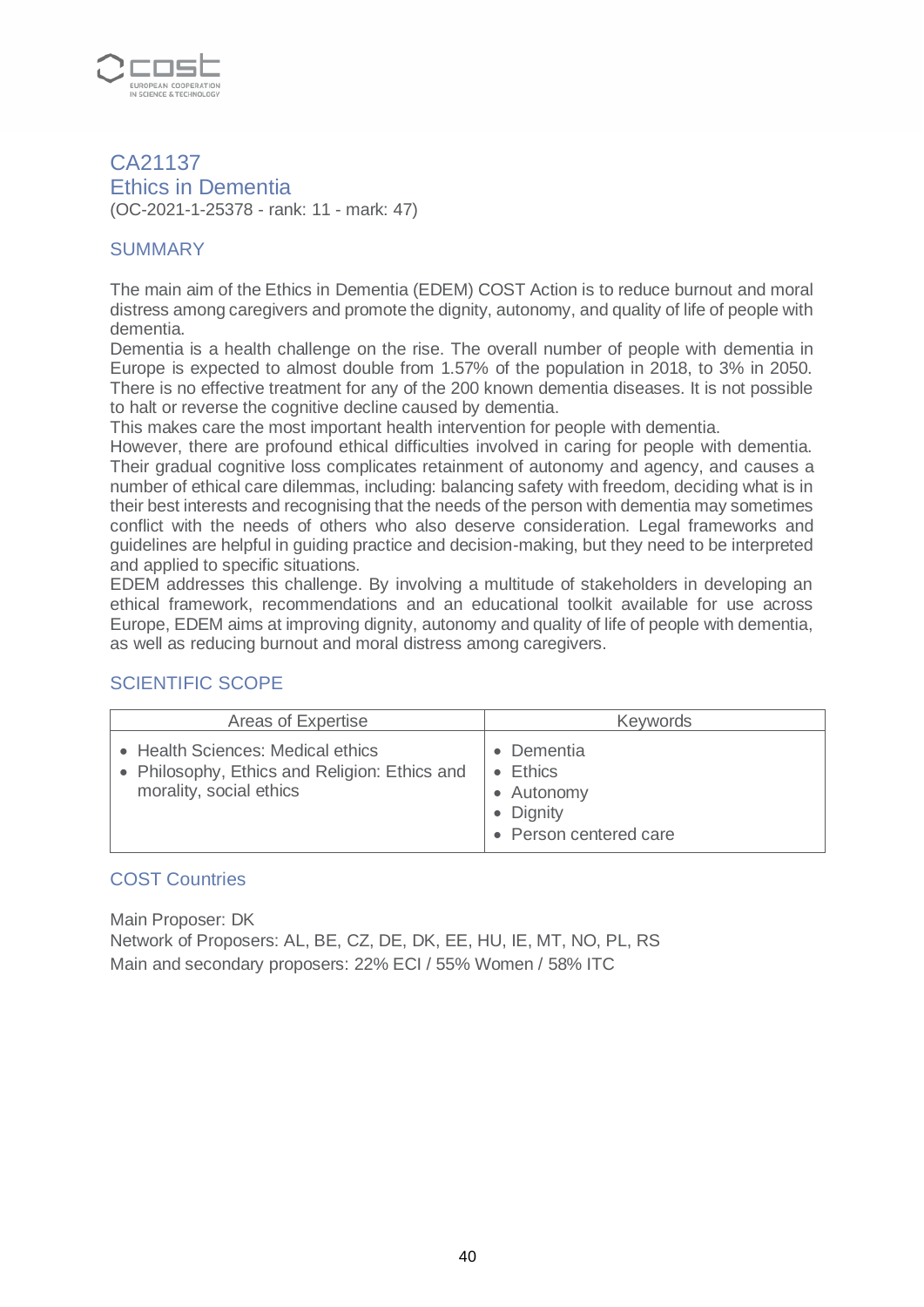

# CA21138 Joint effects of CLimate Extremes and Atmospheric deposition on European FORESTs

(OC-2021-1-25393 - rank: 24 - mark: 46)

#### SUMMARY

The ability of forests to continue mitigating climate change depends on their ability to cope and adapt to global change drivers, such as more frequent climate extreme events and changes in atmospheric pollutants (namely carbon dioxide, reactive nitrogen and sulphur compounds). Different global change drivers could play a synergistic, antagonistic or predisposing role in affecting forest ecosystem functioning and health. All these drivers, however, are generally considered in isolation, and their effects on key processes (at tree, soil and ecosystem levels) are investigated separately in natural, periurban and urban forests, thus leading to uneven, uncoordinated and scattered information among different research communities. Without taking a holistic view on forest's responses to global change, the future trajectory of Europe's forests and their climate change mitigation potential can be fundamentally mis-assessed. CLEANFOREST will establish an inclusive and multidisciplinary pan-European network, which capitalizes on existing expertise and infrastructures (monitoring networks, manipulation experiments) to i) coordinate research efforts (e.g. data collection), ii) compare approaches and define common protocols to standardize measurements and methods used in global change studies, and iii) foster collaboration among different research groups to exchange and synthesize data, thus contributing to advancing scientific knowledge, identifying research gaps and providing suggestions for the next generation manipulation experiments and monitoring networks. Finally, CLEANFORST will benefit from the participation of key stakeholders (policymakers, small companies developing low-cost and effective instruments for environmental monitoring, citizen associations), by promoting mutual synergies to fulfil the urgent need of evidence-based solutions to policy, societal and technological challenges.

#### SCIENTIFIC SCOPE

| Areas of Expertise                                                                                                                                                                                                                                                                                                                                                                  | <b>Keywords</b>                                                                                                                       |
|-------------------------------------------------------------------------------------------------------------------------------------------------------------------------------------------------------------------------------------------------------------------------------------------------------------------------------------------------------------------------------------|---------------------------------------------------------------------------------------------------------------------------------------|
| • Earth and related Environmental sciences:<br>Terrestrial ecology, land cover change<br>• Earth and related Environmental sciences:<br>Biogeochemistry, biogeochemical cycles<br>• Agriculture, Forestry, and Fisheries:<br>Biochemistry<br>• Biological sciences: Plant biology, Botany<br><b>Earth and related Environmental sciences:</b><br>Geochemistry, isotope geochemistry | • Forest functioning<br>• Tree mortality<br>• Manipulation experiments<br>• Monitoring network<br>• Global change driver interactions |

# COST Countries

Main Proposer: IT Network of Proposers: AL, AT, BA, BE, BG, CH, CY, CZ, DE, EE, EL, ES, FI, FR, HU, IT, MD, NL, NO, PL, PT, RO, RS, SE, SI, SK, TR, UK Main and secondary proposers: 12% ECI / 35% Women / 53% ITC International Cooperation **International Partner Country:** China, Costa Rica, United States **European RTD Organisation:** Finland Industrial Dimension **SMEs:** GREECE, ITALY, PORTUGAL, SPAIN **Large companies:** GREECE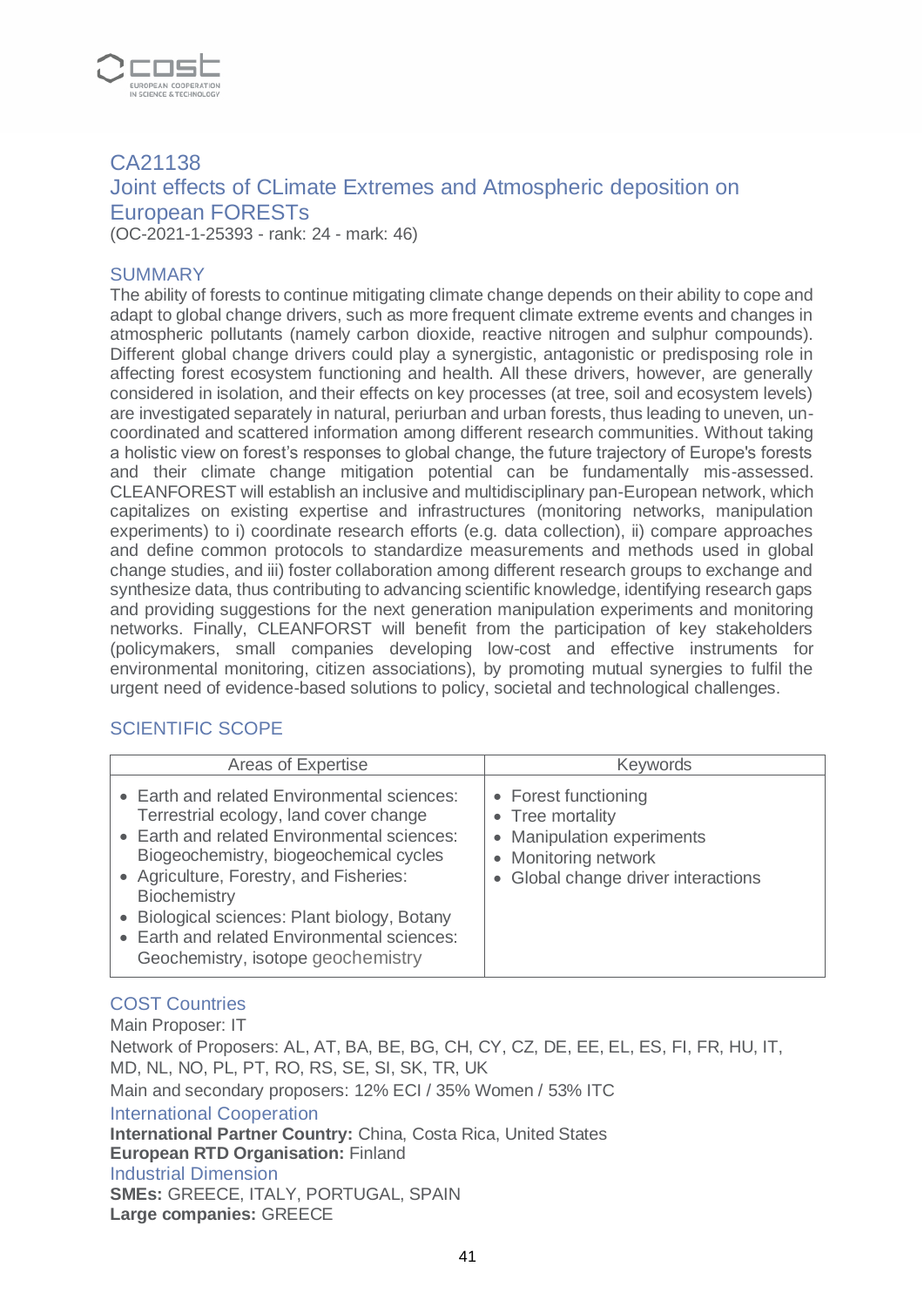

#### CA21139 3Rs concepts to improve the quality of biomedical science (OC-2021-1-25394 - rank: 11 - mark: 47)

#### **SUMMARY**

Awareness of the existence of a reproducibility and predictability crisis in biomedical science has increased in recent years. The reproducibility crisis refers to the problem that researchers struggle to replicate or reproduce scientific studies. There has been many publications reviewing why preclinical research is irreproducible and lack of predictability, pointing this to deficiencies in reporting and statistical practices. Confounding factors, which are part of the laboratory environment and will influence both the dependent and independent variables, continue to be identified, suggesting that our knowledge of their existence is far from complete. Better statistical methodology will play a central role in improving the reproducibility of science to produce robust and reproducible research. Another area of improvement is the development of novel methods to better define and assess replication success and improve predictability. Under this light, the development and introduction of new, powerful concepts for biomedical research is essential to reduce the production of non-reproducible and non-predictive data. This has immense scientific, economic and social significance. In this context, we propose that the findings and concepts from the 3Rs field can greatly help to improve biomedical research on several levels.

Therefore, the main aim of the COST Action IMPROVE is:

To establish a network which will work to refine, harmonise and promote 3Rs concepts, data and documents, in order to improve the quality of biomedical science.

# SCIENTIFIC SCOPE

| Areas of Expertise                                                                                                                                                                                                                                                                                                                                                                                                                                                                                                                                                                                                               | <b>Keywords</b>                                                                                                                                                                                          |
|----------------------------------------------------------------------------------------------------------------------------------------------------------------------------------------------------------------------------------------------------------------------------------------------------------------------------------------------------------------------------------------------------------------------------------------------------------------------------------------------------------------------------------------------------------------------------------------------------------------------------------|----------------------------------------------------------------------------------------------------------------------------------------------------------------------------------------------------------|
| • Social and economic geography: Socio-<br>economic aspects of individual sciences and<br>technologies, excluding environmental<br>sciences, agriculture and transport<br>Media and communications: Media and<br>communications, social aspects of<br>information science and surveillance, socio-<br>cultural communication<br>• Veterinary science: Veterinary medicine<br>(miscellaneous)<br>Biological sciences: Ethics of biological<br>sciences<br>• Health Sciences: Social biomedical sciences<br>(including family planning, sexual health,<br>psycho-oncology, political and social effects<br>of biomedical research) | • reproducbility crisis<br>predictability crisis<br>frameworks for research quality<br>$\bullet$<br>improvement<br>ethical, social, political aspects for<br>quality improvement<br>Directive 63/2010/EU |

#### COST Countries

Main Proposer: AT Network of Proposers: AT, BA, BE, CH, CZ, DE, EE, ES, HR, HU, IE, IT, LT, LU, LV, NL, NO, PT, RO, SE, SK Main and secondary proposers: 35% ECI / 65% Women / 52% ITC

Industrial Dimension **SMEs:** BOSNIA AND HERZEGOVINA, CROATIA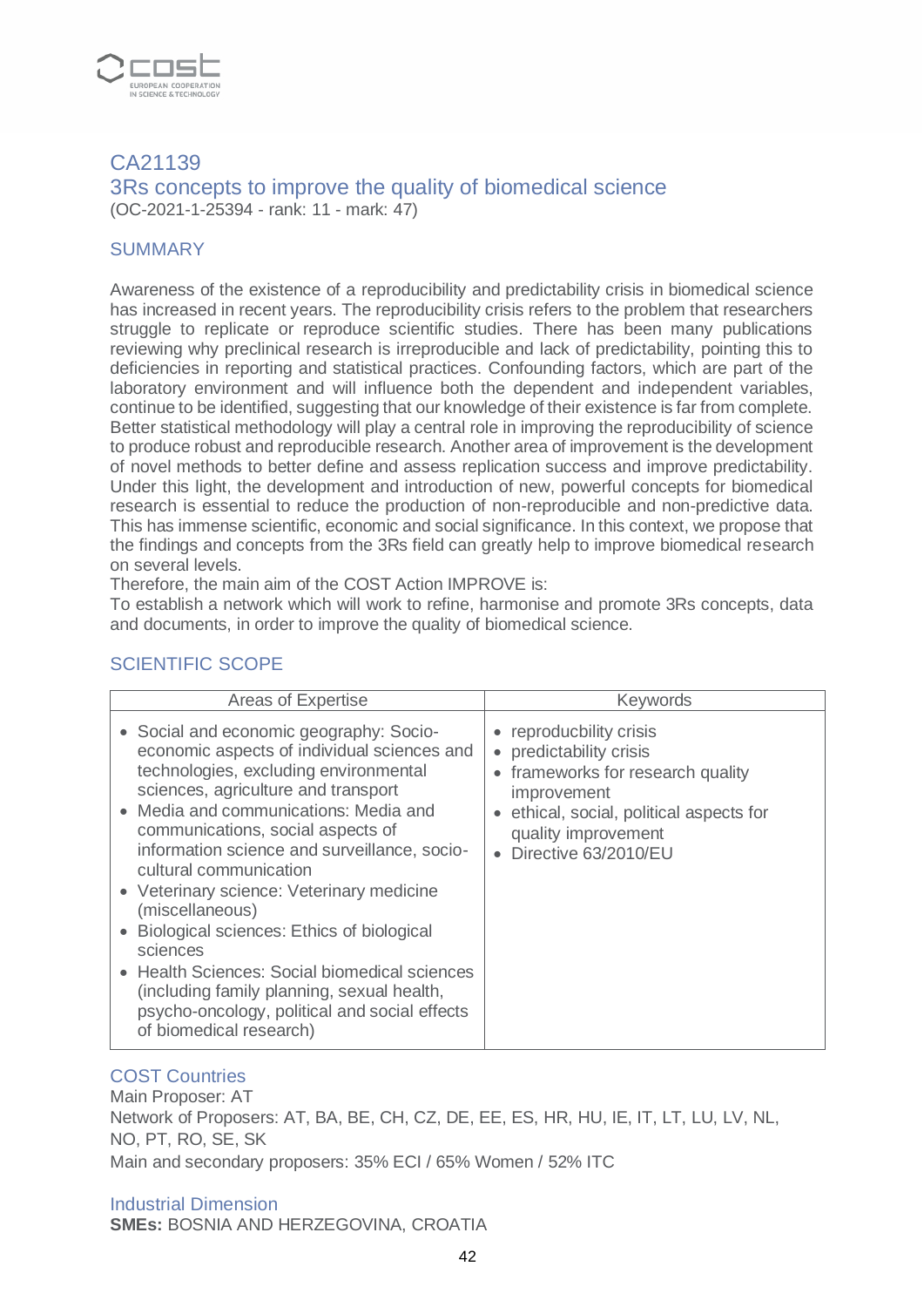

### CA21140 INTercEption of oRal CancEr develoPmenT (OC-2021-1-25400 - rank: 40 - mark: 43)

#### **SUMMARY**

The INTERCEPT (INTercEption of oRal CancEr develoPmenT) Cost Action addresses the challenge of unmet oral cancer prevention and bring new paradigm to disease management of oral potentially malignant disorders (OPMD). Relying on excellent translational research, patient care and education in Europe (EU) in the field of cancer medicine, INTERCEPT will develop future strategies of personalized OPMD preventive and care approaches. Pluridisciplinary expertise will involve and target a spectrum of keys actors to ensure a longterm success. At the level of the patients' medical histories, the Action will perform disease trajectory analysis based on healthcare data. At the level of the caregivers, the Action will improve patient's pathway by developing electronic-health tools for patients' monitoring. Unbiased techniques to improve early detection of OPMD will be explored. At the level of the clinical and translational researchers, the Action will: develop preclinical models to evaluate new pharmacological approaches to cancer interception; coordinate a network of centers to work on prospective clinical trials evaluating new preventive agents; coordinate the development of standardized procedures for sample collection, and comprehensively characterize OPMD to improve patient stratification.

At the level of the citizens, the Action will study the socio-economic and ethical impacts of developing personalized preventive medicine and work with policy makers and regulatory bodies to transfer our findings into real-life application.

The network will bring together 108 participants from 23 COST countries, and will facilitate the collaborative research work between involved stakeholders and promote efficient preventive measures for all citizens across EU.

### SCIENTIFIC SCOPE

| Areas of Expertise                                                                                                                                                                                                                                                                                                                                                                                                                | <b>Keywords</b>                                                                                                           |
|-----------------------------------------------------------------------------------------------------------------------------------------------------------------------------------------------------------------------------------------------------------------------------------------------------------------------------------------------------------------------------------------------------------------------------------|---------------------------------------------------------------------------------------------------------------------------|
| • Clinical medicine: Oncology<br>• Clinical medicine: Databases, data mining,<br>data curation, computational modelling<br>• Health Sciences: Health services, health<br>care research<br>• Health Sciences: Social biomedical sciences<br>(including family planning, sexual health,<br>psycho-oncology, political and social effects<br>of biomedical research)<br>• Clinical medicine: Dentistry, oral surgery and<br>medicine | oral cancer<br>• Prevention<br>• Preneoplasia<br>Disease care Management<br>$\bullet$<br>• Oral leukoplakia and dysplasia |

# COST Countries

Main Proposer: FR Network of Proposers: BE, CH, CY, CZ, DE, DK, EE, ES, FR, HR, HU, IE, IL, IT, LT, LU, LV, NL, PL, PT, SI, TR, UK Main and secondary proposers: 12% ECI / 38% Women / 52% ITC International Cooperation **International Partner Country:** France Industrial Dimension **SMEs:** FRANCE, ITALY, NETHERLANDS, PORTUGAL **Large companies:** LUXEMBOURG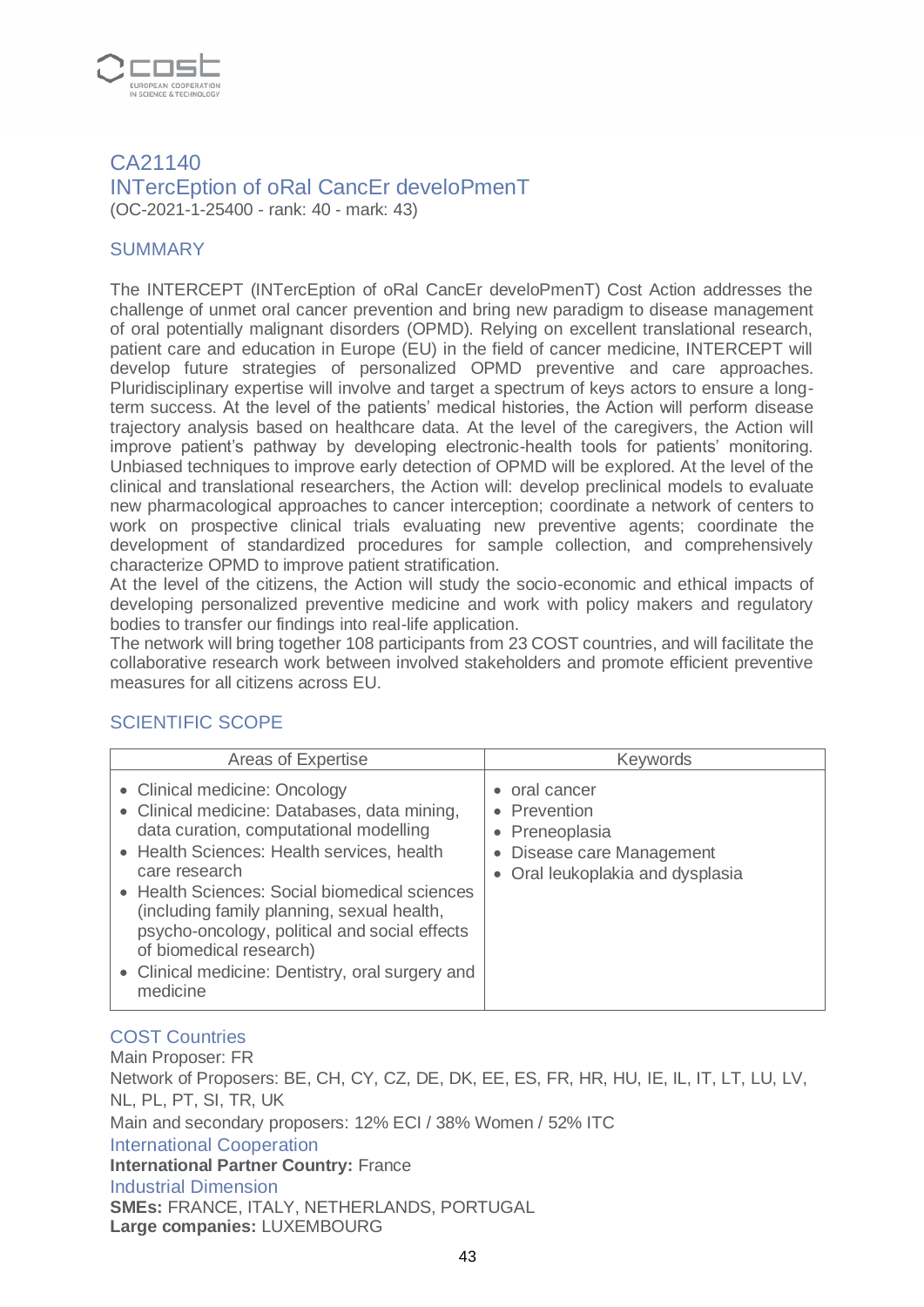

# CA21141 Grassroots of Digital Europe: from Historic to Contemporary Cultures of Creative Computing (OC-2021-1-25404 - rank: 2 - mark: 48)

#### **SUMMARY**

In a time when academics and citizens are increasingly concerned with surveillance capitalism, Europe takes on a leadership role in the global transformation towards a digital future that treats users fairly. It fosters initiatives such as the right to repair, pushes privacy and security policies such as the GDPR, and highlights citizens' digital rights. These developments have their historical precedents in the 1980s and 1990s, when enthusiasts across Europe started to take part in grassroots culture of creative computing, or the participatory use of computers for experimentation, self-expression, or activism. Besides laying groundwork for commercial successes, these communities created important specimens of digital cultural heritage (e.g. the demoscene or seminal computer games) and universally adopted technical solutions (e.g. the Linux operating system). To successfully implement the values of participation, social inclusion, and bottom-up innovation in today's technology policy, we need to understand these historical developments. However, the historical knowledge about creative computing in Europe has so far been fragmented and lacking in transnational and interdisciplinary dialog. GRADE aims to build a robust and diverse network of researchers from across Europe who will integrate the existing knowledge and work on new transnational projects. Within its work packages, the action will focus on investigating user communities, their interaction with state and European-level policies, and the preservation of digital cultural heritage. Together, GRADE will contribute to a participatory technological agenda for Europe that is informed by historical research and sensitive to the cultural contexts of the various regions of Europe.

#### SCIENTIFIC SCOPE

| Areas of Expertise                                                             | Keywords                                                                     |
|--------------------------------------------------------------------------------|------------------------------------------------------------------------------|
| Media and communications: History and<br>philosophy of media and communication | • grassroot movements<br>• creative computing<br>• digital cultural heritage |

#### COST Countries

Main Proposer: FI

Network of Proposers: CH, CZ, DK, EE, ES, FI, IE, IT, LT, MT, PL, PT, RO, SK, TR, UK Main and secondary proposers: 45% ECI / 35% Women / 56% ITC

#### International Cooperation

**International Partner Country:** Australia, India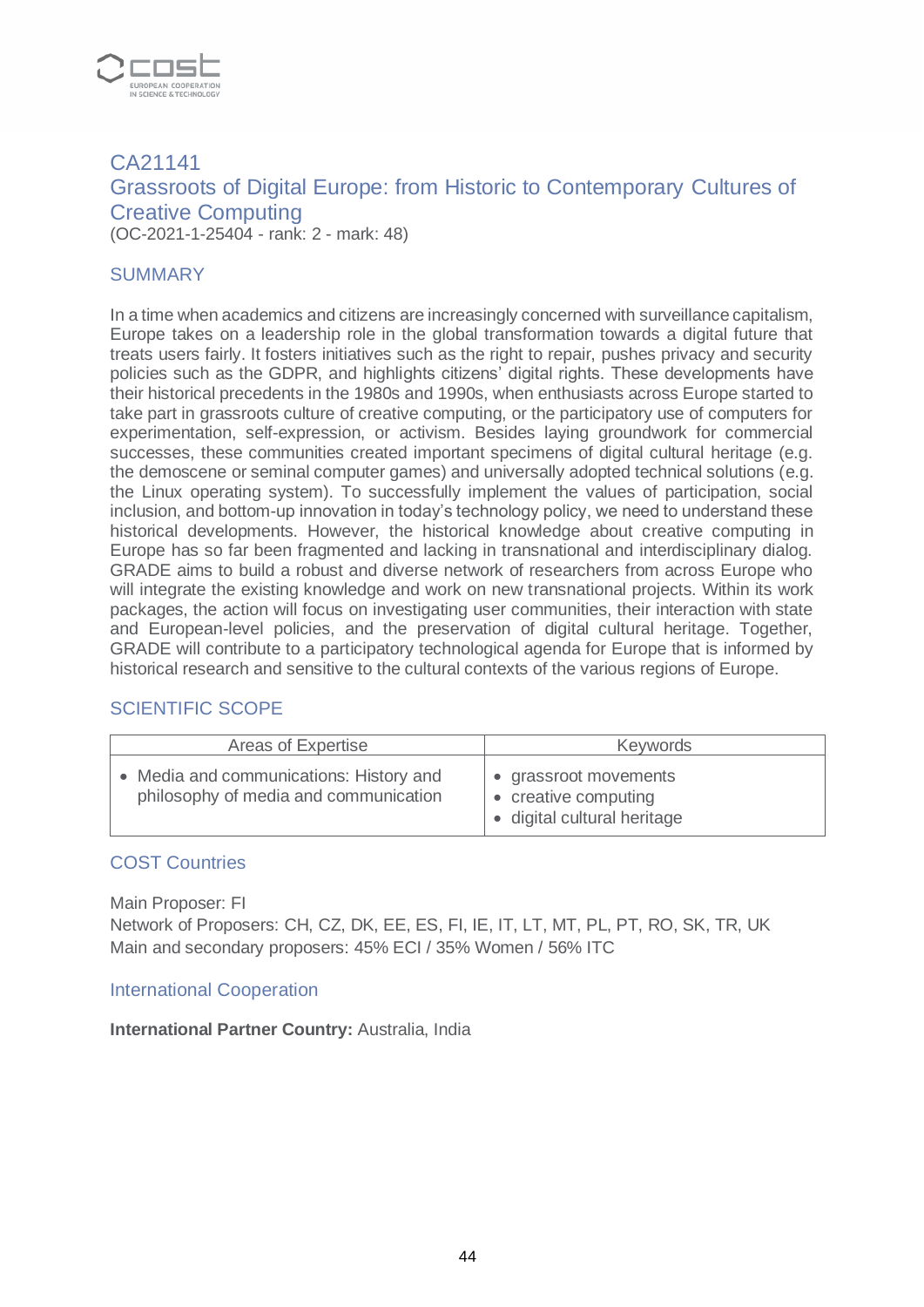

# CA21142 Fruit tree Crop REsponses to Water deficit and decision support Systems applications (OC-2021-1-25411 - rank: 24 - mark: 46)

#### **SUMMARY**

Due to climate change water scarcity and increased evapotranspiration requirements are serious challenges for agriculture worldwide and are jeopardizing the future supply of many crop productions. As perennials, fruit tree crops are particularly threatened by this risk and growers need rational strategies to improve their orchards water use efficiency. This proposal aims at understanding the physiological behavior of fruit tree crops in response to drought stress, in different environments, and identifying the best tools to monitor plant water status in real time while allowing growers to precisely schedule irrigation through the adoption of new technologies. Activities will focus on 1) identifying the most useful physiological parameters to quantify drought stress using cost-effective and user-friendly sensor tools; 2) comparing and assessing the performance of existing models to quantify plant water needs under drought, for possible implementation in decision support systems (DSSs); 3) defining the most effective (deficit) irrigation strategies for different crops and environments and 4) identifying gaps for improving existing DSSs based on the knowledge generated by the network, while taking actions to facilitate their diffusion among stakeholders and adoption by end-users. Results from this Action will provide relevant information for making a step forward towards a more sustainable irrigation management of EU orchards. In cooperation with researchers, SMEs, service providers, local water authorities and fruit producers, knowledge resulting from this network activity will be disseminated to a wide spectrum of EU stakeholders and to the general public, making EU fruit production more resilient and raising awareness of the problems related to water scarcity.

#### SCIENTIFIC SCOPE

| Areas of Expertise                              | <b>Keywords</b>    |
|-------------------------------------------------|--------------------|
| • Agriculture, Forestry, and Fisheries:         | • Fruit crops      |
| Sustainable Agriculture                         | • Water scarcity   |
| • Agriculture, Forestry, and Fisheries:         | Irrigation         |
| Agriculture related to crop production, soil    | $\bullet$          |
| biology and cultivation, applied plant biology, | • Plant Physiology |
| crop protection                                 | • Plant sensors    |

#### COST Countries

Main Proposer: IT Network of Proposers: AL, BA, BE, CY, CZ, DE, EL, ES, FR, HU, IL, IT, NL, NO, PL, PT, RO, RS, SI, TR, UK Main and secondary proposers: 24% ECI / 31% Women / 52% ITC

#### International Cooperation

**International Partner Country:** United States

#### Industrial Dimension

**SMEs:** GERMANY, ISRAEL, ITALY, NETHERLANDS, SERBIA, SPAIN, UNITED KINGDOM, UNITED STATES **Large companies:** FRANCE, ISRAEL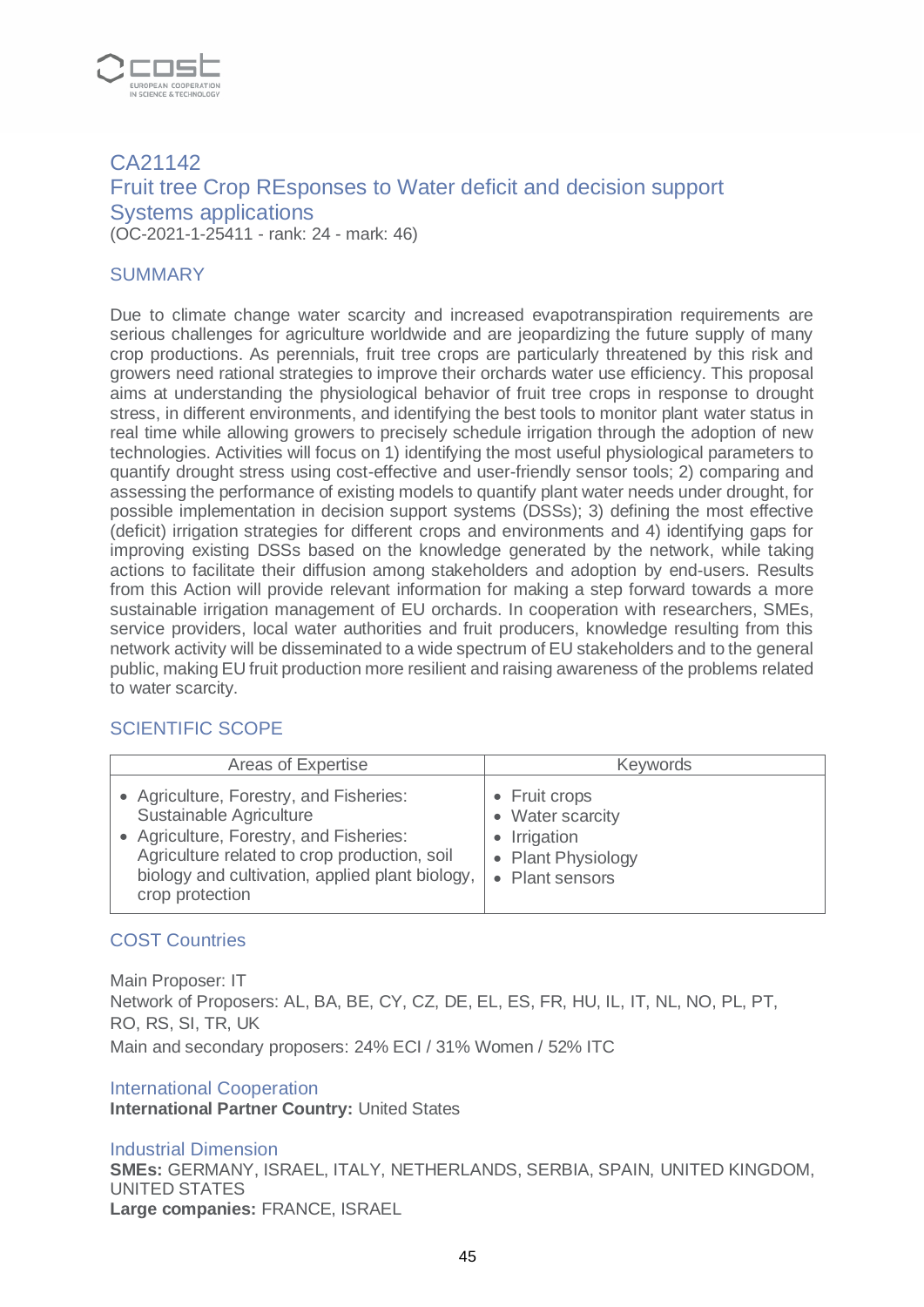

#### CA21143 Transnational Family Dynamics in Europe (OC-2021-1-25424 - rank: 11 - mark: 47)

## **SUMMARY**

This Action aims to deepen the knowledge of the growing, rapidly changing phenomenon and dynamics of transnational families (TNF) by bringing together researchers and stakeholders from different disciplines and countries to address the need for transnational insights and to formulate policy and practice-oriented recommendations with an impact on international, national, sub-local and local practices. This Action will closely monitor current trends in migration, technology and politics, and engage in an intensive dialogue with policy and practitioners, and, thus, address the need to deepen and broaden scientific and policy understanding of TNF.

The Action will develop a systematic exchange of knowledge, innovative interdisciplinary and international perspectives on TNF and tangible recommendations for stakeholders and policy makers. To achieve this, the Action is structured into 4 thematic working groups (WGs), which address critical areas that are gaining importance in research, practice and policy and therefore require significant theoretical and empirical development: WG 1: Kinkeeping within TNF in a global and digital era; WG 2: Integrating the perspective of vulnerable children and young people in social welfare and policy; WG 3: Social rights and social protection of transnational families; WG 4: Health and well-being of TNF. In addition, WG 5 will stimulate methodological progress and WG 6 will consolidate the recommendations of the other 5 working groups into clear and tangible recommendations for stakeholders and policy makers.

# SCIENTIFIC SCOPE

| Areas of Expertise                                                           | <b>Keywords</b>                                                                                                           |
|------------------------------------------------------------------------------|---------------------------------------------------------------------------------------------------------------------------|
| • Sociology: Family studies<br>• Sociology: Migration, interethnic relations | • Transnational families<br>• Family policies<br>• Migration<br>• European integration & inclusion<br>• Social protection |

#### COST Countries

Main Proposer: BE Network of Proposers: BA, BE, BG, CH, CY, DE, HR, HU, IT, LT, LU, LV, NL, PL, PT, RO, RS, TR, UK Main and secondary proposers: 35% ECI / 65% Women / 68% ITC

#### International Cooperation

#### **International Partner Country:** Australia, Brazil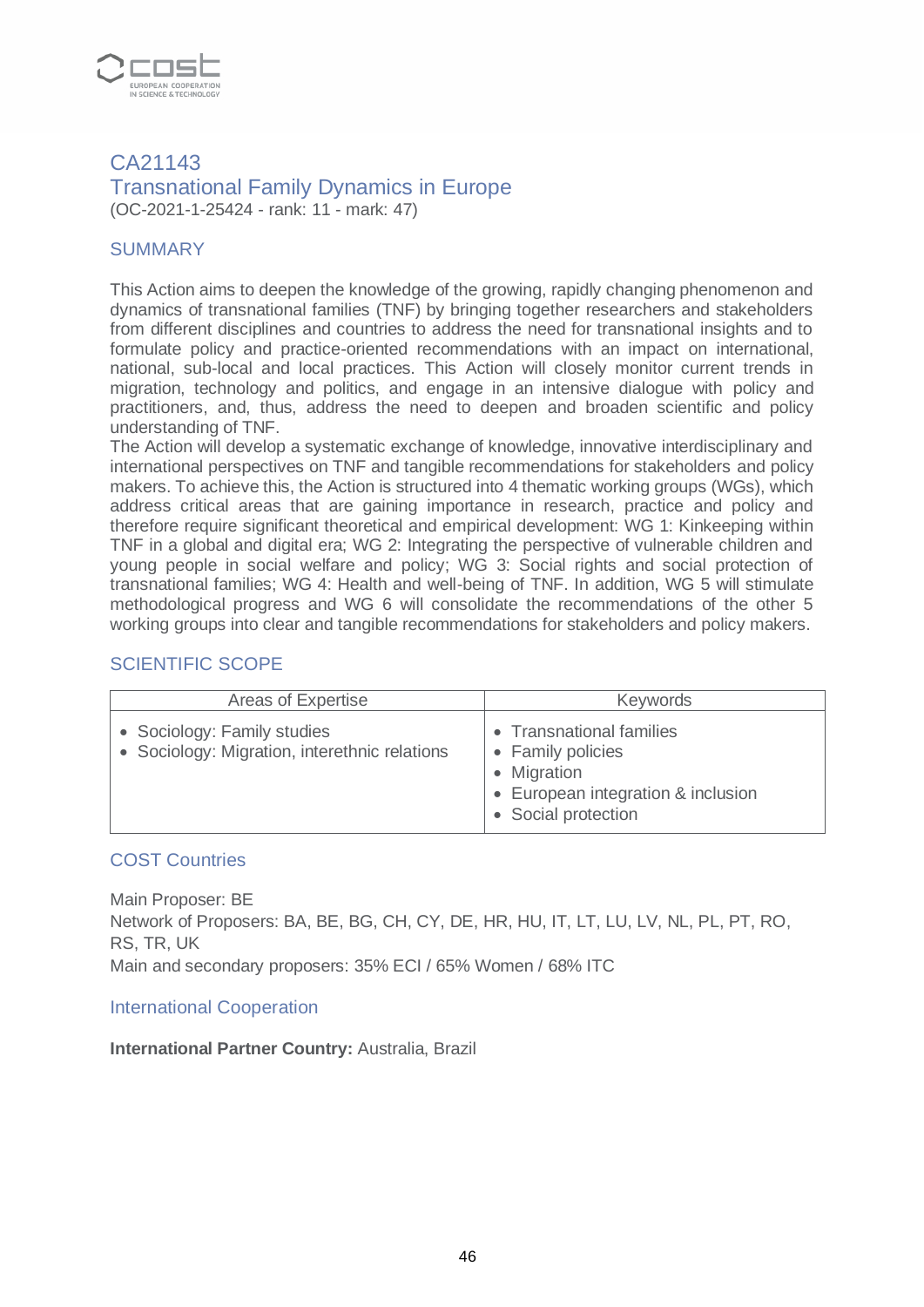

# CA21144 SUPERCONDUCTING NANODEVICES AND QUANTUM MATERIALS FOR COHERENT MANIPULATION

(OC-2021-1-25431 - rank: 11 - mark: 47)

#### **SUMMARY**

Recent years have seen a surge in superconducting quantum electronics, with rapidly rising number of promising devices and systems enabling quantum coherent manipulation and sensing. Present operating technologies use superconducting devices with a constantly increasing number and complexity of active elements. Quantum computation, for example, requires a perfect manipulation of a large number of qubits, often implemented as complex superconducting hybrid devices in arrangements manipulating quantum phase, flux or charge, among others. However, current technologies based on well-established processes face major difficulties in scaling of environment-protected superconducting qubits. Exploring novel quantum materials and phenomena is an alternative route to considerably improve superconducting devices and make a quantum leap in their stability and coherence. Addressing this goal is a huge challenge which requires going beyond presently available networks and projects. Here we propose a collaborative approach joining together efforts and groups all over Europe, structured around three pathways, (i) the synthesis and characterization of quantum materials with novel topological properties, (ii) the fabrication of sensors and devices exploiting novel superconducting functionalities, and (iii) the generation and coherent manipulation of superconducting states that can create new opportunities in superconducting quantum electronics. Using an open and inclusive approach that joins expertise and capabilities all over Europe, this project will foster collaborative efforts aiming at disruptive achievements in the field of superconductivity. The results will have impact far beyond the development of new quantum solutions for computation, including sectors such as health and energy.

#### SCIENTIFIC SCOPE

| Areas of Expertise                     | <b>Keywords</b>                  |
|----------------------------------------|----------------------------------|
| • Physical Sciences: Superconductivity | • Superconductivity              |
| (theory)                               | • Quantum devices                |
| • Physical Sciences: Nanophysics:      | • Quantum sensors                |
| nanoelectronics, nanophotonics,        | • Strong electronic correlations |
| nanomagnetism or classify              | • Magnetism                      |

#### COST Countries

Main Proposer: ES Network of Proposers: AT, BE, BG, CH, CZ, DE, DK, EE, EL, ES, FI, FR, HR, HU, IL, IT, LV, MD, ME, NL, PL, PT, RO, RS, SE, SI, SK, TR, UK Main and secondary proposers: 11% ECI / 26% Women / 51% ITC

#### Industrial Dimension

#### **SMEs:** GERMANY, ITALY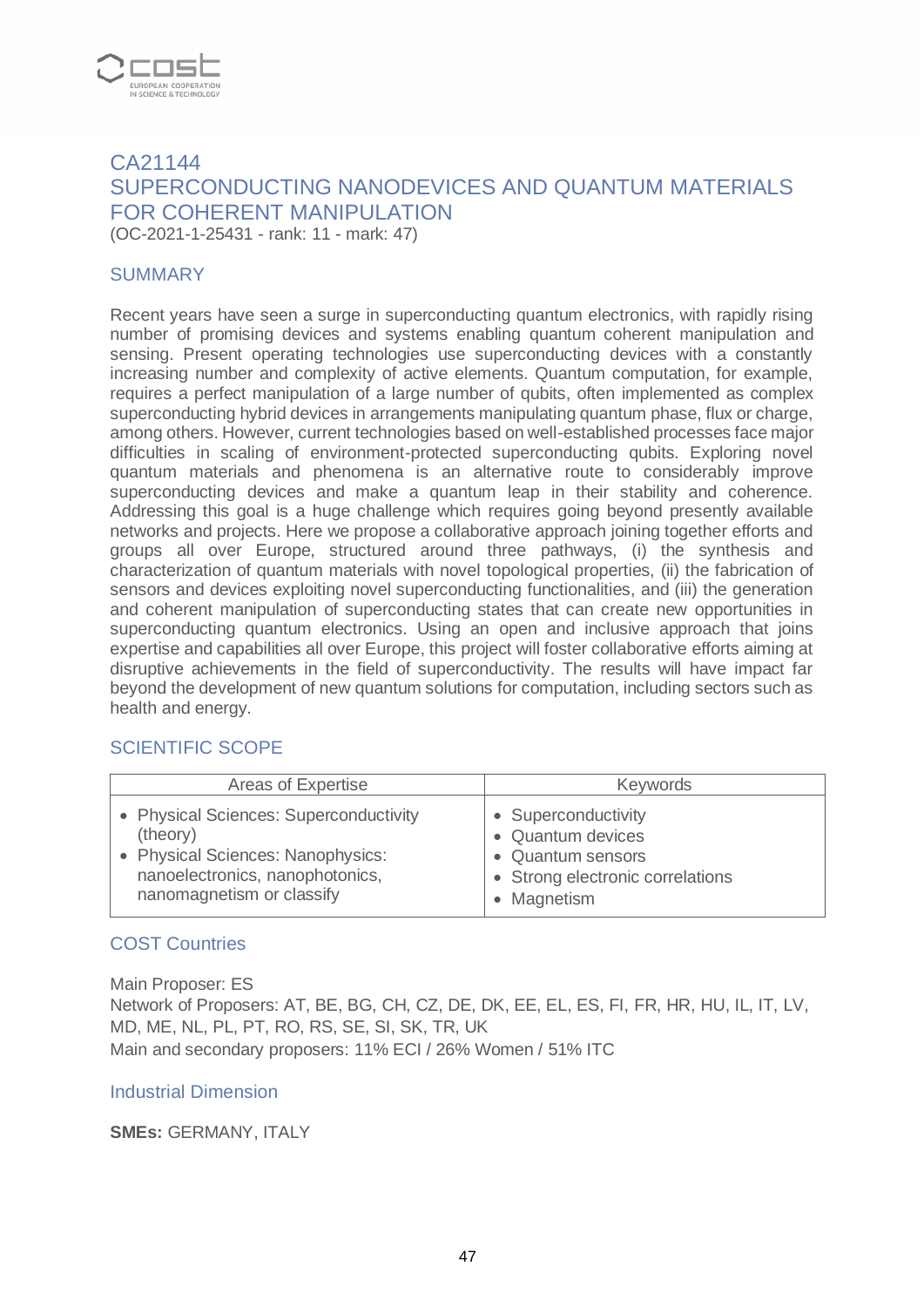

# CA21145 European Network for diagnosis and treatment of antibiotic- resistant bacterial infections (OC-2021-1-25433 - rank: 24 - mark: 46)

#### **SUMMARY**

The emergence and spread of drug-resistant bacteria is an important health and socioeconomic threat with global dimensions, having the potential to evolve as a pandemic. No drugs are available to address the disease, while diagnostic tools are poorly effective, which notably impact the treatment and survival of critically ill patients. As such, drug resistant bacteria have the potential to outbreak and spread also outside hospital settings, representing a critical risk for the global population. Current research in the field is highly fragmented and mostly monodisciplinary, thus limiting the development of innovative diagnostic and therapeutic solutions.

This COST Action will bring together industrial and academic European researchers with different skills and expertise in a multidisciplinary and concerted initiative. The Action will combine disciplines such as chemistry, physics, bioinformatics, genetics, biology, immunology, and medicine in understanding the genetic and molecular bases of bacterial drug resistance, developing innovative diagnostic tools, and delivering lead/pre-clinical candidates, antibodies, and clinical-ready repurposed drugs towards the personalized treatment of infections by drugresistant bacteria. The further challenge of the Action is to enhance networking among European scientists and to increase the competitiveness of European research by promoting the exploitation of translational research outcomes, e.g., by the creation of novel SMEs. Finally, by knowledge creation and sharing, the Action will train a new generation of scientists skilled in the multiple aspects related to bacterial drug resistance. Career development of Early Career Investigators (ECIs) and research impulses in Inclusiveness Target Countries (ITC) will be considered as a priority in Action management.

#### SCIENTIFIC SCOPE

| Areas of Expertise                                                                                                                                                                                                                                                                                                                                                                                                                                   | <b>Keywords</b>                                                                                                       |
|------------------------------------------------------------------------------------------------------------------------------------------------------------------------------------------------------------------------------------------------------------------------------------------------------------------------------------------------------------------------------------------------------------------------------------------------------|-----------------------------------------------------------------------------------------------------------------------|
| <b>Biological sciences: Glycomics</b><br>Basic medicine: Pharmacology,<br>pharmacogenomics, drug discovery and<br>design, drug therapy<br>Basic medicine: Prevention and treatment of<br>infection by pathogens (e.g. vaccination,<br>antibiotics, fungicide)<br>• Chemical sciences: Colloid chemistry,<br>macromolecular chemistry, polymer<br>chemistry<br>• Chemical sciences: Databases, data mining,<br>data curation, computational modelling | • drug resistant bacteria<br>• infections<br>• diagnosis<br>drug design and delivery<br>• microbiology and microbiota |

#### COST Countries

Main Proposer: IT Network of Proposers: BG, CZ, DE, DK, FR, IS, IT, LU, LV, PT, RO, RS, TR, UK Main and secondary proposers: 11% ECI / 66% Women / 57% ITC

#### Industrial Dimension

**SMEs:** DENMARK, UNITED KINGDOM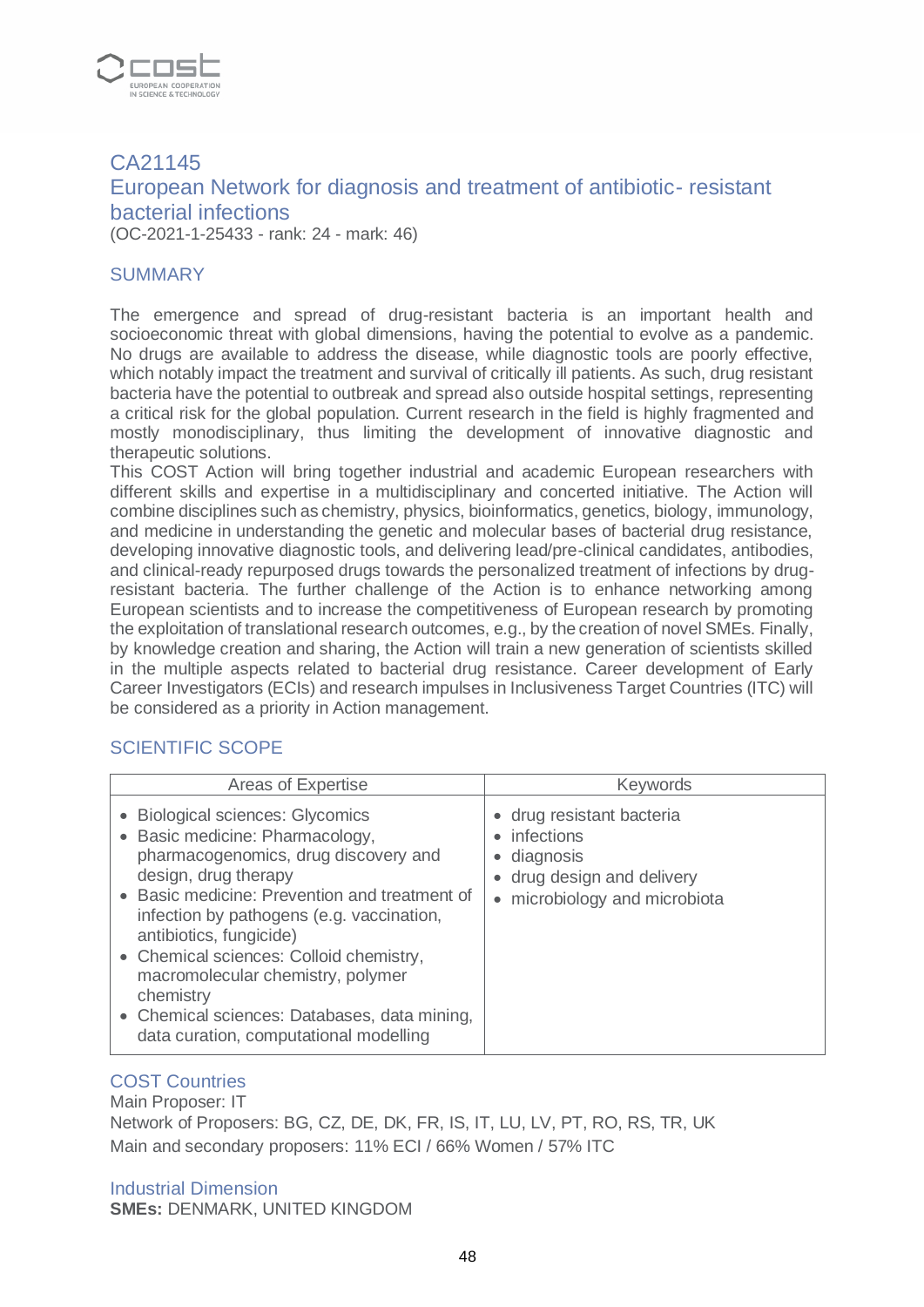

# CA21146

# Fundamentals and applications of purple bacteria biotechnology for resource recovery from waste

(OC-2021-1-25444 - rank: 40 - mark: 45)

#### SUMMARY

The biotechnological development of purple phototrophic bacteria (PPB) focuses on resource recovery from waste sources, contributing to a circular bioeconomy. The technology is being scaled-up. However, technological implementation faces several challenges, as: Knowledge transfer from pure to mixed cultures; Obtaining fundamental knowledge on nutrients uptake pathways; Developing mechanistic models; Steering cultures to selective and stable communities; Defining the targeted waste streams; Optimizing culture conditions based on light transfer; Optimizing downstream processing to extract products; Developing technoeconomic, social and environmental life cycle assessments. A holistic and multidisciplinary approach is required to overcome these bottlenecks. The combined efforts of basic and applied scientists and technologists from the industrial sector improve this emerging technology's competitiveness in the EU, ultimately leading to technology deployment and product commercialization. PURPLEGAIN aims to create a European network to share information, facilitating technology and knowledge transfer between the academic and industrial sectors, related to PPB applications for resource recovery from organic waste sources. Resource recovery includes wastewater or organic waste, open or closed environments, in single or chain processes. The network associates fundamental-focused and applied-research groups, improving lab-scale technology optimization through mechanistic modeling. It benefits the technology transfer from applied-research groups to industry, considerably improving process design. PURPLEGAIN also aims to create a database for techno-economic, social and environmental impacts studies, which facilitates the marketability of both the PPB-based technologies and the products to extract. Some focused products are polyhydroxyalkanoates, single-cell proteins, biomass for energy, biomass as fertilizer, biohydrogen, carotenoids, terpenoids, organic acids, coenzyme Q10, and 5-aminolevulinic acid.

#### SCIENTIFIC SCOPE

| Areas of Expertise                                                                                                                                                                                                                                                                                                                                                                         | <b>Keywords</b>                                                                                                                                                                            |
|--------------------------------------------------------------------------------------------------------------------------------------------------------------------------------------------------------------------------------------------------------------------------------------------------------------------------------------------------------------------------------------------|--------------------------------------------------------------------------------------------------------------------------------------------------------------------------------------------|
| • Chemical engineering: Chemical engineering for<br>waste management applications<br>• Environmental engineering: Waste treatment<br>(environmental engineering)<br>• Environmental biotechnology: Bioreactors and<br>applied microbiology for environmental engineering<br>• Environmental engineering: Environmental impact,<br>Life Cycle Assessment<br>• Physical Sciences: Biophysics | • Purple phototrophic bacteria<br>• Resource recovery from waste<br>• Bioreactor design and<br>processing<br>• Bioeconomy and Circular<br>Economy<br>• Development of novel<br>bioproducts |

#### COST Countries

Main Proposer: ES

Network of Proposers: AL, AT, BE, BG, CH, CY, CZ, DE, EE, EL, ES, FR, HU, IT, NL, PL, PT, RS, SK, TR, UK

Main and secondary proposers: 27% ECI / 56% Women / 52% ITC

#### International Cooperation

**International Partner Country:** Australia, China, India, Mexico, United States Industrial Dimension

**SMEs:** BELGIUM, NETHERLANDS, SPAIN, UNITED KINGDOM **Large companies:** GREECE, SPAIN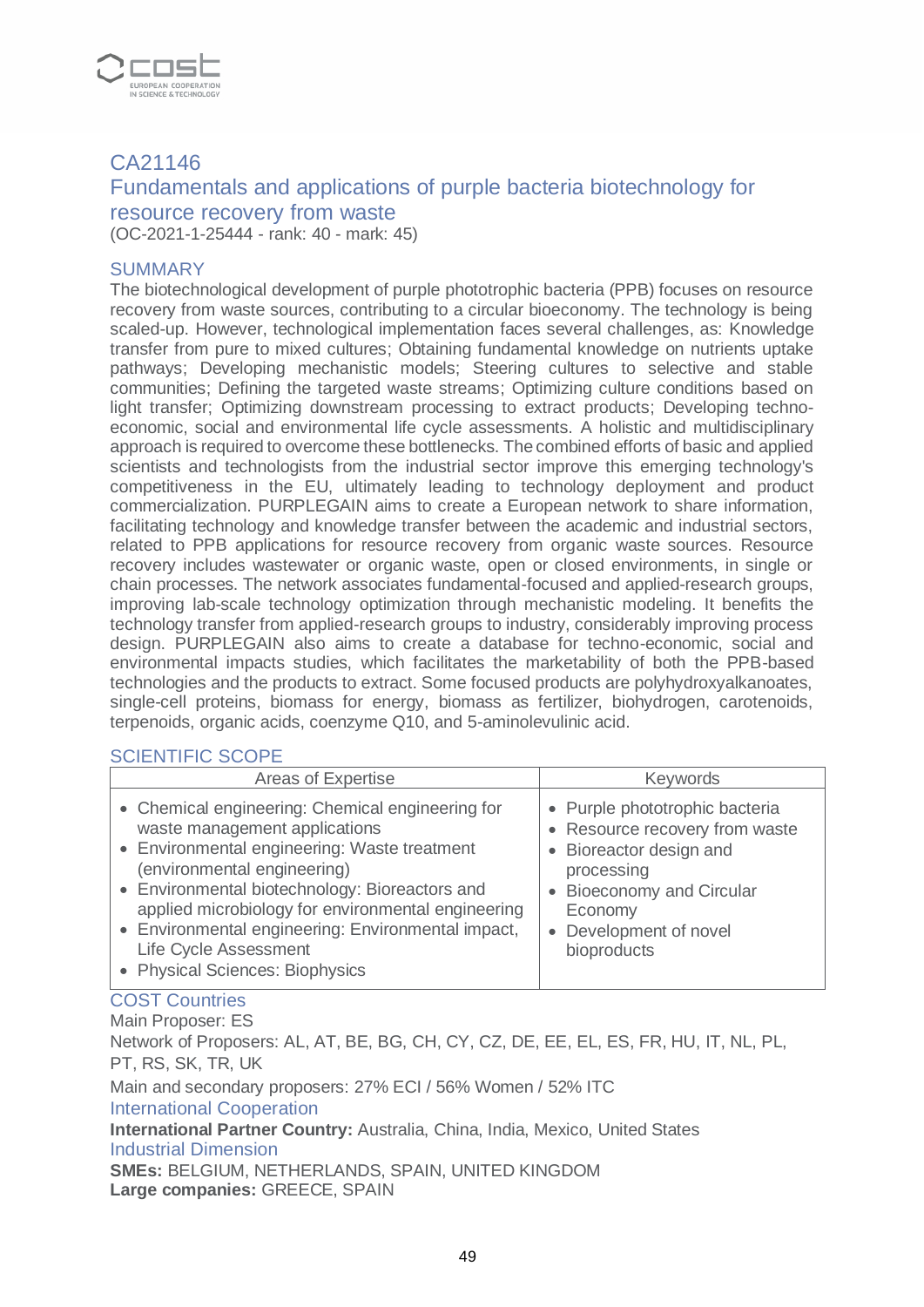

# CA21147 European Network on Optimising Treatment with Therapeutic Antibodies in chronic inflammatory diseases

(OC-2021-1-25445 - rank: 24 - mark: 46)

#### **SUMMARY**

Although treatment of chronic inflammatory diseases has been revolutionised with the introduction of targeted therapies with therapeutic antibodies, a large portion of patients do not respond to treatment or they lose response over time. This is mainly attributed to suboptimal dosing, immunogenicity and interpatient variability in pharmacokinetics. To overcome the problems of suboptimal treatment, researchers have started to focus on individualised treatment optimisation strategies based on development of patient stratification tools and therapeutic drug monitoring (TDM)-guided dose adaptations based on serum drug concentrations.

A substantial improvement in patient care will be realised by implementing individualized (TDM-guided) dosing schemes of therapeutic antibodies in daily clinical practice for treatment of chronic inflammatory diseases, which will ultimately result in a more cost-effective use of these expensive drugs ("the right drug at the right dose for the right patient"). However, expertise on individualised (TDM-guided) treatment optimisation is highly fragmented in Europe, and largely limited to a few pioneering centres. Transferring knowledge and techniques to other (peripheral) centres is challenging, especially due to the need for inhouse expertise and a lack of standardisation in TDM assays. Therefore, this Action will create an interdisciplinary, pan-European Network in order to defragment and structure the scientific research in this field and to facilitate the implementation of individualised (TDM-guided) costeffective dose optimisation of therapeutic antibodies in daily clinical practice for treatment of chronic inflammatory diseases.

#### SCIENTIFIC SCOPE

| Areas of Expertise                                                                                                                                                                                                                                                                                                      | <b>Keywords</b>                                                                                                          |
|-------------------------------------------------------------------------------------------------------------------------------------------------------------------------------------------------------------------------------------------------------------------------------------------------------------------------|--------------------------------------------------------------------------------------------------------------------------|
| • Health Sciences: Health services, health<br>care research<br>• Medical engineering: Databases, data<br>mining, data curation, computational<br>modelling<br>• Clinical medicine: Rheumatology<br>• Clinical medicine: Gastroenterology and<br>hepatology<br>• Clinical medicine: Dermatology and venereal<br>diseases | • Inflammatory chronic diseases<br>Biopharmaceuticals<br>• Cost-effectiveness<br>Drug monitoring<br>• Precision medicine |

#### COST Countries

Main Proposer: FR

Network of Proposers: BE, BG, EE, ES, FR, HU, LT, MK, NL, PT, RS, SE, SI Main and secondary proposers: 33% ECI / 61% Women / 61% ITC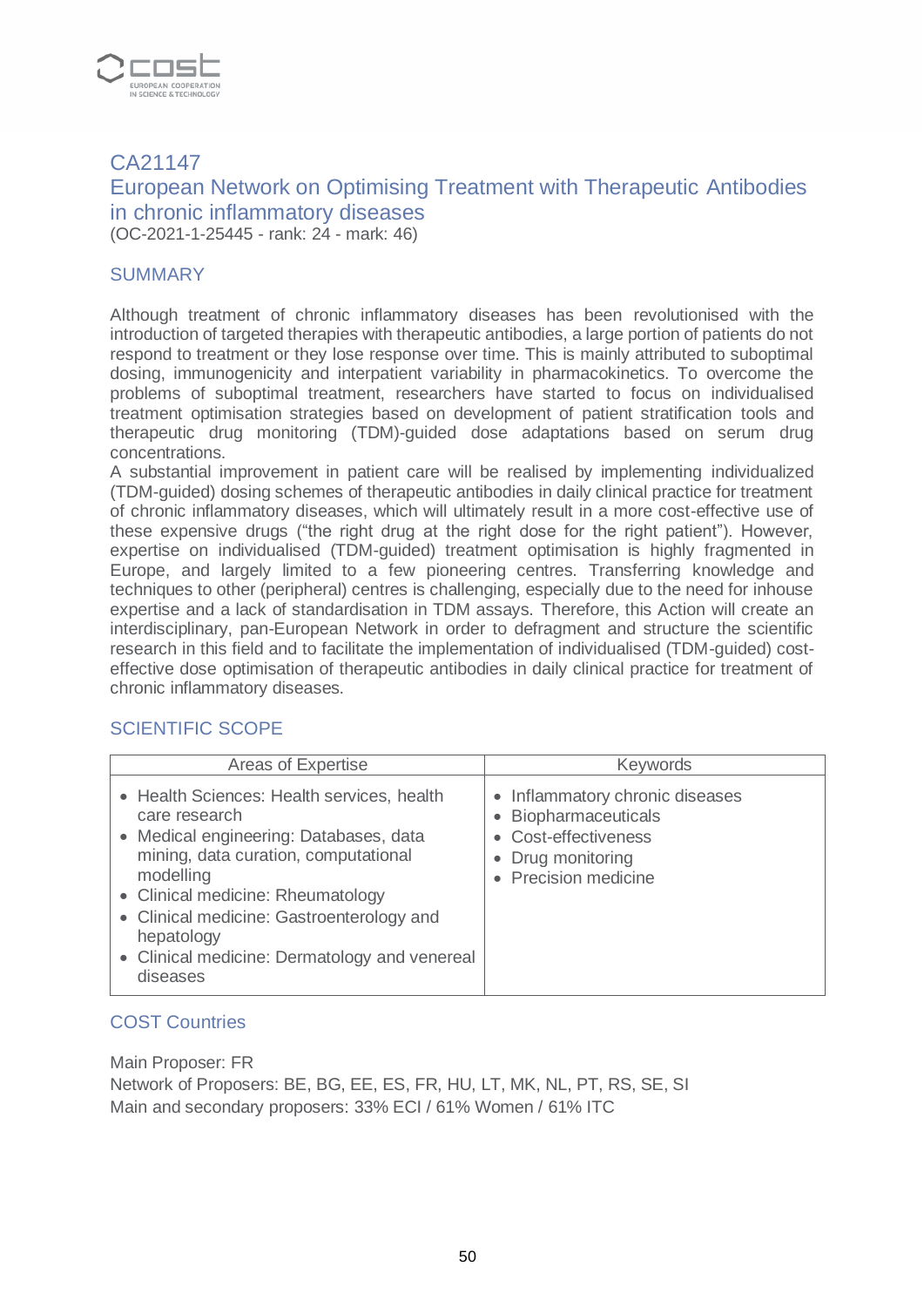

# CA21148 Research and International Networking on Emerging Inorganic Chalcogenides for Photovoltaics (OC-2021-1-25446 - rank: 1 - mark: 50)

#### **SUMMARY**

The European Green Deal directives endorse the development of new renewable energy concepts using non-toxic materials with low environmental impact and low greenhouse gas emissions. To meet this goal, RENEW-PV brings together leading and pioneering academic and industry researchers from across Europe and worldwide, targeting to pool current and stimulate further research development and deployment of emerging inorganic chalcogenide thin-film PV technologies. THE ACTION AIMS to create a research and innovation networking environment that will allow exploiting the high stability, low environmental impact, low carbon footprint, and high technological flexibility potential of emerging inorganic chalcogenide PV technologies. RENEW-PV seeks to consolidate and strengthen the emerging PV ecosystem, providing generation and exchange of knowledge, enhancing creativity and collaboration. It will deliver a portfolio of technological benchmarking to establish performance indicators defining a technological roadmap for the development of a new type of PV technology capable of producing higher power densities, and with a wider application range than traditional Sibased PV. The challenge to overcome is to bridge the knowledge gaps between different research groups focused on materials and device modeling, thin-film materials and processes development, solar cells engineering, and material and device characterization. RENEW-PV Action will promote research excellence and foster the career development of early-career researchers and doctoral students (following the gender balance principles) through networking, training, mentoring, and integration into PV research collaborations, contributing to jobs creation and re- industrialization of Europe in a low-carbon economy and green society.

# SCIENTIFIC SCOPE

| Areas of Expertise                                                                                                                                                                                                                                                                                                                                                                                                              | <b>Keywords</b>                                                                                                                                                                     |
|---------------------------------------------------------------------------------------------------------------------------------------------------------------------------------------------------------------------------------------------------------------------------------------------------------------------------------------------------------------------------------------------------------------------------------|-------------------------------------------------------------------------------------------------------------------------------------------------------------------------------------|
| • Physical Sciences: Semiconductors,<br>material growth, physical properties (theory)<br>• Chemical sciences: Chemistry of condensed<br>matter<br>Materials engineering: Semiconductors,<br>material growth, physical properties for<br>materials engineering applications<br>Materials engineering: Thin films<br>Materials engineering: New materials:<br>$\bullet$<br>oxides, alloys, composite, organic-inorganic<br>hybrid | • Emerging inorganic chalcogenides<br>• Green-earth-abundant elements<br>Low cost thin-film PV<br>$\bullet$<br>• Sustainable technology<br>Research excellence network<br>$\bullet$ |

# COST Countries

Main Proposer: EE Network of Proposers: AT, BG, CH, CY, CZ, DE, DK, EE, EL, ES, FI, FR, HR, IT, LT, LU, LV, MD, NO, PL, PT, RO, SE, SK, TR, UK

Main and secondary proposers: 21% ECI / 46% Women / 53% ITC

#### International Cooperation

**International Partner Country:** Australia, Brazil, China, Japan, Mexico, South Korea, United States, Uzbekistan

#### Industrial Dimension

**SMEs:** AUSTRIA, ESTONIA, FRANCE, GERMANY, GREECE, LITHUANIA, SLOVAKIA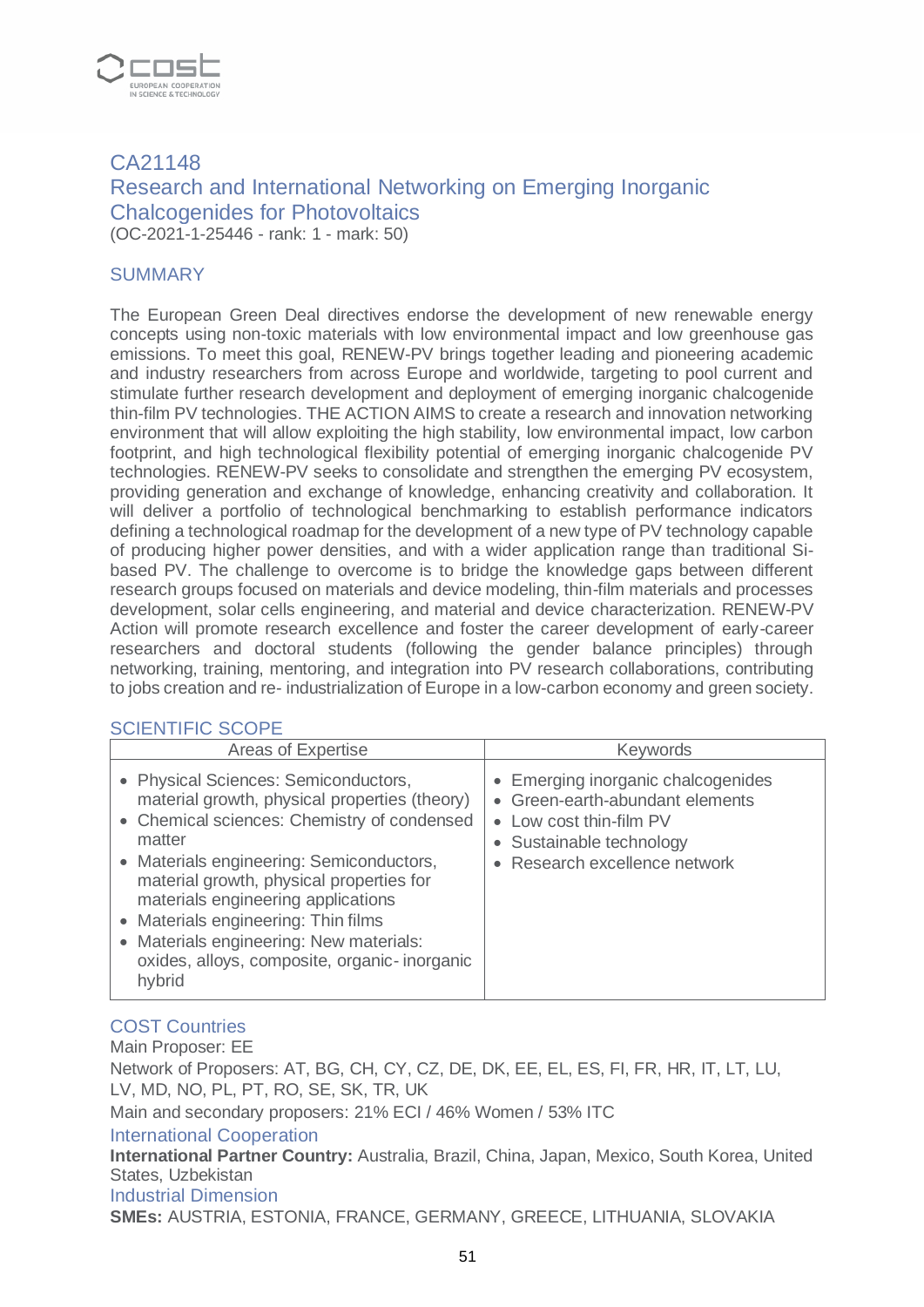

# CA21149

# Reducing acrylamide exposure of consumers by a cereals supply-chain approach targeting asparagine

(OC-2021-1-25464 - rank: 11 - mark: 47)

#### SUMMARY

Acrylamide in food is considered a potential health hazard. It may lead to increased risk of cancer.

Acrylamide forms during industrial food processing and home cooking. For years, the cereals processing industry has been engaged in reducing acrylamide formation through production process optimisations and establishment of guidelines.

The 2017 EC Regulation on acrylamide sets benchmarks on acrylamide levels in food, which are considered to be either challenging or insufficient, depending on who is asked. However, if no drastic action is taken, future regulations may threaten the availability of cereals brands. ACRYRED's challenge is to establish a multi-disciplinary research and communication network on reducing acrylamide formation, involving the entire value chain from grains to consumer products. If asparagine levels can be reduced through better breeds and farming practices, downstream acrylamide formation in cereals-based products can be reduced significantly. The urgency to resolve the problem is compounded by the fact that there is no grain of guaranteed low asparagine concentration commercially available to meet requirements for different food categories. Further, the processing industry does not have a reliable tool to measure the level of free asparagine contained in raw material. ACRYRED brings together plant breeders, the agricultural grain farming community, grain traders, European food processors, toxicologists, public regulators and consumer interest groups to establish non-GMO research requirements on asparagine formation in plants, as well as investigate new economic models that encompass the full supply chain. The Action will also elaborate new approaches to inform catering/hospitality and consumers about responsible cooking of cereal-based foods.

# SCIENTIFIC SCOPE

| Areas of Expertise                                                                                                                                                                                                                                                                                                                  | <b>Keywords</b>                                                                      |
|-------------------------------------------------------------------------------------------------------------------------------------------------------------------------------------------------------------------------------------------------------------------------------------------------------------------------------------|--------------------------------------------------------------------------------------|
| • Agriculture, Forestry, and Fisheries:<br>Agriculture related to crop production, soil<br>biology and cultivation, applied plant biology,<br>crop protection<br>• Health Sciences: Nutrition and dietetics<br>• Economics and business: Consumer choice,<br>behavioural economics<br>• Economics and business: International trade | • Acrylamide<br>• Asparagine<br>Cereals<br>$\bullet$<br>• Plant Breeding<br>Agronomy |

# COST Countries

Main Proposer: UK Network of Proposers: AT, BE, CH, CZ, DE, ES, FR, HU, IE, IT, LT, LV, NL, PL, PT, RO, RS, SE, SI, SK, TR, UK Main and secondary proposers: 15% ECI / 52% Women / 50% ITC

International Cooperation

**International Partner Country:** United States Industrial Dimension **SMEs:** CZECH REPUBLIC, UNITED KINGDOM **Large companies:** FRANCE, GERMANY, NETHERLANDS, SWEDEN, SWITZERLAND, UNITED KINGDOM, UNITED STATES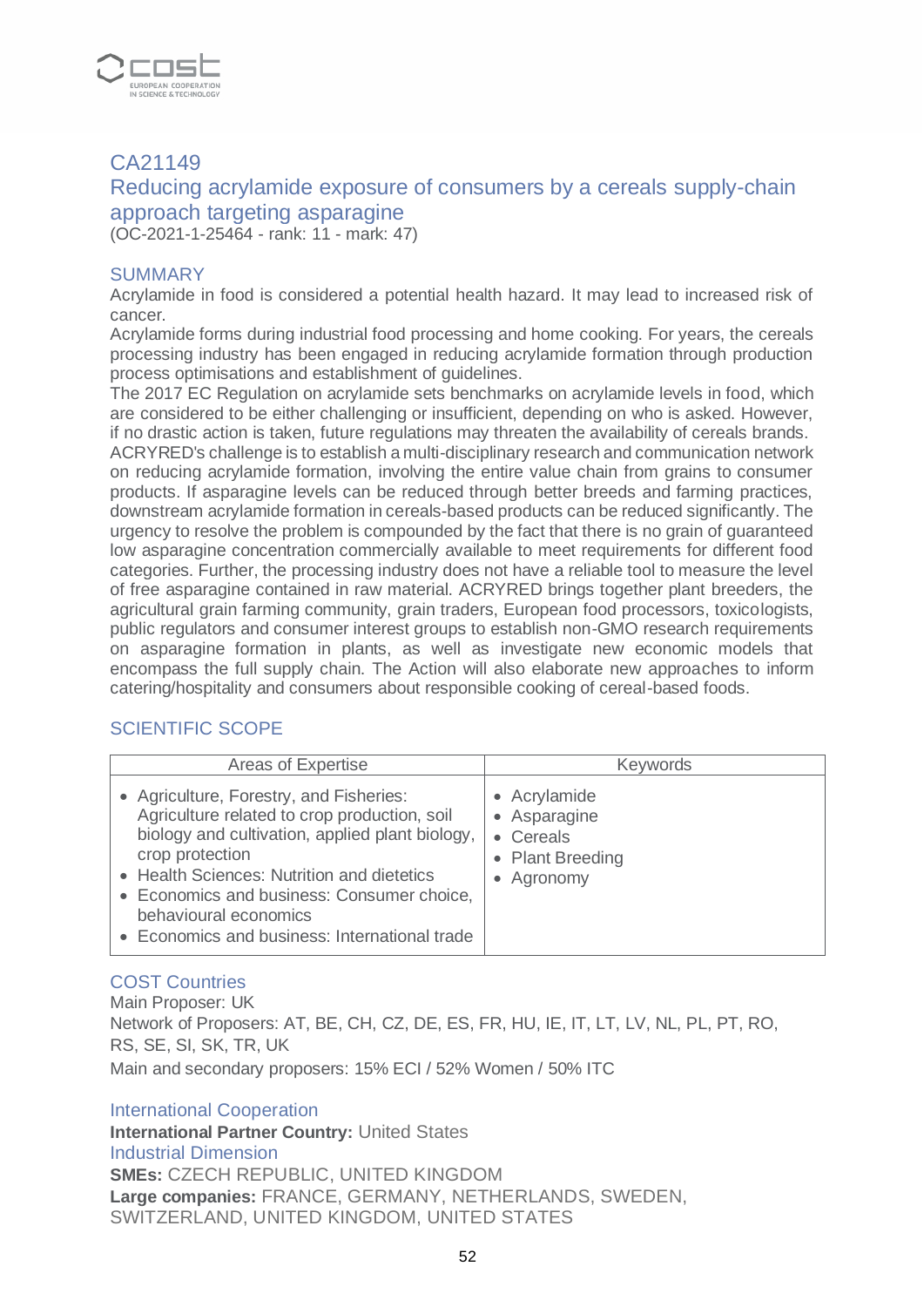

#### CA21150 Parental Leave Policies and Social Sustainability (OC-2021-1-25465 - rank: 40 - mark: 45)

#### **SUMMARY**

The Action aims to advance and disseminate research and knowledge about the significance of paid parental leave (PPL) for the social sustainability of societies. Our aim is to set the scene for future PPL research from the new perspective of social sustainability while making the field more coherent across disciplines and beyond academia. The main challenges are to build the network, identify and fill gaps in PPL research, develop a future- oriented and cross-disciplinary PPL terminology, and facilitate future research by closing the PPL data gap. Five Working Groups (WGs) will be established to focus on: (1) The development of a theoretical framework; (2) the identification of social inequalities through PPL policies; (3) the relevance of PPL for child development; (4) providing a future- oriented PPL terminology and (5) the expansion of PPL data.

The initial network will consist of 32 members from 22 countries. The Action is dedicated to making the network more interdisciplinary, involving more Inclusiveness Target Countries (ITC), Near Neighbour Countries (NNC) and International Partner Countries (IPCs), and attracting participation from Young Researchers. The network will actively engage in efforts to minimize the gender gap in European PPL research and also ensure timely and close collaboration with Specific Organisations relevant to PPL research and policymaking. To fill the PPL data gap, stakeholders from European survey organizations will be approached. The network will disseminate knowledge of PPL policy as a component of social sustainability for academics at all career stages as well as for stakeholders from Specific Organisations, policymakers, companies, and the broader public.

#### SCIENTIFIC SCOPE

| Areas of Expertise                                                                                                                                                           | <b>Keywords</b>                                                                                                                              |
|------------------------------------------------------------------------------------------------------------------------------------------------------------------------------|----------------------------------------------------------------------------------------------------------------------------------------------|
| • Sociology: Social structure, inequalities,<br>social mobility, social exclusion, income<br>distribution, poverty<br>• Political Science: Social policies, welfare<br>state | • Paid Parental Leave<br>• Social Sustainability<br>Inequalities<br>$\bullet$<br><b>Early Childhood</b><br>$\bullet$<br><b>Welfare State</b> |

#### COST Countries

Main Proposer: DE Network of Proposers: AT, BG, CY, CZ, DE, EE, EL, ES, FI, HR, HU, IE, IL, LT, LU, NL, PL, PT, RS, SE, SK, UK Main and secondary proposers: 15% ECI / 81% Women / 54% ITC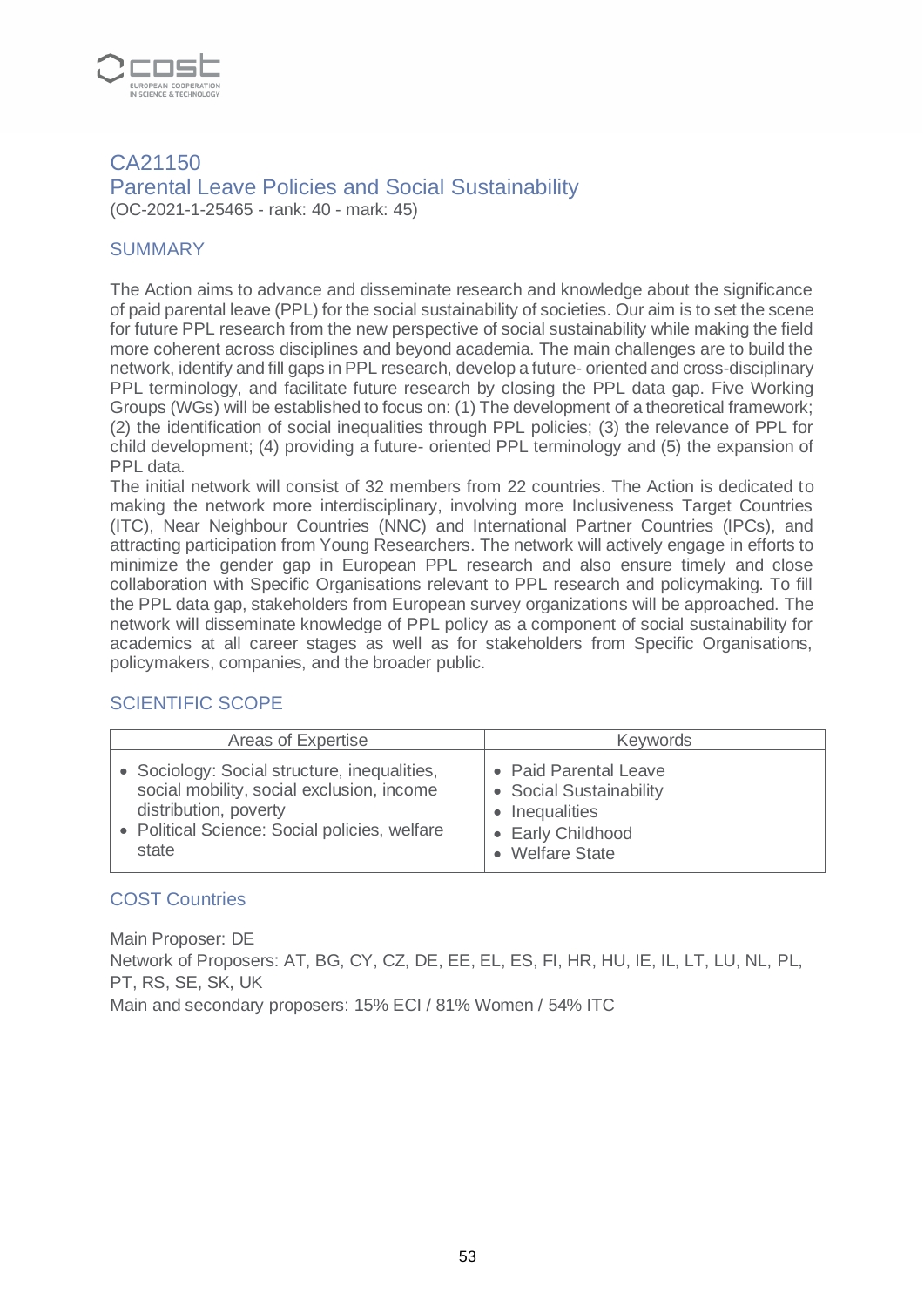

# CA21151 GENERATION OF HUMAN INDUCED PLURIPOTENT STEM CELLS FROM HAPLO-SELECTED CORD BLOOD SAMPLES (OC-2021-1-25466 - rank: 24 - mark: 46)

#### **SUMMARY**

HAPLO-iPS aims to create a collaborative network to provide a framework for hiPSC generation of hiPSC homozygous for frequent HLA haplotypes, compatible with a significant percentage of the population to be used for cell therapy clinical trials and to create a data collection system (REGISTRY) for such lines.

HAPLO-iPS will establish an European-based excellence network on hiPSC-derived cellbased medicines that not only will boost the state-of-the-art of this research field if not will also contribute to Europe worldleadership through the medical, scientific, economic, and social development of Europe and strengthening Europe's competitiveness capacities. This network includes all the relevant stakeholders: hiPSC generation/banking centres, CB banks that will supply cord blood units; manufacturing centres (GMP complying), immunology experts, chemistry and manufacturing controls, regulatory bodies, National Agencies, and ethics experts. The challenge will be approached essentially by networking with all the stakeholders involved sharing knowledge, standardizing methodology and developing an educational training programme for researchers.

HAPLO-iPS is also promoting the participation of researchers from less research-intensive countries as a significant percentage of the members are from ITC countries. ITC participants will have access to research facilities, training courses, mentoring of ITC young researchers and will participate spreading excellence and widening participation programme. Furthermore, Key leadership positions in the Action Management are reserved to COST ITC.

Overall, this proposal will pioneer new approaches that will foster the progress of a haploselected hiPS generation of therapeutics by the development, implementation and exploitation of a registry with all the information for the benefit of patients.

#### SCIENTIFIC SCOPE

| Areas of Expertise                       | <b>Keywords</b>                                                                                          |
|------------------------------------------|----------------------------------------------------------------------------------------------------------|
| • Biological sciences: Stem cell biology | • human induced Pluripotent Stem Cells<br>(hiPSC)<br>• Cord Blood samples<br>• HLA homozygous haplotypes |

#### COST Countries

Main Proposer: ES

Network of Proposers: BG, CZ, DE, ES, FR, HR, HU, IT, NL, NO, PL, PT, SE, SI, TR, UK Main and secondary proposers: 16% ECI / 51% Women / 50% ITC

International Cooperation

#### **European RTD Organisation:** Germany

Industrial Dimension **SMEs:** CZECH REPUBLIC, HUNGARY **Large companies:** ITALY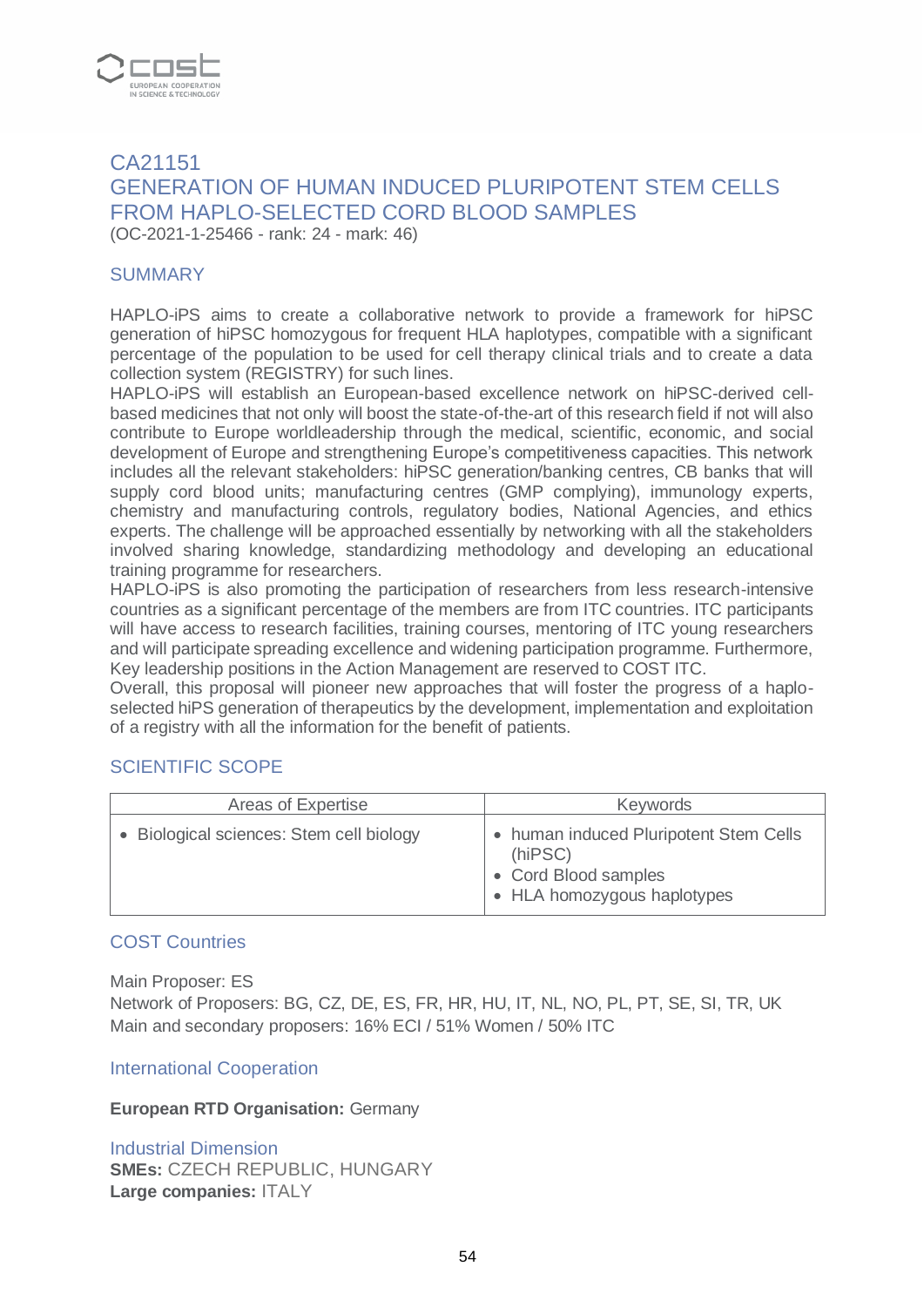

### CA21152 Implementation Network Europe for Cancer Survivorship Care (OC-2021-1-25469 - rank: 40 - mark: 45)

#### **SUMMARY**

Almost one in three individuals will develop cancer during their lifetime with almost 20 million European citizens having survived cancer. After completion of chemotherapy, radiotherapy, or immunotherapy many cancer survivors experience ongoing physical, cognitive, and emotional issues and have continuing need for support and care. It is widely acknowledged across Europe that the current model of hospital based oncology care has inadequate capacity and limited time to provide follow-up that meets endorsed survivorship practice guidelines and is no longer adequate to address the chronic and complex survivorship needs of individuals and their families. The EU's Cancer Mission "aims to improve access to quality of life and survivorship support in all Member States". The main aim of this COST Action is to systematically support the sustained translation of evidence-based interventions into routine clinical practice as part of a cross boundary, systems level cancer survivorship pathway which ultimately enhances the health and wellbeing of cancer survivors. This Network will use a cross-national comparative approach to map and make preliminary models outlining the contextual factors impacting on the: implementation of cancer survivorship care and associated risk-stratified pathways of survivorship care, and use of digital/electronic health solutions. This will be completed using an implementation science lens. Key outputs of this COST Action include: a sustainable web-based platform which hosts an integrated implementation science theory-based framework and toolkit to support the multi-level implementation of evidence-based cancer survivorship care across Europe. Through this Network the capacity and capability for cancer survivorship research and practice will be enhanced.

#### SCIENTIFIC SCOPE

| Areas of Expertise                                                                                                                                                                                | <b>Keywords</b>                                                                                                                         |
|---------------------------------------------------------------------------------------------------------------------------------------------------------------------------------------------------|-----------------------------------------------------------------------------------------------------------------------------------------|
| • Health Sciences: Health services, health<br>care research<br>• Clinical medicine: Oncology<br>• Other engineering and technologies:<br>Sustainability for other engineering and<br>technologies | • cancer survivorship<br>• implementation science<br>· digital/electronic health solutions<br>• sustainability<br>• risk stratification |

#### COST Countries

Main Proposer: IE Network of Proposers: AL, BA, BE, BG, CH, EE, ES, FR, HR, IE, IT, LU, LV, PL, PT, RO, SE, SI, TR, UK Main and secondary proposers: 35% ECI / 61% Women / 60% ITC

#### International Cooperation

**International Partner Country:** Australia, Hong Kong SAR, Malaysia, United States

Industrial Dimension **SMEs:** ITALY, UNITED KINGDOM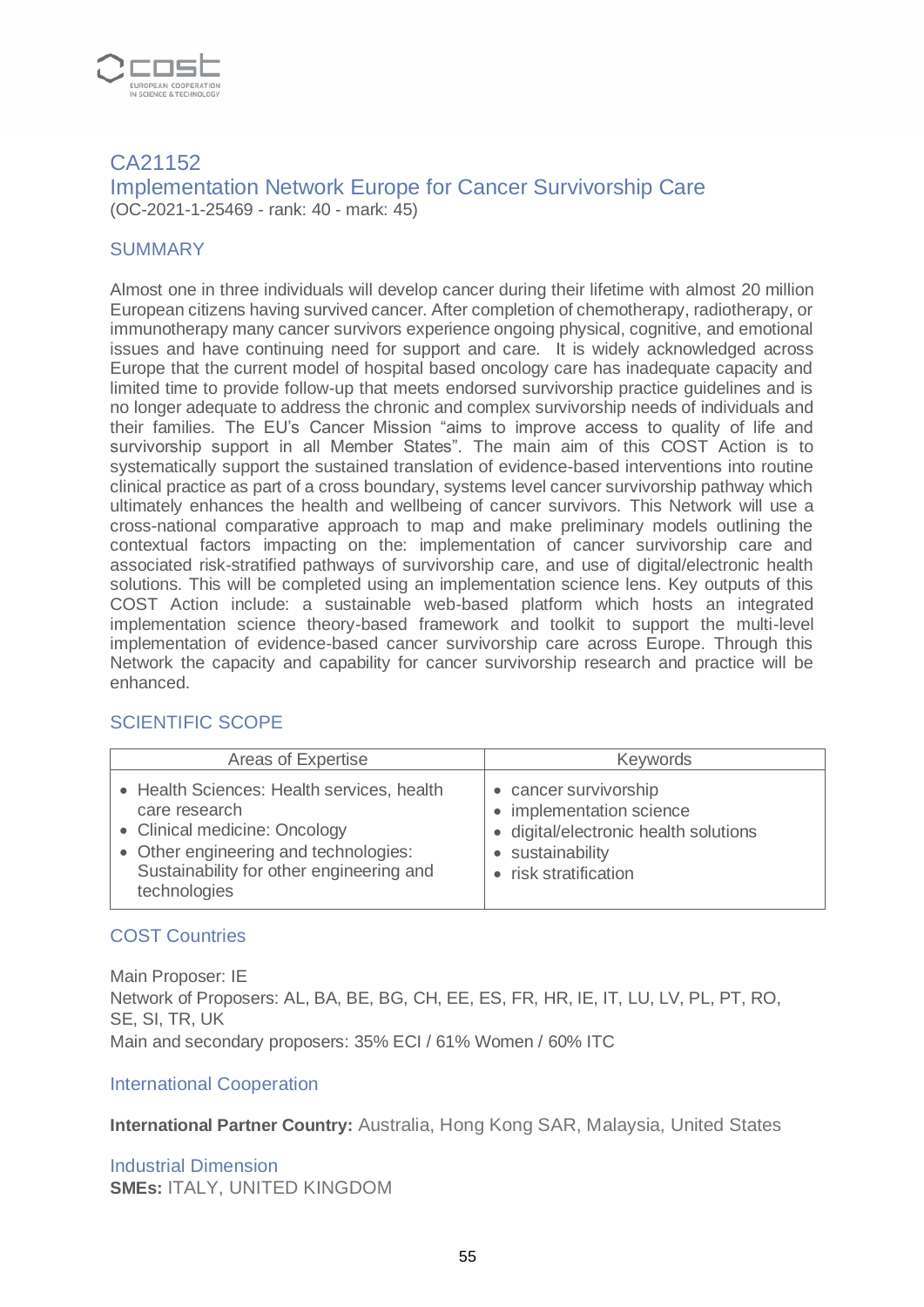

# CA21153 Network for implementing multiomics approaches in atherosclerotic cardiovascular disease prevention and research (OC-2021-1-25477 - rank: 11 - mark: 47)

#### **SUMMARY**

The latest epidemiological data suggest that cardiovascular diseases (CVD) are still the leading cause of morbidity and mortality worldwide. In order to improve the CVD outcomes, we need new strategies that incorporate the complex interplay of different driving forces behind atherosclerosis pathophysiology in addition to the traditional risk factors. AtheroNET aims to consolidate and connect experts from different fields into European and international network that will focus on the use of multiple omics technologies and data integration through machine learning/artificial intelligence ML/AI approach to bring novel paradigms in prevention, diagnosis, and treatment of atherosclerotic cardiovascular disease (ASCVD). Current CVDrelated initiatives and networks are focused on specific aspects of CVD and/or specific methodologies.

AtheroNET offers a comprehensive environment in which different stakeholders (basic scientists, clinicians, bioinformaticians, industry representatives, patients' representatives) will address current challenges by: Organizing multi-centric studies for cross-validation of different genomic, transcriptomic, proteomic, and metabolomics traits related to atherosclerosis; Fostering joined research efforts through different European funds to investigate novel pathophysiological mechanisms, prognostic, diagnostic, and therapeutic ASCVD targets; Intersectorial cooperation with the private sector to commercialize novel scientific achievements and secure their delivery to the market; Organizing inter-laboratory dialogs and ring trials leading to standardization and harmonization of different wet-lab and dry-lab workflows; Utilizing specific ML/AI algorithms for data integration and design of innovative multiomics models.

Through the abovementioned steps, the Action will train the next generation of scientists ready to tackle upcoming challenges and provide opportunities for the transfer of novel omics technologies from bench to the bedside.

#### SCIENTIFIC SCOPE

| Areas of Expertise                                                                                                                                                                                                                                                   | <b>Keywords</b>                                                                                                         |
|----------------------------------------------------------------------------------------------------------------------------------------------------------------------------------------------------------------------------------------------------------------------|-------------------------------------------------------------------------------------------------------------------------|
| • Clinical medicine: Cardiovascular diseases<br>• Basic medicine: Genomics, comparative<br>genomics, functional genomics<br>• Basic medicine: Transcriptomics<br>• Basic medicine: Proteomics<br>• Computer and Information Sciences:<br>Machine learning algorithms | • Atheroscirosic Cardiovascular Diseases<br>• Systems biology<br>omics<br>• Machine learning<br>• Personalized medicine |

#### COST Countries

Main Proposer: RS Network of Proposers: AT, BA, BE, CY, DE, DK, EL, ES, HR, HU, IS, IT, LU, MT, NL, PL, PT, RO, RS, SI, TR, UK Main and secondary proposers: 25% ECI / 52% Women / 54% ITC International Cooperation **International Partner Country:** Australia, Brazil, United States Industrial Dimension **SMEs:** AUSTRIA, SLOVENIA, SPAIN **Large companies:** BOSNIA AND HERZEGOVINA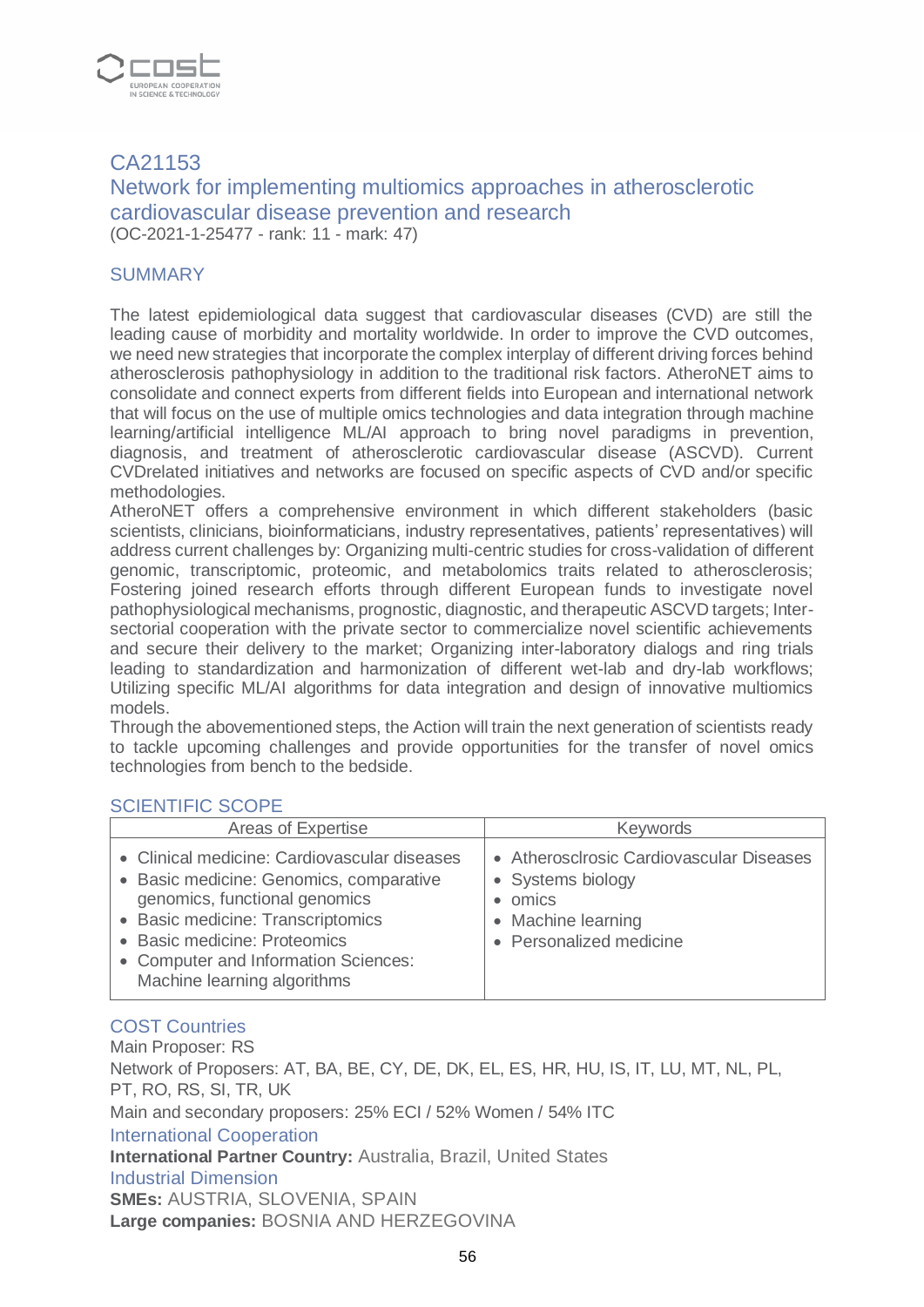

### CA21154 Translational control in Cancer European Network (OC-2021-1-25480 - rank: 11 - mark: 47)

#### **SUMMARY**

The TRANSLACORE Europe Action will bridge disciplines and expertise across Europe in order to advance an emerging field in cancer biology : translational control in cancer. It will provide a unique opportunity to understand this biological process leading to reconsider our view of gene expression control in this disease and deliver novel therapeutic opportunities.

Translational control plays a major role in numerous physiological processes by defining the proteome, maintaining cell homeostasis, and controlling cell fate (stemness, proliferation, growth, differentiation). Acquisition of alterations resulting in translational reprogramming provides novel mechanisms by which aberrant cells escape normal physiology and favor development of cancers.

Therefore, translational control has the potential to provide innovative strategies and therapeutic avenues improving the management and health outcomes for patients with cancer. However, there is a lack of mechanistic detail to describe translational control and its contribution to the disease processes. TRANSLACORE Europe will consist of a consortium of universities, international research institutes, basic scientists, clinicians, Biotech, Pharma companies and patient associations that provides cutting edge infrastructure and world-class learning environment for broad high-quality education in various research disciplines. By implementing collaborative and cross-disciplinary partnerships, resource pooling and knowledge sharing, this structural framework aims at achieving breakthroughs allowing to accelerate secure robust transfer of academic findings to improve human health of patients with cancer. TRANSLACORE Europe will help to improve cancer management and to maintain a competitive environment for European research in the field of protein synthesis control.

#### SCIENTIFIC SCOPE

| Areas of Expertise                        | <b>Keywords</b>                 |
|-------------------------------------------|---------------------------------|
| • Biological sciences: Protein synthesis, | • Translational control         |
| modification and turnover                 | • RNA biology - Therapeutic RNA |
| • Biological sciences: RNA synthesis,     | • Cancer biology                |
| processing, modification and degradation  | • Ribosome                      |
| • Biological sciences: Proteomics         | • Epitranscriptomics            |

#### COST Countries

Main Proposer: FR Network of Proposers: BE, CZ, DE, DK, EE, EL, ES, FR, HR, IT, LT, ME, NL, PL, PT, RO, RS, SE, TR, UK Main and secondary proposers: 19% ECI / 48% Women / 50% ITC

#### Industrial Dimension

**SMEs:** FRANCE, ITALY, NETHERLANDS, UNITED KINGDOM

**Large companies:** FRANCE, GERMANY, TURKEY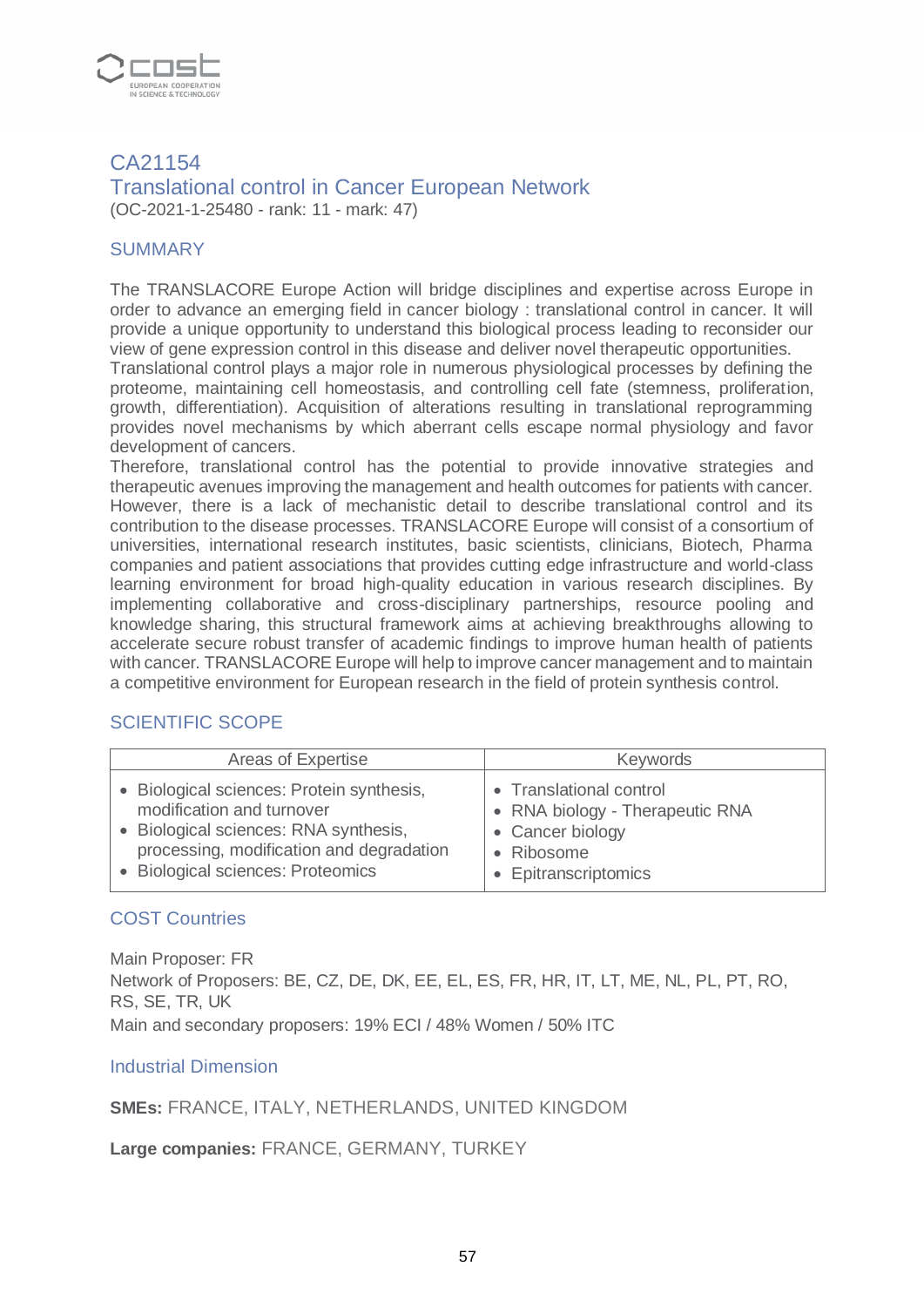

# CA21155 Advanced Composites under HIgh STRAin raTEs loading: a route to certification-by-analysis

(OC-2021-1-25486 - rank: 40 - mark: 45)

#### **SUMMARY**

Climate change challenges have driven an ever-increasing use of composite materials, including hybrid and metamaterials, in structures prone to extreme dynamic events. HISTRATE aims to lay the scientific and technological foundations for the creation and implementation of a robust framework for the certification- by-analysis of advanced composite structures subject to high strain rate loading, e.g., impact and blast. A paradigm shift in simulation comprehensiveness, high strain rate testing protocols and smart sensing tools is needed to replace the complex, laborious building block approach for validation and product certification with approaches based on simulations which require less tests. In this way, composition and performance adjustments should be allowed without recertification.

Realisation of this aim heavily relies on knowledge available within the HISTRATE network, which now gathers 80 European and non-European, academic and industrial experts active in the wide field of composites. HISTRATE will strongly encourage interaction between the partners by stimulating the exchange and cross-fertilisation of knowledge both across industrial sectors and expertise fields, including material and component testing, measurement and monitoring techniques, modelling methodologies, standardisation and certification. By combining the available knowledge on high strain rate response at different length scales, i.e., from the material constituents to the structure, HISTRATE will radically transform the way we discover, develop, and design ultra-high-performance, durable, safe, sustainable, and novel advanced composites for use in real high strain rate loading applications. The participation of leading actors in the field provides the basis and impetus for the adaptation of this new approach in industry.

#### SCIENTIFIC SCOPE

| Areas of Expertise                                                                                                                                                                                                                                                                | <b>Keywords</b>                                                                                 |
|-----------------------------------------------------------------------------------------------------------------------------------------------------------------------------------------------------------------------------------------------------------------------------------|-------------------------------------------------------------------------------------------------|
| • Materials engineering: Characterization<br>methods of materials for material<br>engineering applications<br>• Materials engineering: Structural properties<br>of materials<br>• Materials engineering: New materials:<br>oxides, alloys, composite, organic-inorganic<br>hybrid | • composites<br>• high strain rate loading<br>certification<br>testing<br>$\bullet$<br>modeling |

# COST Countries

Main Proposer: BE Network of Proposers: AT, BA, BE, BG, CY, CZ, DE, DK, EE, EL, FR, HR, HU, IL, IT, LT, LU, LV, ME, NL, PL, PT, RO, RS, SE, SI, SK, TR, UK Main and secondary proposers: 26% ECI / 27% Women / 62% ITC International Cooperation **International Partner Country: Italy** Industrial Dimension **SMEs:** ARMENIA, CYPRUS, GERMANY, GREECE, ITALY, LUXEMBOURG, SERBIA, SLOVENIA, UKRAINE **Large companies:** BELGIUM, CZECH REPUBLIC, GERMANY, ISRAEL, NETHERLANDS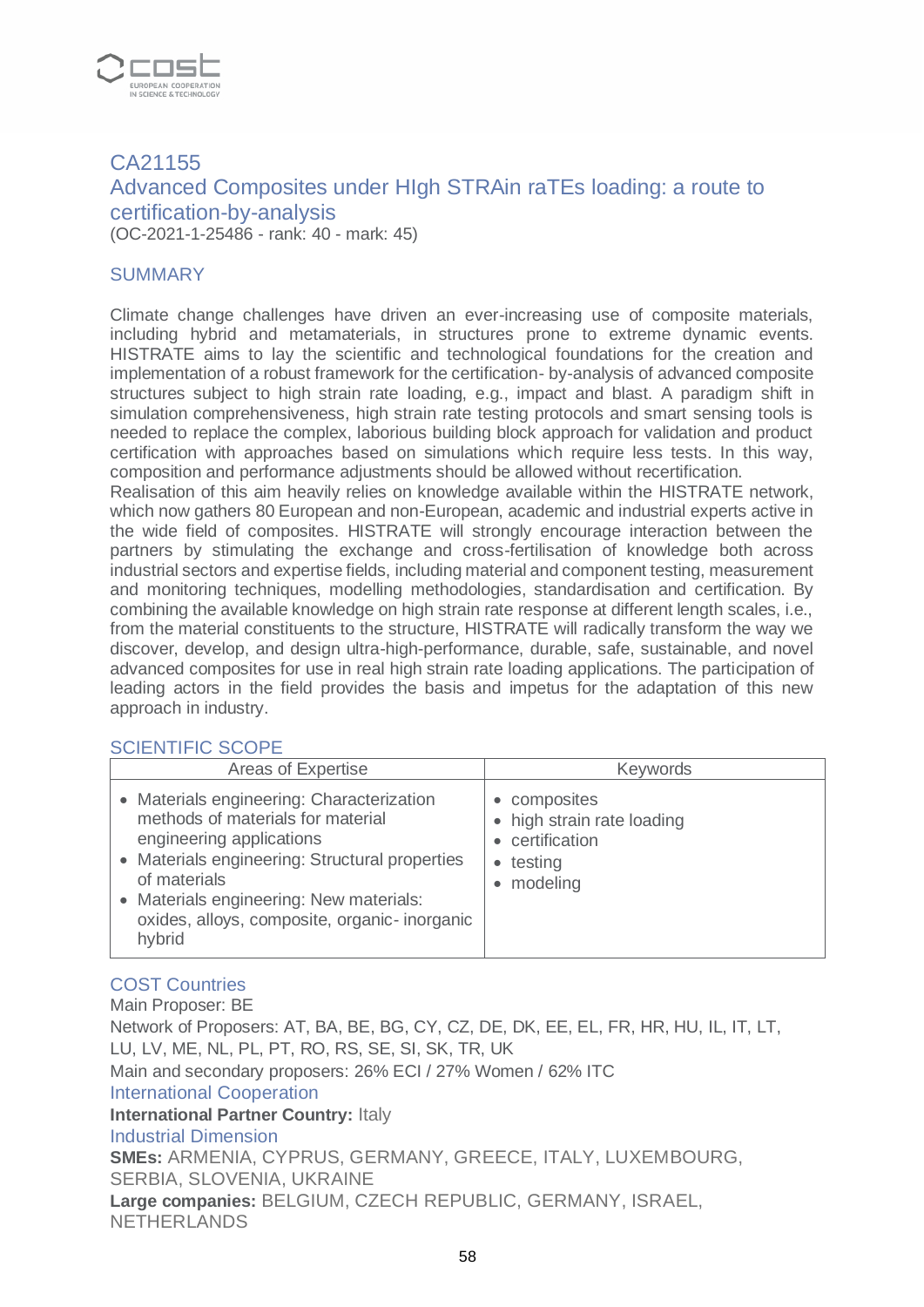

# CA21156 european network for FOstering Large-scale ImplementAtion of energy **GE** ostructure

(OC-2021-1-25489 - rank: 24 - mark: 45)

#### **SUMMARY**

Energy geostructures are a special type of ground heat exchanger installed within ground contact structures, such as retaining walls, piles, tunnels and other buried infrastructure. Thy are a relatively mature technology whose physical behaviour has been studied, including at a number or pilot sites.

However, both technical and non-technical barriers still prevent actual implementation at a large scale. This applies both in terms of quantities and in geographical reach. Some of the challenges may be related to:

Integration issues, including of shallow geothermal energy with other renewables, and of energy geostructures with other shallow geothermal sources.

Upscaling from the mastering of individual structures to the planning of geothermal district heating and the connection with the city scale.

Sustainability in the long term in terms of Environmental Impact Assessment and knowledge of the long term energy performance.

The absence of a database of knowledge regarding existing energy geostructures, their implementation, characteristics and performance.

Retrofitting of existing buildings and/or existing geostructures.

Non technical issues related to legislation, financial incentives, social impact, lack of standardization or under-developed skills in the workforce.

In addition, the full potential of this technology is not explored and some opportunities still have to be investigated. Among them are the waste heat storage or the balance of energy loads at district scale.

The aim of this COST Action is to gather all needed information to reduce these barriers and foster development by creating a multi-disciplinary network between the different stakeholders (local authorities, communities, developers, designers, academics, contractors, …).

#### SCIENTIFIC SCOPE

| Areas of Expertise                                                                                | <b>Keywords</b>                                                                                                                      |
|---------------------------------------------------------------------------------------------------|--------------------------------------------------------------------------------------------------------------------------------------|
| • Civil engineering: Sustainable engineering,<br>adaptation to long-term environmental<br>changes | • Energy geostructures<br>• large scale implementation<br>• long term energy performance<br>• Environmental Impact<br>• Retrofitting |

#### COST Countries

Main Proposer: FR Network of Proposers: CH, CY, EL, ES, FR, IT, LT, MK, NL, NO, PL, PT, RO, RS, SE, SI, SK, UK Main and secondary proposers: 24% ECI / 32% Women / 50% ITC

#### Industrial Dimension

**SMEs:** FRANCE, NETHERLANDS, ROMANIA **Large companies:** FRANCE, ROMANIA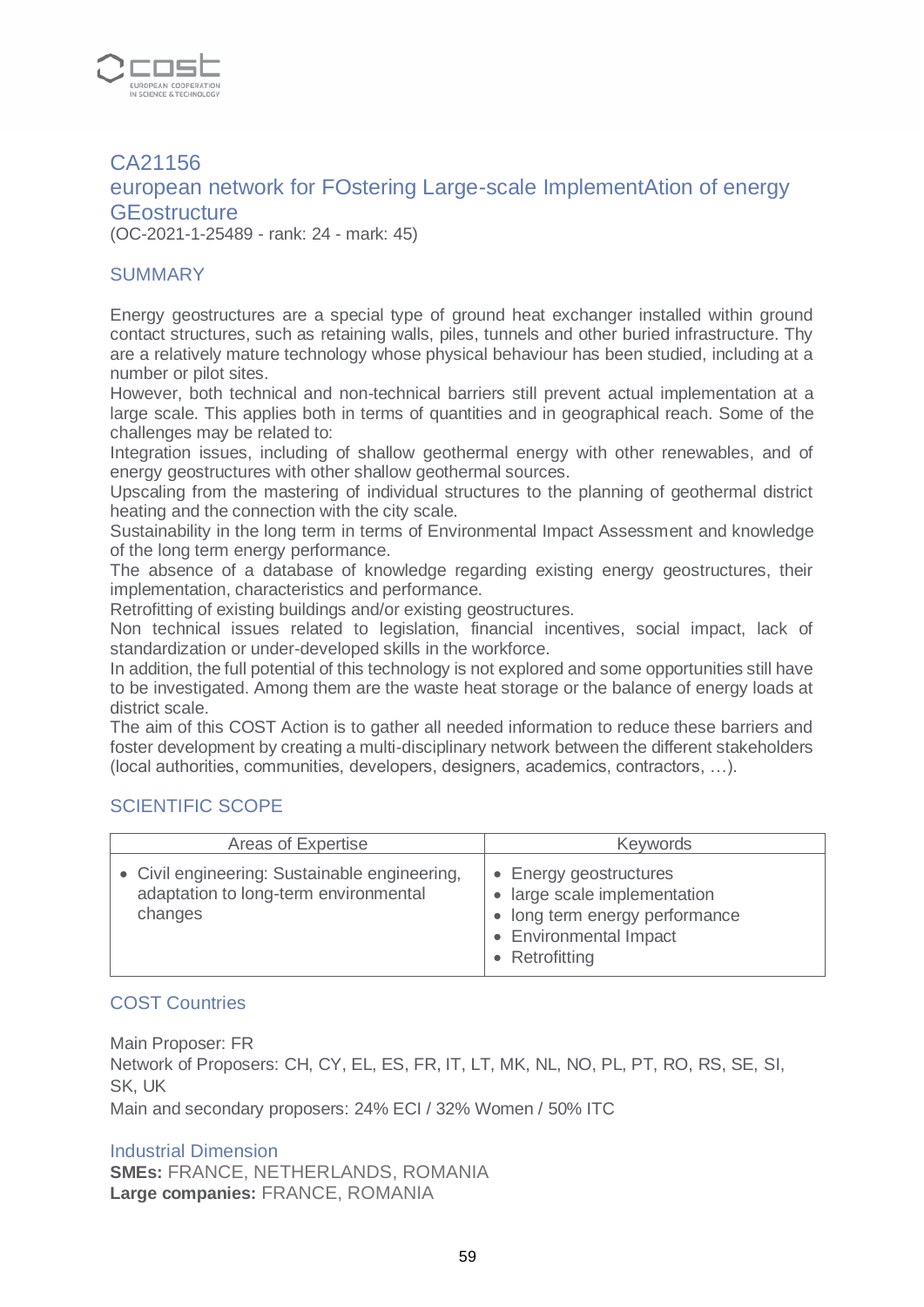

#### CA21157 European Network for Innovative Woody Plant Cloning (OC-2021-1-25510 - rank: 6 - mark: 48)

#### **SUMMARY**

In vitro culture of woody plants is leaving the academic laboratories and is now being developed in a range of commercial applications in horticulture and forestry that respond to the challenges of climate change and changing global food and wood consumption habits. It is therefore urgent that the research challenges, public acceptance, risk assessment and commercial application are confronted now in order to establish a well informed scientific community, policy makers and market place. This proposal concerns the following challenges, whose solution will have a significant scientific, social and economic impact: How can we overcome recalcitrance in a lot of woody plants? What are the best tools for diagnosis, sanitation and storing clean stocks? How can the production of elite clones be scaled up at a acceptable price? What are the real risks of this technology and how can the public be informed so that they appreciate and accept the applications? How can foresters and landowners be persuaded to invest in planting poly- clonal forests? Taking these aspects into account, it seems more than urgent to us to set up a European network to connect the researchers involved from various domains, so that they can share innovations and develop new research strategies, assess the risks of the technology and improve communication with stakeholders and the general public.

#### SCIENTIFIC SCOPE

| Areas of Expertise                              | <b>Keywords</b>  |
|-------------------------------------------------|------------------|
| • Agricultural biotechnology: Biotechnology     | Woody            |
| (non-medical)                                   | shrub            |
| • Agriculture, Forestry, and Fisheries:         | • biotechnology  |
| Agriculture related to crop production, soil    | somatic          |
| biology and cultivation, applied plant biology, | micropropagation |
| crop protection                                 | $\bullet$        |

#### COST Countries

Main Proposer: BE

Network of Proposers: AL, BE, BG, CZ, DE, ES, FI, FR, IT, LV, NO, PT, RS, SE, SK, TR Main and secondary proposers: 7% ECI / 70% Women / 50% ITC

#### International Cooperation

**International Partner Country:** Argentina, New Zealand

**European RTD Organisation:** Luxembourg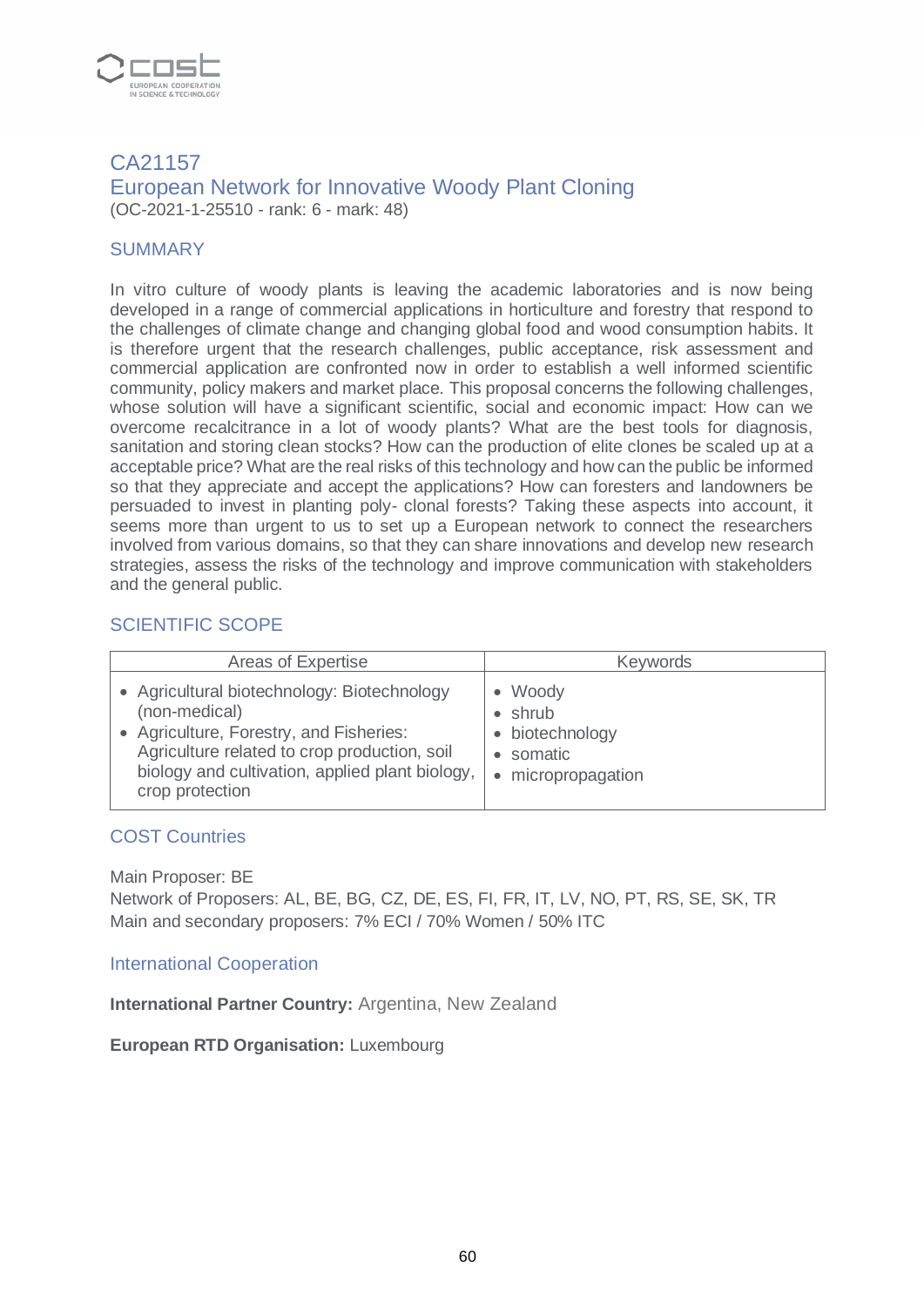

# CA21158 Enhancing Small-Medium IsLands resilience by securing the sustainability of Ecosystem Services (OC-2021-1-25514 - rank: 61 - mark: 43)

#### **SUMMARY**

European islands are hotspots of biological and cultural diversity, which, compared to mainland, are more vulnerable to climate change, tourism development, uncontrolled land use changes and financial crisis. These factors have increasingly resulted in severe impacts on socio-economic and environmental services. Projected climate and land use change will impact on islands' biodiversity but also on ecosystem services and in turn on the quality of life of island inhabitants. Even if the existing techniques can adequately predict climate-induced ecological changes of the larger islands, this is not the case for small and medium size islands where there is a need for refinement.

Although ecosystem services (ES) assessments have been carried out worldwide in different geographical areas, islands are still underrepresented. Despite the islands's importance and vulnerability, efforts to date have focused solely on the pressures they face. Still we know little about ES supplies, flows and demands and their spatio-temporal variability, whilst integrated approaches that consider ES cross island realms (terrestrial, marine and their interface) remain scarce. Moreover, the current conceptual approaches guiding ES mapping and assessment need further refinement to account for the complex manifestations of nature and culture arising from peoples' interaction with island spaces.

The aim of this action is to provide a platform for coordinated interdisciplinary research on several aspects of mapping and assessment of ES in small and medium European Islands in order to synthesize and strengthen the knowledge base for conservation of island realms and contribute to their sustainable development.

#### SCIENTIFIC SCOPE

| Areas of Expertise                                                                                                                                                                                                                                                  | <b>Keywords</b>                                                                                      |
|---------------------------------------------------------------------------------------------------------------------------------------------------------------------------------------------------------------------------------------------------------------------|------------------------------------------------------------------------------------------------------|
| • Earth and related Environmental sciences:<br>Terrestrial ecology, land cover change<br>• Agriculture, Forestry, and Fisheries:<br>Conservation biology, ecology, genetics<br>• Social and economic geography: Spatial<br>development, land use, regional planning | $\bullet$ . islands<br>• 2. ecosystem services<br>• 3. resilience<br>• 4. landscapes<br>5. seascapes |

#### COST Countries

Main Proposer: CY Network of Proposers: BG, CY, DE, DK, EE, EL, ES, HR, IL, IS, IT, LT, LV, MT, NO, PL, PT, RS, TR, UK Main and secondary proposers: 15% ECI / 38% Women / 55% ITC

International Cooperation

**International Partner Country:** China, South Korea

Industrial Dimension

**SMEs:** MALTA, SERBIA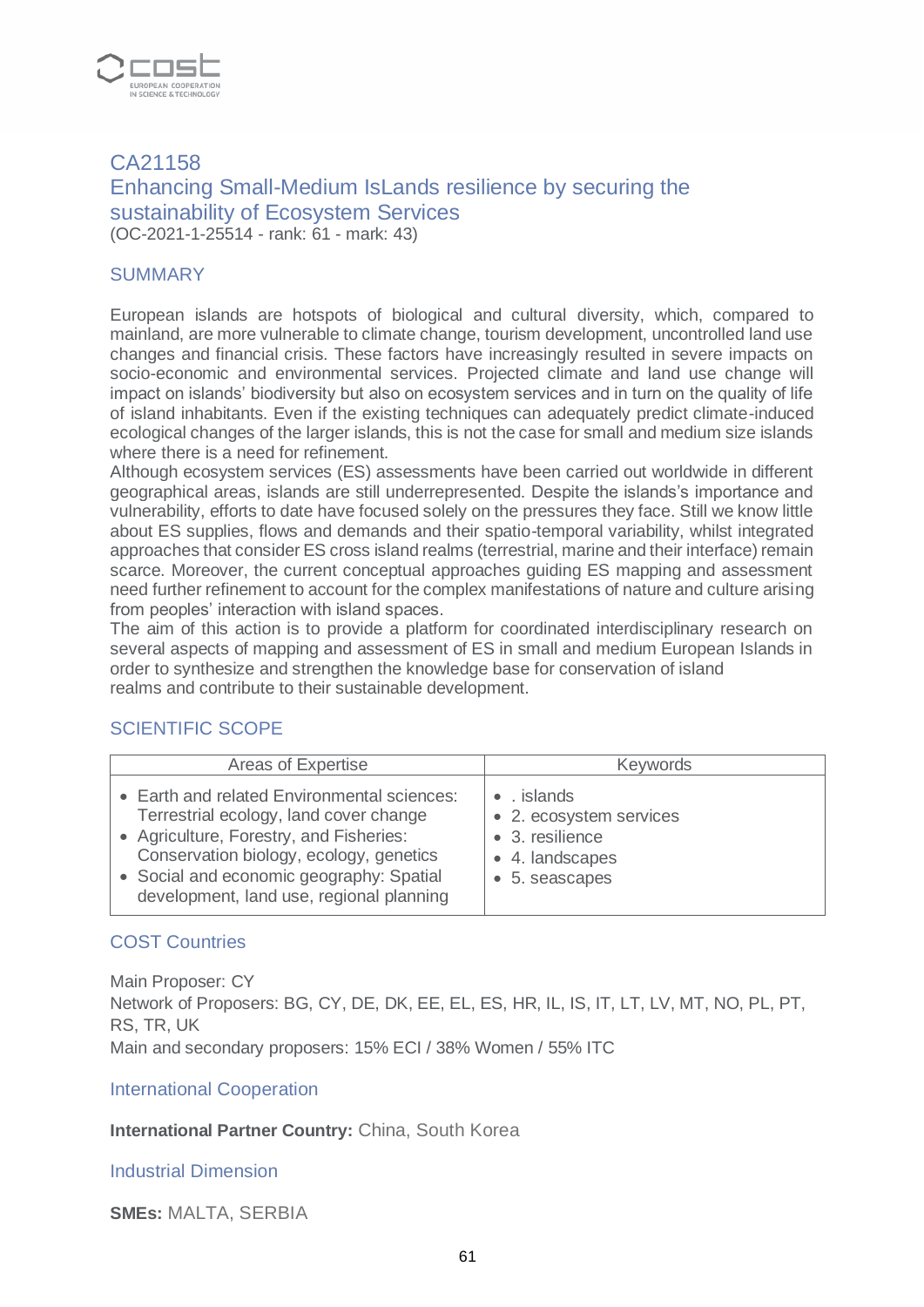

# CA21159 Understanding interaction light - biological surfaces: possibility for new electronic materials and devices (OC-2021-1-25524 - rank: 11 - mark: 47)

#### **SUMMARY**

Various biological surfaces are known to be covered by elaborated micro- and nanostructures, serving a number of functions (e.g. anti-reflective, structural coloration, anti- fouling, pro- or anti-adhesive, etc.) and inspiring numerous industrial applications. Recent years have witnessed a remarkable boost in research in this field. To a large extent, this boost owes to the increasing interdisciplinary of approaches being applied to the study of structured biosurfaces. Sciences as different as classical zoology and botany are inseminated with the advances in genetics and molecular biology; biologists collaborate more and more with nanotechnologists, materials scientists and engineers - all these contribute to the widening of the horizons of research on micro- and nano-structured biological surfaces, and to biomimetic and bioengineering applications of these surfaces in industry. We aim at 'riding the wave' of these developments with our proposal. The main goal of the COST Action "Understanding interaction light - biological surfaces: possibility for new electronic materials and devices" is to bring together scientists coming from distinct disciplines into this vibrant field of research, focusing on the photonic effects of nano-and micro-structuring of biological surfaces and their bionic applications. Our consortium will ensure cross-inspiration among the different participants coming from different research fields and will boost innovation in research and eventual industrial developments.

#### SCIENTIFIC SCOPE

| Areas of Expertise                              | <b>Keywords</b>       |
|-------------------------------------------------|-----------------------|
| • Materials engineering: Biomaterials, metals,  | • photonics           |
| ceramics, polymers, composites                  | • biological surfaces |
| • Electrical engineering, electronic            | nanostructures        |
| engineering, Information engineering: Micro-    | microstructures       |
| electronics, optoelectronics for electrical and | $\bullet$             |
| electronic engineering                          | • biomimetics         |

#### COST Countries

Main Proposer: PL Network of Proposers: AT, CH, DE, LU, LV, NL, PL, PT, SI, UK Main and secondary proposers: 8% ECI / 25% Women / 50% ITC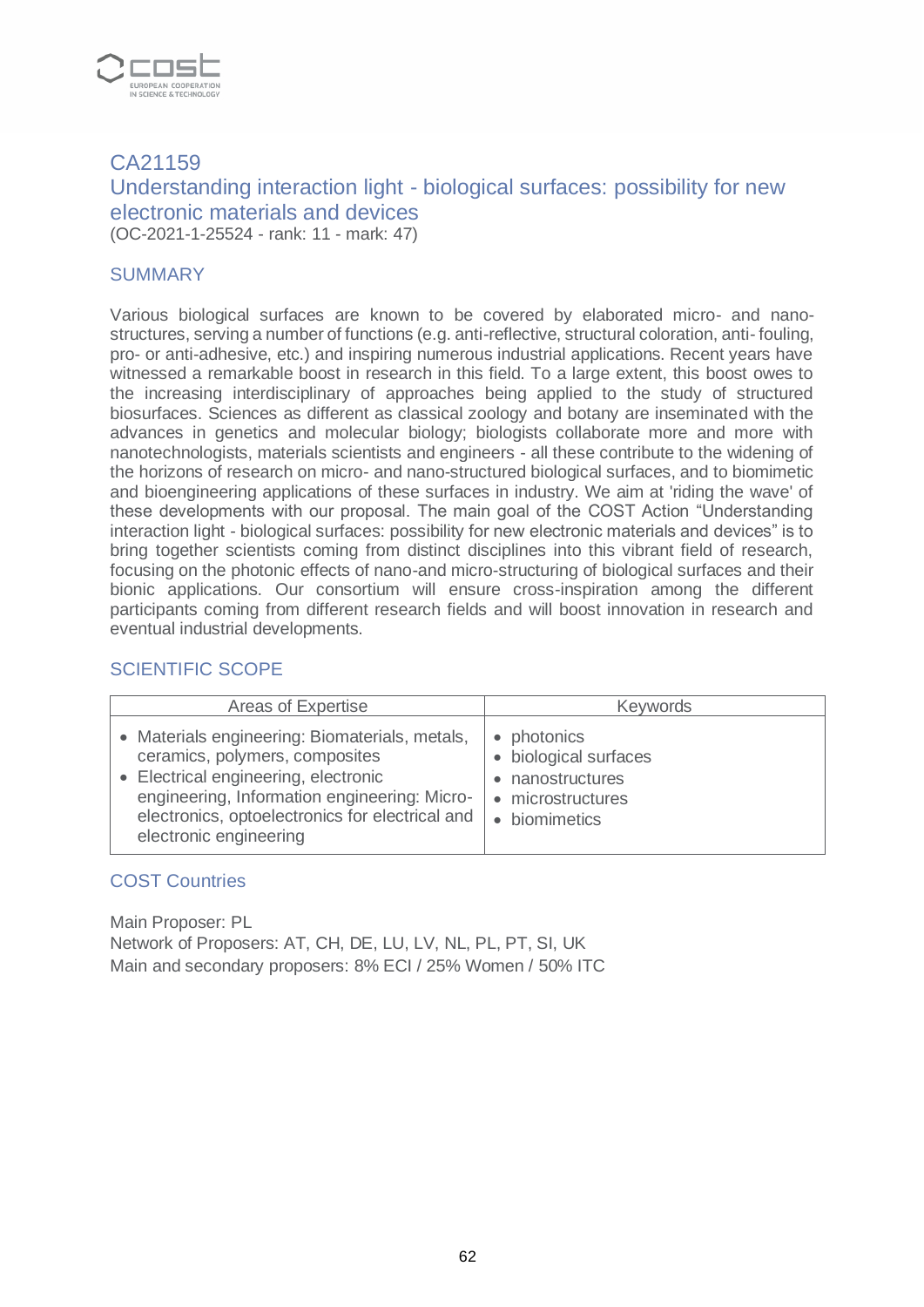

#### CA21160 Non-globular proteins in the era of Machine Learning (OC-2021-1-25529 - rank: 40 - mark: 44)

#### **SUMMARY**

Protein structure prediction has long been considered the "Holy Grail" of structural biology. The recent success of AlphaFold has ushered in a new era of highly accurate structure prediction, bringing to light the secrets hidden in the three-dimensional structures of globular proteins, increasing our understanding about their structural features and molecular function. However, a large proportion of the proteomes from all domains of life are rich in sequences that do not fold into regular structures, commonly known as non- globular proteins (NGPs). NGPs comprise intrinsically disordered regions, repeats, low- complexity sequences, aggregation-prone and phase-separating sequences, and are implicated in a range of agerelated diseases. Their heterogeneous structural states and low sequence complexity challenge current experimental structure determination techniques and machine learning (ML) methods for structure prediction, making the molecular understanding of their sequencestructure-dynamics-function relationship difficult. The recent improvements of ML approaches and advances in determining NGP structural ensembles call for a timely re-assessment of the interplay between experiments and computation. The ML4NGP Action aims to establish an interdisciplinary pan-European network to favour this interplay, fostering experimental frameworks designed to provide information to computational methods, and novel computational methods developed, trained and benchmarked with experimental data. ML4NGP will enhance the primary experimental data generation (WG1), promote integrative structural biology approaches (WG2), benchmark the state-of-the-art ML methods (WG3) and improve the functional characterization of NGPs (WG4). The Action will support its scientific objectives through policies that sustain free knowledge exchange, inclusiveness and training of young researchers who will lead future innovations in this field.

# SCIENTIFIC SCOPE

| Areas of Expertise                                                                                                                                                                                                                                                           | <b>Keywords</b>                                                                                  |
|------------------------------------------------------------------------------------------------------------------------------------------------------------------------------------------------------------------------------------------------------------------------------|--------------------------------------------------------------------------------------------------|
| • Biological sciences: Structural biology<br>(crystallography, NMR, EM)<br>• Computer and Information Sciences:<br>Machine learning algorithms<br>• Biological sciences: Biophysics<br>• Biological sciences: Bioinformatics<br>• Biological sciences: Computational biology | • Structural Biology<br>• Machine Learning<br>• Computational Biology<br>• Non-globular proteins |

# COST Countries

Main Proposer: IT Network of Proposers: AL, AT, BA, BE, BG, CY, CZ, DE, DK, EE, EL, ES, FI, FR, HU, IE, IL, IS, IT, LT, LV, ME, NL, PL, PT, RS, SE, SI, SK, TR, UK Main and secondary proposers: 64% ECI / 40% Women / 50% ITC

#### International Cooperation

**International Partner Country:** Argentina, India, Japan, United States

Industrial Dimension **Large companies:** DENMARK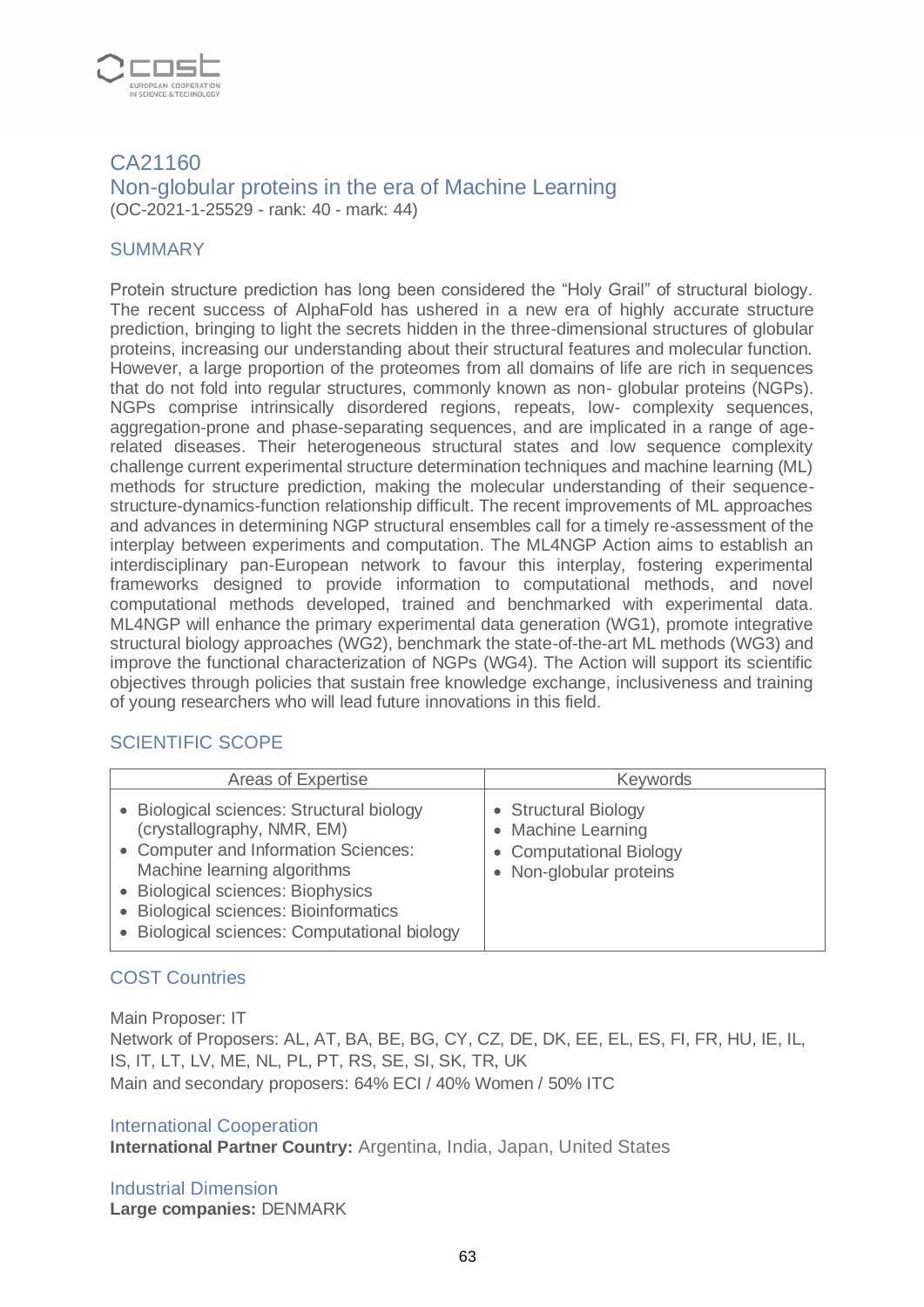

#### CA21161 A new ecosystem of early music studies (OC-2021-1-25535 - rank: 40 - mark: 45)

## **SUMMARY**

Early music, in all its breadth, and all its experimental dimensions, has been foundational to musicology as an academic discipline, and continues to play, in changing configurations, an essential role in the training courses and research programmes of musicologists. EarlyMuse aims to take this academic and artistic movement in new directions in both research and training by strengthening collaborative practices between all the stakeholders. Rethinking the scientific and experimental field, as well as the material and symbolic value of early music and its modes of promotion in the digital age and in the post-pandemic period, offers tremendous opportunities to revalorize a major part of European musical heritage. In order to address these challenges in all their complexity and diversity, the consortium brings together academic partners from 23 countries, with a network of music culture professionals and an industrial partner. EarlyMuse intends to chart new paths that will strengthen the unique place of early music in Europe, both in our intellectual and cultural practices and in its global appeal. Specifically, EarlyMuse will address six challenges: (1) scientific, (2) educational, (3) professional, (4) structural, (5) economic and (6) societal. The project will transform the scientific field, redraw the place of early music in higher education, attract original talent, deploy tools useful to emerging creative industries, and define public policy in the field of culture.

## SCIENTIFIC SCOPE

| Areas of Expertise                              | <b>Keywords</b>       |
|-------------------------------------------------|-----------------------|
| • Arts: Performing arts                         | Musicology            |
| • Arts: Databases, data mining, data curation,  | • Early music         |
| computational modelling                         | Music education       |
| • Other humanities: Cultural heritage, cultural | • Performance studies |
| memory                                          | • Creative industries |

#### COST Countries

Main Proposer: FR Network of Proposers: AT, BE, BG, CH, CY, CZ, DE, EL, ES, FR, HR, HU, IT, LT, LV, NL, PL, PT, RS, SE, SI, SK, UK Main and secondary proposers: 10% ECI / 40% Women / 52% ITC

International Cooperation

**International Partner Country:** United States

Industrial Dimension

**SMEs:** GERMANY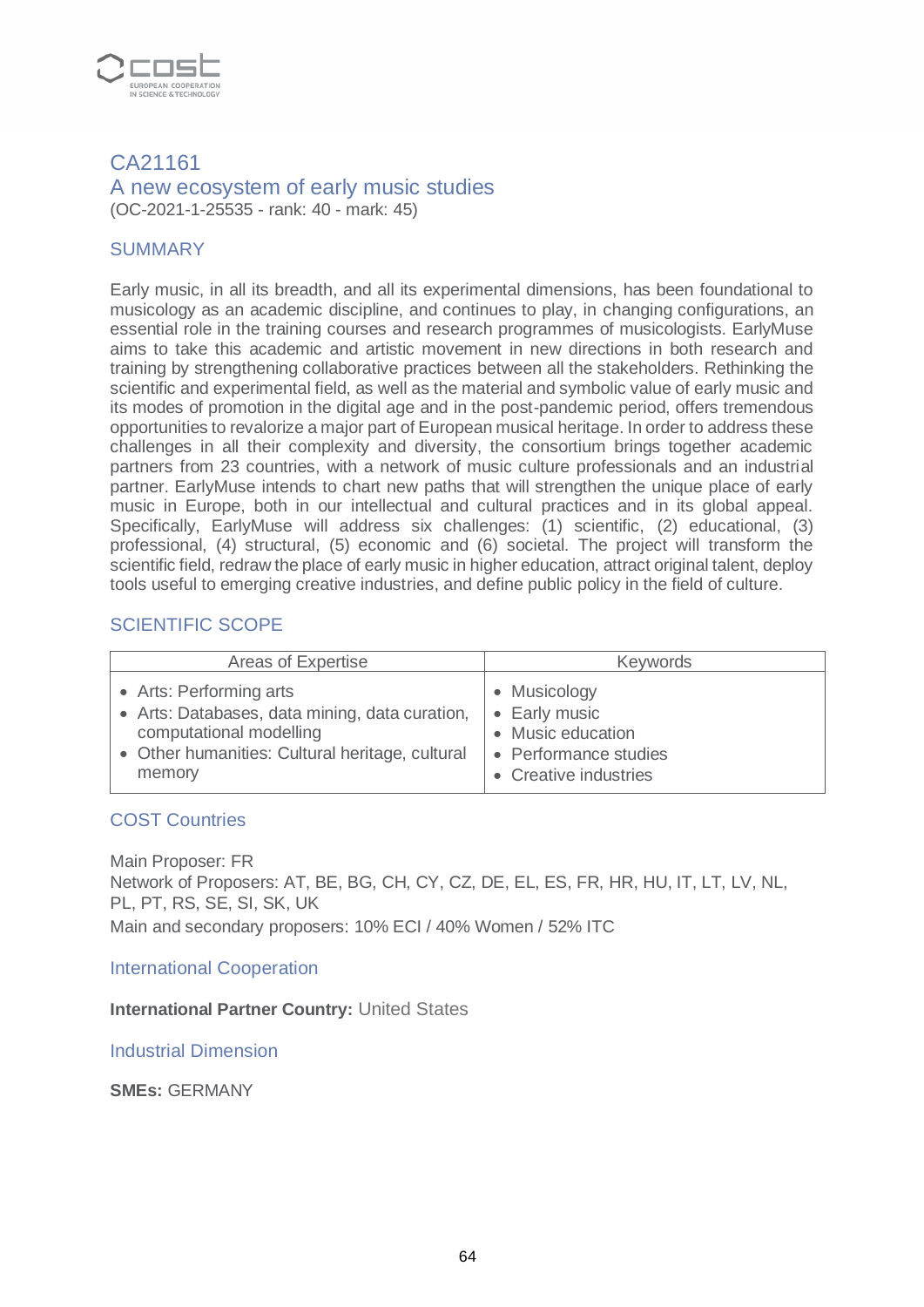

# CA21162 Establishing a Pan-European Network on Computational Redesign of Enzymes (OC-2021-1-25536 - rank: 40 - mark: 45)

#### **SUMMARY**

Enzymes are essential for life, enabling the required biological chemistry to occur. Owing to their unparalleled chemical and eco-friendly properties, enzymes are also industrially relevant. For example, enzymes are applied in food and pharma, while they are also included in laundry detergents. Despite their staggering chemical potential, the industrial use of enzymes is lagging behind. This is mainly because enzymes do not tolerate the conditions of their potential applications. To exploit their industrial use, enzymes have to be improved to withstand these process conditions often with additional tuning of their activity. This is typically accomplished by directed-evolution, which is laborious because it requires the experimental screening of massive mutant libraries to find the desired variants. This has been addressed by the development of computational enzyme engineering tools that show great promise by harnessing the power of a computer to create and screen large virtual libraries or to predict beneficial mutations. This dramatically speeds up and improves the efficiency of a protein redesign campaign. The COZYME (COmputationally assisted design of enZYMEs) Action comprises a Pan-European collaborative network aimed at developing and implementing state-of-the-art computational tools for rapid enzyme improvement. This will solve a key bottleneck in biotechnology: the exploitation of industrially relevant enzymes. Specifically, the Action focuses on three issues:

1. Improvement of generic enzyme properties such as stability and solubility;

2. Optimization of catalytic properties e.g. activity and stereoselectivity;

3. Advancement of experimental approaches to generate and evaluate computational predictions;

4. Train young researchers in developing and utilizing computational tools.

#### SCIENTIFIC SCOPE

| Areas of Expertise                                                                                                       | <b>Keywords</b>                                              |
|--------------------------------------------------------------------------------------------------------------------------|--------------------------------------------------------------|
| • Biological sciences: Biochemistry<br>• Industrial biotechnology: Biocatalysis<br>• Biological sciences: Bioinformatics | Enzyme<br>• Computational<br>• Engineering<br>• Biocatalysis |

# COST Countries

Main Proposer: NL Network of Proposers: AT, CZ, DE, ES, HR, IT, NL, PL, PT, RS, SK Main and secondary proposers: 8% ECI / 50% Women / 54% ITC

#### Industrial Dimension

**SMEs:** AUSTRIA, SPAIN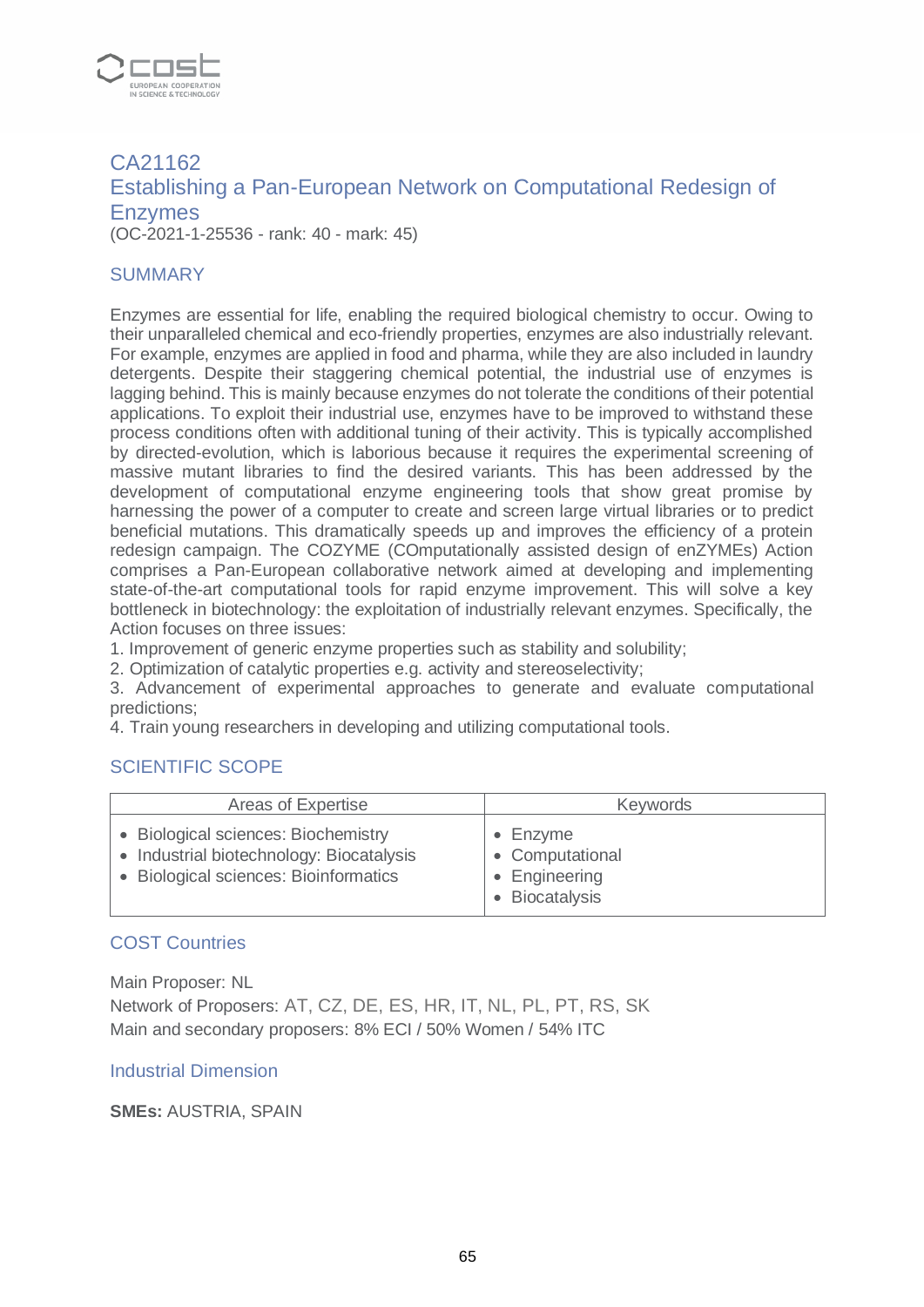

# CA21163 Text, functional and other high-dimensional data in econometrics: New models, methods, applications (OC-2021-1-25544 - rank: 40 - mark: 45)

#### **SUMMARY**

This Action will integrate cutting-edge analytic developments involving innovative sources of information, such as text, functions, perceptions or imprecise data, in econometrics. Highdimensional, complex and unstructured economic datasets cannot be fully exploited hitherto by the existing methodologies. An international network of experts, spanning the disciplines of econometrics, mathematics, statistics and computer science, will be created, with the aim of establishing and implementing new efficient inferential procedures for using such information in econometric modelling and forecasting. User-friendly and freely available software will be produced. These results will enable applied econometricians to mine textual information gathered from newspapers, articles, opinions and sentiments recorded by poles, in combination with other complex and traditional data. New techniques for analyzing the evolution of economic indicators will help to improve forecasting.

Valuable insights into economic issues will provide ample prospects for further research, as vast sources of data are still noticeably under-exploited. The potential to enhance economic data analysis will be fostered by a training programme for Early Career Investigators, and by intensifying connections among academics, stakeholders, and policy- makers. The impact will not be limited to economics and finance. The interaction with experts in other areas, such as environmental sciences or health, will facilitate the transfer of knowledge and technology. Emphasis will be given to sensor data and indicators that will alert to the vulnerability of commercial enterprises and social groups to extreme events associated with environmental hazards. Such indicators will include those relating to mortality risks.

#### SCIENTIFIC SCOPE

| Areas of Expertise                                                                                                                                                                                                                                                                    | <b>Keywords</b>                                                                                                                                         |
|---------------------------------------------------------------------------------------------------------------------------------------------------------------------------------------------------------------------------------------------------------------------------------------|---------------------------------------------------------------------------------------------------------------------------------------------------------|
| • Economics and business: Econometrics,<br>statistical methods applied to economics<br>• Mathematics: Statistics<br>• Mathematics: Numerical analysis<br>• Computer and Information Sciences:<br>Mathematics applied to computer science,<br>mathematical aspects of computer science | • text data, functional data, high-<br>dimensional data<br>econometrics models and applications<br>statistical inference<br>computing<br>· data science |

#### COST Countries

Main Proposer: CY Network of Proposers: AL, AT, BE, BG, CH, CY, CZ, DE, DK, EE, EL, ES, FI, FR, HR, HU, IE, IT, LU, NL, NO, PL, PT, RO, RS, SE, SI, SK, TR, UK Main and secondary proposers: 19% ECI / 38% Women / 50% ITC

#### International Cooperation

**International Partner Country:** Hong Kong SAR, United States

Industrial Dimension **Large companies:** BULGARIA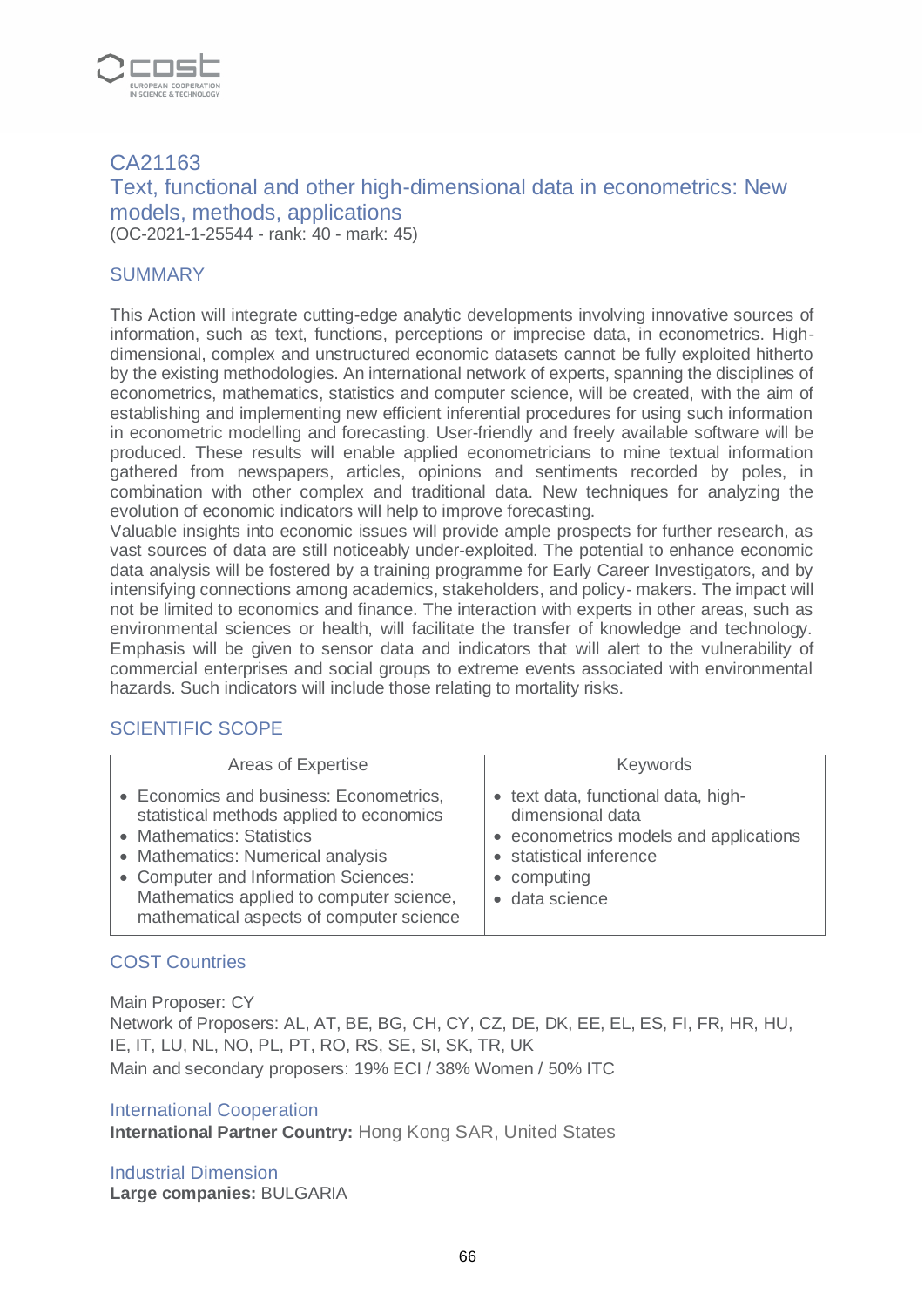

# CA21164 TowArDs an improVement in diAgNostiCs and trEatment strategies for TB control (OC-2021-1-25545 - rank: 6 - mark: 50)

#### **SUMMARY**

Tuberculosis (TB) has been the leading cause of mortality from an infectious disease globally before Coronavirus Disease 19. The unprecedented pandemic is a major setback for TB programs and its impact has been tremendous in terms of disruption of timely diagnostic and intervention services, drop in notification numbers, treatment interruptions, inadequate patient's treatment follow-up and increase in mortality. In order to mitigate this impact more efforts and resources have to be allocated. Currently, no COST Action exists to address the complexity of TB management, offering an advantage to this proposal. The ADVANCE-TB is a research network that offers opportunities for collaboration between clinicians, academic researchers from interdisciplinary backgrounds, industry and non- governmental organizations to achieve breakthroughs difficult to obtain by individual partners, allowing a better understanding of the underlying host-pathogen mechanisms, enabling the transfer of basic science into innovative applications and allowing product development and clinical validation. The Action focus on 1).developing best clinical practices and experimental standardization protocols, including harmonized biobanking procedures; 2).stimulating the development and optimization of products for diagnostic and therapy/monitoring; 3).disseminate knowledge and allow capacity-building through different types of workshops, training schools and short-term scientific missions, prioritizing early career investigators. The tasks are distributed in 4 working groups (WG). Briefly, WG1 will be focused on the characterization of patient's cohorts, WG2 will be devoted to the development and evaluation of novel diagnostic methods, WG3 will be centred on the design of novel therapeutical strategies and WG4 will be responsible for dissemination and communication activities.

#### SCIENTIFIC SCOPE

| Areas of Expertise                                                                                                                                                                                                                                                                                                                                                                                                         | <b>Keywords</b>                                                                                        |
|----------------------------------------------------------------------------------------------------------------------------------------------------------------------------------------------------------------------------------------------------------------------------------------------------------------------------------------------------------------------------------------------------------------------------|--------------------------------------------------------------------------------------------------------|
| • Clinical medicine: Prevention and treatment<br>of infection by pathogens (e.g. vaccination,<br>antibiotics, fungicide)<br>• Clinical medicine: Microbiology<br>• Medical engineering: Medical laboratory<br>technology (including laboratory samples<br>analysis diagnostic technologies)<br>• Medical engineering: Diagnostic tools (e.g.<br>genetic, imaging)<br>• Health Sciences: Public and environmental<br>health | • tuberculosis<br>latent tuberculosis infection<br>$\bullet$<br>diagnostics<br>treatment<br>biomarkers |

#### COST Countries

Main Proposer: ES Network of Proposers: DE, ES, FR, HR, IT, LV, MD, MK, NL, PL, PT, RO, RS, SE, UK Main and secondary proposers: 20% ECI / 63% Women / 53% ITC International Cooperation **International Partner Country:** Chile, Nigeria, Republic of Guatemala Industrial Dimension **SMEs:** GERMANY, SPAIN, SWEDEN **Large companies:** SPAIN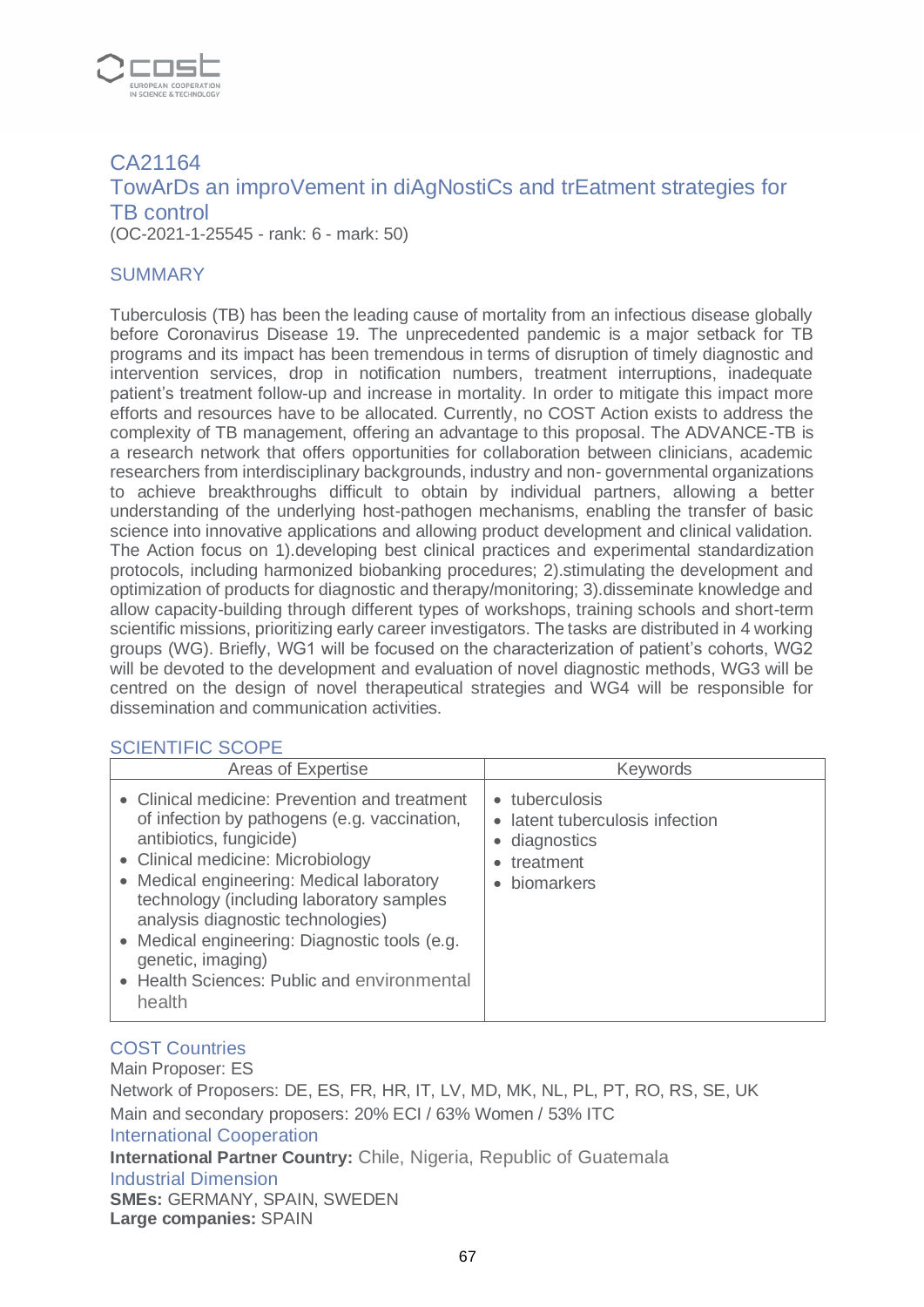

# CA21165 Personalized medicine in chronic kidney disease: improved outcome based on Big Data (OC-2021-1-25562 - rank: 40 - mark: 45)

#### **SUMMARY**

The scientific aim of PerMediK is to support the development of a path towards personalized medicine in chronic kidney disease (CKD), based on multidimensional -omics data (Big Data). This field is mature enough (through the existence of ample molecular data, promising therapeutic targets, and markers) to move to the next step of clinical implementation, however, this is stalled by communication gaps, lack of proper multi- disciplinary interactions, and maintenance of isolated rather than coordinated activities. This Action provides the urgently needed multi-disciplinary communication/dissemination platform bringing together a collation of pan-European expertise, representing diverse scientific fields (nephrology, several –omics areas, bioinformatics, biomarker and drug development), origin (academia, industry, links to policymakers and patient groups) and career levels. It will base upon developments and findings of several previous and ongoing European research initiatives, allowing maximal use of existing resources and coordinating activities on all critical aspects of CKD personalized medicine (from the selection and validation of CKD relevant datasets and algorithms to establishing their translational value). The expected impact includes accelerating the introduction of new technologies and therapies for the benefit of CKD patients, hence tackling a major global health problem, guidance for future research in personalized medicine, boosting innovation and European capacities. Even more: educating Early Career Investigators in the exponentially growing area of precision medicine and through the PerMediK 'inclusive' mindset, disseminating know-how and tools from centres of excellence to researchers and geographical areas with no regular access to such capacities, promoting European research as a whole.

#### SCIENTIFIC SCOPE

| Areas of Expertise                                                                                                                                                                                                          | <b>Keywords</b>                                                                                    |
|-----------------------------------------------------------------------------------------------------------------------------------------------------------------------------------------------------------------------------|----------------------------------------------------------------------------------------------------|
| • Clinical medicine: Nephrology<br>• Basic medicine: Systems biology<br>• Basic medicine: Databases, data mining,<br>data curation, computational modelling<br>• Biological sciences: Molecular biology and<br>interactions | • Omics<br>• System Biology<br>• Big Data<br>• Computational Modelling<br>• Chronic kidney disease |

#### COST Countries

Main Proposer: DE Network of Proposers: AL, AT, BE, BG, CY, CZ, DE, DK, EE, EL, ES, FR, IE, IT, MK, NL, PL, PT, RO, RS, TR, UK Main and secondary proposers: 9% ECI / 32% Women / 50% ITC

#### International Cooperation

**International Partner Country:** Australia

Industrial Dimension **SMEs:** AUSTRIA, BULGARIA, FRANCE, GERMANY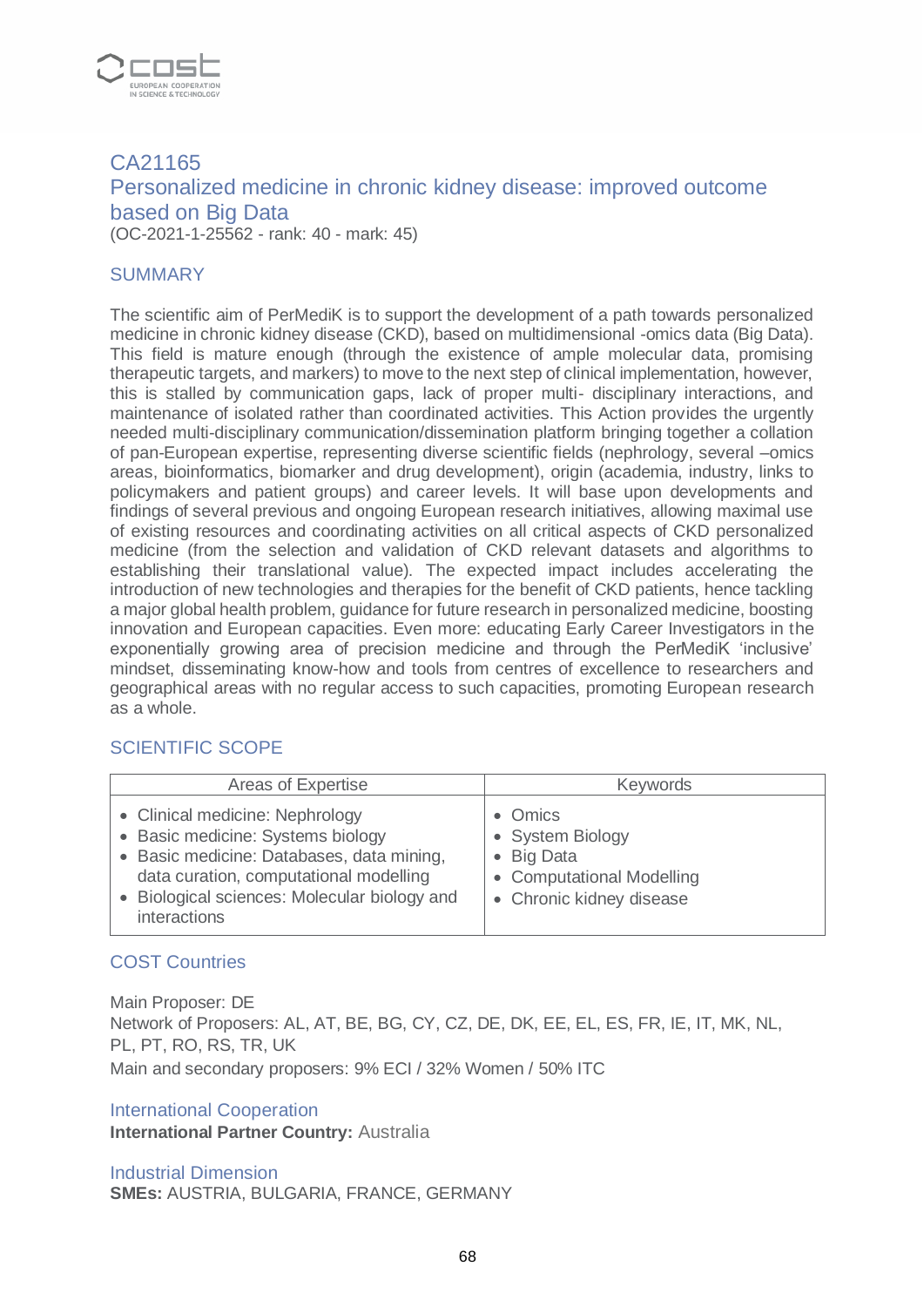

CA21166 Social Sciences and Humanities for Transformation and Climate **Resilience** (OC-2021-1-25566 - rank: 61 - mark: 41)

#### **SUMMARY**

SHiFT proposes the creation of a transdisciplinary Hub to address existing challenges in advancing timely societal transformations in the face of climate change. It includes the delivery of a plan of action-focused missions, initiatives, and digital content creation. The Hub comprises a core group of SSH transdisciplinary researchers and practitioners and their extended networks with a focus on unfolding the benefits of engaging with transformation in practice ideas across different social, political, economic, environmental, and technological contexts. Recognising from the onset that these categories have blurred demarcations in practice and exploring the nexus between these and their impact on different systems and regimes. The SHiFT Hub will focus on:

- Knowledge exchange and shared learning about 'critical practice', achieved by identifying and engaging with 'real-world' problem-solving that promote flexible, adaptive, multi-scalar and multiple time-frame terminologies drawing from learning by doing in action approaches, tacit and experiential knowledge and hybridizations;
- Expanding networks and cooperation through inclusive, cross-sectoral, crossdisciplinary, and contextual exchange. It will leverage various social planes from offline and online environments, to contribute and draw from existing collaborative platforms, as well as tuning in and widening climate action networks to explore critical exchange dialogues and partnerships;
- Improve transfer capabilities by leveraging best practices in online and offline communication, engagement, and co-creation with and through art and society to enhance knowledge sharing, and embodied experience in teaching and learning. Promote further transfer value through the identification of collaborative working tools and creative processes.

#### SCIENTIFIC SCOPE

| Areas of Expertise                                                                                                                                                                                                                                                                                                                                                                                               | <b>Keywords</b>                                                                                                                    |
|------------------------------------------------------------------------------------------------------------------------------------------------------------------------------------------------------------------------------------------------------------------------------------------------------------------------------------------------------------------------------------------------------------------|------------------------------------------------------------------------------------------------------------------------------------|
| • Philosophy, Ethics and Religion: Philosophy,<br>history of philosophy<br>• Social and economic geography: Socio-<br>economic aspects of environmental sciences<br>• Sociology: Anthropology, ethnology, cultural<br>studies<br>• Arts: Performing arts<br>• Media and communications: Media and<br>communications, social aspects of<br>information science and surveillance, socio-<br>cultural communication | • Societal Transformation<br>Social Science and Humanities<br>• Critical Practice<br>• Transdisciplinarity<br>• Climate Resilience |

#### COST Countries

Main Proposer: PT Network of Proposers: AT, BE, BG, CZ, EE, FR, HU, IE, IT, NO, PL, PT, SI, SK Main and secondary proposers: 36% ECI / 70% Women / 57% ITC

Industrial Dimension **SMEs:** AUSTRIA, POLAND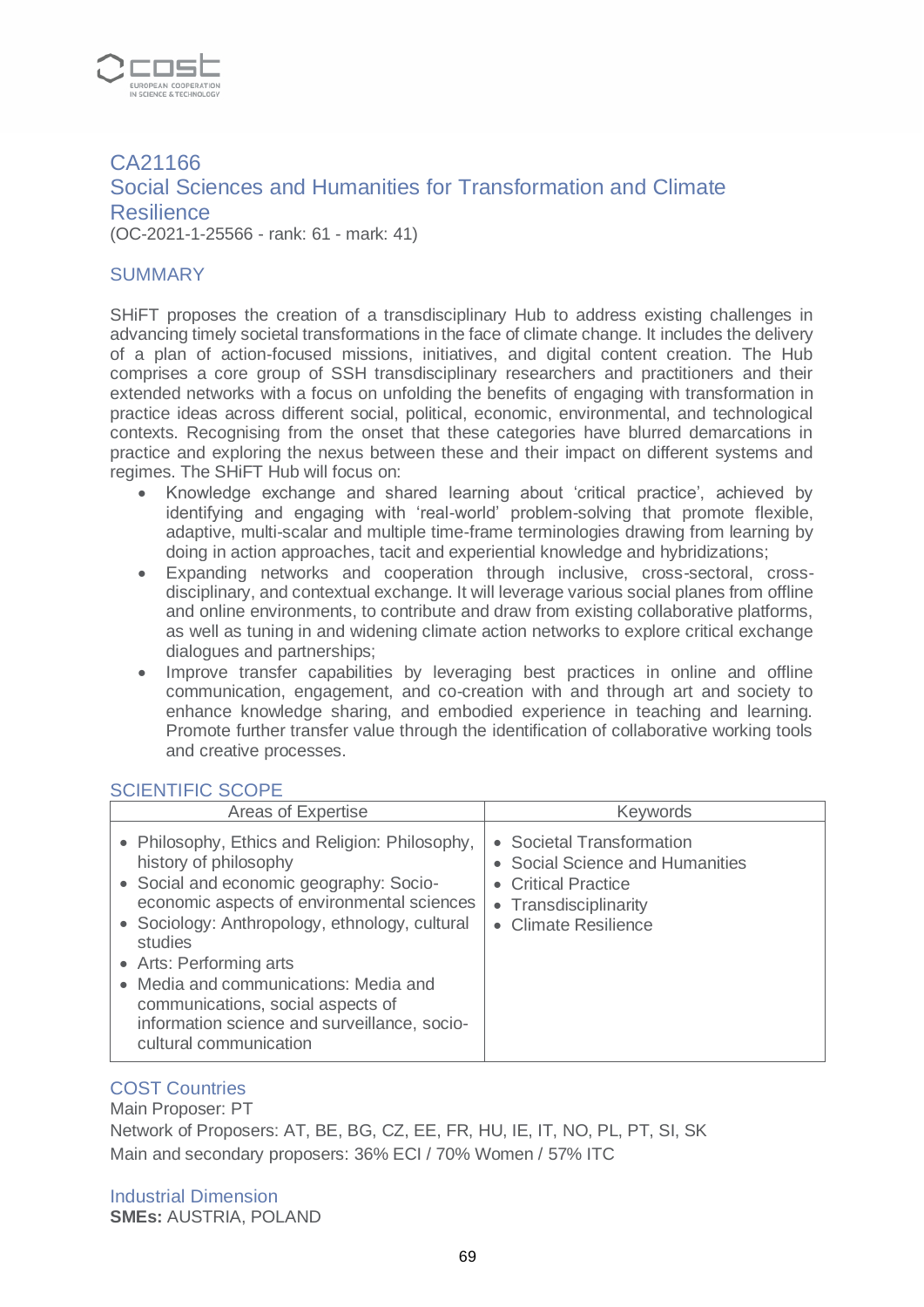

#### CA21167 Universality, diversity and idiosyncrasy in language technology (OC-2021-1-25588 - rank: 66 - mark: 42)

#### **SUMMARY**

Efficient access to the constantly growing quantities of data, especially of language data, largely relies on advances in data science. This domain includes natural language processing (NLP), which is currently booming, to the benefit of many end users. However, this optimization-based technological progress poses an important challenge: accounting for and fostering language diversity. The UniDive Action takes two original stands on this challenge. Firstly, it aims at embracing both inter- and intra-language diversity, i.e. a diversity understood both in terms of the differences among the existing languages and of the variety of linguistic phenomena exhibited within a language. Secondly, UniDive does not assume that linguistic diversity is to be protected against technological progress but strives for both of these aims jointly, to their mutual benefit. Its approach is to: (i) pursue NLP-applicable universality of terminologies and methodologies, (ii) quantify inter- and intra-linguistic diversity, (iii) boost and coordinate universality- and diversity-driven development of language resources and tools. UniDive builds upon previous experience of European networks which provided a proof of concept for language modelling and processing, unified across many languages but preserving their diversity. The main benefits of the action will include, on the theoretical side, a better understanding of language universals, and on the practical side, language resources and tools covering, in a unified framework, a bigger variety of language phenomena in a large number of languages, including low-resourced and endangered ones.

# SCIENTIFIC SCOPE

| Areas of Expertise                                                                                                                                                                                                                                                                                                                                                                                  | <b>Keywords</b>                                                                                                                |
|-----------------------------------------------------------------------------------------------------------------------------------------------------------------------------------------------------------------------------------------------------------------------------------------------------------------------------------------------------------------------------------------------------|--------------------------------------------------------------------------------------------------------------------------------|
| • Computer and Information Sciences:<br>Artificial intelligence, intelligent systems,<br>multi agent systems<br>Languages and literature: Linguistics:<br>formal, cognitive, functional and<br>computational linguistics<br>• Computer and Information Sciences:<br>Machine learning algorithms<br>Languages and literature: Linguistics:<br>typological, historical and comparative<br>linguistics | • natural language processing<br>language universals<br>$\bullet$<br>diversity<br>idiosyncrasy<br>language resources and tools |

# COST Countries

Main Proposer: FR

Network of Proposers: BG, CH, CZ, DE, DK, EE, EL, ES, FI, FR, HR, HU, IE, IL, IT, LT, LV, MD, MK, MT, NO, PL, PT, RO, RS, SE, SI, SK, TR, UK Main and secondary proposers: 24% ECI / 56% Women / 56% ITC

#### International Cooperation

**International Partner Country:** Australia, India, Japan, United States

#### Industrial Dimension

**SMEs:** LATVIA, UNITED KINGDOM **Large companies:** GERMANY, INDIA, IRELAND, JAPAN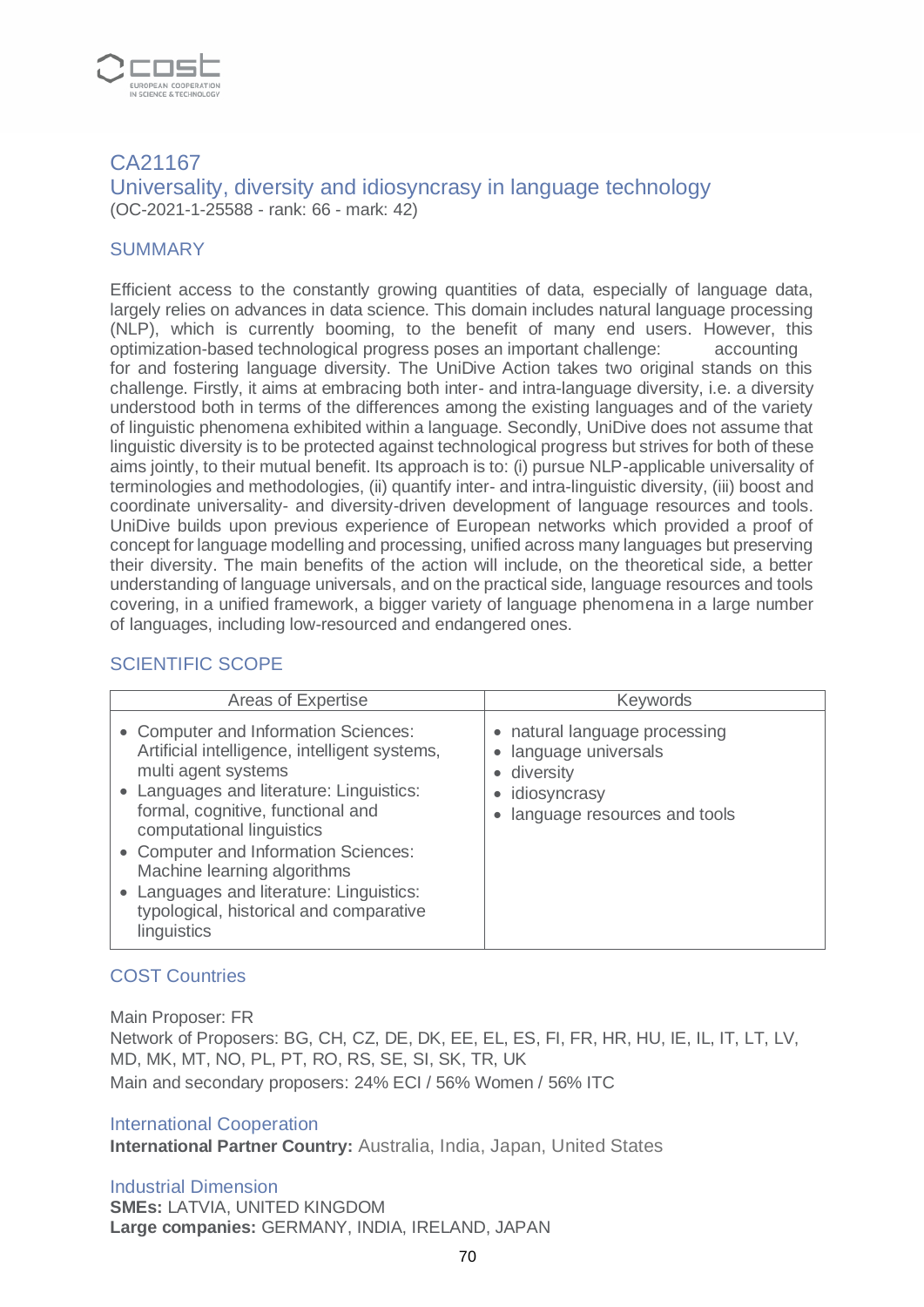

# CA21168 Improving outcome of Juvenile Inflammatory Rheumatism via universally applicable clinical practice strategies (OC-2021-1-25597 - rank: 40 - mark: 46)

#### **SUMMARY**

Juvenile Inflammatory Rheumatism (JIR) is a family of rare and mostly lifelong diseases. Many affected patients will need long-term medication, develop significant morbidity and have an increased risk of dying at young age. Although evidence or consensus-based recommendations for diagnosis and treatment exist, they are difficult to implement in a reallife setting due to the variety of medical systems and financial capabilities. Additionally, physicians in many countries lack sufficient training in recognizing and treating these rare diseases in childhood.

The Action will collect diagnostic procedures, treatment plans and outcome measures applied in patients with 5 selected JIR-conditions herewith providing a picture of the current care provided internationally. Next, the Action members will develop consensus clinical practice strategies that are universally applicable and will guarantee the children with JIR to be offered the optimal treatment available in their country. Detailed clinical outcome data of these patients will be recorded in registries provided by the network. These outcomes will then be used to improve the treatment plans and initiate innovative research studies via 'plan-do-check-act' cycles as a continuous process.

The results of the Action will be disseminated at the end of every cycle inside and outside of the network. We will develop an international network of medical specialists and organize the training for the physician taking care of these patients. We also aim to force strategic decisions, regarding clinical care and licensing of specific immunosuppressive medication, from health authorities. This will improve the outcome of children with Juvenile Inflammatory Rheumatism worldwide.

#### SCIENTIFIC SCOPE

| Areas of Expertise                                                                                            | <b>Keywords</b>                                                                                                                                                 |
|---------------------------------------------------------------------------------------------------------------|-----------------------------------------------------------------------------------------------------------------------------------------------------------------|
| • Clinical medicine: Paediatrics<br>• Clinical medicine: Rheumatology<br>• Clinical medicine: Innate immunity | • Juvenile Inflammatory Rheumatism<br>• Lupus Nephritis<br>• Autoinflammatory diseases<br>• PFAPA and SURF<br>• Systemic onset Juvenile Idiopathic<br>Arthritis |

#### COST Countries

Main Proposer: CH Network of Proposers: BG, CH, CZ, DE, EE, FR, HU, IT, LT, NL, PT, SI, SK, TR Main and secondary proposers: 13% ECI / 70% Women / 64% ITC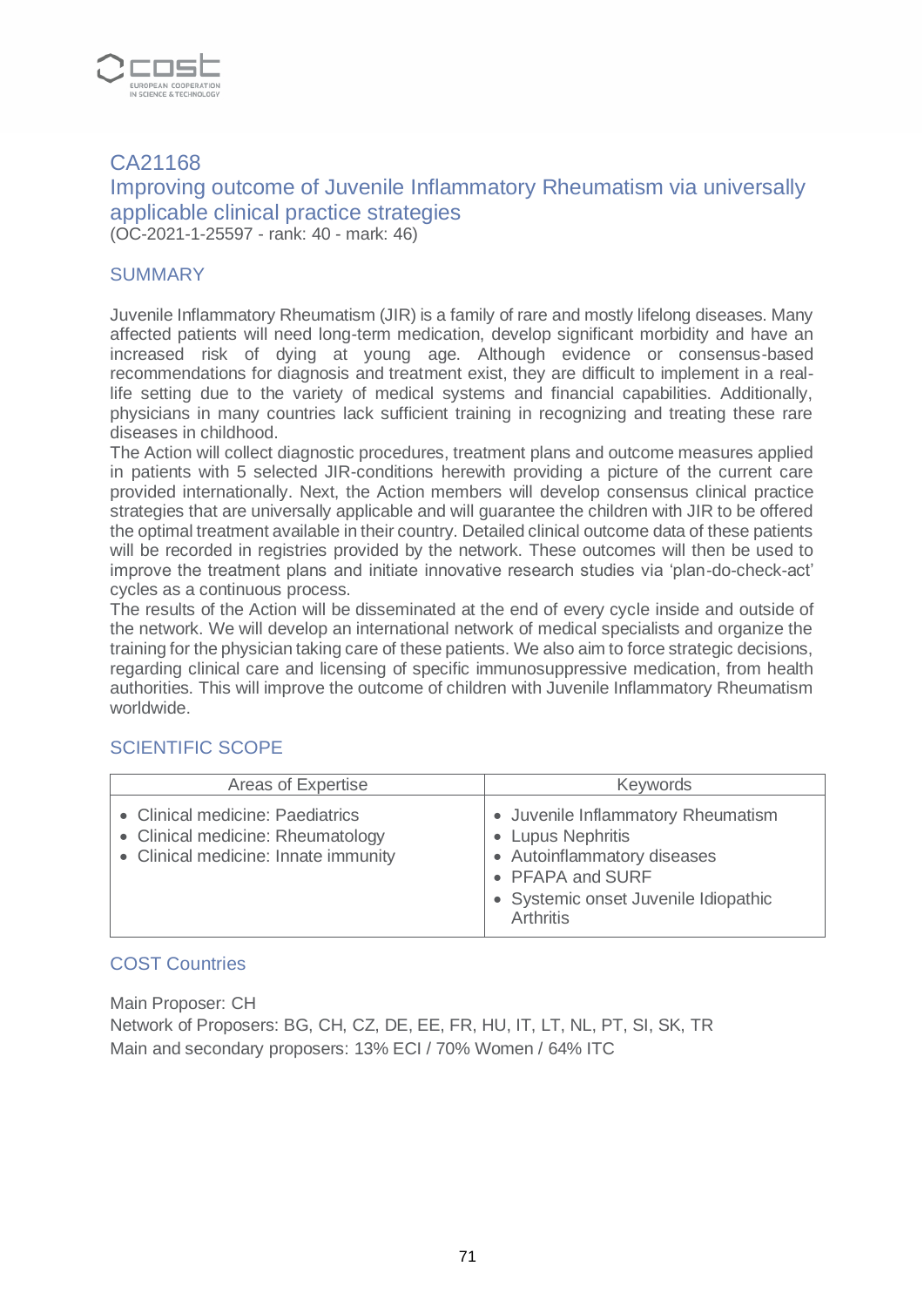

# CA21169

Information, Coding and Biological Function: the Dynamics of Life (OC-2021-1-25599 - rank: 40 - mark: 45)

# **SUMMARY**

In the mid-twentieth century two new scientific disciplines emerged forcefully: molecular biology and information-communication theory. At the beginning cross-fertilization was so deep that the term genetic code was universally accepted for describing the meaning of triplets of mRNA (codons) as amino acids.

However, today, such synergy has not take advantage of the vertiginous advances in the two disciplines and presents more challenges than answers. These challenges are not only of great theoretical relevance but also represent unavoidable milestones for next generation biology: from personalized genetic therapy and diagnosis, to artificial life, to the production of biologically active proteins. Moreover, the matter is intimately connected to a paradigm shift needed in theoretical biology, pioneered long time ago in Europe, and that requires combined contributions from disciplines well outside the biological realm. The use of information as a conceptual metaphor needs to be turned into quantitative and predictive models that can be tested empirically and integrated in a unified view. The successful achievement of these tasks requires a wide multidisciplinary approach, and Europe is uniquely placed to construct a world leading network to address such an endeavour. The aim of this Action is to connect involved research groups throughout Europe into a strong network that promotes innovative and highimpact multi and inter-disciplinary research and, at the same time, to develop a strong dissemination activity aimed at breaking the communication barriers between disciplines, at forming young researchers, and at bringing the field closer to a broad general audience.

# SCIENTIFIC SCOPE

| Areas of Expertise                                                                                                                                                                                                                                                                                         | <b>Keywords</b>                                                                                                                                    |
|------------------------------------------------------------------------------------------------------------------------------------------------------------------------------------------------------------------------------------------------------------------------------------------------------------|----------------------------------------------------------------------------------------------------------------------------------------------------|
| • Physical Sciences: Non-linear physics<br>• Mathematics: ODE and dynamical systems<br>• Chemical sciences: Applied mathematics,<br>statistics, non-computational modeling<br>• Biological sciences: Biological systems<br>analysis, modelling and simulation<br><b>Biological sciences: Biostatistics</b> | • Theoretical Modelling<br>• Complex Biological Systems<br>• Non-linear Dynamics<br>• Quantum and Classical Information<br><b>Biological Codes</b> |

# COST Countries

Main Proposer: IT Network of Proposers: BA, DE, DK, ES, FR, HR, HU, IT, NL, PL, PT, RS, SE, SI Main and secondary proposers: 11% ECI / 23% Women / 50% ITC

#### International Cooperation

**International Partner Country:** Argentina, Mexico, United States